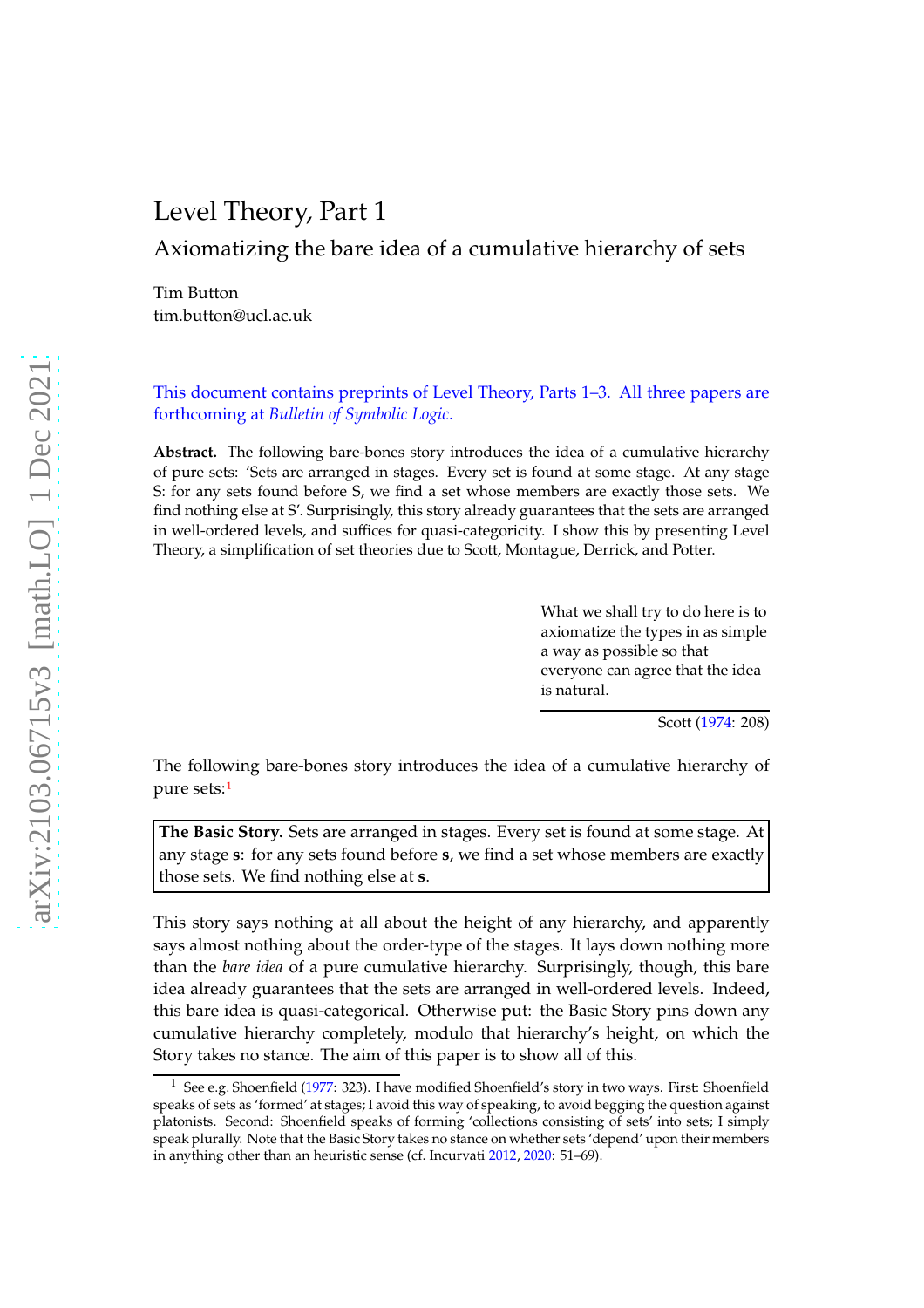I begin by axiomatizing the Basic Story in the most obvious way possible, obtaining Stage Theory, ST. It is clear that any pure cumulative hierarchy satisfies ST. Unfortunately, ST has multiple primitives. To overcome this, I develop Level Theory, LT. Its only primitive is  $\in$ , but LT and ST say exactly the same things about sets (see §[§1](#page-1-0)[–4\)](#page-6-0). As such, any cumulative hierarchy satisfies LT. Moreover, LT proves that the levels are well-ordered, and LT is quasi-categorical (see §[§5](#page-8-0)[–6\)](#page-9-0).

My theory LT builds on work by Dana Scott, Richard Montague, John Derrick, and Michael Potter. I discuss their theories in [§8,](#page-12-0) but I wish to be very clear at the outset: LT is significantly technically simpler than its predecessors, but it owes everything to them.

This paper is the first in a triptych. In Part [2,](#page-23-0) I explore potentialism, by considering a tensed variation of the Basic Story. In Part [3,](#page-46-0) I modify the Story again, to provide every set with a complement. Part [2](#page-23-0) presuppose Part [1,](#page-0-1) but Parts [1](#page-0-1) and [3](#page-46-0) can be read in isolation.

### <span id="page-1-1"></span>0 Preliminaries

I use second-order logic throughout. Mostly, though, my use of second-order logic is just for convenience. Except when discussing quasi-categoricity (see [§6\)](#page-9-0), any second-order claim can be replaced with a first-order schema in the obvious way. In using second-order logic, I assume the Comprehension scheme,  $\exists F \forall x (F(x) \leftrightarrow \phi)$ , for any  $\phi$  not containing 'F'.

For readability, I concatenate infix conjunctions, writing things like  $a \subseteq r \in s \in t$ for  $a \subseteq r \land r \in s \land s \in t$ . I also use some simple abbreviations (where  $\Psi$  can be any predicate whose only free variable is  $x$ , and  $\triangleleft$  can be any infix predicate):

| $(\forall x : \Psi)\phi \coloneqq \forall x(\Psi(x) \rightarrow \phi)$ | $(\forall x \triangleleft y)\phi \coloneqq \forall x(x \triangleleft y \rightarrow \phi)$ |
|------------------------------------------------------------------------|-------------------------------------------------------------------------------------------|
| $(\exists x : \Psi)\phi \coloneqq \exists x(\Psi(x) \land \phi)$       | $(\exists x \triangleleft y)\phi \coloneqq \exists x(x \triangleleft y \wedge \phi)$      |

When I announce a result or definition, I list in brackets the axioms I am assuming.

### <span id="page-1-0"></span>1 Stage Theory

The Basic Story, which introduces the bare idea of a cumulative hierarchy, mentions sets and stages. To begin, then, I will present a theory which quantifies distinctly over both sorts of entities. (It is a simple modification of Boolos's [1989](#page-72-2) theory; see §[§8.1](#page-12-1)[–8.2.](#page-13-0))

Stage Theory, ST, has two distinct sorts of variable, for *sets* (lower-case italic) and for **stages** (lower-case bold). It has three primitive predicates:

∈: a relation between sets; read ' $a \in b'$  as 'a is in  $b'$ 

<: a relation between stages; read '**r** < **s**' as '**r** is before **s**'

 $\leq$ : a relation between a set and a stage; read ' $a \leq s'$  as 'a is found at **s**'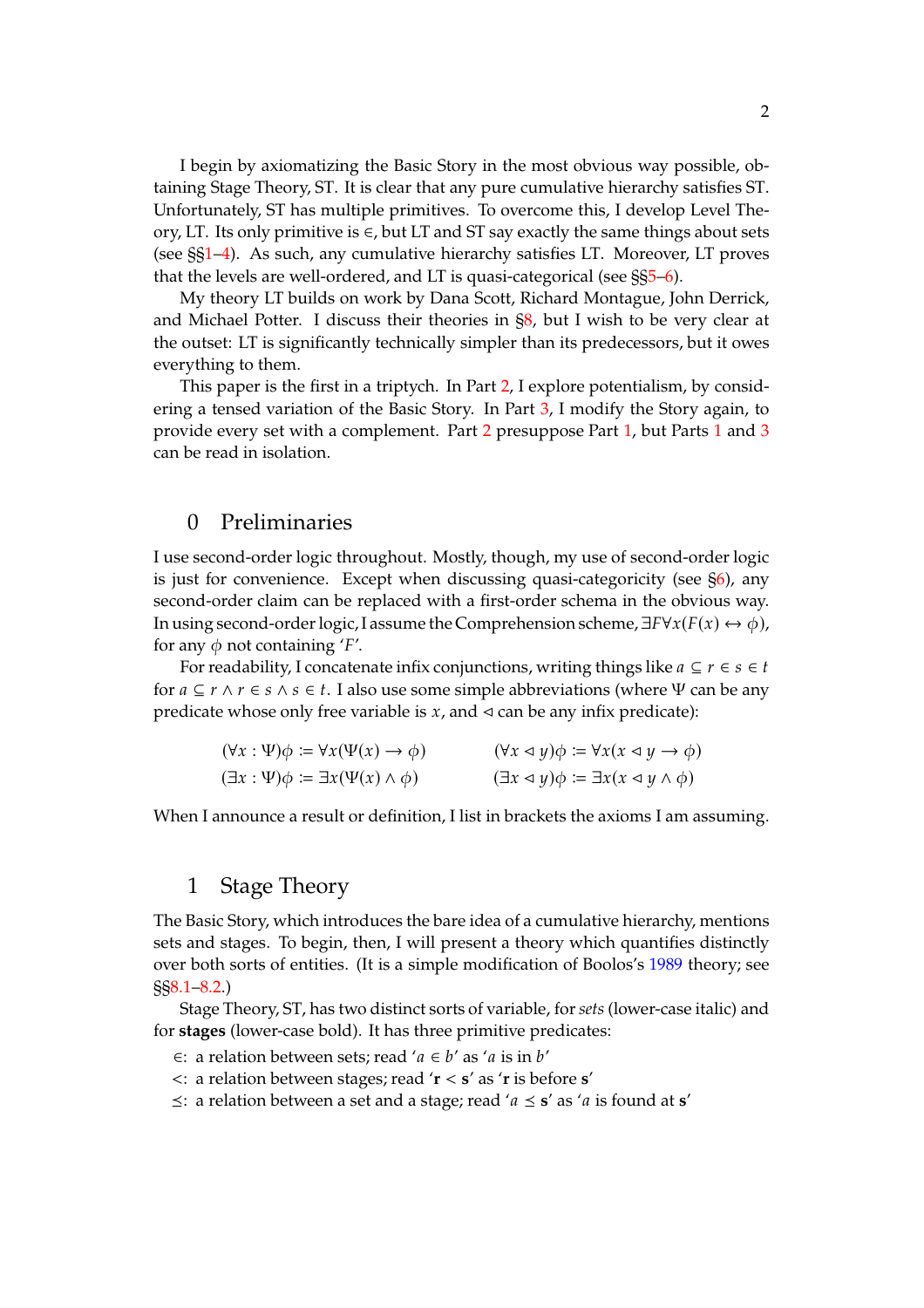For brevity, I write  $a \leq s$  for  $\exists r(a \leq r \leq s)$ , i.e. a is found before s. Then ST has five axioms:[2](#page-2-0)

```
Extensionality \forall a \forall b (\forall x (x \in a \leftrightarrow x \in b) \rightarrow a = b)Order ∀r∀s∀t(r < s < t → r < t)
            Staging \forall a \exists s \ a \leq sPriority \foralls(\foralla \le s)(\forallx \in a)x \le s
   Specification \forall F \forall s((\forall x : F)x \prec s \rightarrow (\exists a \leq s) \forall x (F(x) \leftrightarrow x \in a))
```
The first two axioms make implicit assumptions explicit: whilst I did not mention [Extensionality](#page-1-0) in the Basic Story of a cumulative hierarchy, I take it as analytic that sets are extensional;<sup>[3](#page-2-1)</sup> similarly, [Order](#page-1-0) records the analytic fact that 'before' is a transitive relation. The remaining three axioms can then be read off the Basic Story directly: [Staging](#page-1-0) says that every set is found at some stage; [Priority](#page-1-0) says that a set's members are found before it; and [Specification](#page-1-0) says that, if we find every  $F$  before **s**, then we find the set of Fs at **s**. So all of ST's axioms are obviously true of the Basic Story. Otherwise put: any cumulative hierarchy obviously satisfies ST.[4](#page-2-2)

This is ST's chief virtue. Its chief drawback is that it contains multiple primitives. To see why this is a defect, suppose that we were forced to axiomatize the bare idea of a cumulative hierarchy using something like ST's two-sorted logic. In that case, our grasp of the (cumulative iterative) notion of*set* would unavoidably depend upon a concept which we had not rendered set-theoretically, namely, *stage of a hierarchy*. And that would somewhat undercut the commonplace ambition, that our notion of *set* might serve as a certain kind of autonomous foundation for mathematics.

### <span id="page-2-6"></span>2 Level Theory

To overcome this problem, I present Level Theory, LT. This theory's only primitive is  $∈$ , but it makes exactly the same claims about sets as ST does. I begin with a definition, due to Scott and Montague (see [§8.3\)](#page-14-0), which forms the linchpin of this paper:[5](#page-2-3)

<span id="page-2-5"></span>**Definition 2.1:** For any *a*, let *a's potentiation* be  $\P$ *a* := { $x : \exists c(x \subseteq c \in a)$ }, if it exists.<sup>[6](#page-2-4)</sup>

<span id="page-2-0"></span><sup>2</sup> Classical logic yields a 'cheap' proof of the existence of a stage and an empty set: by classical logic, there is some object, *a*; by [Staging](#page-1-0) we have some **s** such that  $a \leq s$ ; with  $F(x)$  given by  $x \neq x$ , [Specification](#page-1-0) yields a set, Ø, such that ∀*x*  $x \notin \emptyset$ . Those who find such proofs *too* cheap can adopt a free logic and then add explicit existence axioms; I will retain classical logic.

<sup>3</sup> For brevity, I am considering hierarchies of pure sets; I revisit this in §[§A](#page-17-0)[–B.](#page-18-0)

<span id="page-2-2"></span><span id="page-2-1"></span><sup>4</sup> Or, given footnote [2:](#page-2-0) any *non-null* hierarchy satisfies ST.

<span id="page-2-3"></span><sup>5</sup> Montague et al. [\(unpublished](#page-73-2): Definition 22.4, p.161) and Scott [\(1974](#page-73-0): 214). They used the '¶' symbol, but not the name 'potentiation'.

<span id="page-2-4"></span><sup>6</sup> By the notational conventions,  $\P_a = \{x : (\exists c \in a) x \subseteq c\} = \{x : \exists c(x \subseteq c \land c \in a)\}.$  We do not initially assume that  $\P_a$  exists for every  $a$ ; instead, we initially treat every expression of the form ' $b = \frac{q}{a}$ ' as shorthand for '∀ $x(x \in b \leftrightarrow \exists c(x \subseteq c \in a)$ '', and must double-check whether  $\frac{q}{a}$  exists. Ultimately, though, LT proves that  $\P$ a exists for every a (Lemma [3.12.](#page-5-0)[1\)](#page-5-1).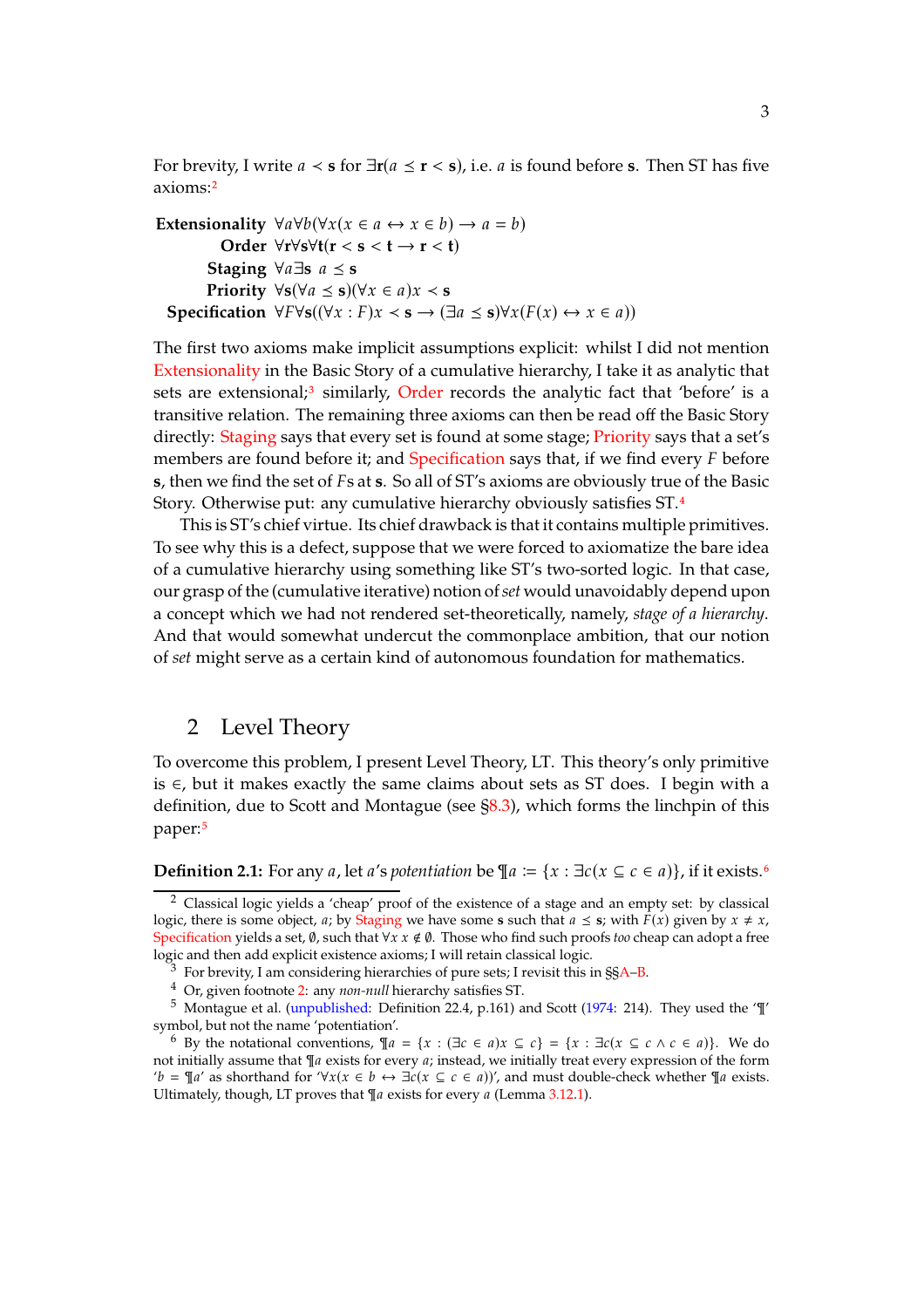The name *potentiation* emphasises the conceptual connection with powersets; note that  $\P{a} = \varphi a$ .<sup>[7](#page-3-0)</sup> The next two definitions employ this notion of potentiation (and thereby simplify definitions due to Derrick and Potter; see  $\S 8.4$  $\S 8.4$  $\S 8.4$ ):<sup>8</sup>

<span id="page-3-6"></span>**Definition 2.2:** Say that *h* is a *history*, written *Hist*(*h*), iff ( $\forall x \in h$ ) $x = \mathcal{F}(x \cap h)$ . Say that *s* is a *level*, written *Lev*(*s*), iff  $(\exists h : Hist)s = \mathcal{I}h$ .

The intuitive idea behind this definition is that a history is an initial sequence of levels, and that the levels go proxy for stages. It is not obvious that this will work as described; indeed, the next two sections are dedicated to establishing this fact. But, using the notion of a level, LT has just three axioms:<sup>[9](#page-3-2)</sup>

**[Extensionality](#page-1-0)**  $\forall a \forall b (\forall x (x \in a \leftrightarrow x \in b) \rightarrow a = b)$ **Separation**  $\forall F \forall a \exists b \forall x (x \in b \leftrightarrow (F(x) \land x \in a))$ **Stratification**  $\forall a(\exists s : Lev)a \subseteq s$ 

### <span id="page-3-7"></span>3 The well-ordering of the levels

In [§4,](#page-6-0) I will show that LT makes exactly the same claims about sets as ST does. First, I must develop the elements of set theory within LT. To do so, I need some more definitions:

**Definition 3.1:** Say that *a* is *transitive* iff  $(\forall x \in a) x \subseteq a$ . Say that *a* is *potent* iff  $\forall x(\exists c(x \subseteq c \in a) \rightarrow x \in a).$ 

*Transitivity* is completely familiar. *Potency* is discussed in a few places, albeit with no standard name.[10](#page-3-3) As my choice of name suggests, though, there is a tight link between the operation of potentiation (see Definition [2.1\)](#page-2-5) and the property of potency:

<span id="page-3-4"></span>**Lemma 3.2:** If  $\P a$  exists, then  $\P a$  is potent.

<span id="page-3-5"></span>**Lemma 3.3** [\(Extensionality\)](#page-1-0):  $a$  is potent iff  $a = \mathcal{A}a$ .

Recall the conventions: Lemma [3.2](#page-3-4) follows from the definitions alone, but Lemma [3.3](#page-3-5) requires [Extensionality.](#page-1-0) I leave the trivial proofs to the reader.

 $\overline{7}$  NB: by design, LT does not prove that every set has a powerset; for that, we have LT + [Endless](#page-11-0) (see [§7\)](#page-11-0).

<span id="page-3-1"></span><span id="page-3-0"></span><sup>8</sup> Potter [\(2004](#page-73-3): 41).

<span id="page-3-2"></span><sup>&</sup>lt;sup>9</sup> For ultra-economy, we can replace [Separation+Stratification](#page-3-6) with  $\forall F(\exists a \forall x (F(x) \leftrightarrow x \in a) \leftrightarrow$  $(\exists s : Lev)(\forall x : F)x \in s)$ . We can read this as: *a property determines a set iff its instances are all in some level* (cf. Button and Walsh [2018](#page-72-3): 183, Definition 8.9). As in footnote [2,](#page-2-0) above, the use of classical logic offers a 'cheap' proof of the existence of ∅. Moreover, LT has a model whose *only* denizen is ∅.

<span id="page-3-3"></span><sup>&</sup>lt;sup>10</sup> Potter [\(1990](#page-73-4): 19) uses 'hereditary'; Doets [\(1999](#page-72-4): 78) and Button and Walsh [\(2018](#page-72-3): 193) use 'supertransitive'. Mathias [\(2001](#page-72-5): 487) and Burgess [\(2004](#page-72-6): 208) use 'supertransitive' for sets which are both transitive and potent; Lévy and Vaught [\(1961:](#page-72-7) 1046) use 'supercomplete' for such sets.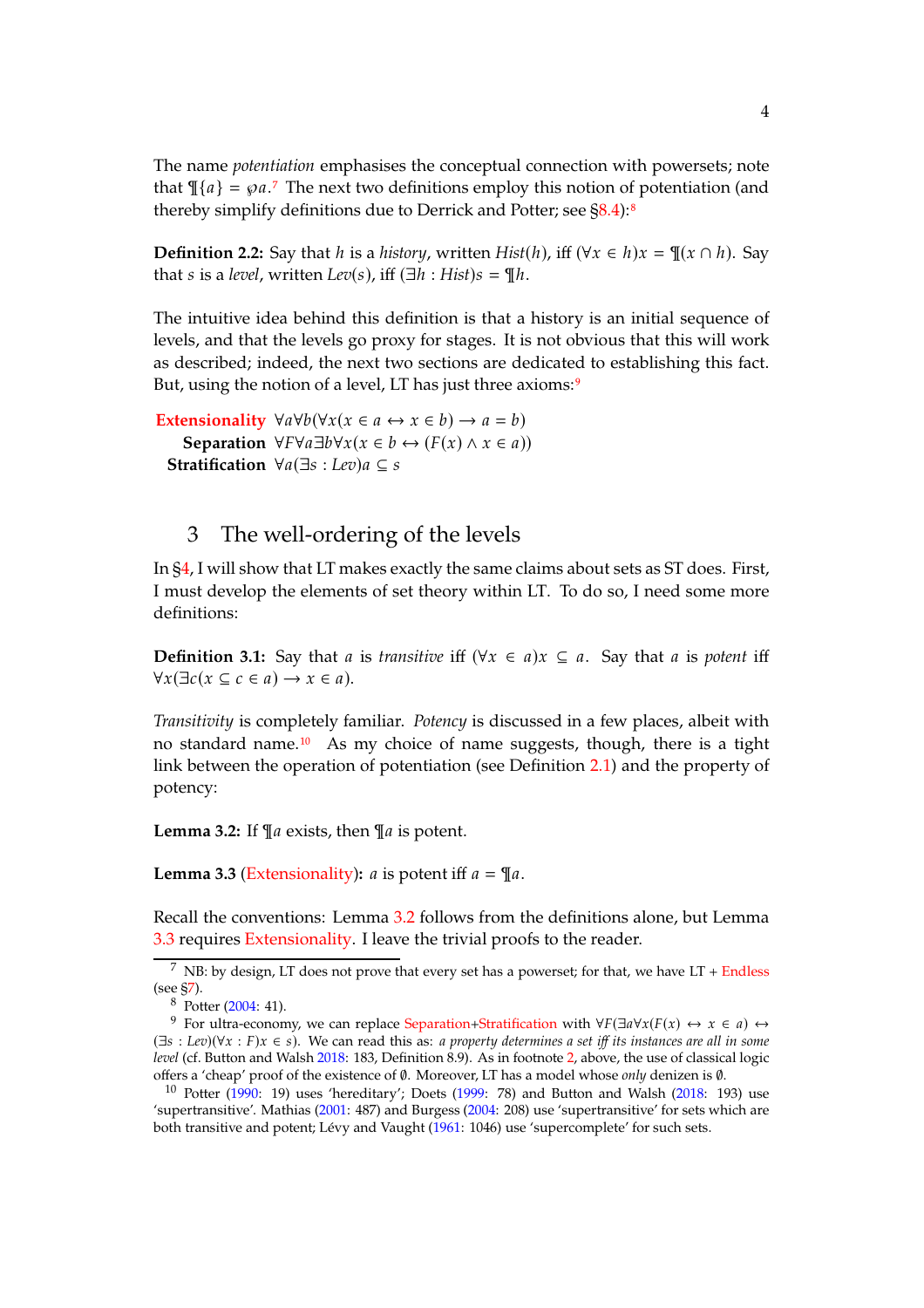My aim now is to prove several results about levels, in the sense of Definition [2.2.](#page-3-6)[11](#page-4-0) These results do not need LT's [Stratification](#page-3-6) axiom, since any sets which were not subsets of levels would be irrelevant.[12](#page-4-1)

<span id="page-4-2"></span>**Lemma 3.4:** Every level is potent and transitive.

*Proof.* Fix a level,  $s$ , so  $s = \mathbb{I}/h$ , for some history  $h$ . Potency follows by Lemma [3.2.](#page-3-4) For transitivity, fix  $a \in s = \mathcal{F}/n$ ; so  $a \subseteq c \in h$  for some c, and  $c = \mathcal{F}/(c \cap h)$  as h is a history; so  $a \subseteq \mathcal{L}(c \cap h) \subseteq \mathcal{L}h = s$ .

<span id="page-4-3"></span>**Lemma 3.5** [\(Extensionality,](#page-1-0) [Separation\)](#page-3-6): If every  $F$  is potent and something is  $F$ , then there is an ∈-minimal F. Formally:  $\forall F((\exists x F(x) \land (\forall x : F)x \text{ is potent}) \rightarrow (\exists a :$  $F)(\forall x : F)x \notin a$ ).

*Proof.* Let  $F$  be as described and let  $u$  be an  $F$ . Using [Separation](#page-3-6) twice, let:

$$
c = \{x \in u : (\forall y : F)x \in y\} = \{x : (\forall y : F)x \in y\}
$$
  

$$
d = \{x \in c : x \notin x\}
$$

Clearly  $d \notin c$ , since otherwise  $d \in d \leftrightarrow d \notin d$ ; so there is some a which is F with  $d \notin a$ . Now if  $x$  is  $F$ , then  $d \subseteq c \subseteq x$ , but  $d \notin a$  and  $a$  is potent, so  $x \notin a$ .

<span id="page-4-6"></span>**Lemma 3.6** [\(Extensionality,](#page-1-0) [Separation\)](#page-3-6): If some level is  $F$ , then there is an  $\in$ minimal level which is F. Formally:  $\forall F((\exists s : \text{Lev})F(s) \rightarrow (\exists s : \text{Lev})(F(s) \land (\forall r : \text{MeV}))$  $Lev(F(r) \rightarrow r \notin s))$ 

*Proof.* All levels are potent, by Lemma [3.4;](#page-4-2) now use Lemma [3.5.](#page-4-3)

<span id="page-4-4"></span>**Lemma 3.7** [\(Extensionality,](#page-1-0) [Separation\)](#page-3-6)**:** Every member of a history is a level.

*Proof.* For reductio, let h be a history with some non-level in it. Since  $c = \mathcal{P}(c \cap h)$ for all  $c \in h$ , every member of h is potent by Lemma [3.2.](#page-3-4) Using Lemma [3.5,](#page-4-3) let a be an  $\in$ -minimal non-level in h. Now  $a = \mathcal{P}(a \cap h)$ ; and  $a \cap h = \{x \in a : x \in h\}$  exists by [Separation.](#page-3-6) So, to obtain our desired contradiction, it suffices to show that  $a \cap h$ is a history. Fix  $b \in a \cap h$ . So  $b$  is a level, by choice of  $a$ , and  $b = \mathcal{P}(b \cap h)$  as  $b \in h$ . If  $x \in b$ , then  $x \subseteq b$ , since b is transitive by Lemma [3.4;](#page-4-2) so  $x \in a$ , since a is potent as above; hence,  $b \subseteq a$ . So  $b = \mathcal{P}(b \cap h) = \mathcal{P}(b \cap (a \cap h))$ . Generalising,  $a \cap h$  is a history.

<span id="page-4-5"></span>**Lemma 3.8** [\(Extensionality,](#page-1-0) [Separation\)](#page-3-6):  $s = \frac{m}{r} \in s : Lev(r)$ , for any level s.

<span id="page-4-0"></span><sup>&</sup>lt;sup>11</sup> The next few results simplify Potter  $(2004: 41-6)$ . Lemma  $3.5$  is inspired by Potter's Proposition 3.6.4; Lemma [3.7](#page-4-4) by Potter's Proposition 3.4.1; Lemma [3.8](#page-4-5) by Potter's Proposition 3.6.8; and Lemma [3.9](#page-5-2) by Potter's Proposition 3.6.11.

<span id="page-4-1"></span><sup>12</sup> Cf. Scott [\(1974:](#page-73-0) 211n.1).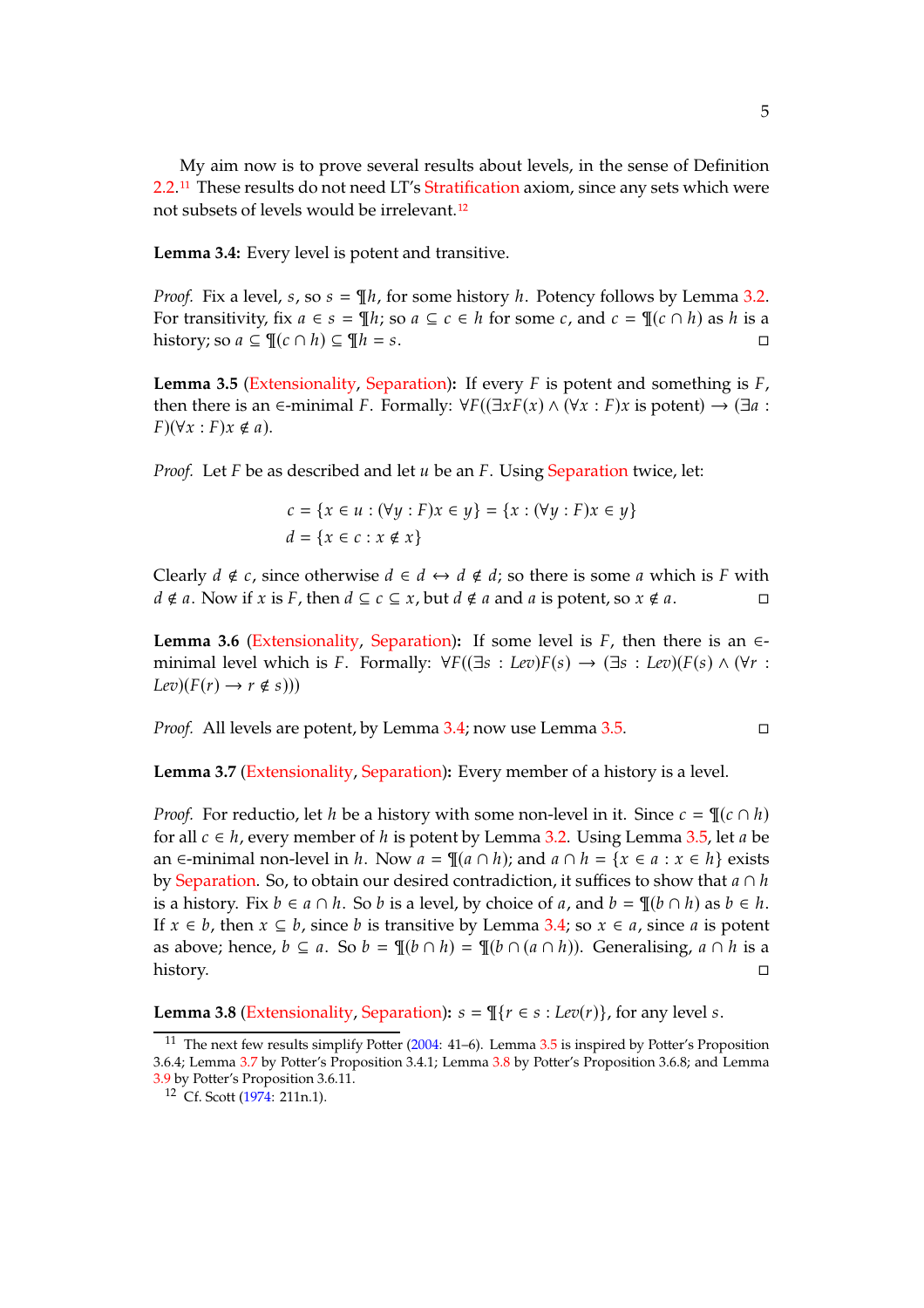*Proof.* Let s be a level. If  $a \subseteq r \in s$ , then  $a \in s$ , as s is potent by Lemma [3.4.](#page-4-2) If  $a \in s$ , then as  $s = \mathcal{I}$ h for some history  $h$ , we have  $a \subseteq r \in h \subseteq \mathcal{I}$  = s for some  $r$ , and  $r$  is a level by Lemma [3.7.](#page-4-4)

<span id="page-5-2"></span>**Lemma 3.9** [\(Extensionality,](#page-1-0) [Separation\)](#page-3-6)**:** All levels are comparable.[13](#page-5-3) Formally:  $(\forall s : \text{Lev})(\forall t : \text{Lev})(s \in t \lor s = t \lor t \in s)$ 

*Proof.* For reductio, suppose that some levels are incomparable. By Lemma [3.6,](#page-4-6) there is an  $\epsilon$ -minimal level, s, which is incomparable with some level; and by Lemma [3.6](#page-4-6) again, there is an  $\epsilon$ -minimal level, t, which is incomparable with s. To complete the reductio, I will show that  $s = t$ .

To show that  $s \subseteq t$ , fix  $a \in s$ . So  $a \subseteq r \in s$  for some level  $r$ , by Lemma [3.8.](#page-4-5) Now r is comparable with t, by choice of s. But if either  $r = t$  or  $t \in r$ , then  $t \in s$  as s is transitive, contradicting our assumption; so  $r \in t$ . Now  $a \subseteq r \in t$ , so that  $a \in t$  as  $t$ is potent. Generalising,  $s \subseteq t$ .

Exactly similar reasoning, based on the choice of t, shows that  $t \subseteq s$ . So  $t = s$ .  $\Box$ 

Rolling Lemmas [3.6](#page-4-6) and [3.9](#page-5-2) together, we obtain the fundamental theorem of level theory:

<span id="page-5-4"></span>**Theorem 3.10** [\(Extensionality,](#page-1-0) [Separation\)](#page-3-6)**:** The levels are well-ordered by membership.

Combining this result with [Stratification,](#page-3-6) we obtain a powerful tool, which intuitively allows us to consider the level at which a set is first found:

<span id="page-5-12"></span>**Definition 3.11** (LT): Let  $\ell a$  be the  $\epsilon$ -least level with  $a$  as a subset; i.e.,  $a \subseteq \ell a$  and  $\neg(\exists s : Lev)a \subseteq s \in \ell a$ .

<span id="page-5-5"></span><span id="page-5-1"></span><span id="page-5-0"></span>**Lemma 3.12** (LT): For all sets  $a$ ,  $b$ , and all levels  $r$ ,  $s$ :

- (1)  $\ell a$  and  $\P a$  both exist, and  $\P a \subseteq \ell a$
- <span id="page-5-6"></span>(2)  $a \notin \ell a$
- <span id="page-5-7"></span>(3)  $r \subseteq s$  iff  $s \notin r$
- <span id="page-5-8"></span>(4)  $s = \ell s$
- <span id="page-5-9"></span>(5) if  $b \subseteq a$ , then  $\ell b \subseteq \ell a$
- <span id="page-5-10"></span>(6) if  $b \in a$ , then  $\ell b \in \ell a$
- <span id="page-5-11"></span>(7)  $l a = \mathbb{I} \{ l x : x \in a \}$
- (8) if every member of *a* is a level, then  $\P a = \ell a$

*Proof.* [\(1\)](#page-5-1)  $\ell a$  exists by [Stratification](#page-3-6) and Theorem [3.10.](#page-5-4) Now if  $x \subseteq c \in a \subseteq \ell a$ , then  $x \in \ell a$  since  $\ell a$  is potent; so  $\P a \subseteq \ell a$  exists by [Separation.](#page-3-6)

*[\(2\)](#page-5-5)* There is no level *t* with  $a \subseteq t \in \ell a$ , so  $a \notin \ell a$  by Lemma [3.8.](#page-4-5)

*[\(3\)](#page-5-6)* If  $r \subseteq s$  then  $s \notin r$  by the well-ordering of levels. Conversely, if  $s \notin r$ , then either  $r \in s$  or  $r = s$  by comparability; and  $r \subseteq s$  either way, as s is transitive.

<span id="page-5-3"></span><sup>&</sup>lt;sup>13</sup> Say that *x* is *comparable* with *y* iff  $x \in y \lor x = y \lor y \in x$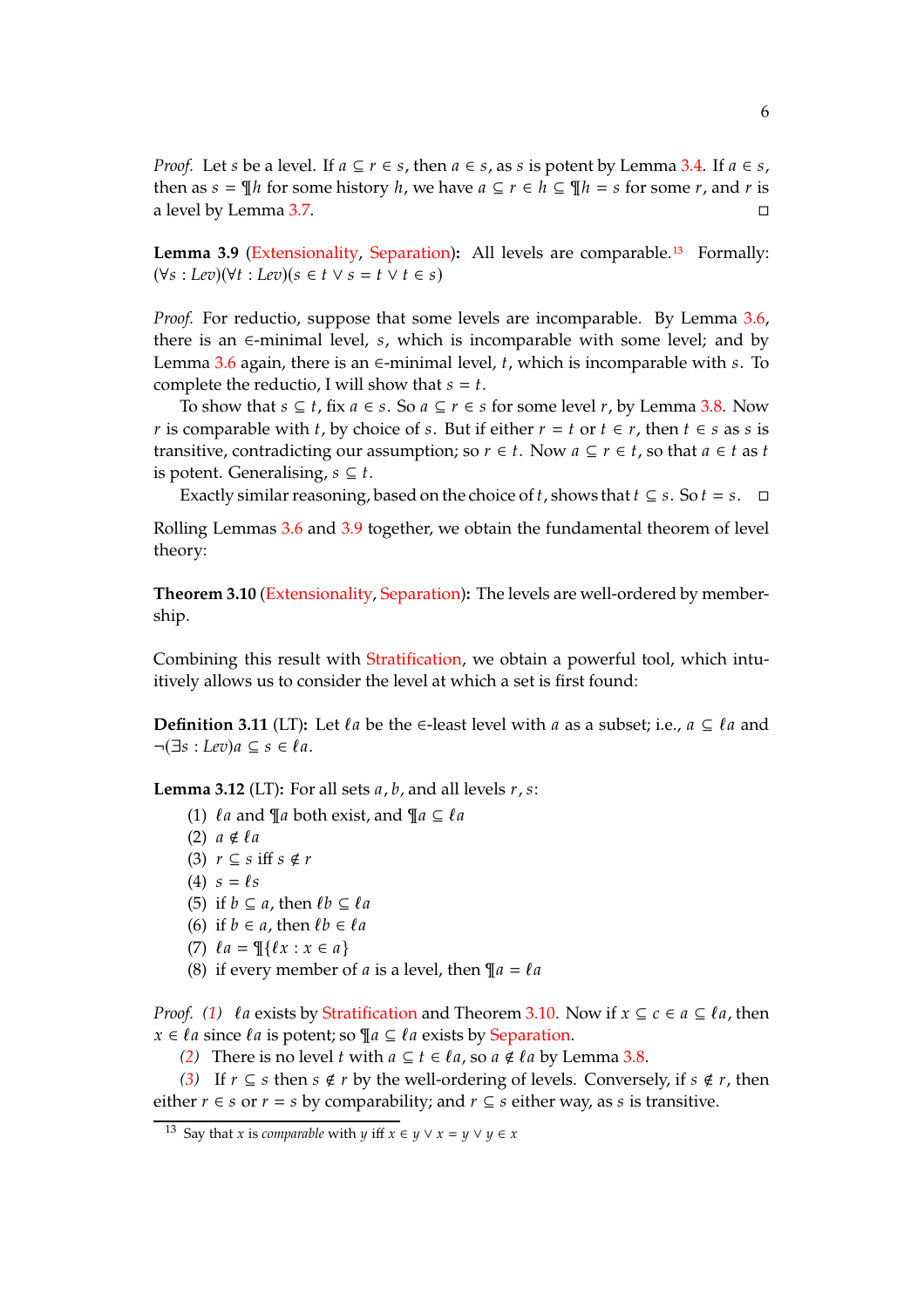- [\(4\)](#page-5-7) By [\(2\)](#page-5-5),  $s \notin \ell s$ . By [\(3\)](#page-5-6),  $\ell s \notin s$ . So  $s = \ell s$ , by comparability.
- *[\(5\)](#page-5-8)* If  $b \subseteq a$  then  $b \subseteq \ell a$ . So  $\ell a \notin \ell b$ , by definition of  $\ell b$ , so  $\ell b \subseteq \ell a$  by [\(3\)](#page-5-6).
- *[\(6\)](#page-5-9)* If  $b \in a$  then  $b \in \ell a$ . By [\(2\)](#page-5-5),  $b \notin \ell b$ ; so  $\ell a \nsubseteq \ell b$ , and hence  $\ell b \in \ell a$  by [\(3\)](#page-5-6).

[\(7\)](#page-5-10) Let  $k = \{ \ell x : x \in a \}$ . If  $c \in \mathcal{R}$  then  $c \subseteq \ell x$  for some  $x \in a$ ; now  $\ell x \in \ell a$  by [\(6\)](#page-5-9), so  $c \in \ell a$ . Conversely, if  $c \in \ell a$  then  $c \subseteq r \in \ell a$  for some level r by Lemma [3.8;](#page-4-5) since  $a \nsubseteq r$  by definition of  $\ell a$ , there is some  $x \in a \setminus r$ ; now  $\ell x \notin r$  as  $r$  is potent, so that  $r \subseteq \ell x$  by [\(3\)](#page-5-6) and hence  $c \subseteq \ell x$ ; so  $c \in \mathcal{F}$ .

[\(8\)](#page-5-11) In this case,  $a = \{ \ell x : x \in a \}$  by [\(4\)](#page-5-7), so  $\ell a = \mathcal{T} a$  by [\(7\)](#page-5-10).

# <span id="page-6-0"></span>4 The set-theoretic equivalence of ST and LT

Having explained how to work within LT, I will now make good on my earlier promise, and show that LT and ST make exactly the same claims about sets. More precisely, I will prove the following:

<span id="page-6-2"></span>**Theorem 4.1:** ST  $\vdash$   $\phi$  iff LT  $\vdash$   $\phi$ , for any LT-sentence  $\phi$ .

To show that ST says no more about sets than LT does, I define a translation, ∗, from ST-formulas into LT-formulas. In effect,  $*$  treats stages as levels, ordered by membership. Specifically, its non-trivial actions are as follows:[14](#page-6-1)

 $(\mathbf{s} < \mathbf{t})^* \coloneqq \mathbf{s} \in \mathbf{t}$   $(x \leq \mathbf{s})$ <sup>\*</sup> :=  $x \subseteq$  **s**  $(\forall$ **s** $\phi)$ <sup>\*</sup> :=  $(\forall$ **s** : *Lev*)( $\phi$ <sup>\*</sup>)

After translation, we treat all first-order variables—whether bold or italic—as being of the same sort. Fairly trivially, for any LT-sentence  $\phi$ , if ST  $\vdash \phi$  then ST<sup>\*</sup>  $\vdash \phi$ . The left-to-right half of Theorem [4.1](#page-6-2) now follows from this simple observation, together with the fact that  $* : ST \longrightarrow LT$  is an interpretation:

<span id="page-6-5"></span>**Lemma 4.2** (LT)**:** ST<sup>∗</sup> holds.

Proof. [Extensionality](#page-1-0)<sup>\*</sup> is [Extensionality.](#page-1-0) [Staging](#page-1-0)<sup>\*</sup> is [Stratification.](#page-3-6) [Order](#page-1-0)<sup>\*</sup> holds by Lemma [3.4.](#page-4-2) Note that Lemma [3.8](#page-4-5) allows us to simplify  $(x < s)^*$ , i.e.  $(\exists r(x \le r < s))^*$ , to (𝑥 ∈ **s**). Now [Priority](#page-1-0)<sup>∗</sup> holds trivially. And [Specification](#page-1-0)<sup>∗</sup> holds as if (∀𝑥 : 𝐹)𝑥 ∈ **s**, then  $\{x : F(x)\} \subseteq$  **s** by [Separation.](#page-3-6)<sup>[15](#page-6-3)</sup>

To obtain the right-to-left half of Theorem [4.1,](#page-6-2) I must first prove some quick results in ST:

<span id="page-6-4"></span>**Lemma 4.3** (ST)**:** [Separation](#page-3-6) holds.

*Proof.* By [Staging,](#page-1-0)  $a \leq s$  for some **s**. By [Priority,](#page-1-0)  $(\forall x \in a) x \leq s$ . Now use [Specification.](#page-1-0)

<sup>&</sup>lt;sup>14</sup> So the other clauses are:  $(\neg \phi)^* \coloneqq \neg \phi^*$ ;  $(\phi \land \psi)^* \coloneqq (\phi^* \land \psi^*)$ ;  $(\forall x \phi)^* \coloneqq \forall x \phi^*$ ;  $(\forall F \phi)^* \coloneqq \forall F \phi^*$ ; and  $\alpha^* := \alpha$  for all atomic formulas  $\alpha$  which are not of the forms mentioned in the main text.

<span id="page-6-3"></span><span id="page-6-1"></span><sup>15</sup> Note that the ∗-translation of any ST-Comprehension instance is an LT-Comprehension instance.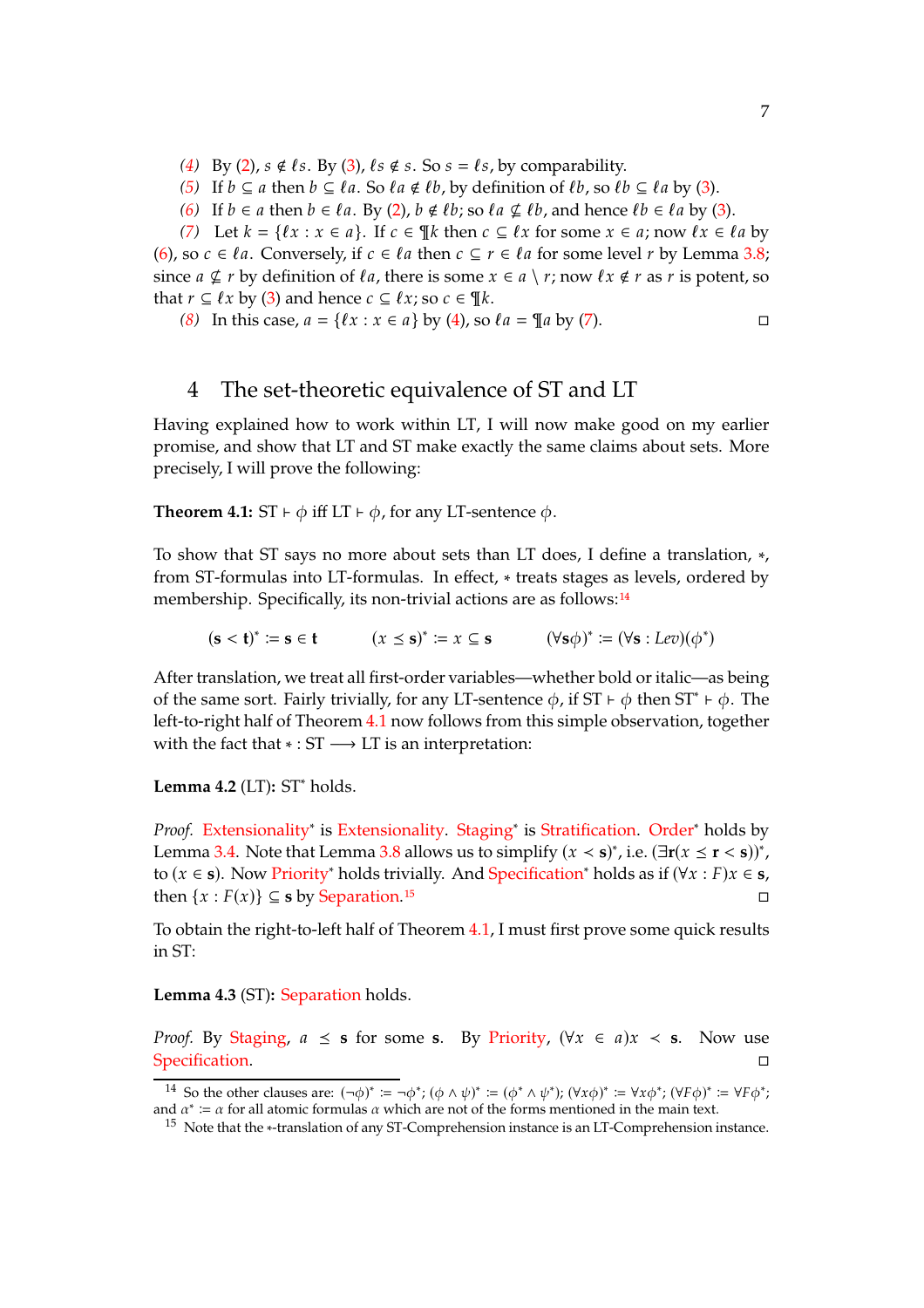<span id="page-7-2"></span>**Lemma 4.4** (ST):  $\forall$ **s** $\forall$ *a*( $a \leq$ **s** ↔ ( $\forall$ *x* ∈  $a$ )*x* < **s**)

*Proof.* Left-to-right is [Priority.](#page-1-0) For right-to-left, suppose ( $\forall x \in a$ ) $x < s$ ; then {x :  $x \in a$ } =  $a \leq s$  by [Extensionality](#page-1-0) and [Specification.](#page-1-0)

I next introduce *slices*. These will turn out to be levels, in the sense of Definition [2.2.](#page-3-6) Here is the definition of a slice, and some elementary results concerning slices:

<span id="page-7-8"></span>**Definition 4.5:** For each **s**, let  $\check{\mathbf{s}} = \{x : x \leq \mathbf{s}\}$ , if it exists. Say that *a* is a *slice* iff  $a = \check{\mathbf{s}}$ for some **s**.

<span id="page-7-6"></span><span id="page-7-1"></span><span id="page-7-0"></span>**Lemma 4.6** (ST)**:** For any **s**:

<span id="page-7-4"></span><span id="page-7-3"></span> $(1)$  **š** exists (2)  $\forall$ **r** $\forall$ *a*( $a \leq$ **r** $\leq$ **s** $\rightarrow$ *a* $\leq$ **s**) (3)  $\forall a (a \subseteq \check{\mathbf{s}} \leftrightarrow a \leq \mathbf{s})$  $(4)$   $\check{\mathbf{s}}$  is transitive  $(5)$   $\check{\mathbf{s}} = \mathbb{I}\{\check{\mathbf{r}} : \check{\mathbf{r}} \in \check{\mathbf{s}}\}$ 

<span id="page-7-5"></span>*Proof. [\(1\)](#page-7-0)* By [Specification](#page-1-0) and [Extensionality.](#page-1-0)

*[\(2\)](#page-7-1)* Let  $a \le r \le s$ . Now  $(\forall x \in a)x$  ≺ r by [Priority,](#page-1-0) so  $(\forall x \in a)x$  < s by [Order,](#page-1-0) and  $a \leq s$  by Lemma [4.4.](#page-7-2)

[\(3\)](#page-7-3)  $a \subseteq \mathbf{S}$  iff  $(\forall x \in a) x \in \mathbf{S}$  iff  $(\forall x \in a) x < \mathbf{s}$  iff  $a \leq \mathbf{s}$  by Lemma [4.4.](#page-7-2)

*[\(4\)](#page-7-4)* If  $a \in \mathbf{S}$ , then  $a \leq \mathbf{r} < \mathbf{s}$  for some **r**; hence  $a \leq \mathbf{s}$  and  $a \subseteq \mathbf{S}$  by [\(2\)](#page-7-1)–[\(3\)](#page-7-3).

*[\(5\)](#page-7-5)* If  $a \in \check{\mathbf{s}}$ , then  $a \leq \mathbf{r} < \mathbf{s}$  for some **r**; hence  $a \subseteq \check{\mathbf{r}} \leq \mathbf{r} < \mathbf{s}$  by [\(3\)](#page-7-3), so  $a \subseteq \check{\mathbf{r}} \in \check{\mathbf{s}}$ . If  $a \subseteq \check{r} \in \check{\mathbf{s}}$ , then  $a \subseteq \check{r} \leq \check{\mathbf{t}} < \mathbf{s}$  for some  $\mathbf{t}$ ; now  $a \subseteq \check{\mathbf{t}} \subseteq \check{\mathbf{t}}$  by [\(3\)](#page-7-3), so  $a \leq \mathbf{t}$  by (3), i.e.  $a \in \check{\mathbf{s}}$ .

It is now easy to show that ∈ well-orders the slices: just transcribe the proofs of Lemmas [3.6](#page-4-6) and [3.9](#page-5-2) within ST, replacing 'levels' with 'slices', noting that ST proves [Separation](#page-3-6) (see Lemma [4.3\)](#page-6-4), and replacing appeal to Lemmas [3.4](#page-4-2) and [3.8](#page-4-5) with Lemma [4.6.](#page-7-6)[4](#page-7-4)[–5.](#page-7-5) We can then go on to prove that the levels are the slices.

<span id="page-7-7"></span>**Lemma 4.7** (ST):  $s$  is a level iff  $s$  is a slice.

*Proof.* For induction on slices, suppose:  $(\forall \check{q} \in \check{s})(\forall a \subseteq \check{q})(a \text{ is a slice} \leftrightarrow \text{Lev}(a))$ . I will show that  $(\forall a \subseteq \check{\mathbf{s}})(a \text{ is a slice} \leftrightarrow \text{Lev}(a))$ . The result will follow by [Staging](#page-1-0) and Lemma [4.6.](#page-7-6)[3.](#page-7-3)

First, fix a level  $r \subseteq \check{\mathbf{s}}$ . Let  $h = \{q \in r : \text{Lev}(q)\}\;$  so  $r = \mathcal{I}h$  by Lemma [3.8.](#page-4-5) (Note that ST proves all of Lemmas [3.2–](#page-3-4)[3.9,](#page-5-2) verbatim, since ST proves [Separation.](#page-3-6)) Fix  $a \in r$ ; so  $a \in \mathbf{S}$ , so  $a \subseteq \mathbf{q} \in \mathbf{S}$  for some  $\mathbf{q}$  by Lemma [4.6.](#page-7-6)[5;](#page-7-5) hence, by the induction hypothesis, *a* is a slice iff *a* is a level. So  $h = {\{\check{\mathbf{q}} : \check{\mathbf{q}} \in r\}}$ . Noting that  $h \subseteq \check{\mathbf{s}}$ , let  $\check{\mathbf{t}}$  be the ∈-least slice such that  $h \subseteq \check{t}$ . Since r is transitive and the slices are well-ordered,  $h = {\mathbf{\check{q}} : \mathbf{\check{q}} \in \mathbf{\check{t}}}$ . So  $r = \mathbf{\mathcal{I}} h = \mathbf{\check{t}}$  by Lemma [4.6.](#page-7-6)[5,](#page-7-5) i.e. r is a slice.

Next, fix  $\check{\mathbf{r}} \subseteq \check{\mathbf{s}}$ . Let  $h = {\{\check{\mathbf{q}} : \check{\mathbf{q}} \in \check{\mathbf{r}}\}}$ ; so  $\check{\mathbf{r}} = \mathcal{F}[h]$  by Lemma [4.6.](#page-7-6)[5;](#page-7-5) and  $h =$  ${q \in \mathbf{r} : \text{Lev}(q)}$  by the induction hypothesis. Fix  $q \in h$ ; since **r**<sup>\*</sup> is transitive,  $q \cap h = \{p \in q : Lev(p)\}\$ , so that  $q = \mathcal{I}(q \cap h)$  by Lemma [3.8.](#page-4-5) So h is a history and  $\check{\mathbf{r}} = \mathcal{T}h$  is a level.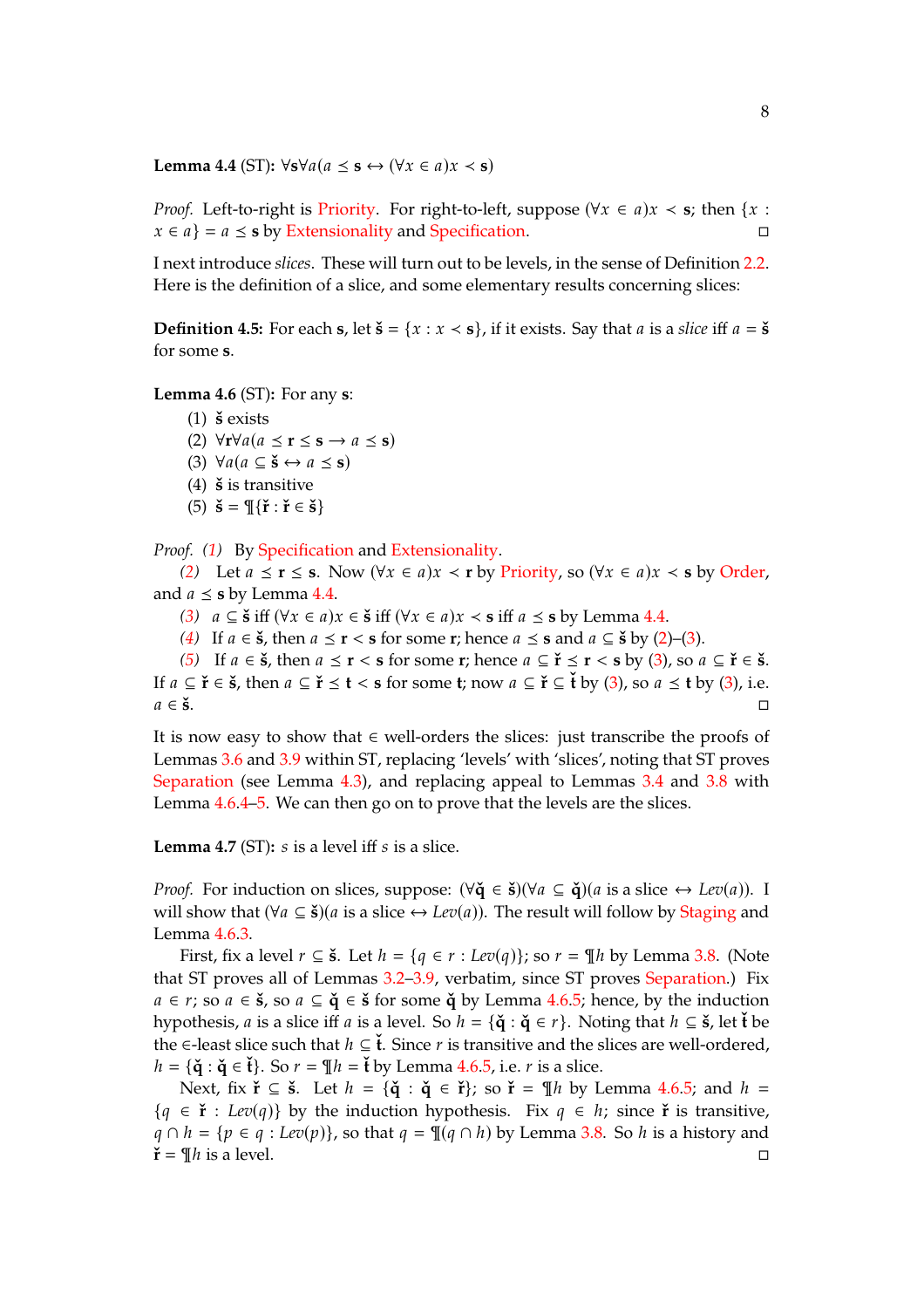This allows us to prove the last axiom of LT within ST:

**Lemma 4.8** (ST)**:** [Stratification](#page-3-6) holds.

*Proof.* Fix *a*; by [Staging,](#page-1-0)  $a \leq s$  for some s, i.e.  $a \subseteq \check{s}$  by Lemma [4.6](#page-7-6)[.3,](#page-7-3) and  $\check{s}$  is a level by Lemma [4.7.](#page-7-7)  $\Box$ 

<span id="page-8-0"></span>So  $ST$  ⊦ LT, completing the proof of Theorem [4.1.](#page-6-2)

### 5 The inevitability of well-ordering

A simple argument now establishes that LT axiomatizes the bare idea of a cumulative hierarchy of sets:

- <span id="page-8-2"></span><span id="page-8-1"></span>(a) Any cumulative hierarchy of sets satisfies  $ST$  (see  $$1$ ).
- <span id="page-8-3"></span>(b) LT is set-theoretically equivalent to ST (see Theorem [4.1\)](#page-6-2).
- (c) So: any cumulative hierarchy of sets satisfies LT (from  $(a)$  and  $(b)$ ).

Otherwise put: LT is true of the Basic Story I told at the start of this paper, and which I repeat here for ease of reference: *Sets are arranged in stages. Every set is found at some stage. At any stage* **s***: for any sets found before* **s***, we find a set whose members are exactly those sets. We find nothing else at* **s***.*

In fact, [\(c\)](#page-8-3) takes on an even deeper significance when we reflect on just *how* bare-bones this Basic Story is. The Story says that some stages are 'before' others, and we can safely assume that 'before' is a transitive relation on stages (hence ST's [Order](#page-1-0) axiom).[16](#page-8-4) But it is not obvious, for example, that it would be inconsistent to augment the Story by saying *for every stage there is an earlier stage*, or *between any two stages there is another stage*. This might prompt us to start entertaining cumulative hierarchies which are ordered like the integers, or the rationals, or more exotically still. A very simple argument, however, puts an abrupt end to such speculation:

<span id="page-8-5"></span>(d) LT proves the well-ordering of the levels (see Theorem [3.10\)](#page-5-4).

(e) So: any cumulative hierarchy of sets has well-ordered levels (from [\(c\)](#page-8-3) and [\(d\)](#page-8-5)). Scott was the first to prove a well-ordering result from a similarly spartan starting point (see [§8.3\)](#page-14-0), and he put the point beautifully: 'This at first surprising result shows how little choice there is in setting up the type hierarchy.' $17$  Scott's deep observation deserves to be much more widely known.

The connection between ST and LT also helps to demystify the definition of *level*. Working in ST, suppose that *h* is an initial sequence of slices; if **š** ∈ *h*, then **š**∩*h* is the set of all slices less than  $\check{\mathbf{s}}$ , so that  $\check{\mathbf{s}} = \P(\check{\mathbf{s}} \cap h)$  by Lemma [4.6](#page-7-6)[.5.](#page-7-5) These observations motivate Definition [2.2.](#page-3-6) We say that h is a history iff  $(\forall x \in h) x = \mathcal{P}(x \cap h)$ , in the hope that, so defined, a history will be an initial sequence of slices; if it is, then the

<span id="page-8-4"></span><sup>16</sup> In similar spirit, Shoenfield [\(1977](#page-73-1): 323) says: 'We should certainly expect *before* to be a partial ordering of the stages; and this is the only fact about this relation which we need for our axioms.' But Shoenfield obtains well-ordering by arguing for Foundation using a proof due to Scott (see [§8.1\)](#page-12-1) and then using Replacement to define the  $V_{\alpha}$ s; LT, of course, does not include Replacement (see [§7\)](#page-11-0).

<span id="page-8-6"></span><sup>17</sup> Scott [\(1974](#page-73-0): 210).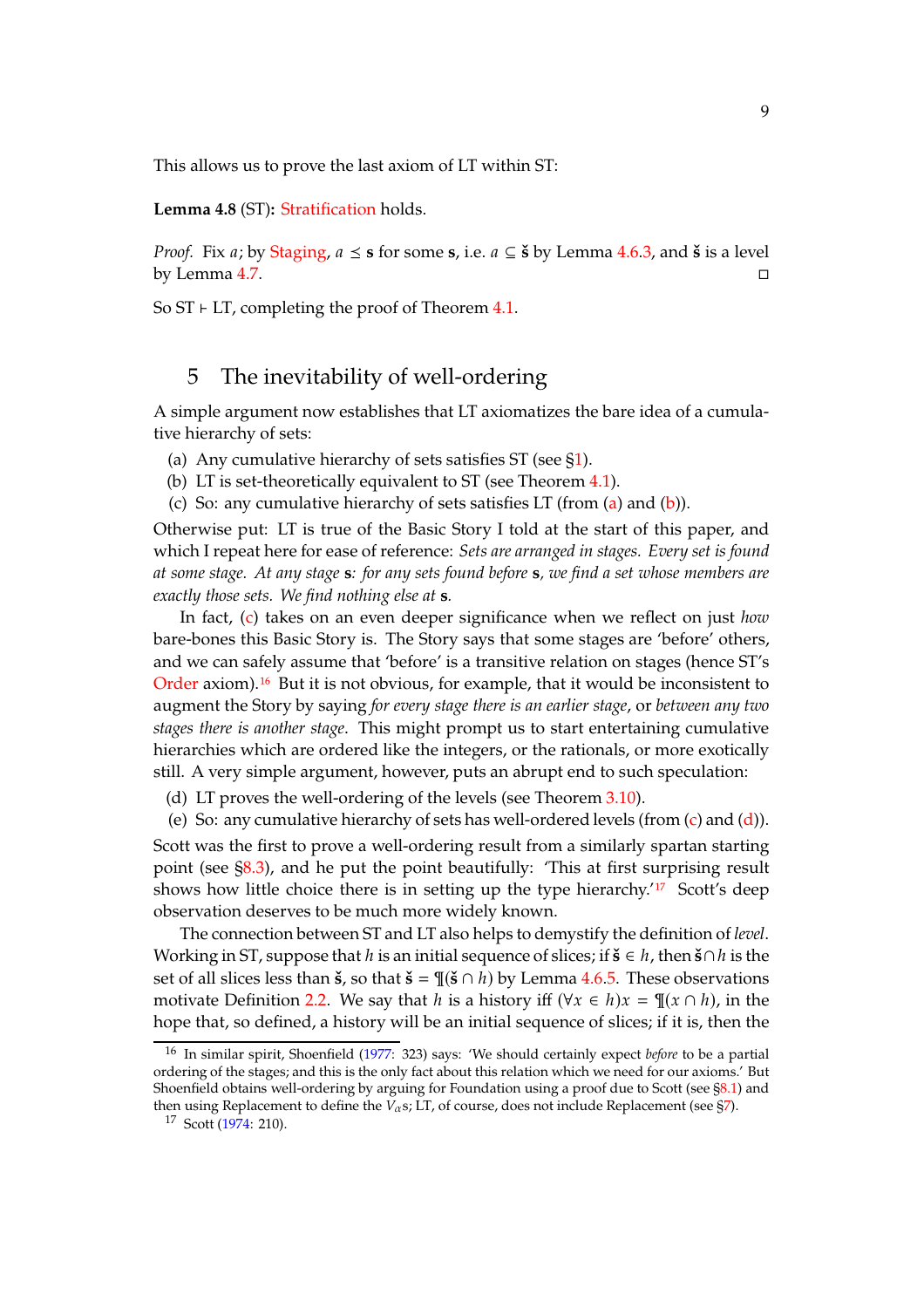next slice in the sequence is the potentiation of that history, by Lemma [4.6](#page-7-6)[.5;](#page-7-5) and this is how we define levels.

# <span id="page-9-0"></span>6 The quasi-categoricity of LT

We just saw that every cumulative hierarchy of sets has well-ordered levels. In fact, we can push this point further. By design, LT says nothing about the height of any hierarchy. But, as I will show in this section, LT is quasi-categorical. Informally, we can spell out LT's quasi-categoricity as follows:

<span id="page-9-1"></span>(f) Any two hierarchies satisfying LT are structurally identical for so far as they both run, but one may be taller than the other.

Since every cumulative hierarchy satisfies LT, we obtain:

(g) Any two cumulative hierarchies are structurally identical for so far as they both run, but one may be taller than the other (from  $(c)$  and  $(f)$ ).

So, echoing Scott: when we set up a cumulative hierarchy, our only choice is how tall to make it.

It just remains to establish [\(f\)](#page-9-1), i.e. to show that LT is quasi-categorical. In fact, there are at least two ways to explicate the informal idea of quasi-categoricity, and LT is quasi-categorical on both explications. (Note that both ways make essential use of second-order logic; this is the only section of the paper where my use of second-order logic is not merely for convenience.)

The first notion of quasi-categoricity is familiar from Zermelo. Working in some (set-theoretic) model theory, we define the  $V_\alpha$ s as usual:

$$
V_0 = \emptyset; \t V_{\alpha+1} = \wp V_{\alpha}; \t V_{\alpha} = \bigcup_{\beta \in \alpha} V_{\beta} \text{ when } \alpha \text{ is a limit}
$$

Each  $V_\alpha$  then naturally yields a set-theoretic structure,  $V_\alpha$ , whose domain is  $V_\alpha$ , and which interprets '∈' as membership-restricted-to- $V_\alpha$ , i.e.  $\{\langle x, y \rangle \in V_\alpha \times V_\alpha : x \in y\}$ . We then have the following result, using full second-order logic:  $M \models ZF$  iff  $M \cong \mathcal{V}_{\alpha}$ for some strongly inaccessible  $\alpha$ .<sup>[18](#page-9-2)</sup> There is an analogous quasi-categoricity result for LT:[19](#page-9-3)

<span id="page-9-4"></span>**Theorem 6.1** (in full second-order logic):  $M \models LT$  iff  $M \cong \mathcal{V}_{\alpha}$  for some  $\alpha > 0$ .

This shows that any two hierarchies satisfying LT (read that phrase as 'any models of LT') are structurally identical (read that phrase as 'are isomorphic') for so far as they both run (read that phrase in the light of the well-ordering of the  $V_{\alpha}$ s, established in the model theory). In short, LT is quasi-categorical, on a model-theoretic ('external') way of understanding quasi-categoricity.

<sup>&</sup>lt;sup>18</sup> Zermelo [\(1930](#page-74-0)). For an accessible proof, see Button and Walsh [\(2018](#page-72-3): §8.A).

<span id="page-9-3"></span><span id="page-9-2"></span><sup>&</sup>lt;sup>19</sup> Button and Walsh [\(2018](#page-72-3): §8.C) prove this for Potter's theory (see [§8.4\)](#page-16-0); the same proof works for LT. The same remark applies to the other results mentioned in this section. We could obtain external categoricity using only first-order logic, if we augmented LT with some axiom of the form 'there are exactly  $n$  levels'.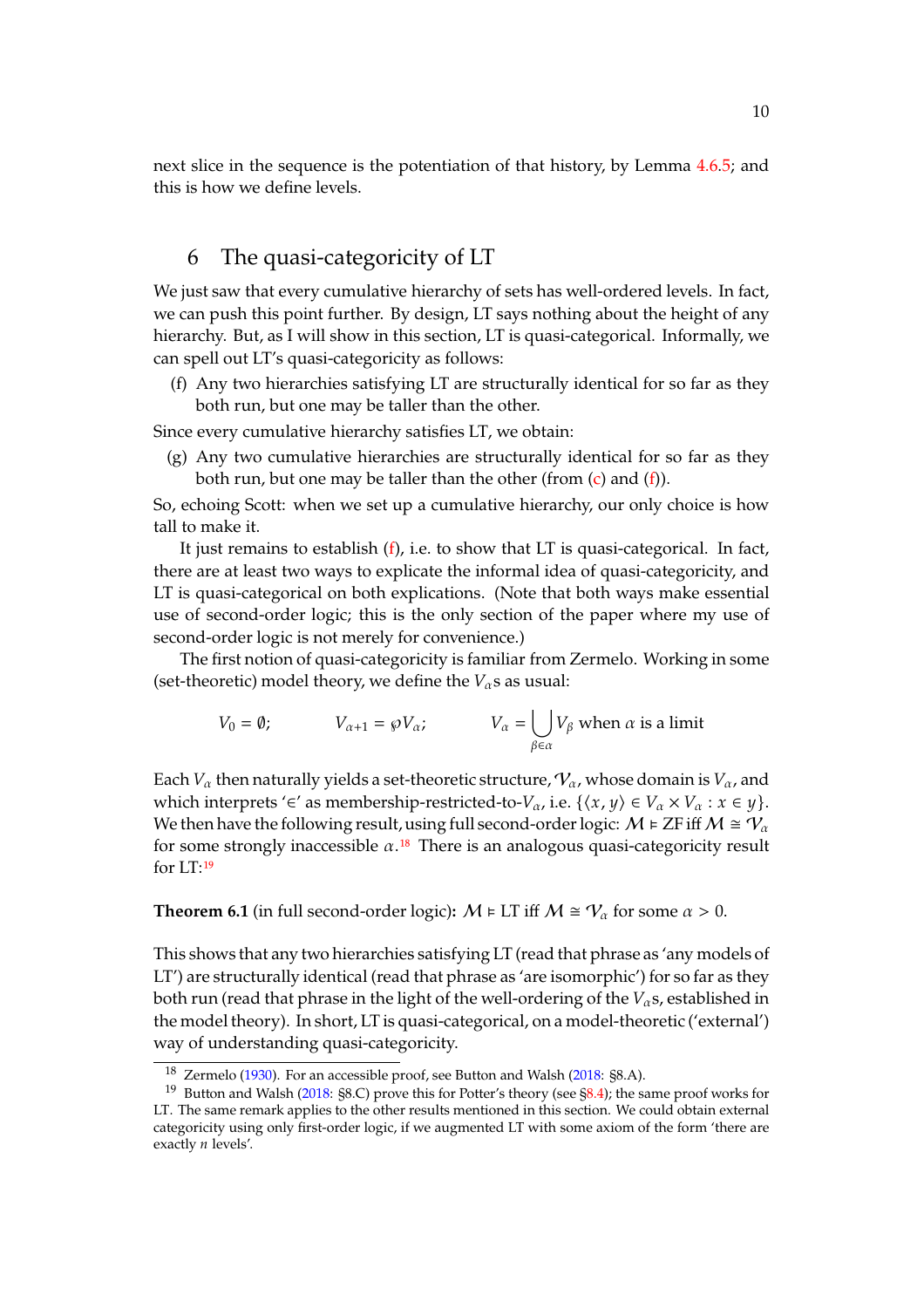There is also, though, an object-language ('internal') way to understand quasicategoricity.[20](#page-10-0) Since this idea is less familiar, I will spend some time unpacking it.

In embracing [Extensionality,](#page-1-0) LT assumes that everything is a pure set. There is a quick-and-dirty way to avoid this assumption. First, introduce a new predicate, *Pure*; intuitively, this should apply to the pure sets. Next, relativise LT to *Pure*, via the following formula:<sup>[21](#page-10-1)</sup>

$$
LT(Pure, \varepsilon) := (\forall a : Pure)(\forall b : Pure)(\forall x (x \varepsilon a \leftrightarrow x \varepsilon b) \to a = b) \land
$$
  

$$
\forall F (\forall a : Pure)(\exists b : Pure)\forall x (x \varepsilon b \leftrightarrow (F(x) \land x \varepsilon a)) \land
$$
  

$$
(\forall a : Pure)(\exists s : Lev)a \subseteq s \land
$$
  

$$
\forall x \forall y (x \varepsilon y \to (Pure(x) \land Pure(y)))
$$

The first three conjuncts tell us that the pure sets satisfy  $LT<sub>1</sub><sup>22</sup>$  $LT<sub>1</sub><sup>22</sup>$  $LT<sub>1</sub><sup>22</sup>$  the last says that, when we use ' $\varepsilon'$ , we restrict our attention to membership facts between pure sets. Using this formula, I can now state the internal quasi-categoricity result (I have labelled the lines to facilitate its explanation):

<span id="page-10-10"></span>**Theorem 6.2:** This is a deductive theorem of impredicative second-order logic:

$$
(LT(Pure_1, \varepsilon_1) \wedge LT(Pure_2, \varepsilon_2)) \rightarrow
$$
  
\n
$$
\exists R(\forall x \forall u (R(x, u) \rightarrow (Pure_2(x) \wedge Pure_2(u))) \wedge
$$
 (1)

$$
(\forall \tau_1 \cdot \mathbf{P}_{11} \mathbf{P}_{01}) \exists \mu \mathbf{P}(\tau_1 \cdot \mu) \vee (\forall \mu_1 \cdot \mathbf{P}_{11} \mathbf{P}_{02}) \exists \tau_2 \mathbf{P}(\tau_1 \cdot \mu)) \wedge (2)
$$

$$
((\forall v \cdot True_1) \exists y K(v, y) \lor (\forall y \cdot True_2) \exists v K(v, y)) \land
$$
\n
$$
(\forall v \forall x A \land \forall x \forall z ((R(x, y) \land R(x, z)) \rightarrow (z \land x \leftrightarrow 1 \land s \land x)) \land
$$
\n
$$
(3)
$$

<span id="page-10-8"></span><span id="page-10-7"></span><span id="page-10-6"></span><span id="page-10-5"></span><span id="page-10-4"></span><span id="page-10-3"></span>
$$
(\partial \forall y \forall x \forall z ((K(\partial, y) \land K(x, z)) \rightarrow (\partial \mathcal{E}_1 x \leftrightarrow y \mathcal{E}_2 z)) \land \tag{3}
$$

$$
\forall v \forall y \forall z ((R(v, y) \land R(v, z)) \rightarrow y = z) \land
$$
  

$$
\forall u \forall v \forall x ((R(v, u) \land R(x, u)) \rightarrow v = x) \land
$$
  
(5)

$$
\forall v (\exists y R(v, y) \rightarrow (\forall x \subseteq_1 \ell_1 v) \exists z R(x, z)) \land
$$
 (6)

<span id="page-10-9"></span>
$$
\forall y (\exists v R(v, y) \rightarrow (\forall z \subseteq_2 \ell_2 y) \exists x R(x, z)))
$$
\n(7)

Intuitively, the point is this. Suppose two people are using their versions of LT, subscripted with '1' and '2' respectively. Then there is some second-order entity, a relation *, which takes us between their sets*  $(1)$ *, exhausting the sets of one or* the other person [\(2\)](#page-10-4); which preserves membership [\(3\)](#page-10-5); which is functional [\(4\)](#page-10-6) and injective  $(5)$ ; and whose domain is an initial segment of one  $(6)$  or the other's  $(7)$ hierarchy. Otherwise put: LT is (internally) quasi-categorical.

As a bonus, this internal *quasi*-categoricity result can be lifted into an internal *total*-categoricity result. To explain how, consider this abbreviation (where 'P' is a second-order function-variable):

$$
\exists x \Phi(x) := \exists P(\forall x \Phi(P(x)) \land (\forall y : \Phi) \exists! x \ P(x) = y)
$$

<span id="page-10-0"></span><sup>&</sup>lt;sup>20</sup> This has been brought out by Parsons [\(1990](#page-73-5), [2008](#page-73-6)), McGee [\(1997](#page-73-7)), and Väänänen and Wang [\(2015\)](#page-74-1). The remainder of this section presents specific elements of Button and Walsh [\(2018](#page-72-3): ch.11).

<span id="page-10-1"></span><sup>&</sup>lt;sup>21</sup> Here, '⊆' and '*Lev*' should be defined in terms of ' $\varepsilon$ ' rather than '∈'; similarly for 'ℓ' in Theorem [6.2.](#page-10-10) For now, we can treat '*Pure*' as a primitive; but see Definition [B.1.](#page-19-0)

<span id="page-10-2"></span><sup>&</sup>lt;sup>[2](#page-2-0)2</sup> With one insignificant caveat (see footnotes  $2$  and  $4$ ): whereas classical logic guarantees that any model of LT contains an empty set,  $LT(Pure, \varepsilon)$  allows that there may be no pure sets.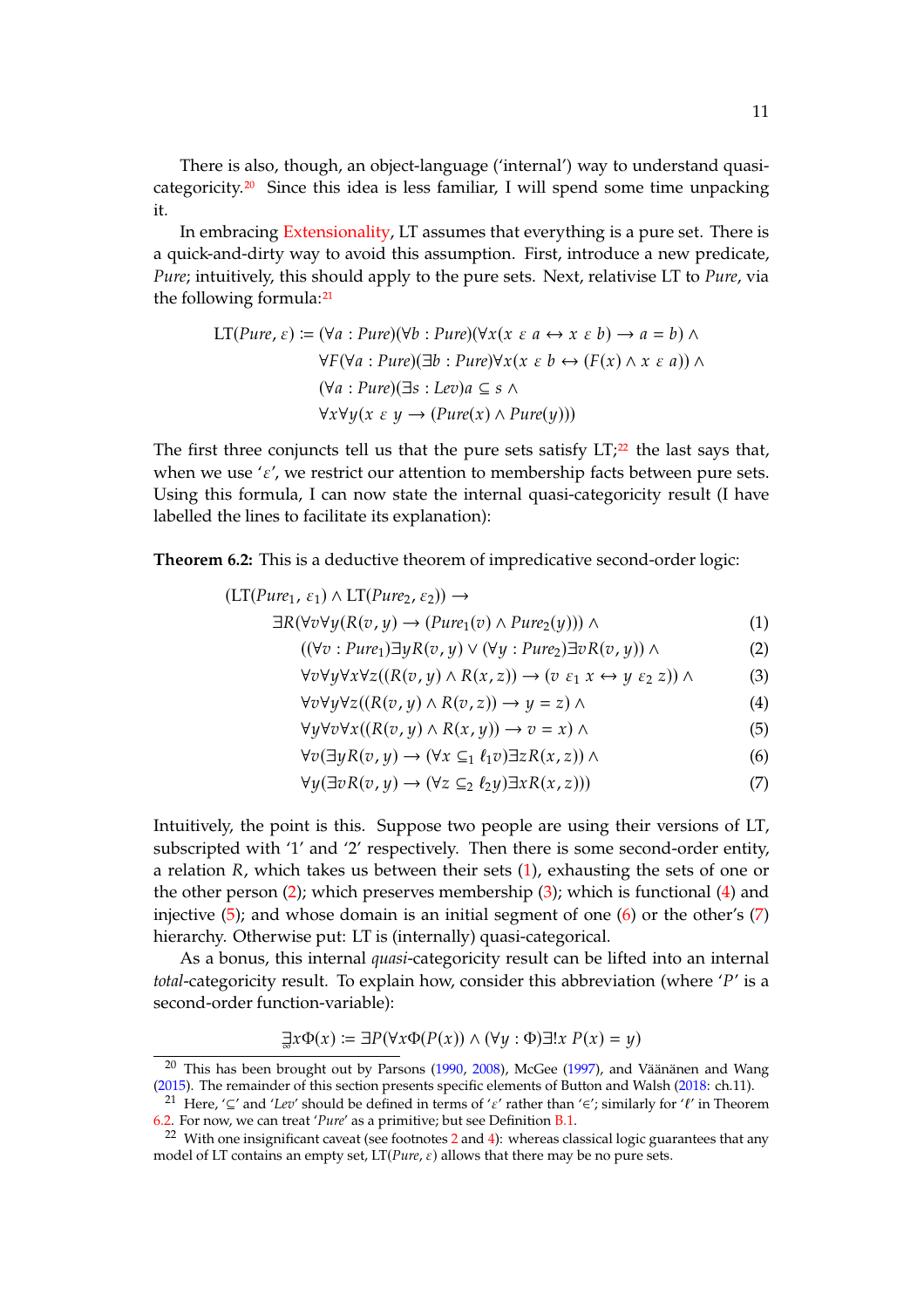This formalizes the idea that there are as many Φs as there are objects *simpliciter*, i.e., that there is a bijection between the Φs and the universe. We can use this notation to state our internal total-categoricity result:

<span id="page-11-1"></span>**Theorem 6.3:** This is a deductive theorem of impredicative second-order logic:

$$
\begin{aligned} \left(\text{LT}(Pure_1, \varepsilon_1) \land \exists x \, Pure_1(x) \land \text{LT}(Pure_2, \varepsilon_2) \land \exists x \, Pure_2(x) \right) \rightarrow \\ \exists R(\forall v \forall y (R(v, y)) \rightarrow (Pure_1(v) \land Pure_2(y))) \land \\ (\forall v : Pure_1) \exists! y R(v, y) \land (\forall y : Pure_2) \exists! v R(v, y) \land \\ \forall v \forall y \forall x \forall z ((R(v, y) \land R(x, z)) \rightarrow (v \varepsilon_1 x \leftrightarrow y \varepsilon_2 z))) \end{aligned}
$$

Intuitively, if both LT-like hierarchies are as large as the universe, then there is a structure-preserving *bijection* between them. To see the significance of this result, note that it is common to claim that there are *absolutely infinitely many* pure sets. Whatever exactly this is meant to mean, it must surely entail that  $\exists x \text{ } Pure(x)$ . So Theorem [6.3](#page-11-1) tells us that absolutely infinite LT-like hierarchies are (internally) isomorphic.

### <span id="page-11-0"></span>7 LT as a subtheory of ZF

I have shown that any cumulative hierarchy satisfies LT, so that, in setting up a cumulative hierarchy, our only freedom of choice concerns its height. To make all of this more familiar, though, it is worth commenting on LT's relationship to ZF, the 'industry standard' set theory.

Unsurprisingly, ZF proves LT. In more detail: working in ZF, define the  $V_\alpha$ s as usual; we can then show that the  $V_\alpha$ s are the levels;<sup>[23](#page-11-2)</sup> so [Stratification](#page-3-6) holds as every set is a subset of some  $V_\alpha$ .

Of course, ZF is much stronger than LT, since LT deliberately says nothing about the height of the cumulative hierarchy. If we want to set up a tall hierarchy, then three axioms naturally suggest themselves (where  $\gamma'$  is a second-order function-variable in the statement of [Unbounded\)](#page-11-0):<sup>[24](#page-11-3)</sup>

**Endless**  $(\forall s : Lev)(\exists t : Lev)s \in t$ **Infinity**  $(\exists s : \text{Lev})((\exists q : \text{Lev})q \in s \land (\forall q : \text{Lev})(q \in s \rightarrow (\exists r : \text{Lev})q \in r \in s))$ **Unbounded**  $\forall P \forall a (\exists s : Lev)(\forall x \in a) P(x) \in s$ 

[Endless](#page-11-0) says there is no last level. [Infinity](#page-11-0) says that there is an infinite level, i.e. a level with no immediate predecessor. [Unbounded](#page-11-0) states that the hierarchy of levels is so tall that no set can be mapped unboundedly into it. We now have some nice facts, whose proofs I leave to the reader:<sup>[25](#page-11-4)</sup>

<span id="page-11-2"></span><sup>&</sup>lt;sup>23</sup> *Proof sketch.* Working in ZF, fix  $\alpha$ , and suppose for induction that  $(\forall \beta < \alpha)(\forall x \subseteq V_{\beta})(Lev(x) \leftrightarrow$  $\exists \delta \ x = V_{\delta}$ ). Fix  $V_{\gamma} \subseteq V_{\alpha}$ ; then  $V_{\gamma} = \mathbb{I}\{V_{\delta} : V_{\delta} \in V_{\gamma}\} = \mathbb{I}\{s \in V_{\gamma} : Lev(s)\}$  by the induction hypothesis, which is a level by Lemma [3.8.](#page-4-5) Similarly, if  $s \subseteq V_\alpha$  is a level, then  $\exists \delta \ s = V_\delta$ .

<sup>24</sup> For [Endless,](#page-11-0) cf. Montague [\(1965](#page-73-8): 142), Scott [\(1974](#page-73-0): 212), and Potter [\(1990](#page-73-4): 20–1, [2004](#page-73-3): 61–2). For [Infinity,](#page-11-0) see Potter [\(2004:](#page-73-3) 68–70) and Boolos's [\(1989](#page-72-2): 8) axiom [Inf,](#page-13-0) which I discuss in [§8.2.](#page-13-0)

<span id="page-11-4"></span><span id="page-11-3"></span><sup>25</sup> Cf. Scott [\(1974:](#page-73-0) 212) and Potter [\(1990:](#page-73-4) 20–4, [2004:](#page-73-3) 47–9, 61–2).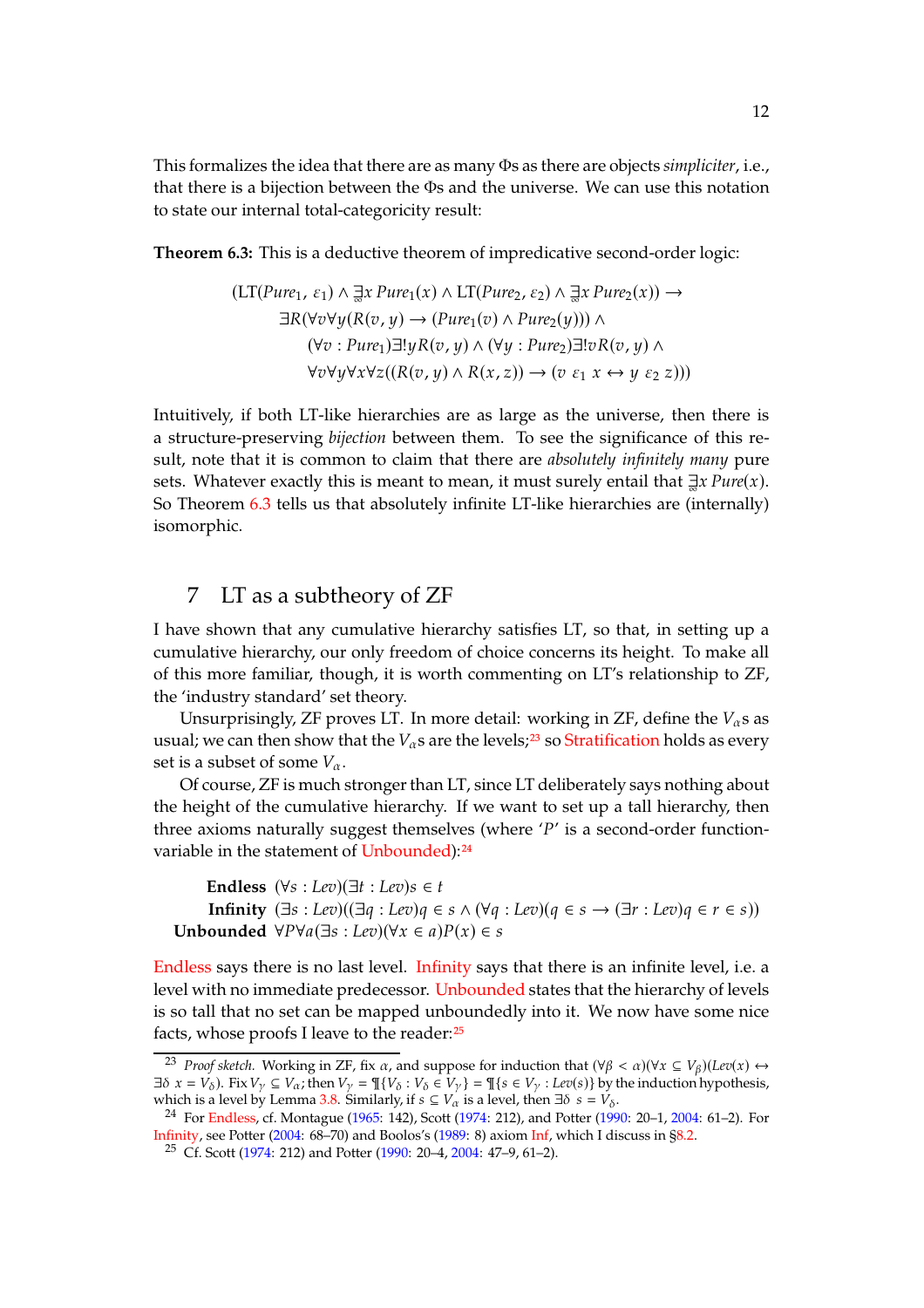#### <span id="page-12-4"></span>**Proposition 7.1:**

- (1) LT proves Separation, Union, and Foundation.
- <span id="page-12-5"></span>(2) LT + [Endless](#page-11-0) proves Pairing and Powersets.
- (3)  $LT + Endless + Infinity$  $LT + Endless + Infinity$  $LT + Endless + Infinity$  $LT + Endless + Infinity$  proves Zermelo's axiom of infinity.<sup>[26](#page-12-2)</sup>
- (4) LT + [Endless](#page-11-0) +  $\neg$ [Infinity](#page-11-0) is equivalent to ZF<sub>fin</sub>.<sup>[27](#page-12-3)</sup>
- <span id="page-12-7"></span>(5) LT + [Infinity](#page-11-0) + [Unbounded](#page-11-0) proves [Endless.](#page-11-0)
- (6)  $LT +$  [Infinity](#page-11-0) + [Unbounded](#page-11-0) is equivalent to  $ZF$ .

Facts  $(1)$ – $(3)$  show that LT + [Endless](#page-11-0) + [Infinity](#page-11-0) extends Zermelo's Z. This extension is strict, since [Stratification](#page-3-6) is independent from  $Z^{28}$  $Z^{28}$  $Z^{28}$  Fact [\(6\)](#page-12-7) then offers a neat way to conceive of ZF, as extending the theory which holds of any cumulative hierarchy, i.e. LT, with specific claims about the hierarchy's height.

### <span id="page-12-0"></span>8 Conclusion, and LT's predecessors

The theory LT holds of every cumulative hierarchy. Since LT is also quasicategorical, the only choice we have, in setting up a cumulative hierarchy, is over the hierarchy's height.

I will close this paper by discussing LT's predecessors, in roughly chronological order.

#### <span id="page-12-1"></span>*8.1 Scott*

At a talk in 1957, Scott presented what seems to have been the first theory of stages. This was an axiomatic theory of *ranks*, in the sense of the  $V_a$ s. Writing ' $a < b$ ' for 'a has lesser rank than b', Scott's suggested axioms were [Extensionality](#page-1-0) and:<sup>[29](#page-12-8)</sup>

$$
\forall a \forall b (a < b \leftrightarrow (\exists x < b) x \nless a)
$$
\n
$$
\forall F (\forall a ((\forall x < a) F(x) \rightarrow F(a)) \rightarrow \forall a F(a))
$$
\n
$$
\forall F \forall a \exists b \forall x (x \in b \leftrightarrow (F(x) \land x < a))
$$

This 1957 theory is clearly satisfied in any  $V_\alpha$  with  $\alpha > 0$ , when  $\epsilon$  and  $\epsilon$  are given the obvious interpretations. However, it has some unintended models.

**Example 8.1:** Let the domain have two sets: Ø and a Quine atom  $a = \{a\}$ . Let  $a < \emptyset$ . This is a model of the 1957 theory, since < is trivially a well-order, and since the only sets given by the third axiom are  $\emptyset$  and  $\{a\} = a$ .

<span id="page-12-2"></span><sup>26</sup> i.e.  $(\exists w \ni \emptyset)(\forall x \in w)x \cup \{x\} \in w$ .

<span id="page-12-3"></span> $27$  The latter is the theory with all of ZF's axioms except that: (i) Zermelo's axiom of infinity is replaced with its negation; and (ii) it has a new axiom,  $\forall a(\exists t \supseteq a)(t$  is transitive).

<span id="page-12-6"></span> $28$  Potter [\(2004:](#page-73-3) 293ff) makes a similar point. The independence is immediate from the fact that there are models of (even second-order) Z which fail to satisfy  $\forall a(\exists c \supseteq a)(c$  is transitive); see Drake [\(1974:](#page-72-8) 111). For detailed discussions of Z's weaknesses, as either a first- or second-order theory, see Mathias [\(2001](#page-72-5)) and Uzquiano [\(1999\)](#page-74-2). (As mentioned in the introduction, although I have formulated LT as a second-order theory, it has a natural first-orderization. Read uniformly as either first-order or second-order theories, and closing under provability, the point is:  $Z \subsetneq LT + Endless + Infinity \subsetneq ZF$  $Z \subsetneq LT + Endless + Infinity \subsetneq ZF$  $Z \subsetneq LT + Endless + Infinity \subsetneq ZF$  $Z \subsetneq LT + Endless + Infinity \subsetneq ZF$  $Z \subsetneq LT + Endless + Infinity \subsetneq ZF$ .)

<span id="page-12-8"></span><sup>&</sup>lt;sup>29</sup> Scott [\(1960](#page-73-9)); I have tweaked the presentation slightly.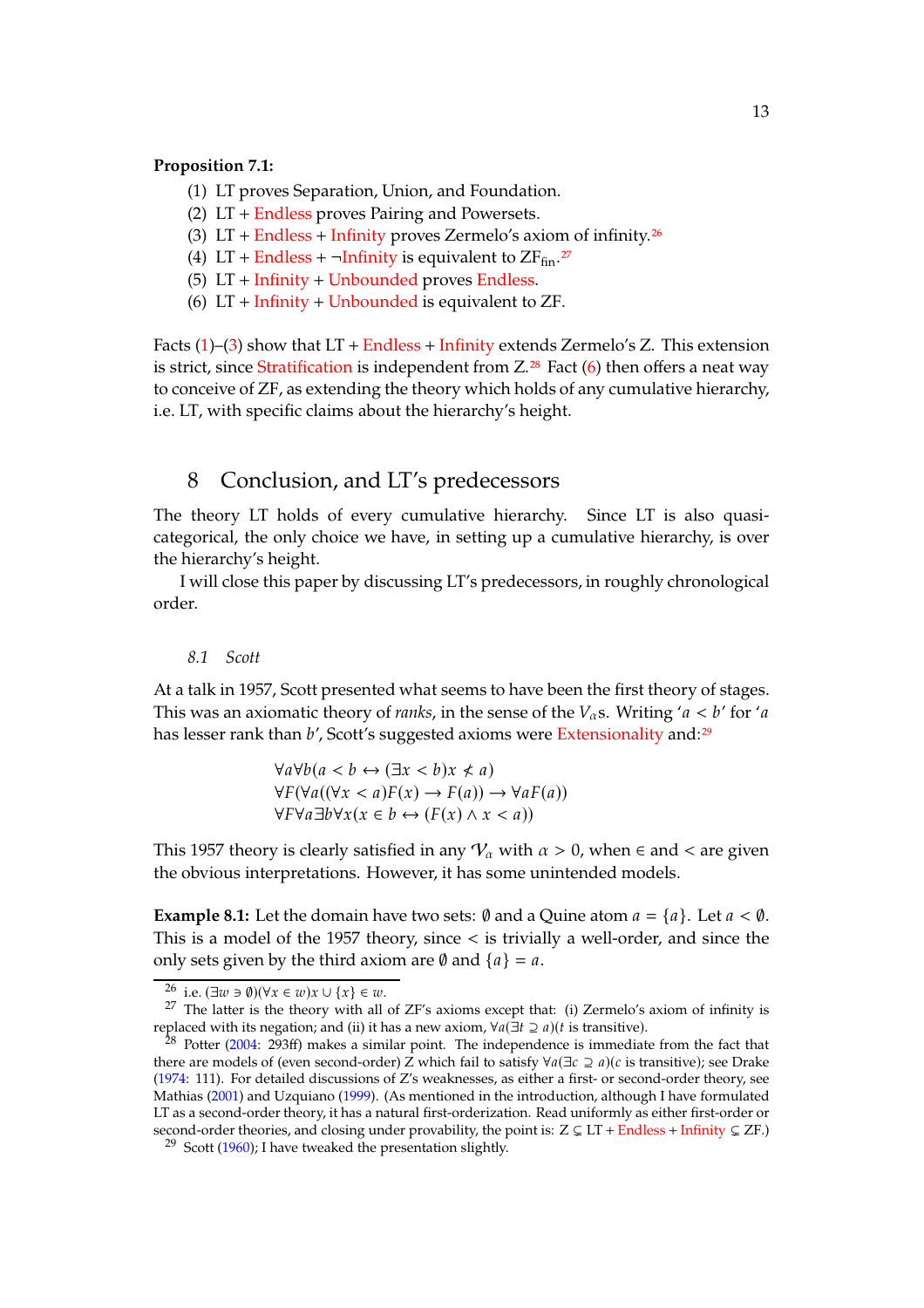**Example 8.2:** Let the domain have four sets:  $\emptyset$ ,  $\{\emptyset\}$ ,  $\{\{\emptyset\}\}\$  and  $\{\emptyset, \{\emptyset\}\}\$ . Permute the usual rank relation, so that  $\{\emptyset\} < \emptyset < \{\{\emptyset\}\}\$ ,  $\{\emptyset, \{\emptyset\}\}\$ , with  $\{\{\emptyset\}\}\$  and  $\{\emptyset, \{\emptyset\}\}\$ incomparable.

At a talk in 1967, Scott provided a vastly improved theory of stages. I will present the 1967 theory in a slightly simplified form, starting with a definition given later by Potter (see [§8.4\)](#page-16-0):

<span id="page-13-3"></span>**Definition 8.3:** For each set *a*, let Acc $a = \{x : (\exists c \in a)(x \in c \lor x \subseteq c)\}\)$ , if it exists.

Scott's 1967 theory treats the notion of *level* as a primitive, which applies to certain sets. Temporarily using bold-face letters to range over these *levels*, the 1967 theory comprises just [Extensionality,](#page-1-0) [Separation,](#page-3-6) and two further axioms:<sup>[30](#page-13-1)</sup>

#### **Accumulation**  $\forall s \; s = Acc{r : r \in s}$ **Restriction** ∀a∃**s**  $a \subseteq$  **s**

Scott's 1967 theory (unlike his 1957 theory) does not explicitly state that the levels are well-ordered; instead, the 1967 theory *proves* the well-ordering of the levels  $(cf. §5).<sup>31</sup>$  $(cf. §5).<sup>31</sup>$  $(cf. §5).<sup>31</sup>$  $(cf. §5).<sup>31</sup>$  $(cf. §5).<sup>31</sup>$  We have Scott to thank for a truly remarkable bit of mathematics-cumconceptual-analysis.

Scott's 1967 theory obviously inspires ST: compare his [Restriction](#page-13-3) axiom with my [Staging](#page-1-0) (and [Stratification\)](#page-3-6), and his [Accumulation](#page-13-3) axiom with my Lemma [4.6](#page-7-6)[.5](#page-7-5) (and Lemma [3.8\)](#page-4-5). Moreover, Scott's 1967 theory and ST make exactly the same claims about sets (cf. Theorem [4.1\)](#page-6-2). But I used ST in  $\S1$ , rather than Scott's 1967 theory, since ST is easier to motivate. In particular, Scott simply instructs us to write '**s** ∈ **t**' for '**s** is before **t**', and his justification of [Accumulation](#page-13-3) amounts to stipulating that 'a given level is *nothing more than* the accumulation of all the members and subsets of all the *earlier* levels'.[32](#page-13-4) Both claims are very natural, and they are true in LT; but it is not immediately obvious that they are true of the Basic Story I told in the introduction. (In fairness to Scott, he does not start with that story, but with a related justificatory tale.)

#### <span id="page-13-0"></span>*8.2 Boolos and Shoenfield*

The second source of inspiration for ST is Boolos. He first presented a theory of stages in [1971](#page-72-9), which included explicit axioms stating that the stages are wellordered; $33$  this theory has several similarities with Shoenfield  $1967$ . $34$  Boolos then presented a better theory of stages in [1989](#page-72-2), explicitly drawing from Scott's 1967 theory to prove (rather than assume) a principle of induction for stages. $35$  My

<sup>30</sup> Scott [\(1974](#page-73-0): 208–9). Scott allowed urelements, which I am ignoring for ease of presentation (though see [§A\)](#page-17-0).

<span id="page-13-1"></span><sup>31</sup> Scott's [\(1974](#page-73-0): 211–2) proof uses the idea of a *grounded* set, introduced by Montague [\(1955](#page-73-11)).

<span id="page-13-2"></span> $32$  Both quotes from Scott [\(1974:](#page-73-0) 209); his emphasis; variables adjusted to match surrounding text.

<span id="page-13-4"></span><sup>33</sup> See Boolos's [\(1971:](#page-72-9) 223–4) I–IV and Induction Axioms.

<span id="page-13-6"></span><span id="page-13-5"></span><sup>34</sup> Shoenfield [\(1967:](#page-73-10) 238–40).

<span id="page-13-7"></span><sup>35</sup> Scott [\(1974](#page-73-0): 211–2) and Boolos [\(1989](#page-72-2): 11–12); Boolos cites Shoenfield's [\(1977](#page-73-1): 327) presentation of Scott.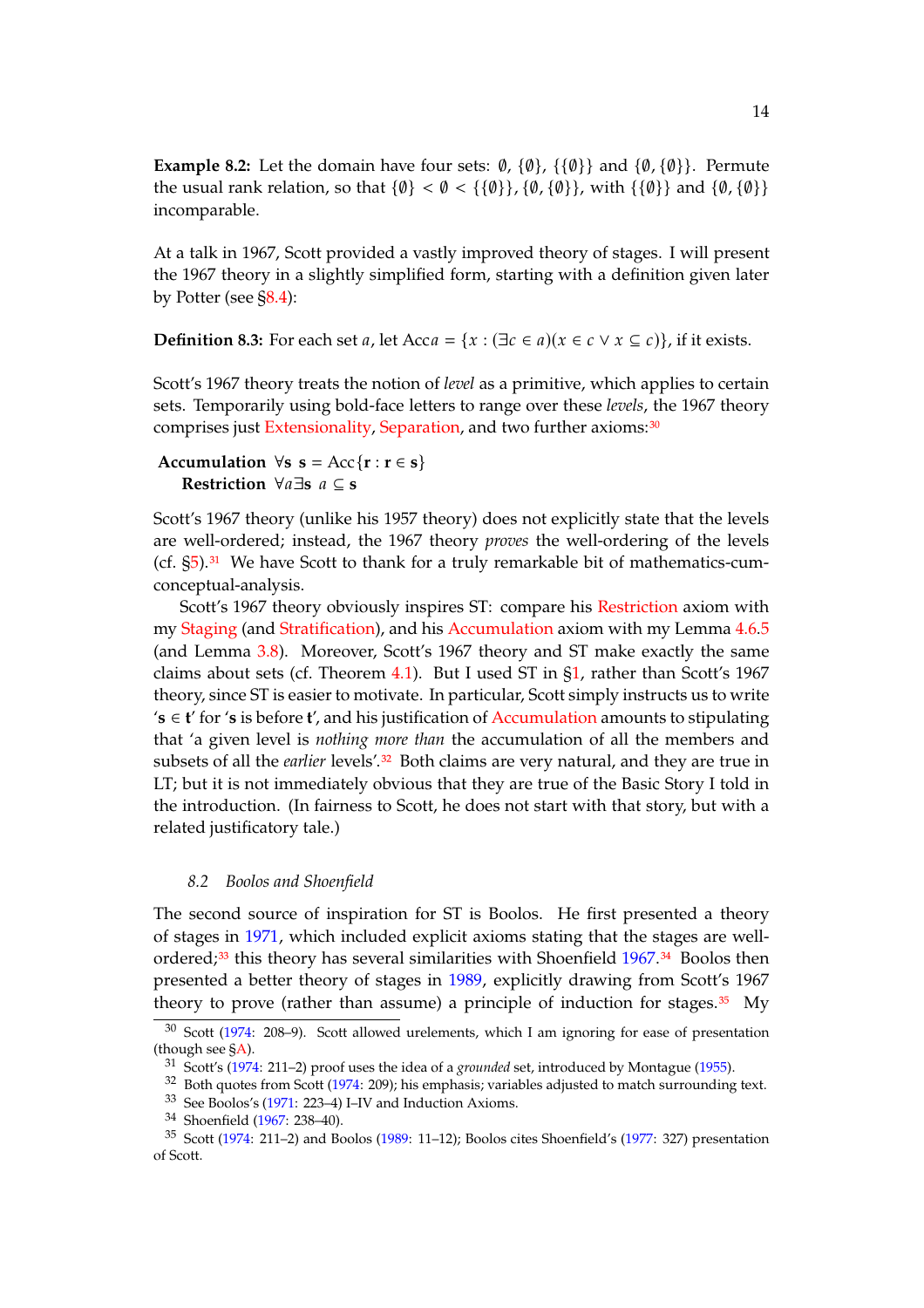theory ST tweaks Boolos's [1989](#page-72-2) theory in three ways.

*First.* Boolos has qualms about how to justify [Extensionality;](#page-1-0)<sup>[36](#page-14-1)</sup> I have no such qualms.

*Second.* Boolos aims to vindicate the traditional Zermelian axioms of Foundation, Union, Pairing, Separation, Powersets, and Infinity. To secure these last two axioms, his [1989](#page-72-2) theory contains:

$$
\text{Inf } \exists t (\exists r \ r < t \land (\forall r < t) \exists s (r < s < t))
$$
\n
$$
\text{Net } \forall r \forall s \exists t (r < t \land s < t)
$$

Boolos's [Inf](#page-13-0) guarantees there is a stage with infinitely many predecessors, and his [Net](#page-13-0) guarantees that there is no last stage. Since ST is deliberately silent on the height of any cumulative hierarchy, it has no similar axioms. However, if I had wanted to augment ST with the claim that there is no last stage, I would have offered∀**s**∃**t s** < **t** (cf. [Endless,](#page-11-0) from [§7\)](#page-11-0). Boolos's [Net](#page-13-0) says more than this; it guarantees that stages are directed. Boolos's proof of Pairing relies upon this directedness,<sup>[37](#page-14-2)</sup> but I cannot see why Boolos felt independently entitled to adopt [Net](#page-13-0) rather than the weaker principle.

*Third.* The remainder of Boolos's [1989](#page-72-2) theory comprises [Order,](#page-1-0) [Staging,](#page-1-0) and these two axioms: [38](#page-14-3)

> **When**  $\forall$ **s** $\forall$ *a*( $a \leq$ **s** $\leftrightarrow$  ( $\forall$ *x*  $\in$  *a*)*x*  $\prec$  **s**) **Spec**  $\forall F \forall s ((\forall x : F) x \prec s \rightarrow \exists a \forall x (F(x) \leftrightarrow x \in a))$

In the presence of [Extensionality,](#page-1-0) the axioms [When+Spec](#page-13-0) are equivalent to ST's [Priority+Specification;](#page-1-0) but we need [Extensionality](#page-1-0) to prove the right-to-left direction of [When](#page-13-0) from [Priority+Specification](#page-1-0) (see Lemma [4.4\)](#page-7-2). Moreover, given Boolos's qualms about [Extensionality,](#page-1-0) he cannot provide an intuitive justification for the right-to-left direction of [When.](#page-13-0) If  $(\forall x \in a) x \prec s$ , then there should certainly be some  $b \leq s$  such that  $\forall x (x \in b \leftrightarrow x \in a)$ ; but only [Extensionality](#page-1-0) can justify the assertion that  $b = a$ . Crucially for Boolos's aims, though, Powersets can fail if we replace [When+Spec](#page-13-0) with [Priority+Specification](#page-1-0) in Boolos's theory: without [Extensionality](#page-1-0) or the right-to-left direction of [When,](#page-13-0) we might keep finding new empty sets at every stage in the hierarchy; there will then be no stage by which every subset of a set has been found, and hence no stage at which any powerset can be found.

#### <span id="page-14-0"></span>*8.3 Scott and Montague*

I now want to return to Scott's 1967 theory. As mentioned in [§8.1,](#page-12-1) this theory initially takes the notion of *level* as primitive. However, Scott notes that the primitive can be eliminated, by proving within the 1967 theory that s is a level iff  $\P_s \subseteq s \land (\forall a \in \mathbb{R})$ 

<span id="page-14-1"></span><sup>36</sup> Boolos [\(1989](#page-72-2): 10–11).

<span id="page-14-2"></span><sup>&</sup>lt;sup>37</sup> Boolos's [\(1989](#page-72-2): 19) proof is as follows. Fix *a* and *b*; by [Staging,](#page-1-0) there are **r** and **s** with  $a \le r$  and  $b \leq$  **s**. By [Net,](#page-13-0) there is some **t** after both **r** and **s**. So by [Spec](#page-13-0) there is a set whose members are exactly  $a$  and  $b$ .

<span id="page-14-3"></span><sup>38</sup> Boolos [\(1989](#page-72-2): 8) formulates [Spec](#page-13-0) as a first-order scheme, but considers the second-order axiom on the next page.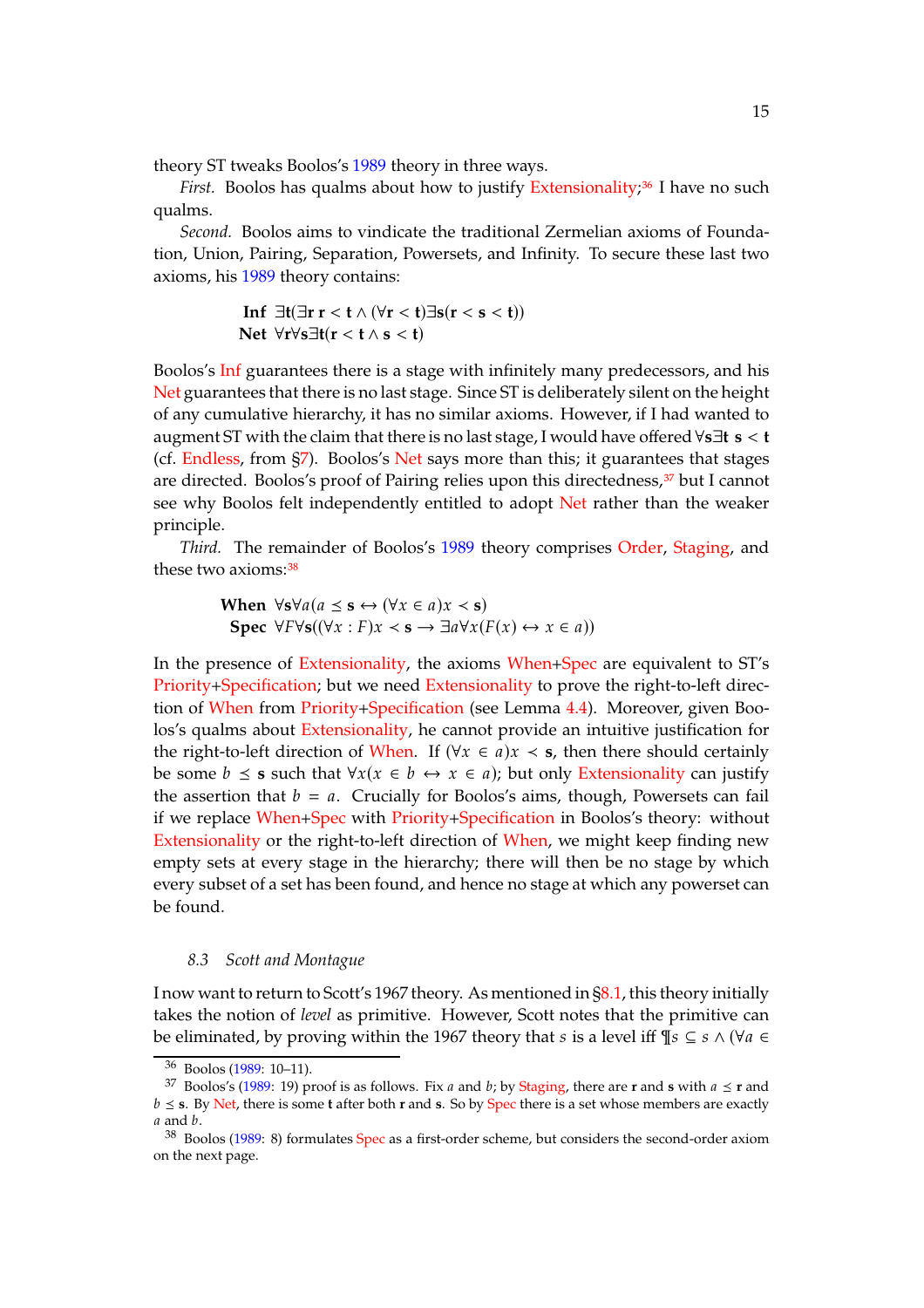$s$ )( $\exists h \in s$ )( $\forall k \subseteq h$ )( $\P k \in s \wedge (\Psi k \in h \vee a \subseteq \Psi k)$ ). Scott developed this ideologicallyspartan theory in joint work with Montague; they described their theory as 'rank free', so I will call it RF.<sup>[39](#page-15-0)</sup> It has just three axioms: [Extensionality,](#page-1-0) [Separation,](#page-3-6) and

**Hierarchy**  $\forall a \exists h (\forall k \subseteq h)(\exists s = \mathcal{R}(s) \in h \lor a \subseteq s)$ 

The point of calling it 'rank free' was to highlight that RF takes no stance on the number of ranks in the hierarchy. More precisely, we have the external quasicategoricity result that  $M \models RF$  iff  $M \cong \mathcal{V}_\alpha$  for some  $\alpha > 0$  (assuming full second-order logic; cf. Theorem [6.1\)](#page-9-4). To establish this, Montague and Scott first say that h is a *hierarchy* iff  $(\forall k \subseteq h) (h \subseteq \mathbb{I} k \lor \mathbb{I} k = \bigcap (h \setminus \mathbb{I} k))$ . They then let Ra :=  $\bigcap {\mathbb{I} n : A \to A}$ *h* is a hierarchy ∧  $a \subseteq \mathcal{I}$  for each  $a$ , and show that Ra serves the role of  $a$ 's 'rank' (cf. LT's notion of  $l_a$ , as laid down in Definition [3.11\)](#page-5-12).

Unfortunately, as Scott himself put it, the deductions from these axioms and definitions 'are quite lengthy'. $40$  This led Scott to dismiss the significance of RF, writing: 'there seems to be no technical or conceptual advantage in reducing the number of primitive notions to the minimum.'[41](#page-15-2)

Still, these lengthy deductions were intended to form a section of a monograph on axiomatic set theory. A complete manuscript of this monograph exists, Montague et al. [\(unpublished](#page-73-2)), containing very minor markups, handwritten notes to the printers, and an accompanying list of 'Things to be Done' which amounts to nothing more than writing an Introduction and dealing with the mundane logistics of publication. Everything, in short, was almost ready to print.

Sadly, it was never printed. This was a serious loss. As explained in [§1,](#page-1-0) there are good philosophical reasons for 'reducing the number of primitive notions to the minimum.' Moreover, whilst Montague's and Scott's *deductions* were 'quite lengthy', the *axioms* of RF are quite elegant. The lengthiness of the deductions from RF is down to the awkwardness of the definitions of *hierarchy* and Ra. If Montague and Scott had been aware of the definition of *history* and *level*, as given in Definition [2.2,](#page-3-6) they could have given some much briefer deductions. Indeed, these definitions make it easy to prove that RF and LT are equivalent. One direction of this equivalence is easy:

#### **Proposition 8.4** (LT)**:** RF holds.

*Proof.* It suffices to prove [Hierarchy.](#page-14-0) Fix a, let  $h = \{s \in \ell a : Lev(s)\}\$  and fix  $k \subseteq h$ . Now  $\P k = \ell k$  by Lemma [3.12.](#page-5-0)[8;](#page-5-11) so if  $\P k = \ell k \notin h$ , then  $\ell k \notin \ell a$ , so  $a \subseteq \ell a \subseteq \ell k = \mathcal{R}$ by Lemma [3.12.](#page-5-0)[3.](#page-5-6)

For the other direction of the quivalence, I must first prove some quick facts in RF:

#### <span id="page-15-4"></span><span id="page-15-3"></span>**Lemma 8.5** (RF): For all *a*:

(1) if  $\P a$  exists, then  $\P a \notin a$ 

<span id="page-15-0"></span> $39$  Montague [\(1965](#page-73-8): 139), Montague et al. [\(unpublished:](#page-73-2) 161–2), and Scott [\(1974](#page-73-0): 214).

<sup>40</sup> Scott [\(1974](#page-73-0): 214). Indeed, it occupies 13 dense sides of Montague et al. [\(unpublished](#page-73-2): 161–74). The two key definitions are 22.7 and 22.21.

<span id="page-15-2"></span><span id="page-15-1"></span><sup>41</sup> Scott [\(1974](#page-73-0): 214).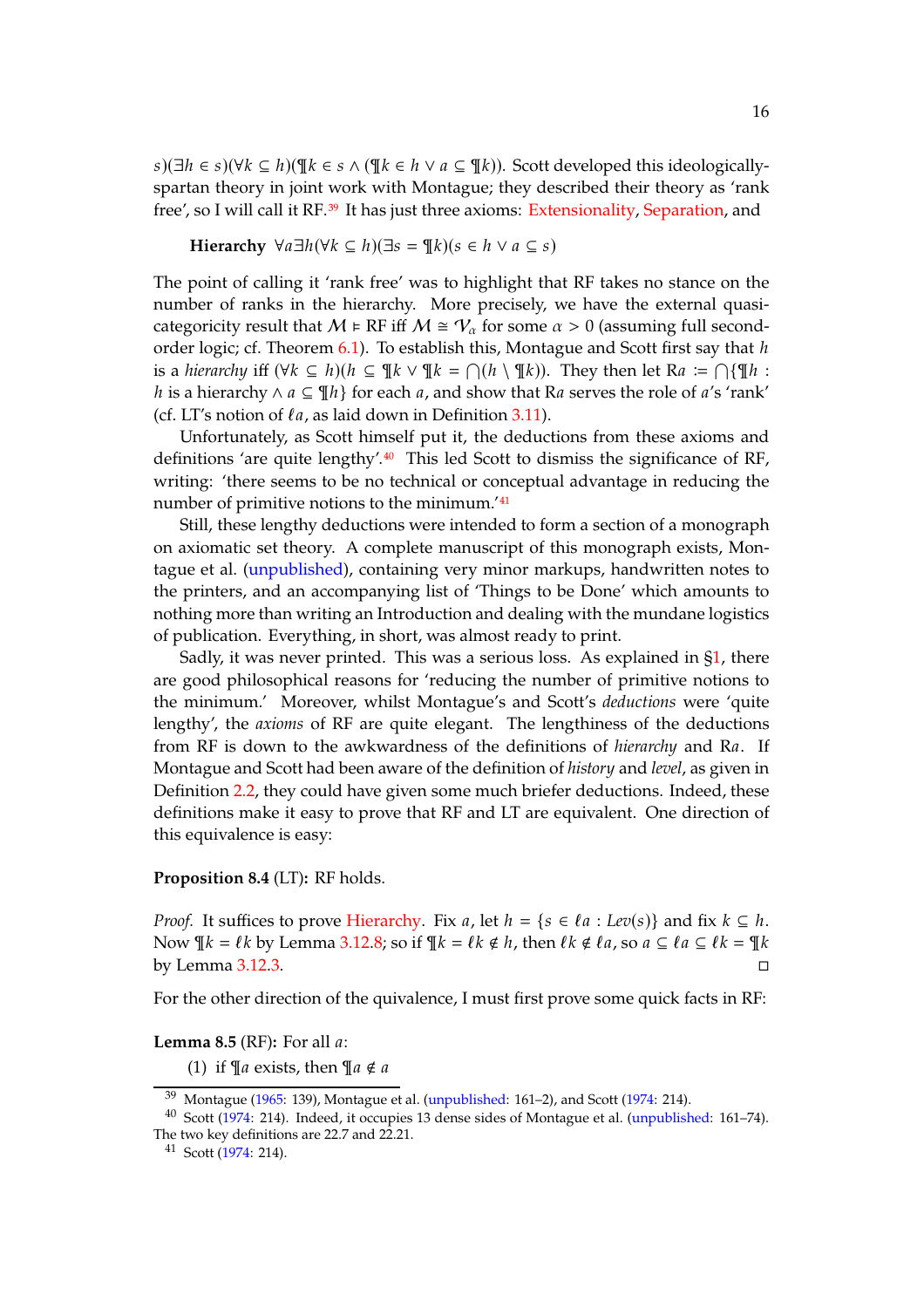<span id="page-16-2"></span><span id="page-16-1"></span>(2)  $\P$ a exists

(3) if every member of  $a$  is a level, then  $\P a$  is a level

*Proof.* [\(1\)](#page-15-3) If  $\P a \in a$ , then  $(\forall c \subseteq \P a)c \in \P a$ . But this is impossible: by [Separation,](#page-3-6) let  $d = \{x \in \mathbb{Y} : x \notin x\}$ ; then  $d \notin \mathbb{Y}$ 

*[\(2\)](#page-16-1)* Fix *a*, and let *h* witness [Hierarchy.](#page-14-0) Let  $k = h$ , so that  $\mathbb{I}$ *h* exists and  $\P h \in h \vee a \subseteq \Psi h$ , i.e.  $a \subseteq \Psi h$  by [\(1\)](#page-15-3). Since  $\P h$  is potent by Lemma [3.2,](#page-3-4)  $\P a \subseteq \Psi h$  exists by [Separation](#page-3-6) on ¶*h*.

[\(3\)](#page-16-2) Using [Separation](#page-3-6) and [\(2\)](#page-16-1), let  $h = \{s \in \mathbb{T} | a : Lev(s)\}\$ . I will first prove that  $\P h = \P a$ , and then that h is a history, so that  $\P h = \P a$  is a level.

To see that  $\P a = \P h$ : since  $h \subseteq \P a$ , we have  $\P h \subseteq \P \P a = \P a$  by Lemmas [3.2–](#page-3-4)[3.3;](#page-3-5) and if  $x \in \mathcal{A}$  then  $x \subseteq r \in a$  for some level  $r$ , so  $r \in h$ , and hence  $x \in \mathcal{A}$ h.

To see that h is a history, fix  $s \in h$ ; it suffices to show that  $s = \mathcal{P}(s \cap h)$ . Since s is a level,  $\P(s \cap h) \subseteq \P s = s$  by Lemmas [3.3](#page-3-5)[–3.4.](#page-4-2) To see that  $s \subseteq \P(s \cap h)$ , fix  $x \in s$ ; now  $x \subseteq r \in s$  for some level r by Lemma [3.8;](#page-4-5) and  $r \subseteq s \in \mathcal{F}$  a by Lemma [3.4,](#page-4-2) so  $r \in \mathcal{F}$  a by Lemma [3.2](#page-3-4) and hence  $r \in h$ ; so  $x \subseteq r \in (s \cap h)$ , i.e.  $x \in \mathcal{F}$   $(s \cap h)$ .

#### **Proposition 8.6** (RF)**:** LT holds.

*Proof.* It suffices to prove [Stratification.](#page-3-6) Fix a, and let h witness [Hierarchy,](#page-14-0) i.e.,  $(\forall k \subseteq h)(\forall k \in h \lor a \subseteq \forall k)$ . Let  $k = \{s \in h : Lev(s)\}$ . By Lemma [8.5](#page-15-4)[.3,](#page-16-2)  $\P k$  is a level. Now if  $\P k \in h$ , then  $\P k \in k$ , contradicting Lemma [8.5](#page-15-4)[.1;](#page-15-3) so  $a \subseteq \P k$ .

This last proof helps to explain the intuitive idea behind RF's axiom [Hierarchy.](#page-14-0)<sup>[42](#page-16-3)</sup> Roughly, the  $h$  guaranteed to exist by [Hierarchy](#page-14-0) has this property: for any initial sequence of levels  $k \subseteq h$ , the next level after all of them is  $\mathcal{N}_k$ ; and if  $a$  is not a subset of  $\mathbb{I}k$ , then  $\mathbb{I}k$  is in *h*; and *hence* (but here I invoke a transfinite induction) the members of  $h$  are all the levels up to the first level including  $a$ . In short, the fundamental idea behind RF is quite elegant.

#### <span id="page-16-0"></span>*8.4 Derrick and Potter*

As mentioned in [§2,](#page-2-6) my definition of *level* is inspired by Derrick and Potter,<sup>[43](#page-16-4)</sup> but I have simplified it. Here is a little more detail about that simplification. In his [1990](#page-73-4) book, Potter explicitly built on Scott's 1967 theory and also on Derrick's unpublished lecture notes.[44](#page-16-5) Now, Scott's [Accumulation](#page-13-3) axiom (see [§8.1\)](#page-12-1) formalizes the claim that 'a given level is *nothing more than* the accumulation of all the members and subsets of all the *earlier* levels'.[45](#page-16-6) This suggests the use of the Acc-operator, and so Potter offers Definition [8.3.](#page-13-3)[46](#page-16-7) Potter then supplies the definition of *history* and *level* given in Definition [2.2,](#page-3-6) but using Acc rather than  $\P$ . So, Potter stipulates that  $h$  is a history iff  $(\forall x \in h)x = Acc(x \cap h)$ , and that s is a level iff  $s = Acch$  for some history

<sup>42</sup> Cf. Montague et al. [\(unpublished:](#page-73-2) 162).

<span id="page-16-3"></span><sup>43</sup> See especially Potter [\(1990:](#page-73-4) 16–20, [2004](#page-73-3): 41–7).

<span id="page-16-4"></span><sup>44</sup> Potter [\(1993](#page-73-12): 183–4, [1990](#page-73-4): 22, [2004](#page-73-3): vii, 54).

<span id="page-16-5"></span><sup>45</sup> Scott [\(1974](#page-73-0): 209).

<span id="page-16-7"></span><span id="page-16-6"></span><sup>46</sup> Potter [\(1990](#page-73-4): 16, [2004:](#page-73-3) 41, 50).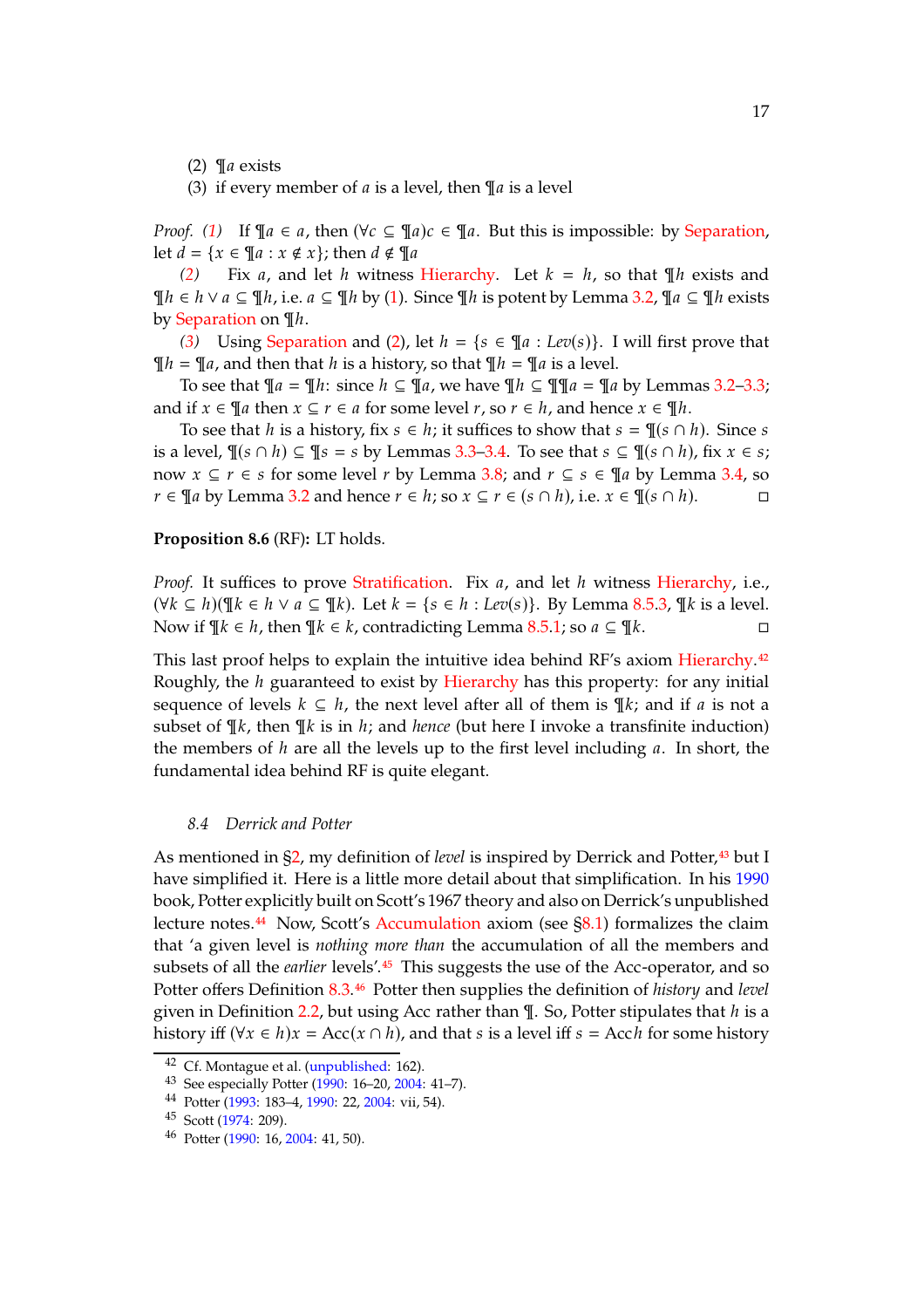h. Potter then proves that, so defined, the levels are well-ordered. And his own theory of levels is, in effect, just LT, with this slightly different explicit definition of '*Lev*'.[47](#page-17-1) But the use of ¶, rather than Acc, simplifies things significantly, as illustrated by the brevity of [§3.](#page-3-7)

## <span id="page-17-0"></span>A Adding urelements

In this paper, I restricted my attention to pure sets.<sup>[48](#page-17-2)</sup> This was only for ease of exposition; in this appendix and the next, I will remove this simplifying assumption.

To accommodate urelements, we must tweak the Basic Story. The easiest way to do this (which I revisit in  $\S$ B) is to assume that the urelements are 'always' available to be collected into sets:

**The Urelemental Story.** Sets are arranged in stages. Every set is found at some stage. At any stage **s**: for any things, each of which is either a set found before **s** or an urelement, we find a set whose members are exactly those things. We find nothing else at **s**.

To formalize this Story, we need a new primitive predicate, enabling us to distinguish sets from urelements: we take *Set* as primitive, and define  $Ur(x) := \neg Set(x)$ . Stage Theory with Urelements, STU, now has six axioms:  $49$ 

| Empty-U    | $(\forall u : Ur) \forall x \ x \notin u$                                                                                                        |
|------------|--------------------------------------------------------------------------------------------------------------------------------------------------|
| Ext-U      | $(\forall a : Set)(\forall b : Set)(\forall x(x \in a \leftrightarrow x \in b) \rightarrow a = b)$                                               |
| Order      | $\forall r \forall s \forall t (r < s < t \rightarrow r < t)$                                                                                    |
| Staging-U  | $(\forall a : Set) \exists s \ a \leq s$                                                                                                         |
| Priority-U | $\forall s (\forall a : Set)(a \leq s \rightarrow (\forall x \in a)(Ur(x) \lor x < s))$                                                          |
| Spec-U     | $\forall F \forall s ((\forall x : F)(Ur(x) \lor x < s) \rightarrow (\exists a : Set)(a \leq s \land \forall x (F(x) \leftrightarrow x \in a)))$ |

[Empty-U](#page-17-0) says that no urelement has any members; the other axioms relativise ST to sets. As in [§1,](#page-1-0) any cumulative hierarchy obviously satisfies STU, on the assumption that the urelements are all 'always' available to be arbitrarily collected into sets.

We obtain Level Theory with Urelements, LTU, by tweaking LT's key definitions. Specifically, I offer the following re-definition:<sup>[50](#page-17-4)</sup>

<span id="page-17-5"></span>**Definition A.1** (for [§A](#page-17-0) only): Say that a is potent iff  $\forall x((Ur(x) \lor (\exists c : Set)x \subseteq c \in \mathbb{R})$  $a) \rightarrow x \in a$ ). Let  $\P_a := \{x : Ur(x) \vee (\exists c : Set)x \subseteq c \in a\}$ , if it exists. Say that *Hist*(*h*) iff  $(\forall x \in h)x = \mathcal{F}(x \cap h)$ . Say that  $Lev(s)$  iff  $(\exists h : Hist)s = \mathcal{F}h$ .

<span id="page-17-1"></span><sup>&</sup>lt;sup>47</sup> There are three other small differences: (1) Potter allows urelements; (2) he provides a first-order theory; (3) he offers a slightly more restricted version of [Separation,](#page-3-6) whose second-order formulation is  $\forall F(\forall s : Lev) \exists b \forall x (x \in b \leftrightarrow (F(x) \land x \in s))$ , but this trivially entails the unrestricted version of [Separation](#page-3-6) given (Potter's version of) [Stratification.](#page-3-6)

 $48$  Montague [\(1965](#page-73-8): 139), Scott [\(1974](#page-73-0): 214), and Potter [\(1990](#page-73-4), [2004](#page-73-3)) accommodate urelements from the outset.

<span id="page-17-3"></span><span id="page-17-2"></span><sup>&</sup>lt;sup>49</sup> As in footnote [2:](#page-2-0) STU gives us a stage **s** 'for free', so that  $\{x : Ur(x)\}$  exists by [Spec-U.](#page-17-0)

<span id="page-17-4"></span><sup>&</sup>lt;sup>50</sup> The first level is therefore  $\{x : Ur(x)\}$ . This follows Montague [\(1965](#page-73-8): 139) and Potter [\(1990](#page-73-4): 16, [2004:](#page-73-3) 41). By contrast, Scott's [\(1974](#page-73-0): 214) first level is ∅, and the urelements are members of every subsequent level.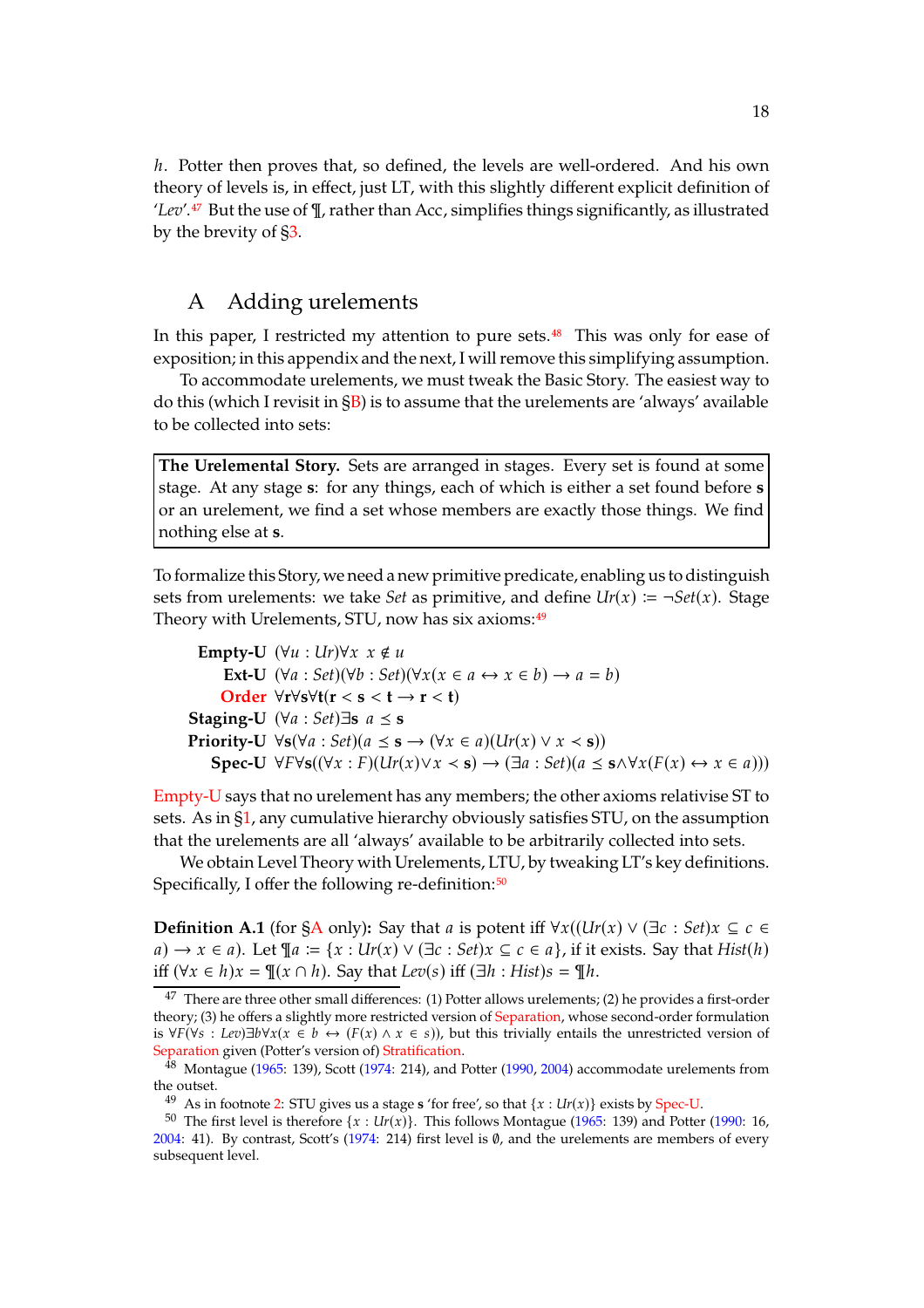The axioms of LTU are then [Empty-U,](#page-17-0) [Ext-U,](#page-17-0) [Stratification](#page-3-6) (with '*Lev*' as redefined) and: $51$ 

**Sep-U** 
$$
\forall F \forall a (\exists b : Set) \forall x (x \in b \leftrightarrow (F(x) \land x \in a))
$$

The proofs of §[§3–](#page-3-7)[4](#page-6-0) go now through with trivial changes. Specifically, the (redefined) levels are well-ordered, and STU and LTU make exactly the same demands on sets and urelements.

The (quasi-)categoricity results of  $\S6$  also carry over to LTU. Let  $A$  and  $B$  be models of LTU in full second-order logic, and suppose there is a bijection between their respective collections of urelements*,*  $Ur^{\mathcal{A}}$  and  $Ur^{\mathcal{B}}$ . This bijection can be lifted to a quasi-isomorphism:  $A$  and  $B$  are isomorphic 'so far as they go', but the levels of one may outrun the other. This external result can also be 'internalised', yielding results analogous to Theorems [6.2](#page-10-10) and [6.3.](#page-11-1)

Note that LTU, like LT before it, takes no stance on the height of the hierarchy. In particular, it has no version of Replacement. In this regard, LTU differs sharply from ZF(C)U, which is something like the 'industry standard' for iterative set theory with urelements. It is particularly noteworthy that LTU allows that the set of urelements may be larger than any pure set.<sup>[52](#page-18-2)</sup> (For a trivial example, suppose there are exactly 3 urelements and exactly 2 levels; for a less trivial example, suppose there are exactly  $\beth_{\omega+1}$  urelements but only an  $\omega + \omega$  sequence of levels.)

# <span id="page-18-0"></span>B Adding absolutely infinitely many urelements

The Urelemental Story accommodates urelements in a humdrum way. However, there has been recent interest in a less humdrum approach, according to which there are *absolutely infinitely many* urelements. Here is a brisk, three-premise argument in favour of that approach, inspired by Christopher Menzel:<sup>[53](#page-18-3)</sup>

- <span id="page-18-6"></span><span id="page-18-5"></span>(a) There are absolutely infinitely many levels in the cumulative hierarchy.
- (b) There are at least as many ordinals as there are levels in the cumulative hierarchy.
- <span id="page-18-7"></span>(c) Ordinals are not really sets; they are urelements.

Each premise is not implausible, $54$  and they jointly entail that there are absolutely infinitely many urelements. In this appendix, I will explore that idea (without endorsing it).

<sup>&</sup>lt;sup>51</sup> Together, [Stratification](#page-3-6) and [Sep-U](#page-17-5) deliver the existence of  $\{x : Ur(x)\}\$ ; see the previous two footnotes.

<span id="page-18-2"></span><span id="page-18-1"></span> $52$  LTU could therefore be used in place of e.g. Menzel's ZFCU' [\(2014](#page-73-13): 67–71), which is designed to accommodate the claim that the set of urelements is not equinumerous with any pure set.

<span id="page-18-3"></span> $53$  Menzel [\(1986](#page-73-14): 41ff); cf. Rumfitt [\(2015](#page-73-15): 271–5). Menzel [\(2014](#page-73-13): 57) also offers a second (very different) argument to the same conclusion.

<span id="page-18-4"></span> $54$  Claim [\(a\)](#page-18-5) can be motivated by a principle of plenitude concerning sets. Claim [\(b\)](#page-18-6) can be motivated by combining the fact that the levels of any (pure) cumulative hierarchy are well-ordered (see [§5\)](#page-8-0) with the idea that any system of well-ordered objects exemplifies an ordinal (provided that the objects are all members of some set). Claim [\(c\)](#page-18-7) can be motivated by a kind of platonistic structuralism, according to which ordinals are indeed *objects*, but not *sets*, since sets have structure which is not purely order-theoretic. For the record, I do not subscribe to this kind of platonistic structuralism.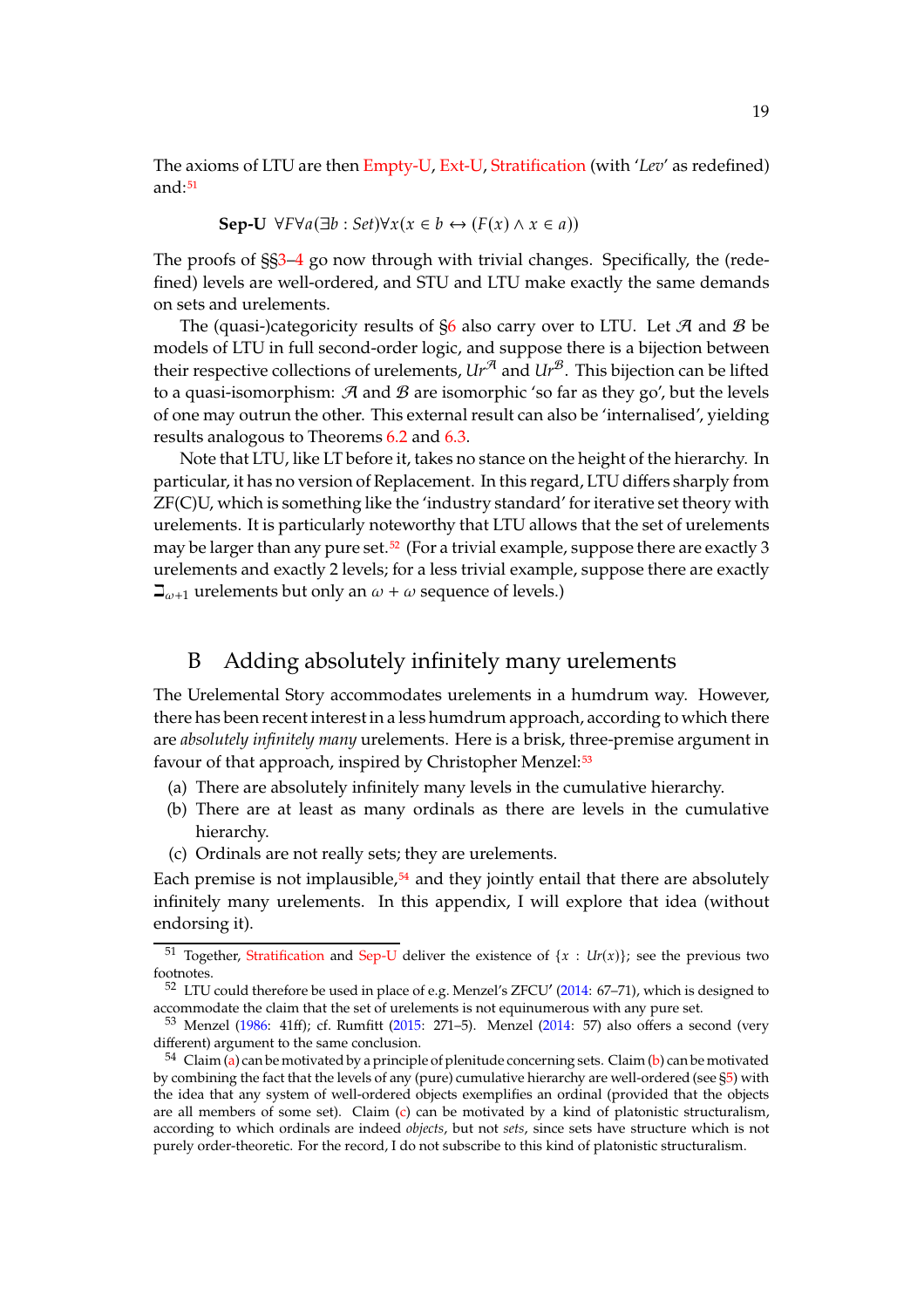#### *B.1 Preliminary motivations and observations*

There is an immediate technical issue: in this kind of cumulative setting, no set has absolutely infinitely many members.<sup>[55](#page-19-1)</sup> This follows from a simple version of Cantor's Theorem. For reductio, suppose that some set,  $a$ , has absolutely infinitely many members. As discussed in [§6,](#page-9-0) this entails that  $\exists x \ x \in a$ , i.e. there is a map, P, such that  $\forall x P(x) \in a$  and  $(\forall y \in a) \exists! x P(x) = y$ . By P's injectivity and [Separation,](#page-3-6)<sup>[56](#page-19-2)</sup> there is some  $d = \{x \in a : x \notin P^{-1}(x)\}\$ . Since  $P(d) \in a$ , contradiction follows familiarly.

So: if there are absolutely infinitely many urelements, then there is no set of all urelements.[57](#page-19-3) But the existence of such a set is a trivial consequence of [Spec-U,](#page-17-0) as laid down in  $\frac{SA}{A}$ . So, those who think that there are absolutely infinitely many urelements must reject [Spec-U.](#page-17-0) Furthermore, since [Spec-U](#page-17-0) follows from the third sentence of the Urelemental Story of  $SA$ , they must change their story.

Many alternative stories are possible, but the simplest approach is simply to bolt a Limitation of Size principle onto the Urelemental Story, insisting that the Basic Story remains correct of the pure sets, whilst denying that any set is absolutely infinite. This leads to the following:<sup>[58](#page-19-4)</sup>

**The Urelemental Story.** Sets are arranged in stages. Every set is found at some stage. At any stage **s**: for any things—provided both that (i) there are not absolutely infinitely many of them, and that (ii) each of them is either a set found before **s** or an urelement—we find a set whose members are exactly those things. We find nothing else at **s**. (NB: since the Basic Story is correct of the pure sets, we do not find absolutely infinitely many pure sets before **s**.)

In the remainder of this appendix, I will briefly sketch (equivalent) stage-theoretic and level-theoretic formalizations of this Story. For readability, I leave all proofs to the reader, with hints in footnotes.

#### *B.2 Stage-theoretic approach:* STU<sup>∞</sup>

To axiomatize the Uֱrelemental Story, we need a predicate, '*Pure'*, to pick out the pure sets (cf. [§6\)](#page-9-0). Since we have assumed that the Basic Story holds of the pure sets, we can define '*Pure*' explicitly:

<span id="page-19-0"></span>**Definition B.1:** Say that  $a$  is pure,  $Pure(a)$ , iff both  $Set(a)$  and there is some transitive  $c \supset a$  whose members are all sets.

<span id="page-19-1"></span><sup>55</sup> *Pace* Menzel [\(1986](#page-73-14): 44–51, [2014:](#page-73-13) 71–9). Note that my argument does not involve Powersets (which Menzel ultimately rejects). Menzel escapes formal inconsistency, whilst retaining (a first-order version of) [Separation,](#page-3-6) only because his set-theoretic object language has no way to pick out a suitable map, *P*, which witnesses the absolute infinity of his set  $\{x : Ur(x)\}.$ 

<span id="page-19-2"></span><sup>&</sup>lt;sup>56</sup> I take it that rejecting [Separation](#page-3-6) is not an option in this setting; though see Pt[.3](#page-46-0) for an approach which rejects [Separation.](#page-3-6)

 $57$  Uzquiano [\(2015](#page-74-3): 330-1) also suggests the use of a set theory with urelements but no set of urelements, though for somewhat different reasons.

<span id="page-19-4"></span><span id="page-19-3"></span><sup>58</sup> Cf. Uzquiano [\(2015](#page-74-3): 331).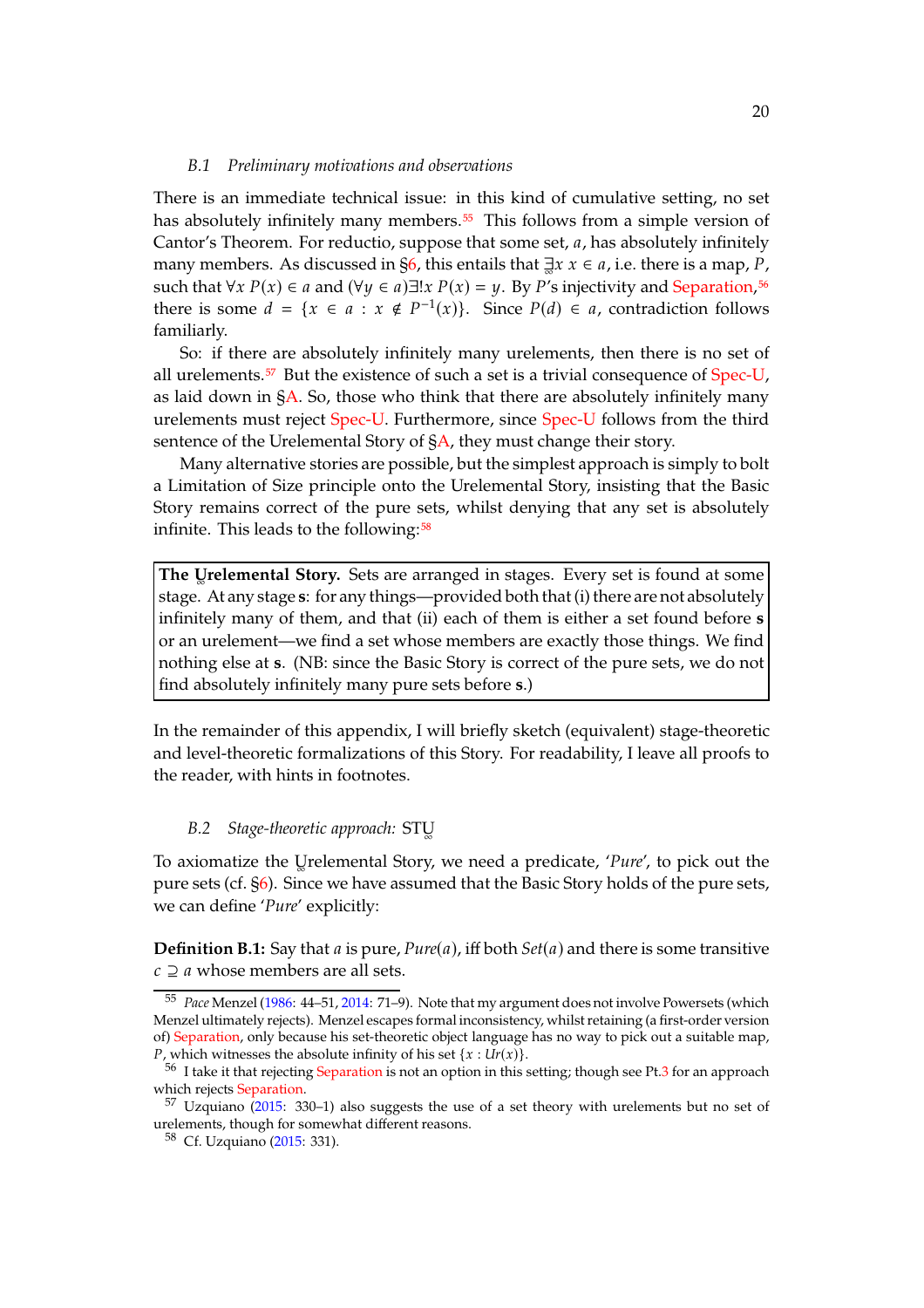To axiomatize the Uֱrelemental Story, we also need a way to formalize 'there are absolutely infinitely many Φs'. There are familiar concerns about the possibility of formalizing this idea.[59](#page-20-0) Nonetheless, if there are absolutely infinitely many Φs, then certainly  $\exists x \Phi(x)$  (cf. [§6\)](#page-9-0). Conversely, if  $\exists x \Phi(x)$ , then no property can have *more* instances than Φ. So, ' $\exists$ *x*Φ(*x*)' will serve as our proxy for 'there are absolutely infinitely many Φs'.<sup>[60](#page-20-1)</sup>

I can now lay down the theory STUॢ. Its axioms are [Empty-U,](#page-17-0) [Ext-U,](#page-17-0) [Order,](#page-1-0) [Staging-U,](#page-17-0) [Priority-U,](#page-17-0) and the following:

**Spec-U** 
$$
\forall F \forall s ((\neg \exists x F(x) \land (\forall x : F)(Ur(x) \lor x < s)) \rightarrow
$$
  
\n $(\exists a : Set)(a \le s \land \forall x (F(x) \leftrightarrow x \in a)))$   
\n**LoS-U**  $(\forall a : Set) \neg \exists x \ x \in a$   
\n**Pure-U**  $\forall F \forall s ((\forall x : F)(Pure(x) \land x < s) \rightarrow \neg \exists x F(x))$   
\n**Many-U**  $\exists x Ur(x)$ 

In brief: [Spec-U](#page-17-0)ৣ restricts Spec-U to capture conditions (i)–(ii) of the Uৣrelemental Story; <mark>[LoS-U](#page-19-0)</mark>ূ enshrines Limitation of Size, which follows from condition (i) plus the fact that 'we find nothing else' at any stage; <mark>[Pure-U](#page-19-0)</mark>ূ formalizes the parenthetical 'NB' of the Story; and [Many-U](#page-19-0)ॢ formalizes the claim that there are absolutely infinitely many urelements.

#### *B.3 Level-theoretic approach:* LTU<sup>∞</sup>

 $\mathop{\rm STU}\nolimits$  is a multi-sorted, stage-theoretic, formalization of the Uৣrelemental Story. That Story can instead be given a single-sorted formalization, LTU. To do this, I start by tweaking LT's key definitions:

<span id="page-20-3"></span>**Definition B.2** (for [§B](#page-18-0) only): Say that *a* is potent iff  $(\forall x : Set)(\exists c(x \subseteq c \in a) \rightarrow a)$  $x \in a$ ). Let  $\P a = \{x : Set(x) \wedge \exists c(x \subseteq c \in a) \}$ , if it exists. Say that *Hist*(h) iff  $(\forall x \in h)x = \mathcal{F}(x \cap h)$ . Say that  $Lev(s)$  iff  $(\exists h : Hist)s = \mathcal{F}h$ .

Using these redefinitions, we can prove analogues of Lemmas [3.4](#page-4-2)[–3.9](#page-5-2) from [§3.](#page-3-7) Specifically, given [Ext-U](#page-17-0) and [Sep-U,](#page-17-5) we can prove that the levels (so defined) are potent, transitive, pure, $61$  and well-ordered by  $\in$ .

I can now lay down LTU<sup>∞</sup> . It uses a primitive one-place function symbol, **L**, where 'La' should be read as a's level-index. (I discuss the use of this primitive in [§B.4.](#page-22-0)) Then LTUॢ has six axioms: [Empty-U,](#page-17-0) [Ext-U,](#page-17-0) [LoS-U](#page-19-0)ॢ, [Many-U](#page-19-0)ॢ, and two axioms governing **L**:

**Leveller**  $(\forall a : Set)((\exists s : Lev)\mathbf{L}a = s \land s)$  $(\forall x : Set)(x \in a \rightarrow \mathbf{L}x \in \mathbf{L}a) \land$  $(\forall s : \text{Lev})(s \in \text{La} \rightarrow (\exists x : \text{Set})(x \in a \land s \subseteq \text{L}x)))$ 

<span id="page-20-0"></span><sup>59</sup> See e.g. McGee [\(1992](#page-72-10): 279).

<span id="page-20-1"></span> $60$  Very little of what I say depends upon this particular choice of proxy. In particular, I rely upon its logical properties only when claiming that both STUॢ and LTUॢ prove [Sep-U,](#page-17-5) and in my remarks on the quasi-categoricity of LTU.

<span id="page-20-2"></span> $61$  Since they are transitive, they witness their own purity.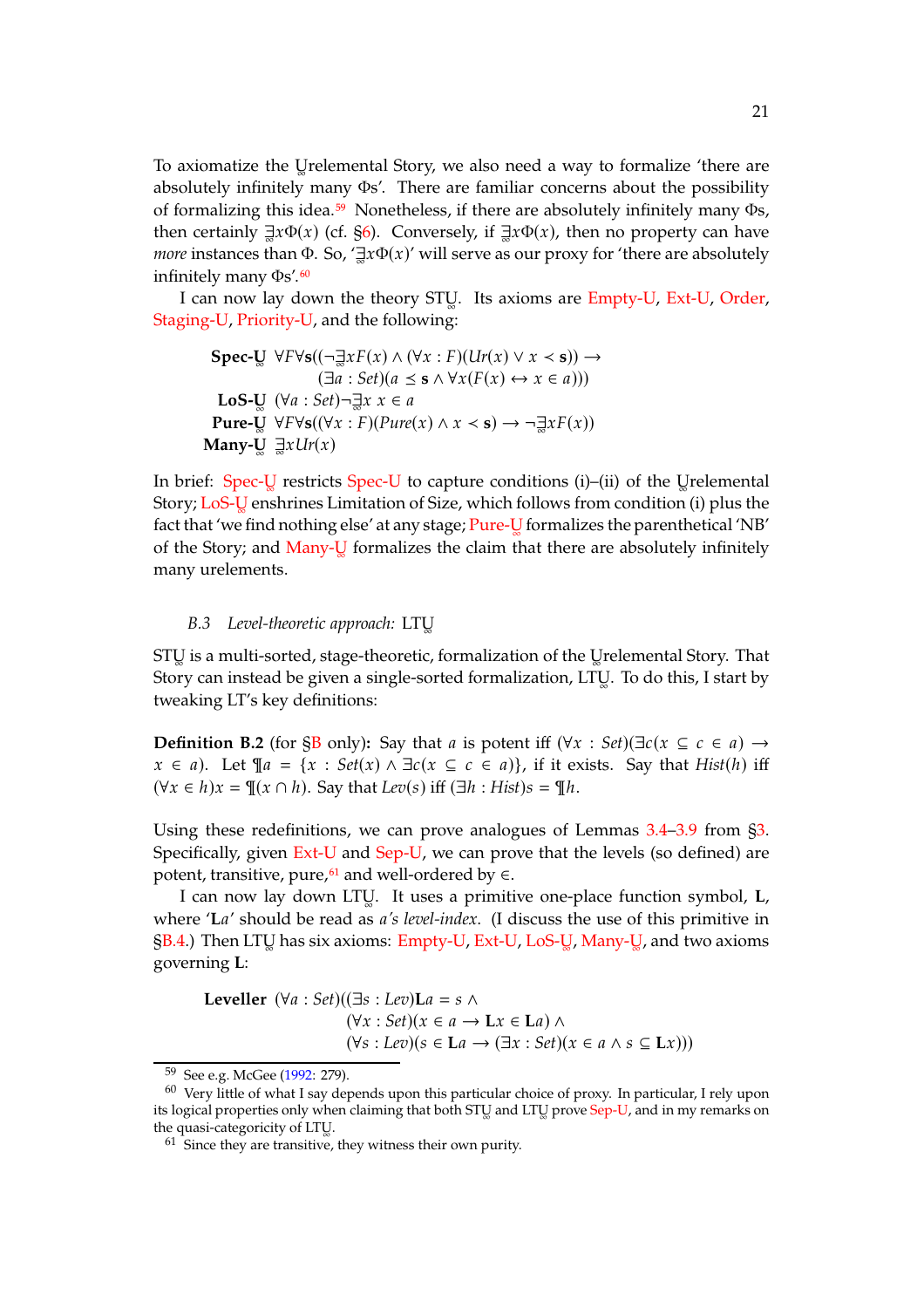**Consolidation**  $\forall F((\neg \exists x F(x) \land \exists a(\forall x : F)(Ur(x) \lor Lx \in a)) \rightarrow$  $(\exists b : Set) \forall x (F(x) \leftrightarrow x \in b))$ 

To understand these axioms, note that LTUॢ guarantees that the (pure) levels are well-ordered by membership.<sup>[62](#page-21-0)</sup> Now, [Leveller](#page-20-3) ensures that the levels index the sets; intuitively, *a's* level-index is the least level greater than the level-index of every set in *a*. [Consolidation](#page-20-3) then allows us to find all the impure sets we would want to find 'at' any given level. Finally, note that LTU proves a pure-analogue of [Stratification:](#page-3-6)<sup>[63](#page-21-1)</sup>

**Lemma B.3** (LTU<sub>2</sub>): If  $a$  is pure, then  $a \subseteq La$ 

Consequently, LTU's pure sets can be thought of as satisfying LT. Indeed, if we define '*x*  $\varepsilon$  *y* as '*Pure*(*x*) ∧ *Pure*(*y*) ∧ *x* ∈ *y'*, then LTUৣ ⊢ LT(*Pure*,  $\varepsilon$ ), as defined in  $\S6$ . It follows that LTU is externally and internally (quasi-)categorical: any two hierarchies satisfying LTUॢ have quasi-categorical pure sets; moreover, if there is a bijection between the hierarchies' urelemental bases, their impure sets are quasi-categorical. (However, LTU's analogue of Theorem [6.1](#page-9-4) is more restricted: if  $M$  is a standard*,* set-sized*,* model of LTUॢ, then  $|Ur^{\mathcal{M}}|$  is regular.)<sup>[64](#page-21-2)</sup>

In fact, LTUॢ and STUॢ are provably equivalent, concerning sets and urelements. To prove that LTU interprets STU, tweak the <sup>\*</sup>-translation of  $\S4$ , so that  $(x \le s)^*$  := **L** $x$  **⊆ <b>s**.<sup>[65](#page-21-3)</sup> It is then easy to show that LTUॢ  $\vdash$  STUॢ<sup>\*</sup> (cf. Lemma [4.2\)](#page-6-5).

To show that STUౖ interprets LTUূ, first note that STUౖ proves [Sep-U](#page-17-5) and the converse of [Priority-U](#page-17-0)(cf. Lemmas [4.3](#page-6-4)[–4.4\)](#page-7-2). Then tweak Definition [4.5](#page-7-8) (cf. Definition [B.2\)](#page-20-3):

<span id="page-21-4"></span>**Definition B.4** (for  $\S$ B only): Let  $\check{\mathbf{s}} := \{x \leq \mathbf{s} : Pure(x)\}\)$ . Say that *a* is a *slice* iff  $a = \check{\mathbf{s}}$ for some **s**.

It follows that the slices are the levels (in the senses of Definitions [B.2](#page-20-3) and [B.4;](#page-21-4) cf. Lemma [4.7\)](#page-7-7).<sup>[66](#page-21-5)</sup> We can then interpret LTU's unique primitive, **L**, via  $\rho$ , defined as follows:<sup>[67](#page-21-6)</sup>

<span id="page-21-7"></span>**Definition B.5:** For each set *a*, let  $\rho a := \bigcap \{ \check{s} : a \leq s \land \neg \exists r (a \leq r < s) \}.$ 

<span id="page-21-3"></span>65 Stipulate that  $(Set(x))^* \coloneqq Set(x)$ .

<span id="page-21-5"></span><sup>66</sup> For the analogue of Lemma [4.6:](#page-7-6) [Ext-U,](#page-17-0) [Pure-U](#page-19-0)ূ, and [Spec-U](#page-19-0)ূ guarantee that  $\check{s}$  exists for each stage **s**; in clauses [\(2\)](#page-7-1)–[\(3\)](#page-7-3), the quantifier '∀a' becomes '(∀a : *Pure*)'; and note that each slice witnesses its own purity.

<span id="page-21-6"></span><sup>67</sup> Since STU does not prove that all stages are comparable (cf. the discussion of Boolos's [Net](#page-13-0) from [§8.2\)](#page-13-0), it takes several steps to vindicate Definition [B.5.](#page-21-7) First: show that stages obey <-induction. Second: show that if  $a \leq s$  and  $\neg \exists r (a \leq r < s)$  and  $a \leq t$  and  $\neg \exists r (a \leq r < t)$  then  $\check{s} = \check{t}$ ; it follows that  $\rho a$  is a slice. Third: combine this with the fact that the slices are levels, to show that  $\rho$  behaves like **L**.

 $^{62}$  To see this, note LTU proves [Sep-U,](#page-17-5) and combine this with the remarks after Definition [B.2.](#page-20-3)

<span id="page-21-1"></span><span id="page-21-0"></span> $63$  Use induction on levels, together with the second conjunct of [Leveller.](#page-20-3)

<span id="page-21-2"></span><sup>64</sup> Assuming Choice. *Proof.* Let  $\kappa = |Ur^M|$ . By [Consolidation,](#page-20-3) every smaller-than- $\kappa$  subset of  $Ur^M$ is in  $Set^{\cal M}$ . So  $\kappa$  is infinite, by <u>[Many-U](#page-19-0)</u>. For each  $\lambda<\kappa$ , there are  $\kappa^{\lambda}$  subsets of  $Ur^{\cal M}$  with cardinality  $\lambda$ , so that  $\kappa^{\lambda} \leq |Set^{\mathcal{M}}|$ . So if cf( $\kappa$ ) <  $\kappa$ , then by König's Theorem  $\kappa < \kappa^{cf(\kappa)} \leq |Set^{\mathcal{M}}|$ , contradicting [Many-U](#page-19-0)<sub>s</sub>; hence cf( $\kappa$ ) =  $\kappa$ . (Thanks to Gabriel Uzquiano for suggesting I consider how LTU interacts with regular cardinals.)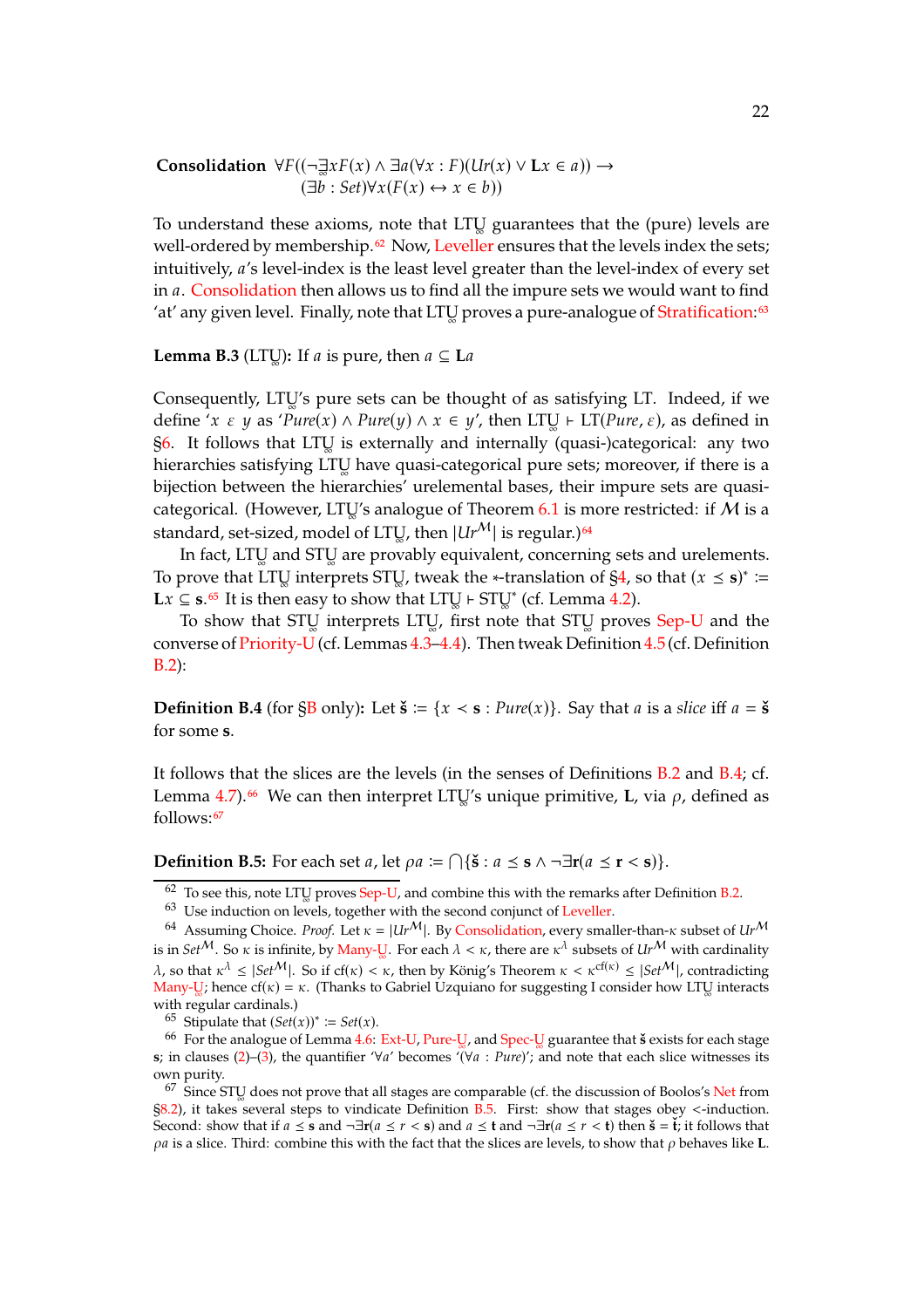**Theorem B.6:** STU  $\vdash \phi^{\rho}$  iff LTU  $\vdash \phi$ , for any LTU-sentence  $\phi$ , where  $\phi^{\rho}$  is the formula which results from  $\phi$  by replacing each instance of **L** with  $\rho$ .

The upshot is that no information about sets or urelements is lost or gained in moving from STUౖ to LTUॢ. Since any hierarchy which is described by the Uৣrelemental Story satisfies STUॢ, it also satisfies LTUॢ. And LTUॢ is quasi-categorical. Our work on the Uֱrelemental Story is complete.

#### <span id="page-22-0"></span>*B.4 Eliminating primitives and first-orderisation*

Or rather: almost complete. Given the discussion of [§1,](#page-1-0) we may want to eliminate LTUॢ's primitive, **L**. This is easily done within second-order logic: just conjoin [Leveller](#page-20-3) and [Consolidation,](#page-20-3) and bind **L** with a (second-order) existential quantifier. But if we are willing to make some further assumptions, then we can eliminate **L** using certain *first-order* functions.<sup>[68](#page-22-1)</sup>

Roughly, a *ranking-function*: [\(1\)](#page-22-2) has a transitive domain (setting aside urelements); and [\(2\)](#page-22-3) behaves like **L** where defined. More formally:

<span id="page-22-4"></span><span id="page-22-2"></span>**Definition B.7:** Say that a function f is a *ranking-function* iff, for all  $a \in \text{dom}(f)$ , both:

<span id="page-22-3"></span>(1) *Set*(*a*) and  $(\forall x : Set)(x \in a \rightarrow x \in \text{dom}(f))$ ; and

(2) *Lev*( $f(a)$ ) and ( $\forall x : Set$ )( $x \in a \rightarrow f(x) \in f(a)$ ) and ( $\forall s : Lev$ )( $s \in f(a) \rightarrow$  $(\exists x \in a) s \subseteq f(x)$ ).

Say that *Ranks*( $f$ ,  $a$ ) iff  $f$  is a ranking-function with  $a \in \text{dom}(f)$ .

It is easy to show that ranking-functions agree wherever they are defined, i.e.:

**Lemma B.8** [\(Ext-U,](#page-17-0) [Sep-U\)](#page-17-5): If *Ranks*( $f$ ,  $a$ ) and *Ranks*( $g$ ,  $a$ ), then  $f(a) = g(a)$ .

We can now replace [Leveller,](#page-20-3) in LTU<sub>∞</sub>, with  $(\forall a : Set) \exists f$  *Ranks*( $f$ ,  $a$ ). Note that this claim is *independent* of LTU<sup>∞</sup> : it guarantees that every set is a member of some set, and so guarantees that the hierarchy has no final stage (cf. [Endless](#page-11-0) from [§7\)](#page-11-0). Still, this allows us to define **L**a  $:= \bigcap \{ f(a) : \text{Ranks}(f, a) \}$ . We can use this definition in [Consolidation,](#page-20-3) and prove [Leveller](#page-20-3) via Definition [B.7.](#page-22-4)

### Acknowledgements

Thanks to Neil Barton, Sharon Berry, Luca Incurvati, Juliette Kennedy, Øystein Linnebo, Michael Potter, Chris Scambler, Will Stafford, James Studd, Rob Trueman, Gabriel Uzquiano, Sean Walsh, and anonymous referees for *Bulletin of Symbolic Logic*.

<span id="page-22-1"></span><sup>68</sup> Lévy and Vaught [\(1961](#page-72-7): 1047) and Uzquiano [\(1999:](#page-74-2) 299) present a somewhat similar method for defining the rank of a set (via functions on ordinals). Here I treat first-order functions as sets of ordered pairs in the normal way, and  $x \in \text{dom}(f)$  abbreviates  $\exists y \langle x, y \rangle \in f$ . Of course, a fully first-order version of LTUֱ would need to define ' $\exists x F(x)'$  differently (cf. footnote [60\)](#page-20-1).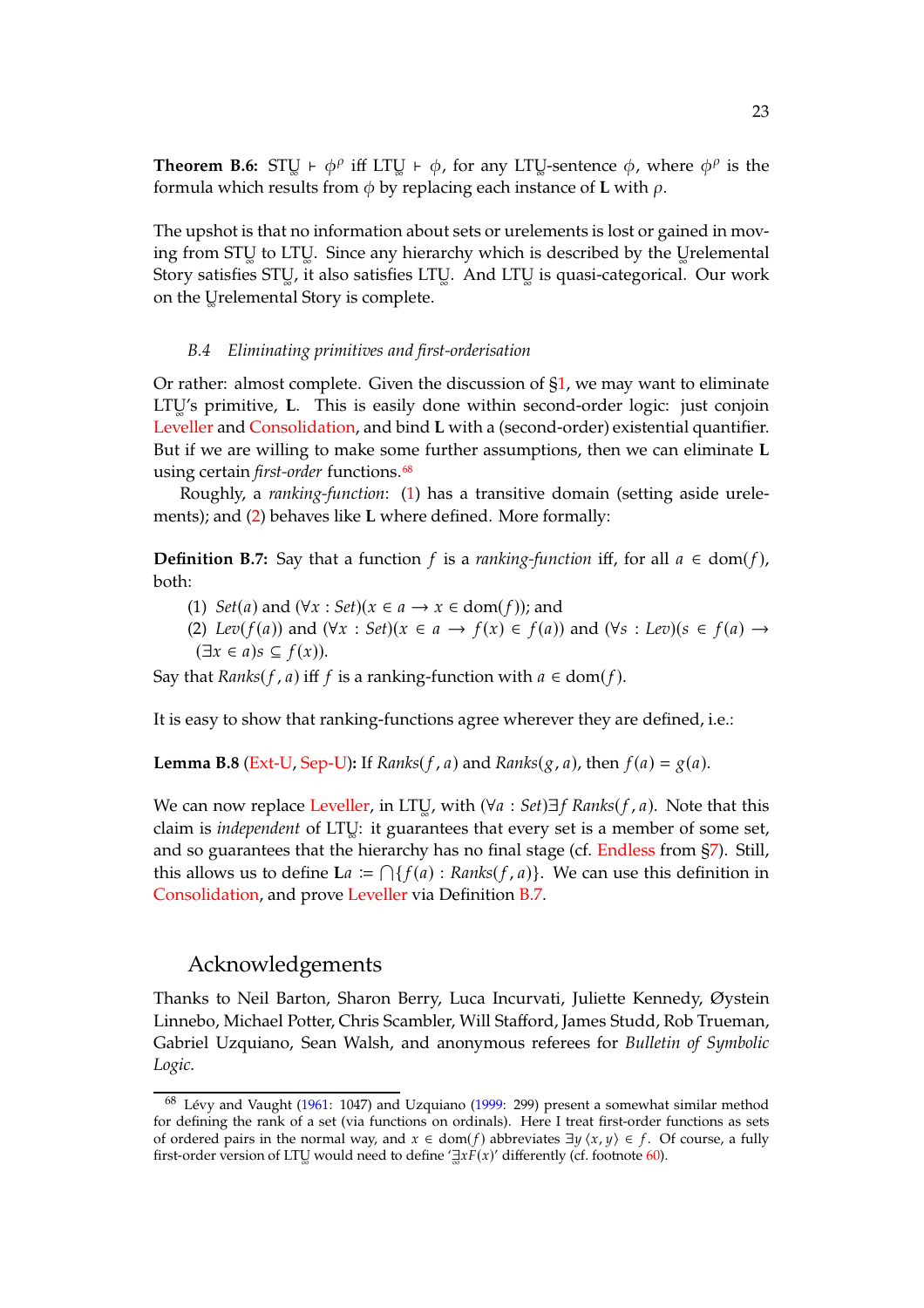# <span id="page-23-0"></span>Level Theory, Part 2

# Axiomatizing the bare idea of a potential hierarchy

Tim Button tim.button@ucl.ac.uk

This document contains preprints of Level Theory, Parts 1–3. All three papers are forthcoming at *Bulletin of Symbolic Logic*.

**Abstract.** Potentialists think that the concept of set is importantly modal. Using tensed language as a heuristic, the following bare-bones story introduces the idea of a potential hierarchy of sets: 'Always: for any sets that existed, there is a set whose members are exactly those sets; there are no other sets'. Surprisingly, this story already guarantees wellfoundedness and persistence. Moreover, if we assume that time is linear, the ensuing modal set theory is almost definitionally equivalent with non-modal set theories; specifically, with Level Theory, as developed in Part [1.](#page-0-1)

> What we need to do is to replace the language of time and activity by the more bloodless language of potentiality and actuality.

> > Parsons [\(1977](#page-73-16): 293)

Potentialists, such as Charles Parsons, Øystein Linnebo, and James Studd, think that the concept of *set* is importantly modal. Put thus, potentialism is a broad church; different potentialists will disagree on the precise details of the relevant modality.[1](#page-23-1) My aim is shed light on potentialism, in general, using Level Theory, LT, as introduced in Part [1.](#page-0-1)

I start by formulating Potentialist Set Theory, PST. This uses a tensed logic to formalize the bare idea of a 'potential hierarchy of sets'.[2](#page-23-2) Though PST is extremely minimal, it packs a surprising punch (see  $\S_{1-4}$ ).

In the vanilla version of PST, we need not assume that time is linear. However, if we make that assumption, then the resulting theory is almost definitionally equivalent to LT, its non-modal counterpart (see §[§5](#page-27-0)[–8\)](#page-31-0). This equivalence allows me to clarify Hilary Putnam's famous claim, that modal and non-modal set theories express the same facts (see [§9\)](#page-33-0). Putting my cards on the table: I am not a potentialist, in part because I am so sympathetic with Putnam's claim.

This paper presupposes familiarity with Part [1.](#page-0-1) My notation conventions are as in Pt[.1](#page-0-1) [§0,](#page-1-1) with the addition that I use  $\vec{x}$  for an arbitrary sequence, writing things

<sup>1</sup> See e.g. Fine [\(2006](#page-72-11)), Linnebo [\(2013:](#page-72-12) 209, [2018a](#page-72-13): 264–5, [2018b](#page-72-14): 61–5), and Studd [\(2013](#page-73-17): 706–7, [2019:](#page-74-4) 144–53).

<span id="page-23-2"></span><span id="page-23-1"></span><sup>2</sup> This is Linnebo's [\(2013](#page-72-12)) phrase.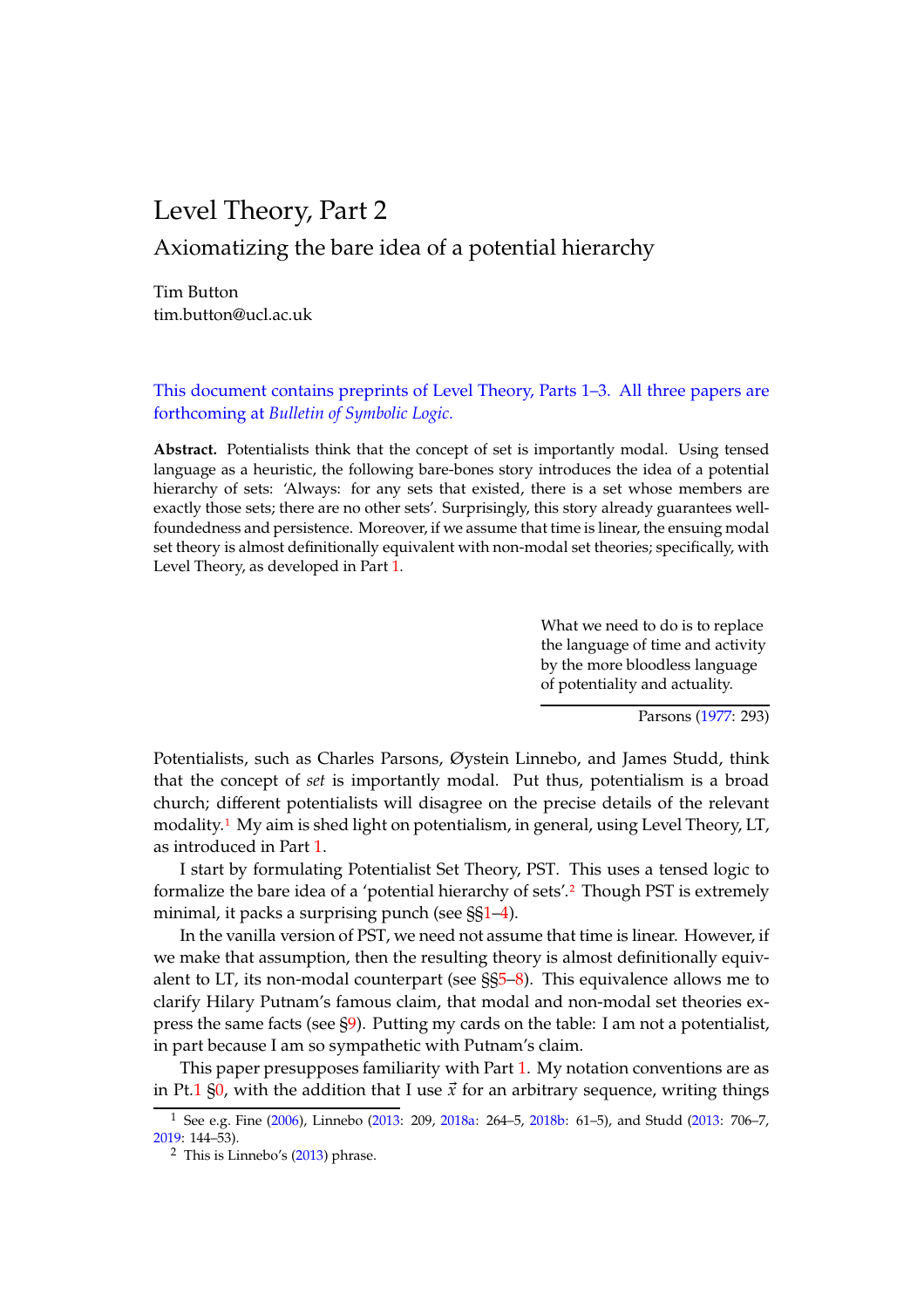like  $F(\vec{x})$  rather than  $F(x_1, \ldots, x_n)$ . For readability, all proofs are relegated to the appendices.

# <span id="page-24-0"></span>1 Tense and possibility

Many potentialists hold that temporal language serves as a useful heuristic for their favoured mathematical modality. To illustrate the idea, consider what Studd calls the *Maximality Thesis*: 'any sets *can* form a set.'[3](#page-24-1) This Thesis is given a modal formulation. But, as Studd notes, it can be glossed temporally: 'any sets *will* form a set'. Of course, no potentialist will take this temporal gloss literally. Nobody, after all, wants to countenance absurd questions like 'which pure sets existed at noon today?', or 'which pure sets will exist by teatime?'[4](#page-24-2) The idea, to repeat, is just that temporal language is a useful *heuristic* for the potentialist's preferred modality.

To elaborate on this heuristic, consider the bare-bones story of (pure) sets, which I told and explored in Part [1,](#page-0-1) and which I will repeat here:

**The Basic Story.** Sets are arranged in stages. Every set is found at some stage. At any stage **s**: for any sets found before **s**, we find a set whose members are exactly those sets. We find nothing else at **s**.

We can regard the stages of this Story as moments of time. Regarded thus, the Basic Story adopts the *tenseless* view of time, according to which moments are just a special kind of object. But this tenseless approach serves potentialists poorly. At no stage is there a set of all the sets which are found at any stage, so this tenseless Story falsifies the claim 'any sets *will* form a set'.

Familiarly, though, time can also be thought of in a *tensed* fashion. On the tensed approach, we do not quantify over moments or stages; rather, we use primitive temporal operators, like 'it *was* the case that. . . ' or 'previously: . . . '. And we can retell the Basic Story in tensed terms:

**The Tensed Story.** Always: for any sets that existed, there is a set whose members are exactly those sets; there are no other sets.

Unlike the Basic Story, this Tensed Story is compatible with the claim '(always:) any sets *will* form a set'.

Note, though, that I say 'is compatible with', rather than 'entails'. If time abruptly ends, then some things will never form a set. And, by design, the Tensed Story is compatible both with the claim that time abruptly ends, and that time is endless. Otherwise put: it says nothing at all about the 'height' of any potential hierarchy. This silence is deliberate, for potentialists might disagree about questions of 'height'.

Still, once potentialists have agreed to use tense as an heuristic for their preferred modality, I do not see how they could doubt that the Tensed Story holds of every

 $3$  Studd [\(2013](#page-73-17): 699). Linnebo [\(2013:](#page-72-12) 206–8) formulates a similar thesis.

<span id="page-24-2"></span><span id="page-24-1"></span><sup>4</sup> For further issues, see e.g. Parsons [\(1977](#page-73-16): §II) and Studd [\(2013:](#page-73-17) 706, [2019](#page-74-4): 49).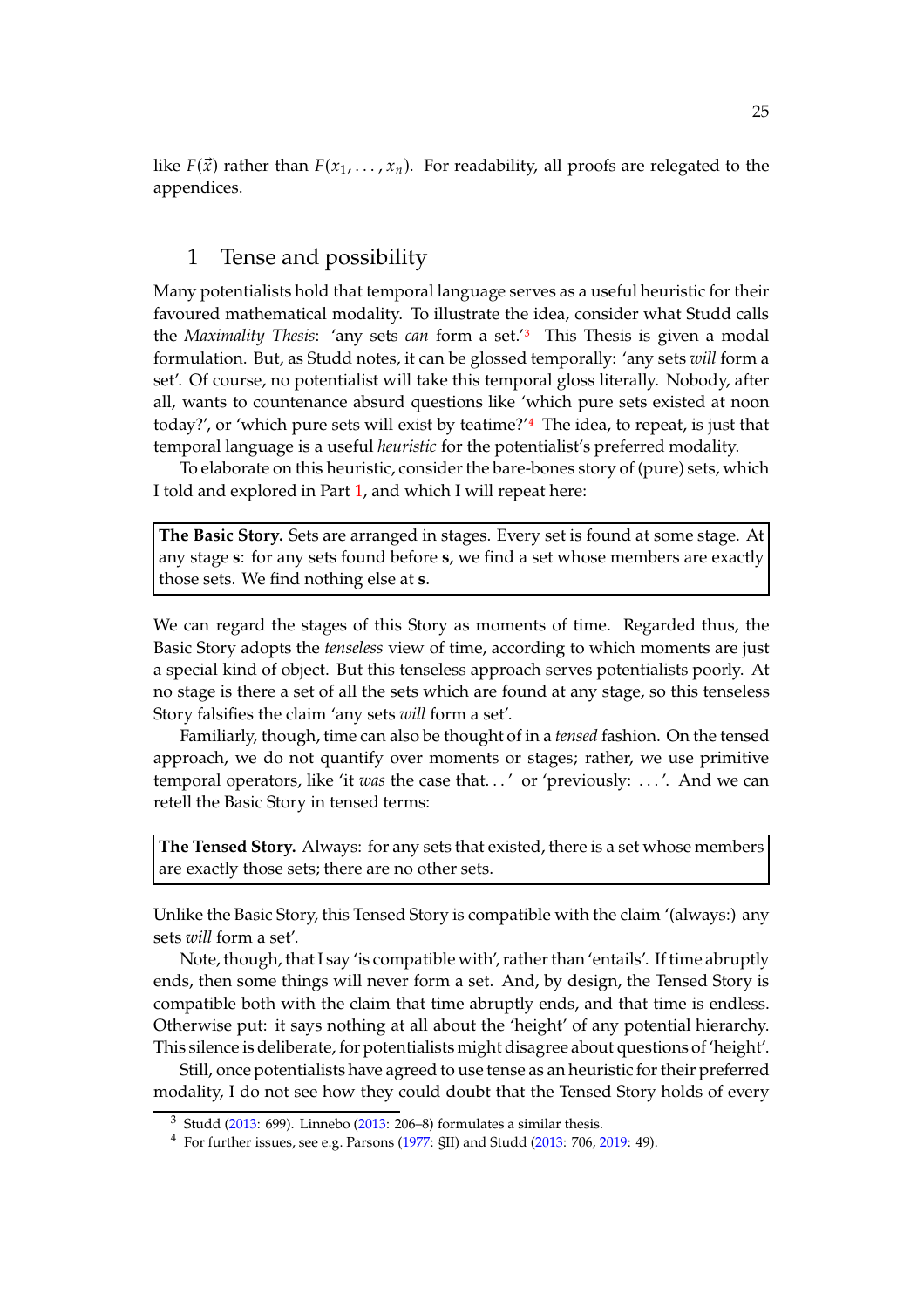potential hierarchy of sets. In what follows, then, I take it for granted that the Tensed Story presents us with the *bare idea* of a potential hierarchy

## <span id="page-25-5"></span>2 Temporal logic for past-directedness

My first goal is to axiomatize the Tensed Story. For this, I will employ a temporal logic. In particular, I use a negative free second-order logic which assumes that time is past-directed. Here is a brief sketch of this *past-directed-logic*, with fuller explanations in footnotes. (Let me take this opportunity to flag that I am wholly indebted to Studd for the idea of investigating potentialism via temporal logic; see [§10.2.](#page-37-0))

We use 'E(x)' as an existence predicate; it abbreviates ' $x = x'$ . We prohibit consideration of never-existent entities, and we insist that quantification and atomic truth require existence.[5](#page-25-0) We have three temporal operators (with their obvious duals):[6](#page-25-1)

- $\leftrightarrow$ : A past-tense operator; gloss  $\leftrightarrow \phi'$  as 'previously:  $\phi'$  or 'it *was* the case that  $\phi'$ .
- $\leftrightarrow$ : A future-tense operator; gloss  $'\diamond \phi'$  as 'eventually:  $\phi'$  or 'it *will be* the case that  $\phi'$ .
- $\Diamond$ : An unlimited temporal operator; gloss  $\Diamond \phi'$  as 'sometimes:  $\phi'$ .

We have Necessitation rules: if  $\phi$  is a theorem, then so are both  $\equiv \phi$  and  $\equiv \phi$ . We then lay down schemes as follows:[7](#page-25-2)

$$
\begin{array}{ll}\n\Box(\phi \to \psi) \to (\Box \phi \to \Box \psi) & \Box(\phi \to \psi) \to (\Box \phi \to \Box \psi) \\
\Leftrightarrow \Box \phi \to \phi & \Leftrightarrow \Box \phi \to \phi \\
\Box \phi \to \Box \Box \phi & \Leftrightarrow (\phi \land \Box \phi) \to \Box (\phi \lor \Leftrightarrow \phi)\n\end{array}
$$

The first two schemes are familiar distribution principles. The second two schemes ensure appropriate past/future interaction. The fifth scheme ensures that *before* is transitive. The last scheme characterizes *past-directedness*.[8](#page-25-3) Given past-directedness, 'sometimes:  $\phi'$  amounts to 'it was, is, will be, or was going to be the case that  $\phi'$ . So we adopt this scheme:

$$
\Diamond \phi \leftrightarrow (\Diamond \phi \lor \phi \lor \Diamond \phi \lor \Diamond \Diamond \phi)
$$

It follows that  $\diamond$  obeys S5. This completes my sketch of past-directed-logic.

In what follows, I will assume that potentialists are happy to use this temporal logic.<sup>[9](#page-25-4)</sup> However, it is worth repeating that our potentialist only regards time as an

<span id="page-25-0"></span><sup>&</sup>lt;sup>5</sup> So, we adopt the axiom scheme  $\Diamond E(x)$ , and inference rules so that these schemes hold: (1)  $\exists x \phi \rightarrow \exists x (E(x) \land \phi)$  and  $\exists F \phi \rightarrow \exists F (E(F) \land \phi)$ , for any formula  $\phi$ ; (2)  $\alpha(\vec{x}) \rightarrow (E(x_1) \land \ldots \land E(x_n))$ , for any atomic  $\alpha(\vec{x})$  with all free variables displayed; (3)  $F(\vec{x}) \rightarrow E(F)$  for any '*F*'. We also have second-order Comprehension, i.e. the scheme  $\exists F \forall \vec{x} (F(\vec{x}) \leftrightarrow \phi)$ , for any  $\phi$  not containing '*F'*.

 $^6\,$  i.e.  $\equiv \phi \coloneqq \neg \Leftrightarrow \neg \phi$  and  $\sqsubseteq \phi \coloneqq \neg \Leftrightarrow \neg \phi$  and  $\sqcup \phi \coloneqq \neg \Leftrightarrow \neg \phi$ .

<span id="page-25-2"></span><span id="page-25-1"></span> $^7\,$  See e.g. Goldblatt [\(1992:](#page-72-15) 41) for all but the last scheme.

<span id="page-25-3"></span><sup>8</sup> i.e. this frame-condition: (∀**v** ≤ **w**)(∀**u** ≤ **w**)(∃**t** ≤ **v**)**t** ≤ **u**. Equivalently: if **v** and **u** are pathconnected, then (∃**t** ≤ **v**)**t** ≤ **u**. We say that worlds are *path-connected* iff they are related by the reflexive, symmetric, transitive closure of the accessibility relation.

<span id="page-25-4"></span> $9\text{}$  Though note that not all potentialists have used temporal logics; see [§10.1.](#page-37-1)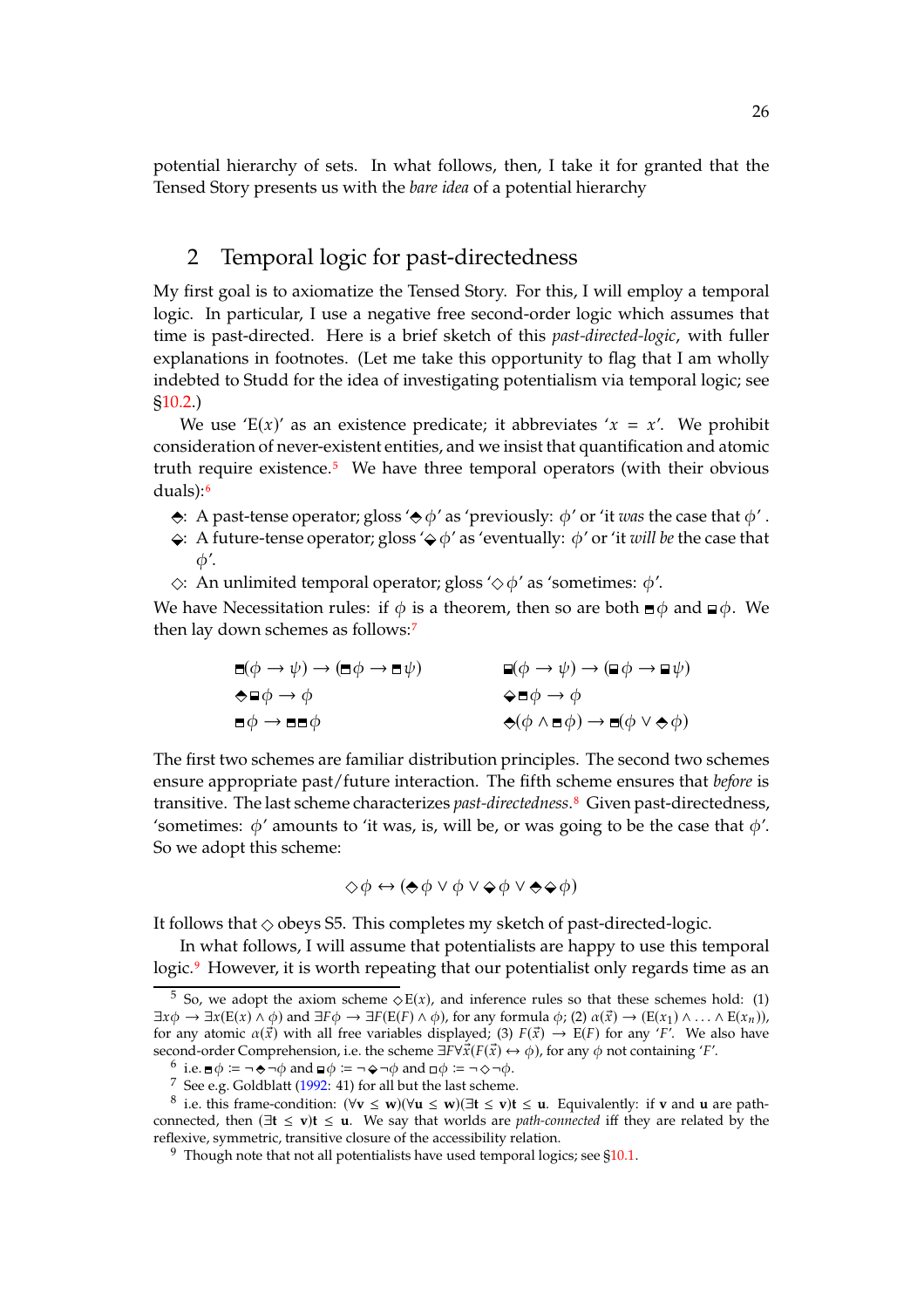*heuristic*. Ultimately, they want  $\Diamond$  to express their favoured mathematical modality. So they will need to explain how (and why) their favoured modality decomposes into other operators,  $\triangle$  and  $\triangle$ , which obey past-directed-logic. This is a non-trivial demand; but, for the purposes of this paper, I assume it can be met.

### <span id="page-26-1"></span>3 Potentialist Stage Theory

Armed with past-directed-logic, the Tensed Story is easy to axiomatize. Let PST, for Potentialist Set Theory, be the result of adding these four axioms to past-directedlogic:

```
Mem \Diamond \forall a \Box \forall x (\Diamond x \in a \rightarrow \Box (E(a) \rightarrow x \in a))Ext, \forall a \Box \forall b (\Box \forall x (\Diamond x \in a \leftrightarrow \Diamond x \in b) \rightarrow \Diamond a = b)Priority \forall a (\forall x \in a) \Leftrightarrow E(x)Spec \forall F((\forall x : F) \triangle E(x) \rightarrow \exists a \forall x (F(x) \leftrightarrow x \in a))
```
The first two axioms are not explicit in the Tensed Story, but I take it they are supposed to be something like analytic: roughly,  $\text{Mem}_{\diamond}$  $\text{Mem}_{\diamond}$  $\text{Mem}_{\diamond}$  says that each set *a* has its members essentially, and  $Ext_{\diamond}$  $Ext_{\diamond}$  says that if everything which could (ever) be in *a* could be in  $b$ , and vice versa, then  $a = b$  (when they exist).<sup>[10](#page-26-2)</sup> The next two axioms are explicit in the Story:  $Priority_{\odot}$  $Priority_{\odot}$  says that a set's members existed before the set itself, and  $Spec_{\mathbf{S}}$  $Spec_{\mathbf{S}}$  says that, if every  $F$  existed earlier, then the set of  $Fs$  exists. So all of PST's axioms are obviously true of the Tensed Story.

It is worth comparing PST with Stage Theory, ST (see Pt[.1](#page-0-1) [§1\)](#page-1-0). Indeed, we could equally think of PST as Potentialis*ed Stage* Theory, since it is little more than the most obvious reworking of ST using tensed operators.<sup>[11](#page-26-3)</sup>

# <span id="page-26-0"></span>4 The inevitability of well-foundedness and persistence

I have just shown that PST is a good formalization of the Tensed Story. As explained in [§1,](#page-24-0) though, this Story articulates the *bare idea* of a potential hierarchy of sets. It follows that any potential hierarchy satisfies PST. This is significant, since PST is surprisingly rich.

To gauge PST's depths, I will explain how it relates to Level Theory, LT, the non-modal theory which axiomatizes the (tenseless) Basic Story (see Pt[.1](#page-0-1) §[§1–](#page-1-0)[5\)](#page-8-0). According to LT, the sets are arranged into well-ordered *levels*, where levels are sets which goes proxy for the stages of the Basic Story. Now, PST proves the following result (see [§A\)](#page-38-0):

<span id="page-26-5"></span><span id="page-26-4"></span>**Theorem 4.1** (PST): Where  $Max(s)$  abbreviates (E(s)  $\land$   $\forall x \ x \subseteq s$ ):

(1) LT holds

<span id="page-26-2"></span><sup>10</sup> See Parsons [\(1977](#page-73-16): 286(3)), Studd [\(2013:](#page-73-17) 711–12, [2019\)](#page-74-4), and Linnebo [\(2013](#page-72-12): 215, [2018b](#page-72-14): 211–2).

<span id="page-26-3"></span><sup>11</sup> But PST is indeed *more*: PST assumes past-directedness, and ST has no comparable assumption about stages. (Cf. the discussion of Boolos's [\(1989](#page-72-2)) Net in Pt[.1](#page-0-1) [§8.2.](#page-13-0)) For the technical role of pastdirectedness, see the end of [§A.](#page-38-0)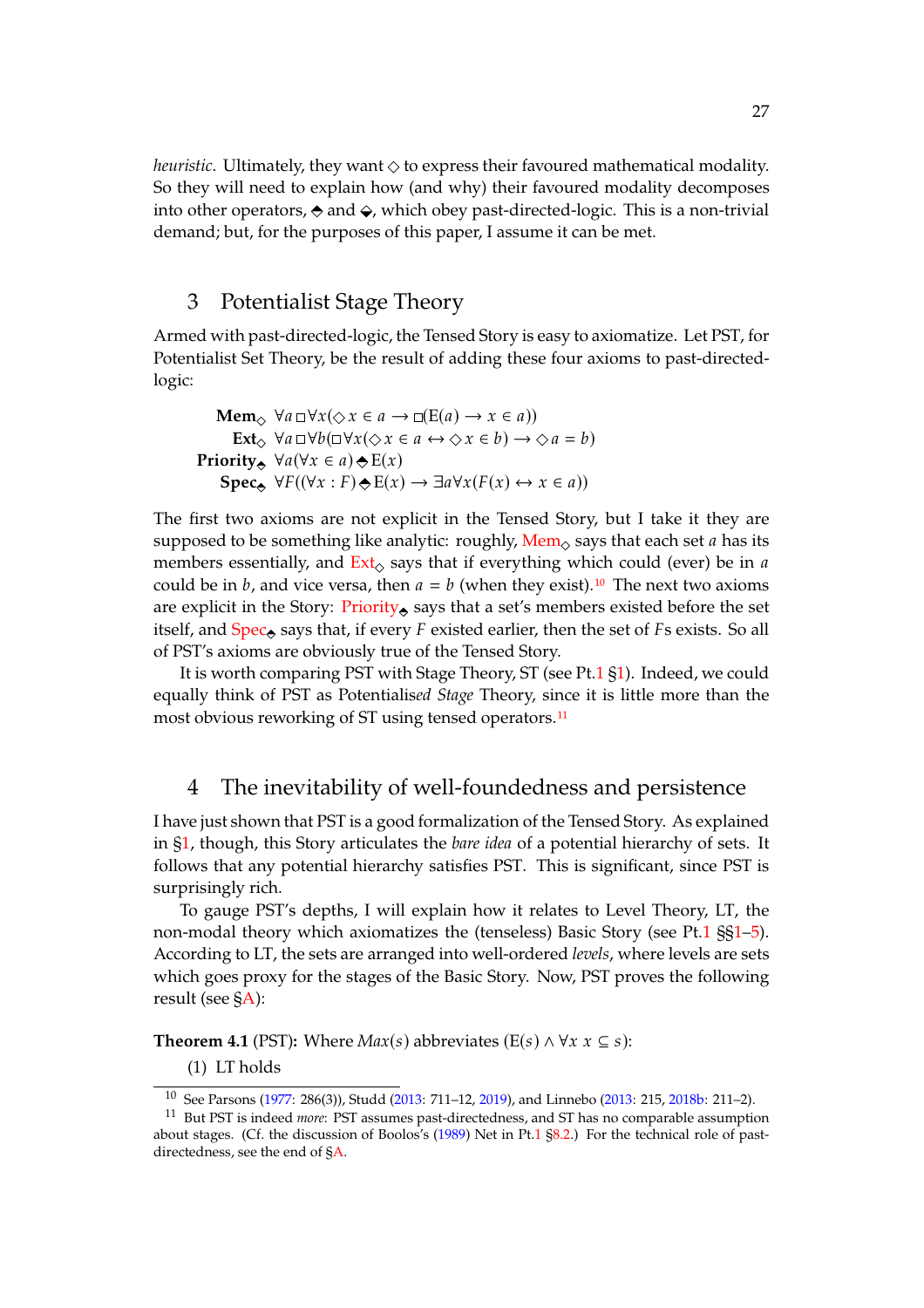<span id="page-27-4"></span><span id="page-27-3"></span><span id="page-27-2"></span>(2)  $\forall x \sqsubseteq E(x)$ (3) (∃𝑠 : *Lev*)*Max*(𝑠) (4)  $(\forall s : \text{Lev}) \Diamond \text{Max}(s)$ 

If we consider a Kripke model of PST: [\(1\)](#page-26-4) says that every possible world comprises a hierarchy of sets, arranged into well-ordered levels. Among other things, this yields *well-foundedness*, i.e.  $\forall F(\exists x F(x) \rightarrow (\exists x : F)(\forall z : F)z \notin x)$ .<sup>[12](#page-27-1)</sup> Then [\(2\)](#page-27-2) is a statement of *persistence*; it says that, once a set exists, it exists forever after. Last, [\(3\)](#page-27-3) says that every world has a maximal level, and [\(4\)](#page-27-4) says that every level is some world's maximal level. So, the worlds in a Kripke model of PST are, in effect, just arbitrary, persistent, initial segments of an (actualist) LT-hierarchy of pure sets.

I will develop the link between PST and LT over the next few sections. First, I want to highlight the significance of Theorem [4.1.](#page-26-5) The Tensed Story does not involve an explicit statement of well-foundedness or persistence. So one *might* try to entertain versions of the Tensed Story wherein well-foundedness or persistence fail: that is, one might try to entertain a potential hierachy wherein time had no beginning, or wherein sets fade in and out of existence. But the foregoing remarks show that all such speculation is incoherent: every potentialist hierarchy *must* obey well-foundedness and persistence, since every potentialist hierarchy obeys PST, and PST proves Theorem [4.1.](#page-26-5) Echoing Scott, then, we see 'how little choice there is in setting up' a potential hierarchy of sets.<sup>[13](#page-27-5)</sup>

### <span id="page-27-0"></span>5 Linear Potentialist Stage Theory

So far, our potentialist has assumed that time is past-directed (to use the tensedheuristic). If we also assume that time is *linear*, then we can obtain even deeper connections between PST and LT. I will spell out these connections in §[§6](#page-28-0)[–8;](#page-31-0) first, I must say a bit about linearity.

Formally, we can insist on linearity by adding these schemes to past-directedlogic:[14](#page-27-6)

$$
\diamondsuit \phi \leftrightarrow (\diamondsuit \phi \lor \phi \lor \diamondsuit \phi) \qquad \diamondsuit \diamond \phi \rightarrow \diamondsuit \phi \qquad \diamondsuit \diamond \phi \rightarrow \diamondsuit \phi
$$

As in [§2,](#page-25-5) potentialists who want to use this linear-logic must explain why their favoured notion of mathematical possibility vindicates such linearity; this is a nontrivial challenge, but again I will not push it. $15$  When using PST with this linear logic, I write LPST, for linear-PST.

By combining Theorem [4.1](#page-26-5) with the assumption of linearity, we can simplify our ideology considerably. Intuitively, linearity allows us to gloss 'previously' as 'when there are fewer things', and to gloss 'eventually' as 'when there are more things'.

<sup>12</sup> Indeed, PST proves a modal version of well-foundedness; see Lemma [A.6.](#page-39-0)

<span id="page-27-5"></span><span id="page-27-1"></span><sup>&</sup>lt;sup>13</sup> Scott [\(1974](#page-73-0): 210). That quote is discussed in Pt[.1](#page-0-1) [§5;](#page-8-0) this section 'modalizes' that discussion.

<sup>&</sup>lt;sup>14</sup> See e.g. Goldblatt [\(1992](#page-72-15): 78). These allow us to prove the schemes  $\diamond \phi \leftrightarrow (\diamond \phi \vee \phi \vee \diamond \phi \vee \diamond \diamond \phi)$ and  $\triangleq (\phi \land \Box \phi) \rightarrow \Box(\phi \lor \triangle \phi)$  of [§2.](#page-25-5)

<span id="page-27-7"></span><span id="page-27-6"></span><sup>&</sup>lt;sup>15</sup> Though cf. the discussion of Boolos's [1971](#page-72-9) theory in Pt[.1](#page-0-1)  $\S$ 8.2, and footnote [45.](#page-38-1)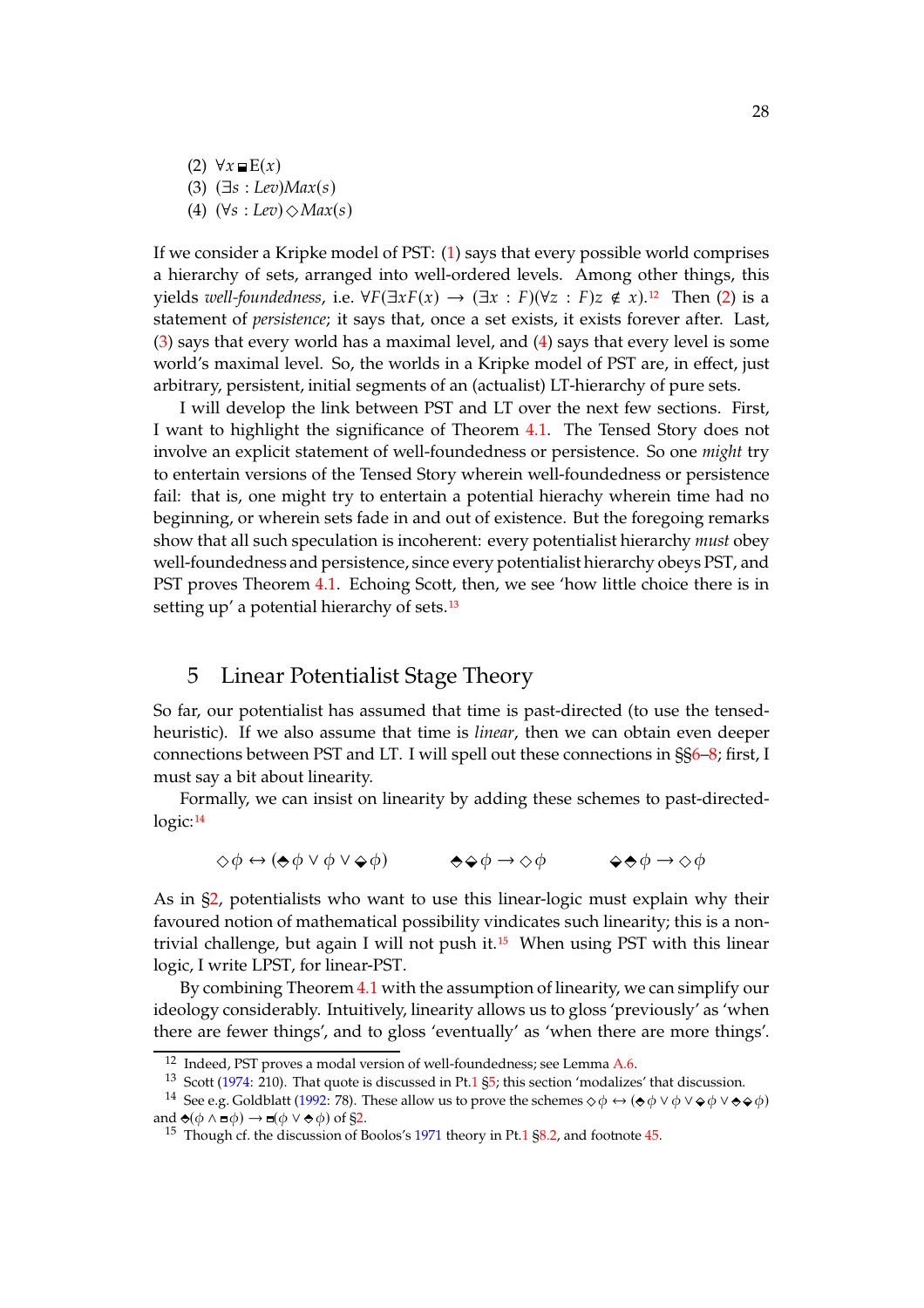More precisely, we recursively define a translation, •, whose only non-trivial clauses are as follows:[16](#page-28-1)

$$
(\Leftrightarrow \phi)^{\bullet} := \exists x \diamond (\neg E(x) \land \phi^{\bullet})
$$
  

$$
(\Leftrightarrow \phi)^{\bullet} := (\exists x : Max) \diamond (\exists v \ x \in v \land \phi^{\bullet})
$$

It is then easy to prove:

**Proposition 5.1** (LPST):  $\phi \leftrightarrow \phi^{\bullet}$  for any LPST-formula  $\phi$ 

We can therefore rewrite LPST, without loss, as a modal theory which uses a *single* primitive modal operator,  $\Diamond$ , which obeys S5 (for more, see SB).

We can go even further, though, and eliminate *all* modal notions from LPST. The rough idea is straightforward. Theorem [4.1](#page-26-5) says that *levels simulate possible worlds, and vice versa*. By assuming linearity, we can obtain results which say: *actual hierarchies simulate potential hierarchies, and vice versa*.

That way of putting things is, however, rather rough. The details of the simulation are in fact quite fiddly. I will therefore divide my discussion into three sections. In [§6,](#page-28-0) I consider a *deductive* version of this simulation. This is suitable for first-order versions of LT and LPST, which I call  $LT_1$  and LPST<sub>1</sub>.<sup>[17](#page-28-2)</sup> In [§7,](#page-30-0) I consider a *semantic* version of this first-order simulation. Finally, in [§8,](#page-31-0) I consider deductive and semantic versions of this simulation for (various) *second-order* versions of LT and LPST.

# <span id="page-28-0"></span>6 Near-synonymy: first order, deductive

To interpret  $LT_1$  in  $LPST_1$ , we will simply replace what *happens* with what *could happen*. More precisely, we consider the following translation; following Studd, I call  $\phi^{\Diamond}$  the *modalization* of  $\phi$ :<sup>[18](#page-28-3)</sup>

$$
\alpha^{\diamond} := \diamond \alpha, \text{ for atomic } \alpha \qquad (\phi \land \psi)^{\diamond} := (\phi^{\diamond} \land \psi^{\diamond})
$$
  

$$
(\neg \phi)^{\diamond} := \neg \phi^{\diamond} \qquad (\exists x \phi)^{\diamond} := \diamond \exists x \phi^{\diamond}
$$

Conversely, to interpret LPST<sub>1</sub> in LT<sub>1</sub>, we take the hint suggested by Theorem [4.1,](#page-26-5) and simply regard possible worlds as levels. More precisely, we consider the following translation; I call  $\phi^s$  the *levelling* of  $\phi$ :<sup>[19](#page-28-4)</sup>

<span id="page-28-1"></span> $^{16}$  So  $(\exists x \phi)^{\bullet} \coloneqq \exists x \phi^{\bullet}, (\bigcirc \phi)^{\bullet} \coloneqq \bigcirc \phi^{\bullet}, (\neg \phi)^{\bullet} \coloneqq \neg \phi^{\bullet}, (\phi \wedge \psi)^{\bullet} \coloneqq (\phi^{\bullet} \wedge \psi^{\bullet})$ , and  $\alpha^{\bullet}$  :=  $\alpha$  for atomic  $\alpha$ ; we choose variables to avoid clashes.

<sup>&</sup>lt;sup>17</sup> These arise just by replacing the single second-order axiom, [Separation](#page-3-6) or  $Spec_{\diamond}$  $Spec_{\diamond}$ , with its obvious first-order schematisation, and abandoning Comprehension.

<span id="page-28-3"></span><span id="page-28-2"></span><sup>18</sup> Studd [\(2013](#page-73-17): 708, [2019:](#page-74-4) 154); cf. also Linnebo [\(2010](#page-72-16): 115–6, [2013:](#page-72-12) 213).

<span id="page-28-4"></span><sup>&</sup>lt;sup>19</sup> Linnebo [\(2013](#page-73-17): 224–5) and Studd (2013: 719, [2019](#page-74-4): 173) consider similar maps. We choose new variables (to avoid clashes) in the clauses for  $(\diamond \phi)^s$ ,  $(\diamond \phi)^s$  and  $(\diamond \phi)^s$ .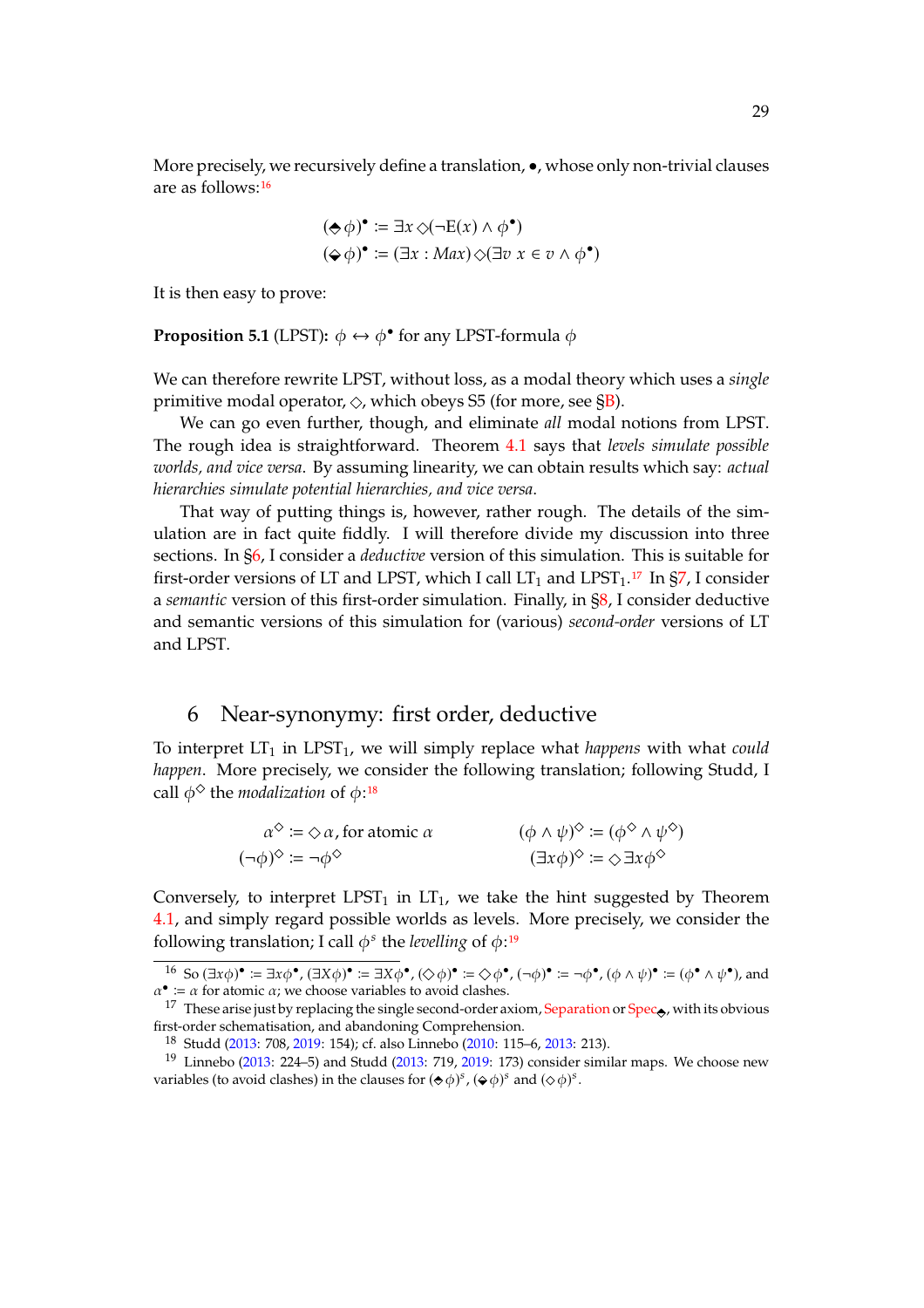$$
(x = y)^s := (x = y \subseteq s)
$$
  
\n
$$
(\phi \land \psi)^s := (\phi^s \land \psi^s)
$$
  
\n
$$
(\exists x \phi)^s := (\exists x \subseteq s) \phi^s
$$
  
\n
$$
(\phi \phi)^s := (\exists x \subseteq s) \phi^s
$$
  
\n
$$
(\phi \phi)^s := (\exists t : Lev)(t \in s \land \phi^t)
$$
  
\n
$$
(\phi \phi)^s := (\exists t : Lev)(s \in t \land \phi^t)
$$

Note that levelling is defined using variables; to illustrate:  $(x \in y)^s$  is  $(x \in y \subseteq s)$ , but  $(\Diamond x \in y)^s$  is  $(\exists t : Lev)x \in y \subseteq t$ . We now have a deep result about modalization and levelling (see [§B.1\)](#page-41-1):[20](#page-29-0)

<span id="page-29-6"></span><span id="page-29-5"></span><span id="page-29-1"></span>**Theorem 6.1:** For any  $LT_1$ -formula  $\phi$ :

- (1) If  $LT_1 \vdash \phi$ , then LPST<sub>1</sub>  $\vdash \phi^{\diamondsuit}$
- (2) LT<sub>1</sub>  $\vdash \phi \leftrightarrow (\phi^{\diamond})^s$

<span id="page-29-4"></span><span id="page-29-3"></span>For any LPST<sub>1</sub>-formula  $\phi$ :

- (3) If LPST<sub>1</sub>  $\vdash \phi$ , then LT<sub>1</sub>  $\vdash$  *Lev*(*s*)  $\rightarrow \phi^s$
- (4) LPST<sub>1</sub>  $\vdash Max(s) \rightarrow (\phi \leftrightarrow (\phi^s)^{\diamond})$

This result entails that modalization and levelling are faithful (see Corollary [B.1\)](#page-42-0). But Theorem [6.1](#page-29-1) is much stronger than a statement of mutual faithful interpretability; it is almost a *definitional equivalence* between  $LT_1$  and  $LPST_1$ . This claim, though, requires some explanation.[21](#page-29-2)

Roughly speaking, to say that two theories are definitionally equivalent is to say that each interprets the other, and that combining the interpretations gets us back exactly where we began. To make this rough idea precise for the case of first-order theories, we say that S and T are definitionally equivalent iff there are interpretations I and J such that for any S-formula  $\phi$ : (1) if S ⊦  $\phi$  then T ⊦  $\phi^I$ ; and (2) S ⊦  $\phi \leftrightarrow (\phi^I)^J$ ; and for any T-formula  $\phi$ : (3) if T  $\vdash \phi$  then S  $\vdash \phi^J$ ; and (4) T  $\vdash \phi \leftrightarrow (\phi^J)^I$ . Clauses (1) and (3) tell us we have interpretations; clauses (2) and (4) make precise the idea that 'combining the interpretations gets us back exactly where we began'.

The clauses of Theorem [6.1](#page-29-1) are extremely similar to those of a paradigm definitional equivalence. So, Theorem [6.1](#page-29-1) is almost a statement of definitional equivalence. Almost; but not quite. We must say something about  $s$  in clauses [\(3\)](#page-29-3) and [\(4\)](#page-29-4) of Theorem [6.1,](#page-29-1) thereby disrupting the similarity. So: we do not have a definitional equivalence; but we *almost* do.

Since 'almost-definitional-equivalence' is quite long-winded, and definitional equivalence is sometimes known as 'synonymy', I call this a (deductive) *near* $synonymy$  between  $LT_1$  and  $LPST_1$ .

<span id="page-29-0"></span><sup>&</sup>lt;sup>20</sup> Studd proves similar results. Compare: [\(1\)](#page-29-5) with Studd [\(2013:](#page-73-17) Theorem 23 p.719, [2019](#page-74-4): Proposition 18 p.263); [\(2\)](#page-29-6) with Studd [\(2013:](#page-73-17) Lemma 24 p.719, [2019:](#page-74-4) Lemma 20 p.263); [\(3\)](#page-29-3) with Studd [\(2013](#page-73-17): Lemma 25 p.719, [2019:](#page-74-4) Lemma 19 p.263); [\(4\)](#page-29-4) with Studd [\(2013:](#page-73-17) 720, [2019](#page-74-4): Proposition 22 p.263).

Clauses [\(1\)](#page-29-5)–[\(3\)](#page-29-3) do not require temporal-linearity. Clause [\(4\)](#page-29-4) does. To see this, consider a model of PST with four worlds and accessibility relations exhaustively specified by: **w** < **v** < **u** and **w** < **t** and  $\mathbf{w} < \mathbf{u}$ . Where  $D(\mathbf{x})$  is  $\mathbf{x}'$ s first-order domain, let  $D(\mathbf{w}) = \{0\}$ ;  $D(\mathbf{v}) = D(\mathbf{t}) = \wp(\{0\})$  and  $D(\mathbf{u}) = \wp(\wp(\emptyset)$ .

<span id="page-29-2"></span><sup>&</sup>lt;sup>21</sup> I know of no existing analogue of definitional equivalence between non-modal and modal theories (such as  $LT_1$  and  $LPST_1$ ); this is my best attempt to provide such an analogue. For a general overview to definitional equivalence in non-modal settings, see e.g. Button and Walsh [\(2018:](#page-72-3) ch.5).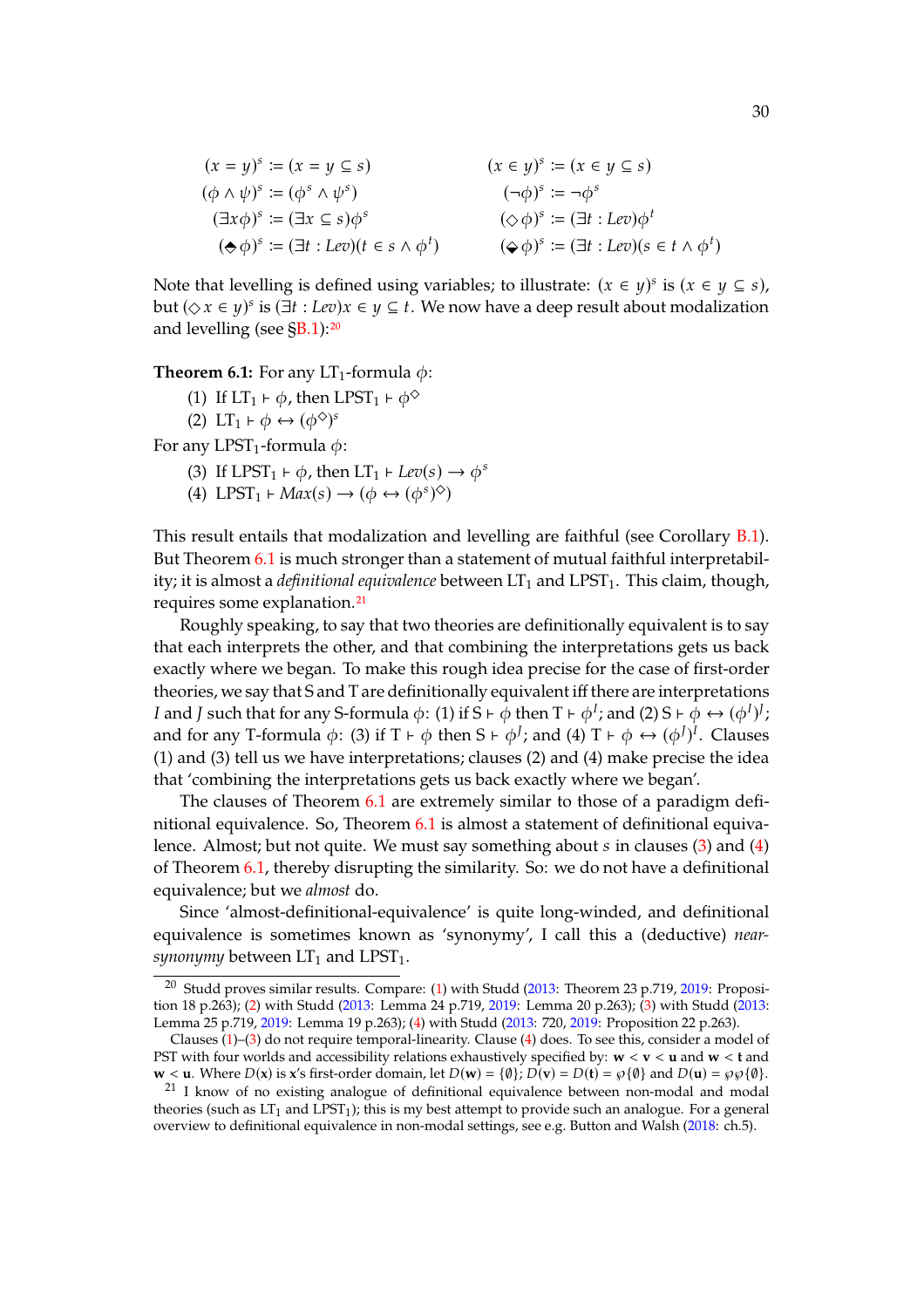# <span id="page-30-0"></span>7 Near-synonymy: first-order, semantic

Theorem [6.1](#page-29-1) is deductive, but we can extract semantic content from it. (In what follows, my discussion of modal semantics should be understood in terms of *connected* Kripke structures, i.e. variable domain Kripke structures where all worlds are path-connected.)<sup>[22](#page-30-1)</sup>

Modalization is defined syntactically, but it has obvious semantic import: as noted, it tells us to replace what *happens* with what *could happen*. This motivates a definition:[23](#page-30-2)

**Definition 7.1:** Let  $\mathcal{P}$  be any connected Kripe structure. Its *flattening*,  $\not\vdash \mathcal{P}$ , is the following non-modal structure:  $\not\! P$ 's domain is  $P$ 's global domain; and  $\not\! P \models a \in b$ iff  $P \models \Diamond a \in b$ .

Levelling has similar semantic import: it tells us to regard possible worlds as levels. So:

**Definition 7.2:** Let  $\mathcal{A}$  be any non-modal structure. Its *potentialization*,  $\sharp \mathcal{A}$ , is the following connected Kripke structure:  $\sharp \mathcal{A}'$ 's worlds are those s such that  $\mathcal{A} \models Lev(s);$ accessibility is given by  $r < s$  iff  $\mathcal{A} \models r \in s$ ;  $\sharp \mathcal{A}'s$  global domain is just  $\mathcal{A}'s$  domain;  $\sharp \mathcal{A} \models_s a \in b$  iff  $\mathcal{A} \models a \in b \subseteq s$ ; and  $\sharp \mathcal{A} \models_s a = b$  iff  $\mathcal{A} \models a = b \subseteq s$ .

By considering flattening and potentialization, we can move between models of  $LT<sub>1</sub>$ and connected Kripke models of  $LPST<sub>1</sub>$ . To make this movement almost seamless (but only almost; see below), we need one last general construction; intuitively, this construction will allow us to take a Kripke structure,  $P$ , and create a new structure,  $\mathcal{P}_f$ , by disrupting the 'identities' of  $\mathcal{P}'$ s worlds (and perhaps duplicating some worlds):

**Definition 7.3:** Let  $P$  be any connected Kripke structure. Let  $f$  be any surjection whose range is  $\mathcal{P}'$ s set of worlds. Then  $\mathcal{P}_f$  is the following connected Kripke structure:  $\mathcal{P}_f$ 's set of worlds is dom $(f)$ ; accessibility is given by  $\mathbf{v} < \mathbf{w}$  in  $\mathcal{P}_f$ iff  $f(\mathbf{v}) < f(\mathbf{w})$  in  $\mathcal{P}; \mathcal{P}_f$  has the same global domain as  $\mathcal{P};$  and  $\mathcal{P}_f \models_{\mathbf{w}} R(\vec{a})$  iff  $\mathcal{P} \models_{f(\mathbf{w})} R(\vec{a})$  for all R (including identity).

We now have the following result (see  $\S B.2$ ):<sup>[24](#page-30-3)</sup>

#### <span id="page-30-5"></span><span id="page-30-4"></span>Theorem 7.4:

- (1) If  $\mathcal{P} \models \text{LPST}_1$ , then  $\flat \mathcal{P} \models \text{LT}_1$
- (2) If  $\mathcal{P} \models \text{LPST}_1$ , then there is a surjection f such that  $\mathcal{P} = (\sharp \flat \mathcal{P})_f$
- (3) If  $\mathcal{A} \models LT_1$ , then  $\sharp \mathcal{A} \models LPST_1$
- (4) If  $\mathcal{A} \models LT_1$ , then  $\mathcal{A} = \flat \sharp \mathcal{A}$

<sup>22</sup> See footnote [8](#page-25-3) for the definition of *path-connected*.

<span id="page-30-1"></span><sup>23</sup> See Studd [\(2019](#page-74-4): 154–5).

<span id="page-30-3"></span><span id="page-30-2"></span><sup>&</sup>lt;sup>24</sup> Clause [\(2\)](#page-30-4) requires linearity, since  $\nu$  has well-ordered levels.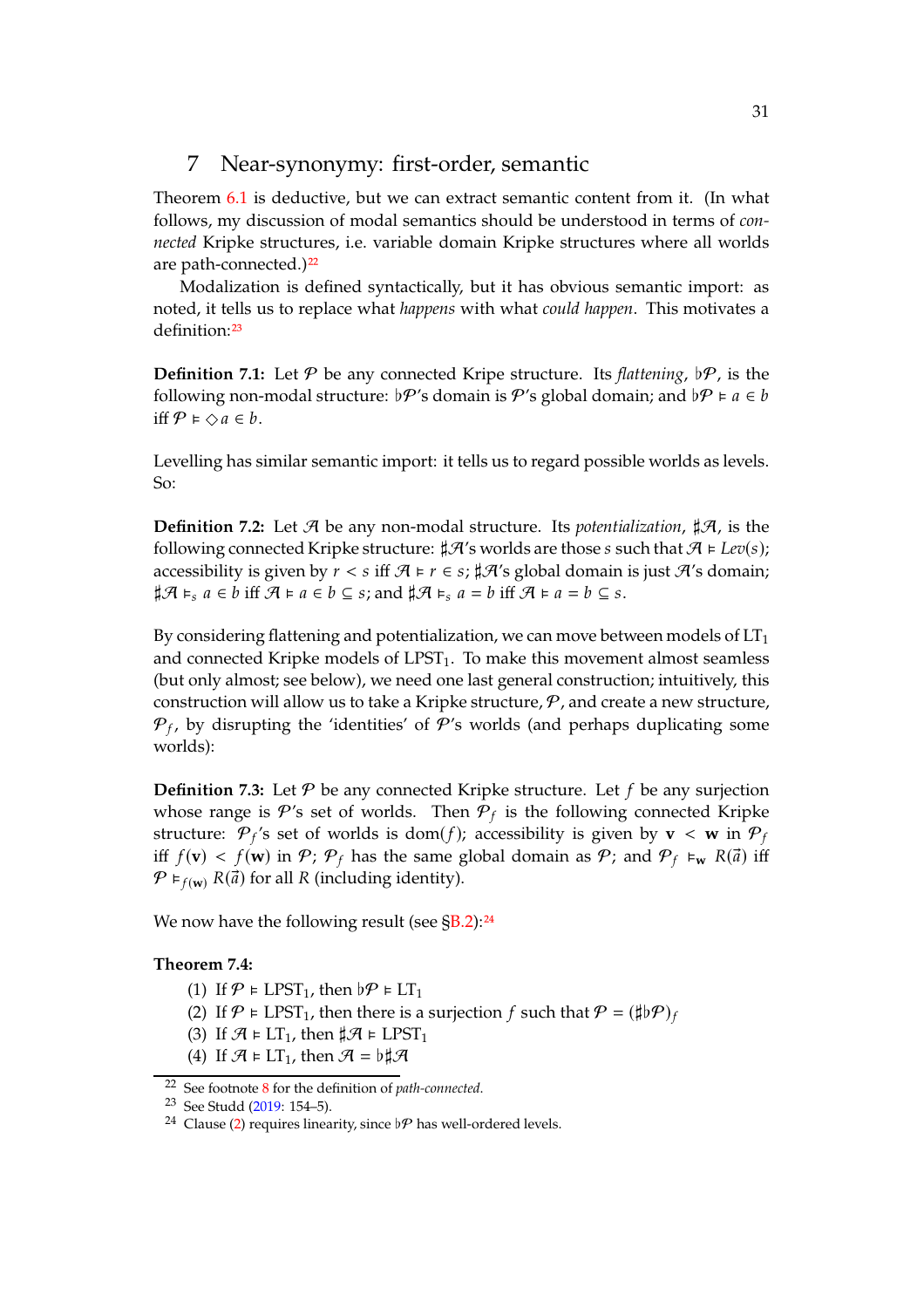This is a semantic reworking of Theorem [6.1.](#page-29-1) Consequently, it is *almost* a statement of (semantic) definitional equivalence. Recall that, roughly speaking, two theories are definitionally equivalent iff each interprets the other, and that combining the interpretations gets us back exactly where we began. In [§6,](#page-28-0) I precisely defined this idea for (non-modal) first-order theories in deductive terms. The same idea can be defined in semantic terms. To say that S and T are definitionally equivalent is to say that they (respectively, and uniformly from interpretations) define operations, g and h, such that: if  $\mathcal{B} \models T$ , then both (1)  $g\mathcal{B} \models S$  and (2)  $\mathcal{B} = h g\mathcal{B}$ ; and if  $\mathcal{A} \models S$ , then both (3)  $h\mathcal{A} \models T$  and (4)  $\mathcal{A} = gh\mathcal{A}$ . Clauses (1) and (3) tell us that we have interpretations; clauses (2) and (4) make precise the idea that 'combining the interpretations gets us back exactly where we began'.

Theorem [7.4](#page-30-5) has a very similar shape. So it is almost a (semantic) statement of definitional equivalence between  $LT_1$  and  $LPST_1$ . Again, though: almost, but not quite. Clause [\(2\)](#page-30-4) of Theorem [7.4](#page-30-5) does not tell us that  $\mathcal{P} = \sharp \flat \mathcal{P}$ , as a definitional equivalence would require, but introduces a slight wrinkle. So I will say that we have a semantic *near-synonymy*.

The wrinkle I just mentioned is unavoidable. Fix some  $O \in \text{LPST}_1$  and f so that  $O \neq O_f$ . Clearly  $\flat O = \flat(O_f)$ , so that  $\sharp \flat O = \sharp \flat(O_f)$ ; so we cannot in general have that  $\mathcal{P} = \sharp \flat \mathcal{P}$ . Moreover, this scarcely depends upon the specific definitions of flattening and potentialization; it is an inevitable consequence of the fact that modal semantics has an extra degree of freedom compared with non-modal semantics (the 'identities' of worlds, which  $f$  can disrupt).

# <span id="page-31-0"></span>8 Near-synonymy: second-order

I have outlined near-synonymies for the first-order theories  $LT_1$  and  $LPST_1$ . I now want to consider near-synonymies for the second-order theories.

In what follows, I assume that LT's (non-modal) background logic treats secondorder identity as co-extensionality, i.e.  $\forall F \forall G (\forall \vec{x}(F(\vec{x}) \leftrightarrow G(\vec{x})) \rightarrow F = G)$ . Similarly, I assume that all potentialists treat second-order identity as co-intensionality, i.e.:

**Coint**  $\forall F \Box \forall G (\Box \forall x_1 \dots \Box \forall x_n (\Diamond F(\vec{x})) \leftrightarrow \Diamond G(\vec{x})) \rightarrow \Diamond F = G$ 

To take things further, though, I must separately consider two different approaches to second-order entities: *necessitism* and *contingentism*.[25](#page-31-1)

#### <span id="page-31-2"></span>*8.1 Second-order necessitism*

Second-order necessitism treats second-order entities as necessary existents. We can implement this formally via these axioms:

 $\mathbf{Ex}_n$  E(*F*), for any second-order variable '*F'* **Comp**<sub>n</sub>  $\exists F \Box \forall x_1 \dots \Box \forall x_n (\Diamond F(\vec{x}) \leftrightarrow \Diamond \phi)$ , for any formula  $\phi$  not containing  $'F'$ 

<span id="page-31-1"></span><sup>25</sup> I use 'necessitism' and 'contingentism' in roughly Williamson's [\(2013\)](#page-74-5) sense, though note that the relevant modality here is *potentialist*.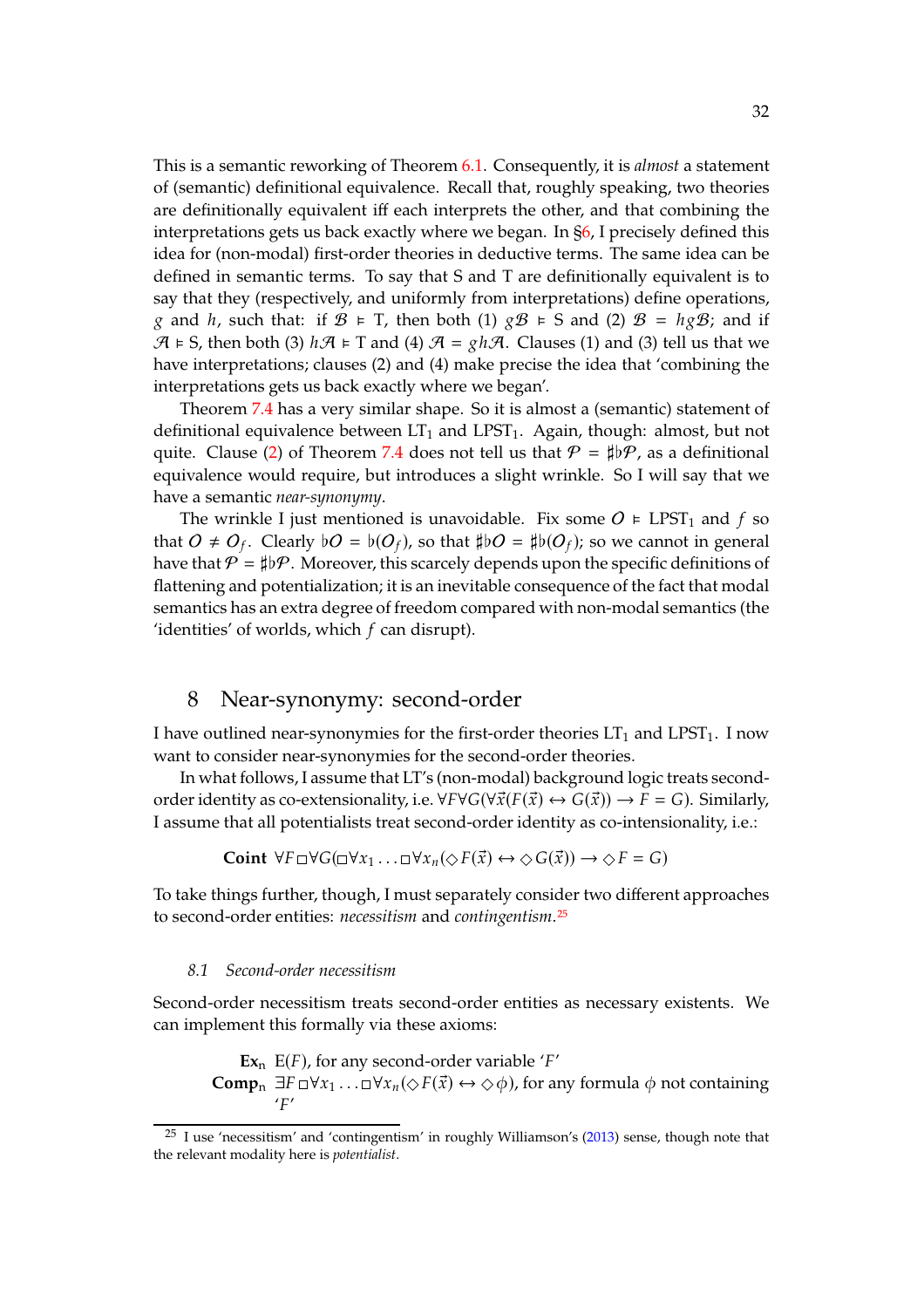$$
\mathbf{Inst}_n \ \forall F \Box \forall x_1 \ldots \Box \forall x_n (\Diamond F(\vec{x}) \rightarrow \Box ((E(x_1) \land \ldots \land E(x_n)) \rightarrow F(\vec{x})))
$$

The scheme  $Ex_n$  $Ex_n$  guarantees that every second-order entity is a necessary existent.  $Comp_n$  $Comp_n$  is a kind of potentialized Comprehension principle. Then  $Instr_n$  $Instr_n$  guarantees that second-order entities have their instances essentially (cf.  $Mem_{\diamond}$  $Mem_{\diamond}$ ).

Let  $LPST_n$ , for necessitist-LPST, add these axioms and [Coint](#page-31-0) to LPST.<sup>[26](#page-32-0)</sup> Unsurprisingly, our earlier results are easily extended, to show that LT and LPST<sub>n</sub> are deductively and semantically near-synonymous (see Theorems [B.2](#page-42-2) and [B.6\)](#page-43-0).

#### <span id="page-32-2"></span>*8.2 Second-order contingentism*

In contrast with necessitism, second-order contingentism holds that a second-order entity exists iff all its (possible) instances do. Contingentists will therefore spurn  $Ex_n$  $Ex_n$ , [Inst](#page-31-2)<sub>n</sub>, and [Comp](#page-31-2)<sub>n</sub>, and instead adopt:

> $\mathbf{Ex}_{c} \diamond E(F)$ , for any second-order variable '*F'* **Inst**<sub>c</sub>  $\forall F \Box \forall x_1 \ldots \Box \forall x_n (\Diamond F(\vec{x})) \rightarrow \Box (E(F) \rightarrow F(\vec{x})))$

retaining plain-vanilla Comprehension. Call the result  $LPST<sub>c</sub>$ , for contingentist-LPST.

Potentialists who treat (monadic) second-order quantification as plural quan-tification are likely to be contingentists.<sup>[27](#page-32-1)</sup> After all, necessitism proves  $\exists F \neg \Diamond \exists a \Box \forall x (\Diamond F(a) \leftrightarrow \Diamond x \in a)$ ; read plurally, this contradicts the Maximality Thesis, that any sets can form a set (see  $\S1$ ). Moreover, the same example establishes that LT and LPST<sub>c</sub> are *not* deductively near-synonymous. After all, LT proves  $\exists F \neg \exists a \forall x (F(a) \leftrightarrow x \in a)$ , whose modalization will contradict the Maximality Thesis.

Instead, LPST $<sub>c</sub>$  is deductively and semantically near-synonymous with a weak-</sub> ened version of LT. To obtain this weakening, note that contingentists, in effect, restrict second-order entities to the worlds at which their instances occur. Since worlds go proxy for levels, the non-modal equivalent should restrict second-order entities to those which are bounded by levels. Specifically, let  $\vec{x} \subseteq s$  abbreviate  $(x_1 \subseteq s \land \ldots \land x_n \subseteq s)$ , and let  $F \sqsubseteq s$  abbreviate  $\forall \vec{x} (F(\vec{x}) \rightarrow \vec{x} \subseteq s)$ . Then bounded Level Theory,  $LT<sub>b</sub>$ , is the theory whose axioms are [Extensionality,](#page-1-0) [Separation,](#page-3-6) [Stratification,](#page-3-6) and:

**Strat**<sub>b</sub>  $\forall F(\exists s : Lev) F \sqsubseteq s$ **Comp**<sub>b</sub>  $(\forall s : Lev)(\exists F \sqsubseteq s)(\forall \vec{x} \subseteq s)(F(\vec{x}) \leftrightarrow \phi)$ , for any  $\phi$  not containing '*F'* 

with [Comp](#page-32-2)<sub>b</sub> *replacing* the usual Comprehension scheme. Our earlier results can then be extended, to show that  $LPST_c$  and  $LT_b$  are near-synonymous, both deductively and for a Henkin semantics (see Theorems [B.3](#page-42-3) and [B.7\)](#page-43-1).

So far, deductive and semantic results have gone hand-in-hand. However, they can be prised apart, by considering *full* semantics for second-order logic. For

<span id="page-32-0"></span> $26$  Note that we retain plain vanilla Comprehension; see footnote  $5$ .

<span id="page-32-1"></span><sup>&</sup>lt;sup>27</sup> This is Boolos's [\(1984\)](#page-72-17) suggested interpretation of monadic second-order logic. For the link to contingentism, see Williamson [\(2013](#page-74-5): 249) and Studd [\(2019:](#page-74-4) 157–62). The discussion in this paragraph closely follows Studd.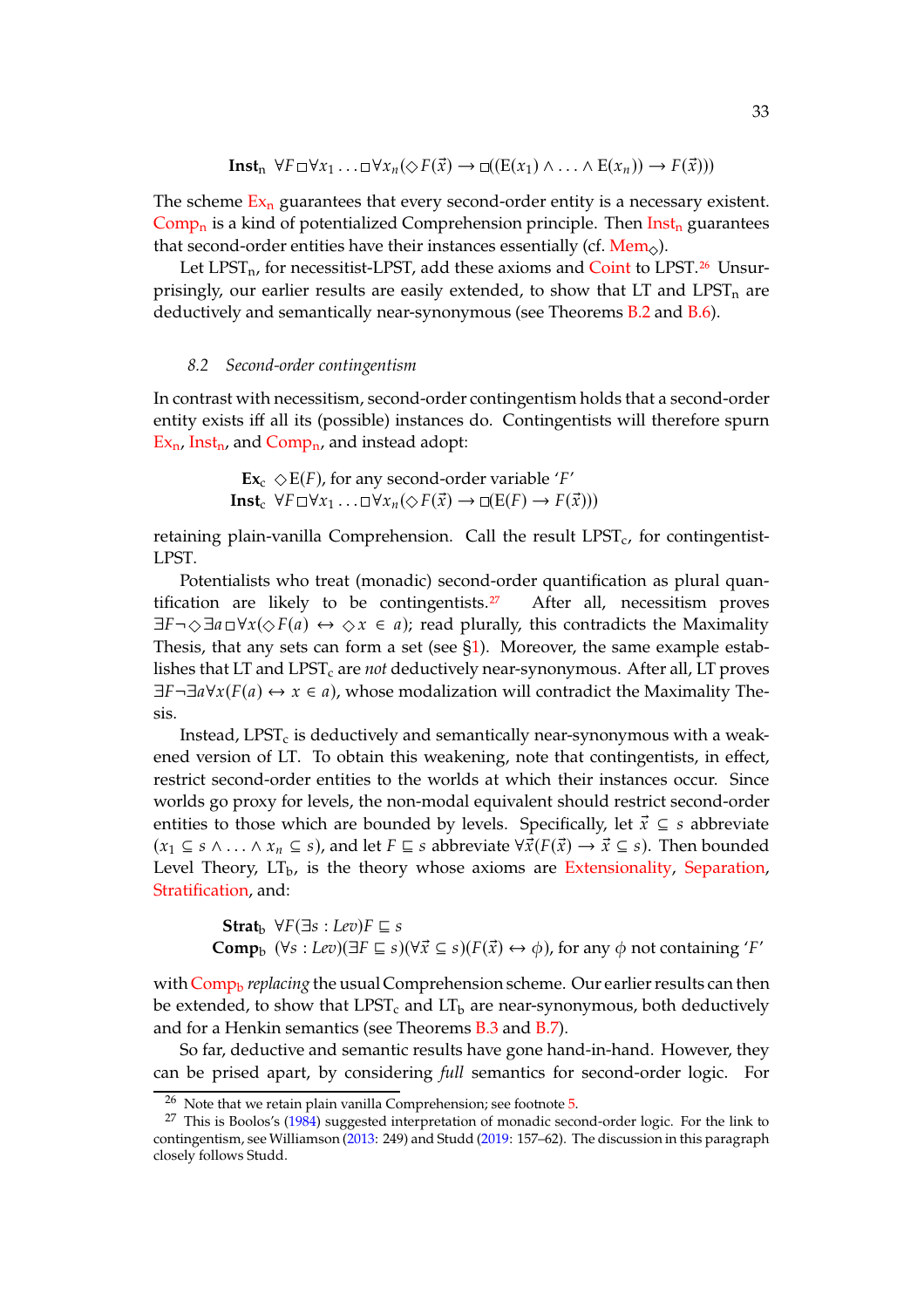non-modal structures, full (actualist) semantics treats the (monadic) second-order domain as the powerset of the first-order domain. For connected Kripke structures, full contingentist semantics treats a world's (monadic) second-order domain as the powerset of that world's first-order domain. This full semantics is sufficiently rich, that  $LPST_c$  is not merely near-synonymous with  $LT_b$ , but with  $LT$  *itself* (see Theorem [B.8\)](#page-44-0).

### <span id="page-33-0"></span>9 The significance of the near-synomies

|                 |                   | deductive semantic |           |
|-----------------|-------------------|--------------------|-----------|
| LT <sub>1</sub> | LPST <sub>1</sub> |                    |           |
| LT              | $LPST_n$          |                    |           |
| LT <sub>b</sub> | $LPST_c$          |                    |           |
| ŦТ              | $LPST_c$          | ×                  | full only |

The following table summarises the near-synonymies of §[§6](#page-28-0)[–8:](#page-31-0)

To appreciate the significance of these results, consider Paula, a potentialist who uses linear time as an heuristic for her favourite mathematical modality. Paula admires the mathematical work undertaken within  $ZF_1$ . However, she regards ZF<sup>1</sup> as lamentably *actualist*, since it lacks modal operators. Fortunately, there is an extension of  $LPST_1$ —call it  $LPZF_1$ — which is near-synonymous with  $ZF_1$ <sup>[28](#page-33-1)</sup> Leaning on this near-synonymy, Paula can regard (worryingly actualist)  $ZF_1$  as a notationalvariant of (reassuringly potentialist) LPZF1. Indeed, by modalization and levelling, Paula can move fluidly between  $ZF_1$  and  $LPZF_1$ .

The same idea cuts the other way. Actualist Alan may initially be somewhat perplexed by the boxes and diamonds which pepper Paula's work. But Alan need not remain confused for long: modalization and levelling allow him to make perfect sense of Paula, as using a notational-variant of  $ZF_1$ .

#### <span id="page-33-4"></span>*9.1 Outlining an Equivalence Thesis*

The ease with which Paula and Alan can communicate with each other, despite their philosophical differences, suggests a further thought:

**The Potentialist/Actualist Equivalence Thesis.** Actualism and potentialism do not disagree; they are different but equivalent ways to express the same facts.

Putnam was the foremost proponent of such a Thesis.<sup>[29](#page-33-2)</sup> I will say more about Putnam in [§9.4;](#page-36-0) first, I want to assess the Equivalence Thesis directly. Specifically, I want to consider the following, concrete argument for the Equivalence Thesis:

<span id="page-33-3"></span>(a) LT correctly axiomatizes the idea of an actual hierarchy of sets.

<sup>&</sup>lt;sup>28</sup> Let LPZF<sub>1</sub> = LPST<sub>1</sub> ∪ { $\phi^{\diamond}$  :  $\phi \in ZF_1$ }; the near-synomyny holds as LT<sub>1</sub> ⊂ ZF<sub>1</sub> (see Pt[.1](#page-0-1) [§7\)](#page-11-0).

<span id="page-33-2"></span><span id="page-33-1"></span><sup>29</sup> Putnam [\(1967](#page-73-18): 8–9) specifically uses the phrase 'the same facts'.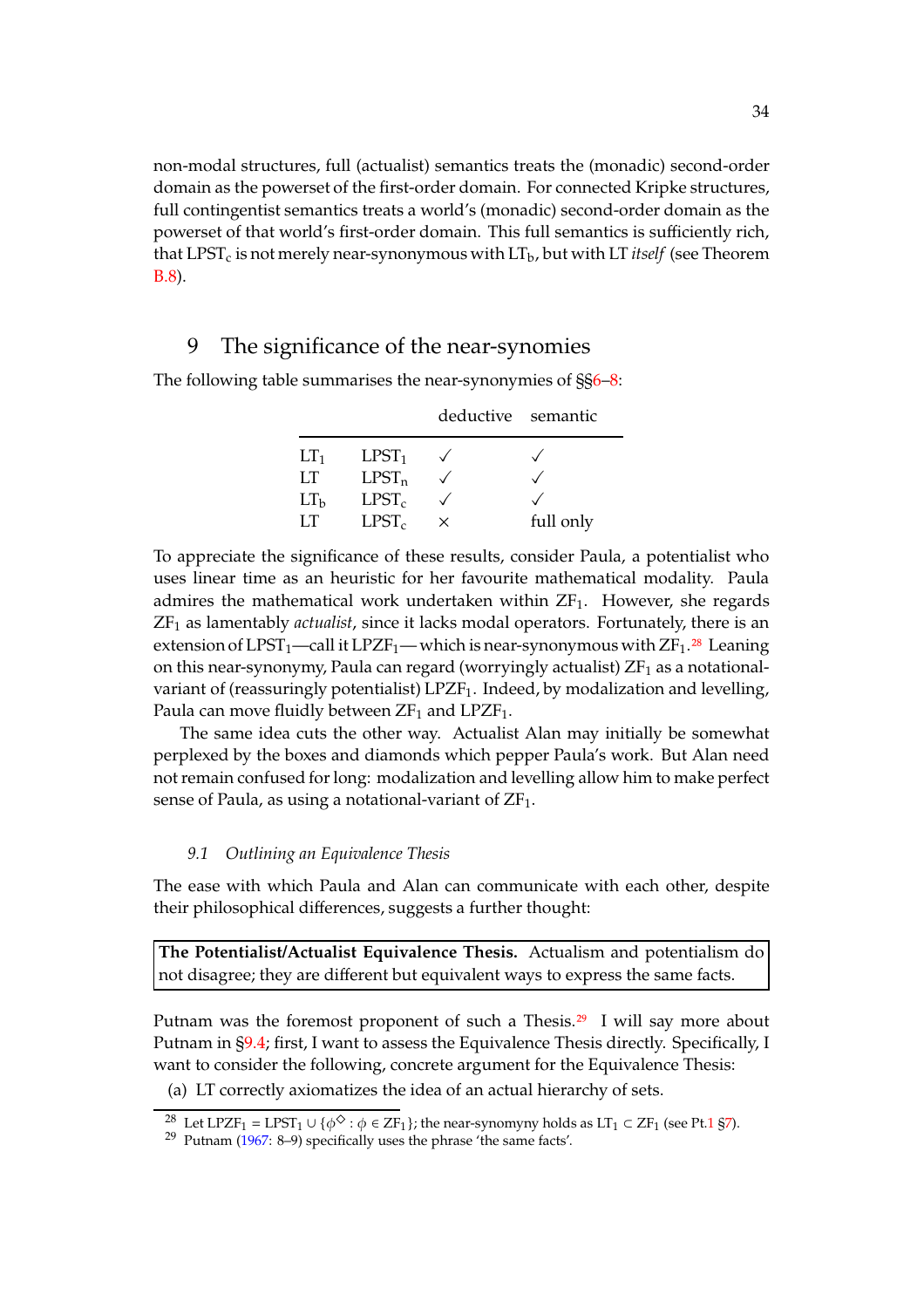- <span id="page-34-1"></span><span id="page-34-0"></span>(b) LPST correctly axiomatizes the idea of a (linear) potential hierarchy of sets.
- (c) Theories like LT and LPST are near-synonymous.
- So: the Equivalence Thesis obtains.

I am very sympathetic to this argument. However, I am not yet certain of its soundness. In the remainder of this section, I will explain how the argument is best resisted, but also suggest that the Equivalence Thesis remains plausible in the face of such resistance.

The first two premises of the argument are perfectly secure: I established [\(a\)](#page-33-3) in Pt[.1](#page-0-1) §[§1](#page-1-0)[–5,](#page-8-0) and [\(b\)](#page-34-0) in §[§1–](#page-24-0)[4](#page-26-0) of this paper. But I should emphasise the caveat in [\(b\)](#page-34-0). Whilst every potentialist should accept PST, embracing linearity requires a further step. So: this argument for the Equivalence Thesis can be resisted, straightforwardly, by denying that potentialists can/should assume linearity.

Premise [\(c\)](#page-34-1), however, contains a sneaky weasel-clause, 'theories *like*. . . '. I will criticise this weaseling in [§9.3.](#page-35-0) My more pressing concern, though, is whether we could even *hope* to infer the Equivalence Thesis from [\(a\)](#page-33-3)–[\(c\)](#page-34-1).<sup>[30](#page-34-2)</sup>

#### <span id="page-34-3"></span>*9.2 On drawing philosophical conclusions from formal equivalences*

Near-synomy is an extremely tight, formal, equivalence between modal and nonmodal theories. Still, theories can be a equivalent in some purely *formal* sense, whilst being non-equivalent in *other* important senses.

To illustrate, suppose Noddy systematically calls red things 'green' and green things 'red'. Defining interpretations by swapping colour-predicates, Noddy's theory of the empirical world may be definitionally equivalent with my own. Still, if we hold fixed the interpretation of colour-predicates, then we will say that Noddy's theory is simply mistaken; Noddy says 'grass is red', but grass is green.

This noddy example illustrates a simple moral: whether formally equivalent theories 'express the same facts' depends upon how firmly we have pinned down the interpretation of the theories' expressions. In the case of Noddy, the relevant expressions colour-predicates. In discussing the Potentialist/Actualist Equivalence Thesis, the relevant expressions are quantifiers and modal operators. And this indicates how discussions of the Equivalence Thesis are likely to play out.

Suppose you think that we have a firm grasp on the concepts used within the metaphysics of mathematics. In particular, suppose you are convinced that there is a clear difference in meaning between 'there is' and 'there could be' (as used by potentialists), which does not depend upon their use in any particular *formal* theories. The near-synonymies essentially ask you to move between what 'there is' and what 'there could be'. Given your prior conviction, you will regard this as a change in subject matter. So you will insist that actualism and potentialism make different claims, and reject the Equivalence Thesis.

Suppose instead, though, that you embrace a rather different attitude. You think that, in advance of any particular formal theorising, it is not entirely clear how one might go about distinguishing between the meanings of 'there is' and

<span id="page-34-2"></span><sup>30</sup> Button and Walsh [\(2018:](#page-72-3) §§5.6, 5.8, 14.7) offer some complementary thoughts, about the difficulties of drawing phliosophical conclusions from formal equivalences.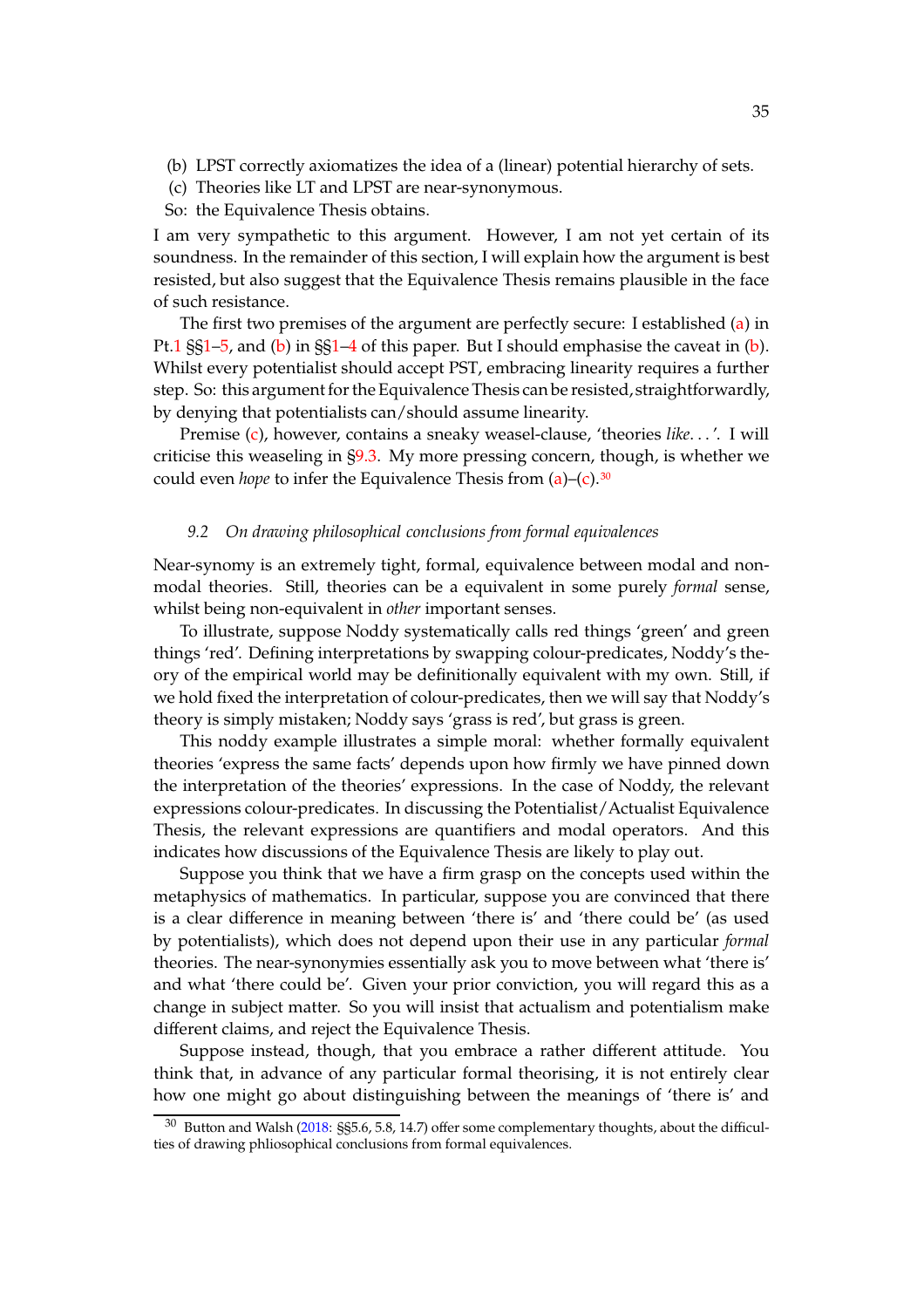'there could be' (in mathematical contexts). Indeed, you think that any differences in their meaning would have to be revealed by differences in their use. In that case, you will likely find the argument of [§9.1](#page-33-4) extremely compelling. After all, the near-synonymies establish that there is no significant difference between '∃' in  $LT_1$ and  $\Diamond \exists$ ' in LPST<sub>1</sub>.<sup>[31](#page-35-1)</sup>

#### <span id="page-35-0"></span>*9.3 Equivalence and contingentist-potentialism*

The case of  $LT_1$  and  $LPST_1$  is, though, the very simplest case. The situation concerning second-order theories is more complicated, and this merits scrutiny.

Consider Edna, a potentialist who (i) embraces contingentism and (ii) thinks that time is endless, who also (iii) uses second-order logic, whilst (iv) eschewing the full semantics. So Edna embraces an extension of  $LPST_c$ <sup>[32](#page-35-2)</sup> As we saw in [§8.2,](#page-32-2) though, this theory is *not* near-synonymous (whether deductively or using Henkin semantics) with an extension of LT; we must retreat to  $LT<sub>b</sub>$ . Edna therefore takes issue with the weasel-clause in premise [\(c\)](#page-34-1) of the argument for the Equivalence Thesis. Indeed, she goes further, rebutting the argument as follows: actualists will insist that  $\exists F \neg \exists a \forall x (F(x) \leftrightarrow x \in a)$ ; the modalization of this claim is  $\Diamond \exists F \neg \Diamond \exists a \Box \forall x (\Diamond F(x) \leftrightarrow \Diamond x \in a)$ ; this is inconsistent with her favourite potentialist set theory; so potentialism and actualism genuinely *disagree*.[33](#page-35-3)

This rebuttal of the Equivalence Thesis is exactly as strong as our grasp on the relevant ideology. *If* we have a firm grasp of Edna's intended potentialist modality (independently of the formalism), and how that modality contrasts with actuality, and of the sense of (higher-order) quantification, and why contingentism (but not the use of full second-order semantics) is suitable, *then* Edna's rebuttal will succeed. For, in that case, attempts to move between discussing what 'there is' and what 'there could be' will amount to a change in truth-value, and therefore also a change in subject matter. But if our grasp of the relevant ideology is insufficiently firm, then Edna's worry will melt away. Edna, then, presents us with an interesting way to resist the Equivalence Thesis, which dovetails with the line of resistance offered in [§9.2.](#page-34-3)

The upshot is that the failure or success of the Equivalence Thesis turns on whether potentialists can supply us with a sufficiently firm grasp of their favoured metaphysical-mathematical-modal concepts. I am genuinely unsure whether they can, but I cheerfully present this as a challenge.

<span id="page-35-1"></span> $31$  Soysal [\(2020:](#page-73-19) 588) makes a similar point against any potentialists who treat mathematical possibility as a primitive notion. However, Soysal states that 'the potential and [actual] iterative hierarchies are isomorphic, and modal and non-modal set theories are mutually interpretable'. Mutual interpretability is insufficient to support this point (see the *Second* point of [§9.4\)](#page-36-0); and it is imprecise to describe potentialist and actualist hierarchies as isomorphic. Soysal's point is better made by appealing to near-synonymy.

<sup>&</sup>lt;sup>32</sup> See [§C](#page-44-1) for details of Edna's theory. By the results of [§8](#page-31-0) and [§C,](#page-44-1) if Edna drops any of (i)–(iv), then her favourite theory will be near-synonymous (in some salient sense) with LT itself, rather than  $LT_b$ .

<span id="page-35-3"></span><span id="page-35-2"></span> $33$  Thanks to Geoffrey Hellman and Øystein Linnebo for raising concerns along these lines.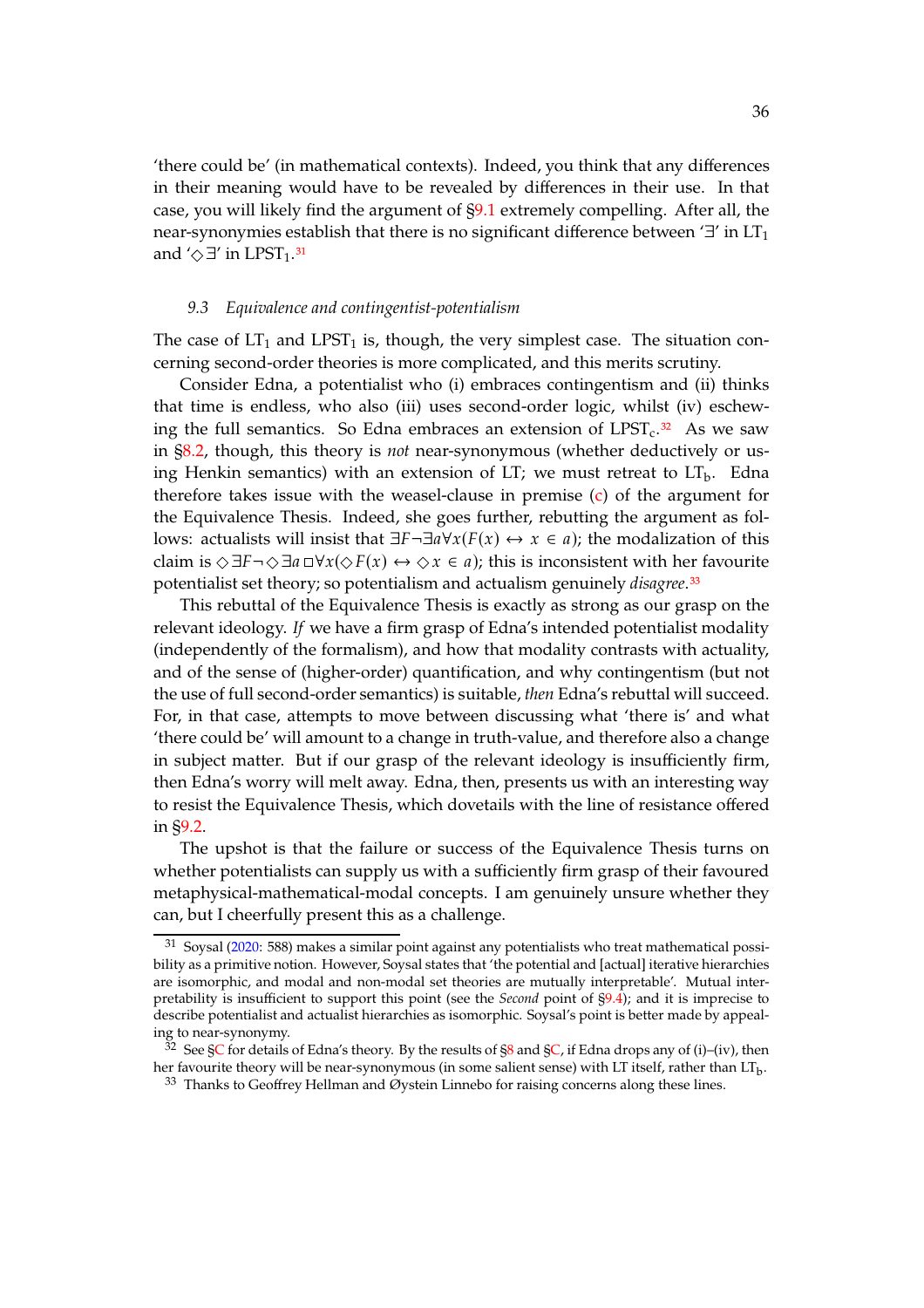#### *9.4 Putnam on the equivalence of modal and non-modal theories*

To conclude my discussion of the Equivalence Thesis, I want to revisit Putnam. As mentioned in [§9.1,](#page-33-0) the Thesis is hugely indebted to Putnam, who claimed in [1967](#page-73-0) that modal and non-modal theories are 'equivalent'. However, it is worth emphasizing a few of the differences between Putnam's [1967](#page-73-0) claim and my Equivalence Thesis.

*First.* Putnam did not say much about the modality he had in mind, except to connect ' $\Diamond'$  with possible 'standard concrete models for Zermelo set theory'.<sup>[34](#page-36-0)</sup> My discussion is restricted to a potentialist modality, though I have deliberately left room for various different versions of potentialism.[35](#page-36-1)

*Second.* Putnam did not precisely define the formal notion of 'equivalence' he had in mind. He sometimes considers the *mutual interpretability* of modal and non-modal theories;<sup>[36](#page-36-2)</sup> but mutual interpretability is far too weak to sustain anything like the Equivalence Thesis. $37$  By contrast, my formal notion of 'equivalence' is *near-synonymy*.

*Third.* Putnam ultimately retracted his version of the Equivalence Thesis.<sup>[38](#page-36-4)</sup> He claimed that mathematics is 'about proofs, ways of conceiving of mathematical problems, mathematical approaches, and much more', and worried that his interpretation would not preserve such things. Now, these considerations might tell against Putnam's [1967](#page-73-0) claim; but they only highlight the plausibility of my Equivalence Thesis. My near-synonymies simply formalize the intuitive and obvious point that LT's levels simulate LPST's possible worlds, and vice versa (see [§5\)](#page-27-0); this simulation straightforwardly preserves proofs; and this is precisely why it is so plausible that LT and LPST do not really differ over 'ways of conceiving mathematical problems, mathematical approaches', or anything else that matters.

*Fourth.* Having decided that modal and non-modal formulations of set theory genuinely disagree, Putnam came to favour the former, on the grounds that nonmodal set theories face 'a generalization of a problem first pointed out by Paul Benacerraf...e.g. are sets a kind of function or are functions a sort of set?'<sup>[39](#page-36-5)</sup> Again, this might detract from Putnam's [1967](#page-73-0) claim, but it has no force against my Equivalence Thesis. If LT and LPST are equally good in all other regards—as I think they might be—then choosing potentialism (with its distinctive modality) *over* actualism (with its distinctive ontology) is exactly as arbitrary as saying that functions are a kind of set (rather than vice versa).

<span id="page-36-0"></span><sup>34</sup> Putnam [\(1967](#page-73-0): 20–1).

<span id="page-36-1"></span><sup>35</sup> Linnebo [\(2018a:](#page-72-0) 262–6) offers good reasons to suggest that Putnam *should* have considered a potentialist modality.

<span id="page-36-2"></span> $36$  E.g. Putnam [\(1967](#page-73-0): 8) 'the primitive terms of each admit of definition by means of the primitive terms of the other theory, and then each theory is a deductive consequence of the other.'

<span id="page-36-3"></span> $37$  Linnebo [\(2018a](#page-72-0): 260-2) makes this point. To bring it out in another way, note that PA and PA + ¬Con(PA) are mutually interpretable, but are surely *not* equivalent ways to express the same facts.

<sup>38</sup> Putnam [\(2014](#page-73-1): 11.Dec.2014).

<span id="page-36-5"></span><span id="page-36-4"></span><sup>39</sup> Putnam [\(2014](#page-73-1): 13.Dec.2014).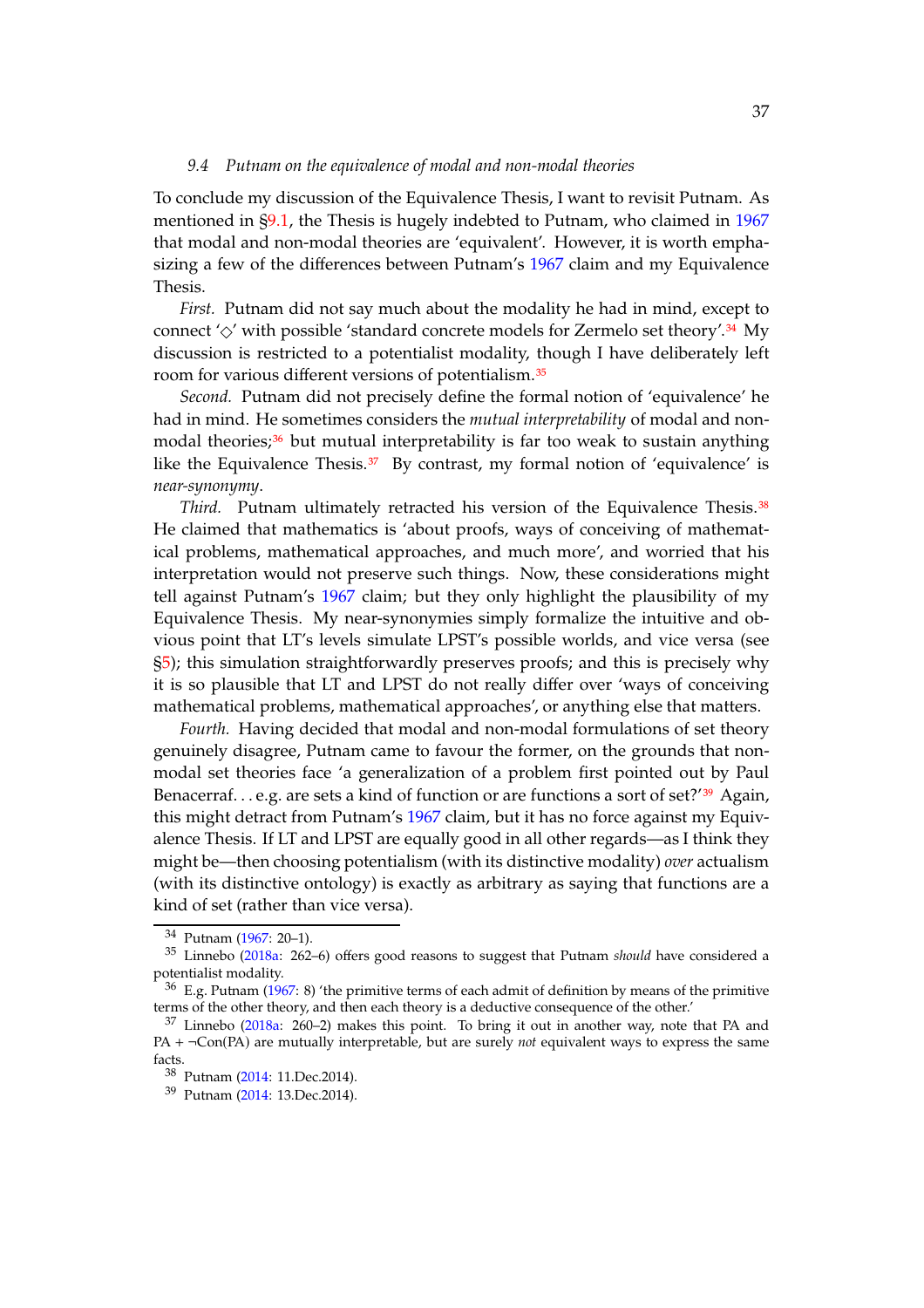## 10 Conclusion, and predecessors

The Tensed Story articulates the bare idea of a potential hierarchy of sets. PST axiomatizes that bare idea. Whilst it takes no stance on the height of any potential hierarchy, it ensures persistence and well-foundedness. Moreover, versions of PST are near-synonymous with versions of the non-modal theory LT. And these near-synonymies both sharpen and leave plausible the idea that there is no deep difference between actualism and potentialism.

I will close this paper by comparing PST with some alternative potentialist set theories.

### *10.1 Parsons and Linnebo*

In formulating their modal set theories, Parsons and Linnebo do not use a temporal logic.<sup>[40](#page-37-0)</sup> Instead, they use a single modal operator,  $\Diamond$ , whose background logic is S4.2, and which can be glossed as 'now and henceforth'.

The asymmetry of this operator generates a deep expressive problem.<sup>[41](#page-37-1)</sup> Stated non-modally: there is a stage (the initial stage) at which nothing has any members. Potentialists should therefore want to be able to prove: *possibly, nothing has any members,* i.e.  $\Diamond \forall x \forall y \ x \notin y$ . But this cannot be a theorem for Parsons or Linnebo. To see why, suppose otherwise; then  $\Box \Diamond \forall x \forall y \ x \notin y$  is also a theorem, by Necessitation; but this is catastrophic, for it catastrophically entails that there is always a later moment at which nothing has any members.

This problem does not arise in PST. There,  $\diamond$  obeys S5, and PST proves  $\Diamond \forall x \forall y \ x \notin y$ .

#### *10.2 Studd*

In using a tensed logic to formulate PST, I am entirely indebted to Studd. Moreover, Studd proves a result like Theorem [6.1](#page-29-0) for his modal set theory, MST. So my PST is similar to Studd's MST, and owes a great deal to it. However, it is worth noting two differences.

The minor difference concerns our versions of [Priority](#page-26-0). Studd's MST has: all of a's members are found *together* before a is found.<sup>[42](#page-37-2)</sup> My PST has: *each* of a's members is found before  $a$  is found. The slight difference emerges only at limit worlds: $43$  in Studd's MST, a exists at a limit world iff a existed earlier; in my PST, a exists at a limit world iff all of a's members existed earlier.

The major difference concerns the richness of Studd's modal schemes. Studd's MST explicitly adopts modal axioms which guarantee *linearity*, *persistence*, *wellordering*, and that time is *endless*.[44](#page-37-4) My PST only assumes past-directedness, and

<sup>40</sup> Parsons [\(1977](#page-73-2), [1983b\)](#page-73-3) and Linnebo [\(2013](#page-72-1), [2018b:](#page-72-2) ch.12).

<span id="page-37-0"></span><sup>41</sup> For related problems, see Studd [\(2013](#page-73-4): 723–4, [2019:](#page-74-0) 169–71).

<span id="page-37-1"></span><sup>42</sup> Studd [\(2013](#page-73-4): 712, [2019:](#page-74-0) 164–5).

<span id="page-37-3"></span><span id="page-37-2"></span><sup>43</sup> Where **w** is a limit world iff  $(\forall u < w) \exists v(u < v < w)$ .

<span id="page-37-4"></span><sup>44</sup> Studd [\(2013:](#page-73-4) 704, [2019](#page-74-0): 152, 252) guarantees persistence via Barcan-formulas; see also Linnebo [\(2013:](#page-72-1) 210, [2018b](#page-72-2): 207). Studd [\(2013](#page-73-4): 702–4, [2019](#page-74-0): 152, 251–2) guarantees well-ordering via a Löbscheme; Parsons [\(1977](#page-73-2): 296, [1983b:](#page-73-3) 318) and Linnebo [\(2013:](#page-72-1) 216, [2018b:](#page-72-2) 206) guarantee well-ordering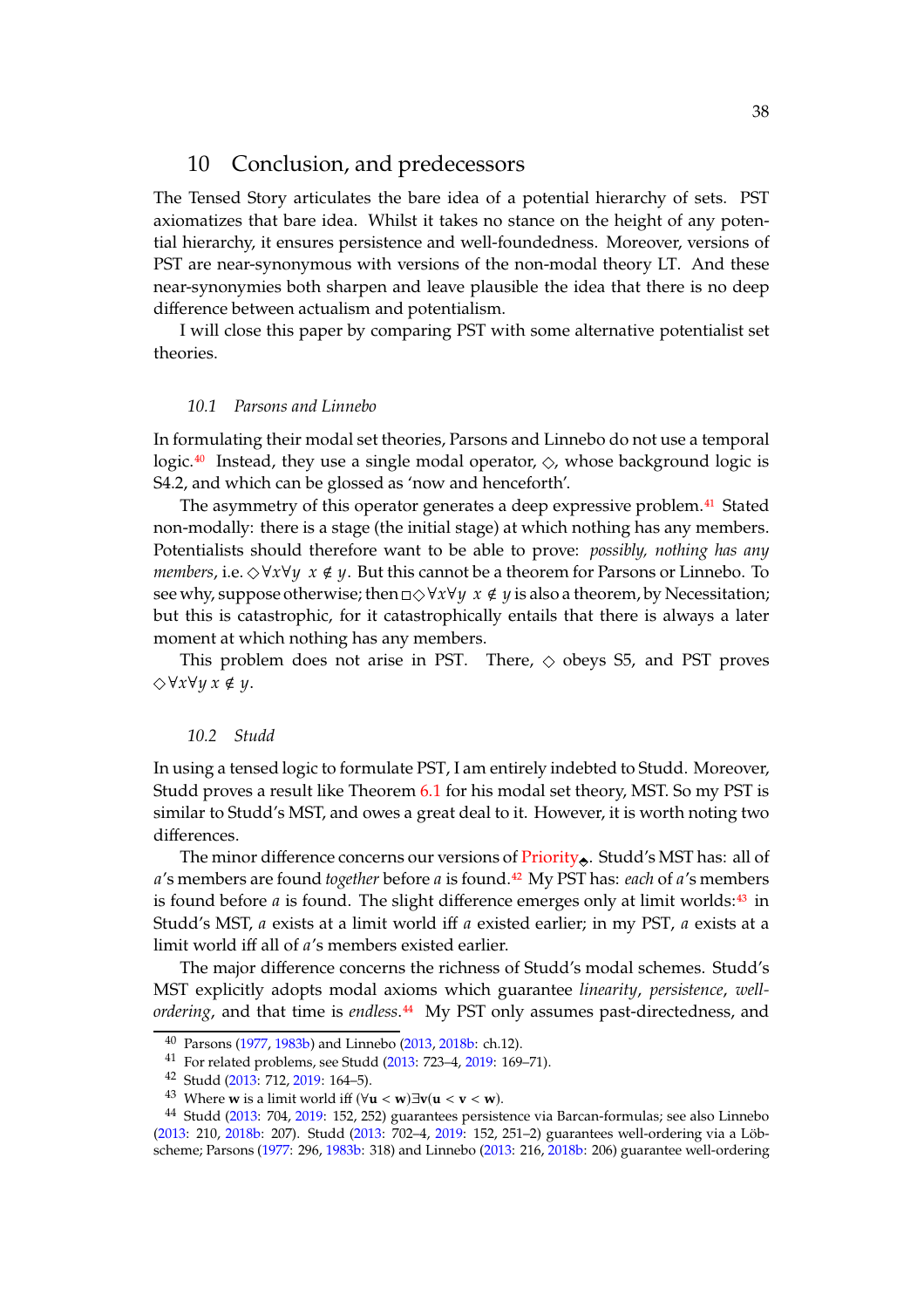instead *proves* persistence and well-foundedness (see [§4\)](#page-26-1). Proof has three virtues over explicit assumption. First: my PST is considerably leaner than Studd's MST. Second: it will be strictly easier for potentialists to try to explain why they are entitled to assume past-directedness, than to try to justify Studd's richer assumptions.<sup>[45](#page-38-0)</sup> Third: as in [§4,](#page-26-1) the proofs of persistence and well-foundedness show 'how little choice there is in setting up' a potential hierarchy.

## <span id="page-38-6"></span>A Elementary results concerning PST

The time has come to prove the results stated in Part [2.](#page-23-0) I will start with some elementary results within PST, building up to Theorem [4.1](#page-26-2) of [§4.](#page-26-1) My proofs are semantic, relying on standard soundness and completeness results for (connected) Kripke frames. I use bold letters, **w**, **v**, **u**, . . ., for arbitrary worlds (note that this differs from my use of bold letters in Pt[.1](#page-0-0) and Pt[.3\)](#page-46-0).

In what follows, we must not assume that expressions like '{ $x : \phi(x)$ }' are rigid designators; we should read ' $a = \{x : \phi(x)\}$ ' as abbreviating ' $\forall x (x \in a \leftrightarrow \phi(x))'$ , which may be true in one world and false in another. Similarly, recall that ' $a = \frac{1}{l}b'$ ' abbreviates ' $\forall x (x \in a \leftrightarrow \exists c (x \subseteq c \in b))'.$ 

I start with two very elementary results:

<span id="page-38-7"></span>**Lemma A.1** (PST)**:** [Extensionality](#page-1-0) holds.

*Proof.* Fix *a* and *b* at **w**, and assume  $\forall x (x \in a \leftrightarrow x \in b)$ . Fix *x* at world **u**, now  $\mathbf{F}_{\mathbf{u}} \diamond x \in a$  iff  $\mathbf{F}_{\mathbf{w}} x \in a$  (by [Mem](#page-26-0)<sub> $\diamond$ </sub>) iff  $\mathbf{F}_{\mathbf{w}} x \in b$  iff  $\mathbf{F}_{\mathbf{u}} \diamond x \in b$ ; so  $\mathbf{F}_{\mathbf{u}} \diamond a = b$  by [Ext](#page-26-0)<sub> $\diamond$ </sub>. Hence  $\epsilon_w a = b$ .

**Lemma A.2** (PST)**:** [Separation](#page-3-0) holds.

*Proof.* Using Comprehension, let G be given by  $\forall x (G(x) \leftrightarrow (F(x) \land x \in a))$ . If  $G(x)$ , then  $\triangle E(x)$  by [Priority](#page-26-0), so some  $b = \{x : G(x)\} = \{x \in a : F(x)\}$  exists by [Spec](#page-26-0).  $\Box$ 

Since PST proves [Extensionality](#page-1-0) and [Separation,](#page-3-0) it proves the key results of Pt[.1](#page-0-0) [§3,](#page-3-1) concerning the well-ordering of *levels*, in the sense of Pt[.1](#page-0-0) Definition [2.2.](#page-3-0) This next result establishes that all of the key notions of that Definition are (weakly) rigid:

#### <span id="page-38-5"></span><span id="page-38-2"></span><span id="page-38-1"></span>**Lemma A.3** (PST)**:** .

- (1)  $\forall a (\forall b \subseteq a) \sqcup (E(a) \rightarrow (E(b) \land b \subseteq a))$
- <span id="page-38-3"></span>(2)  $\forall a \exists b \mathbb{I} \parallel a = b$
- <span id="page-38-4"></span>(3)  $\forall a (\forall b = \mathcal{I}[a) \square (\mathcal{E}(a) \rightarrow (\mathcal{E}(b) \land b = \mathcal{I}[a]))$
- $(4)$   $(\forall h : Hist) \square (E(h) \rightarrow Hist(h))$

via non-modal means.

<span id="page-38-0"></span><sup>&</sup>lt;sup>45</sup> To illustrate: Studd [\(2013](#page-73-4): 144–53) glosses  $\equiv$  as 'however the lexicon is interpreted by preceding interpretations' and as 'however the lexicon is interpreted by succeeding interpretations'. I worry that Studd does not manage to show that, so glossed, these operators should obey the schemes for linearity, persistence, or well-ordering. However, past-directedness might well be justifiable; and from there we can prove persistence and well-foundedness, via Theorem [4.1.](#page-26-2)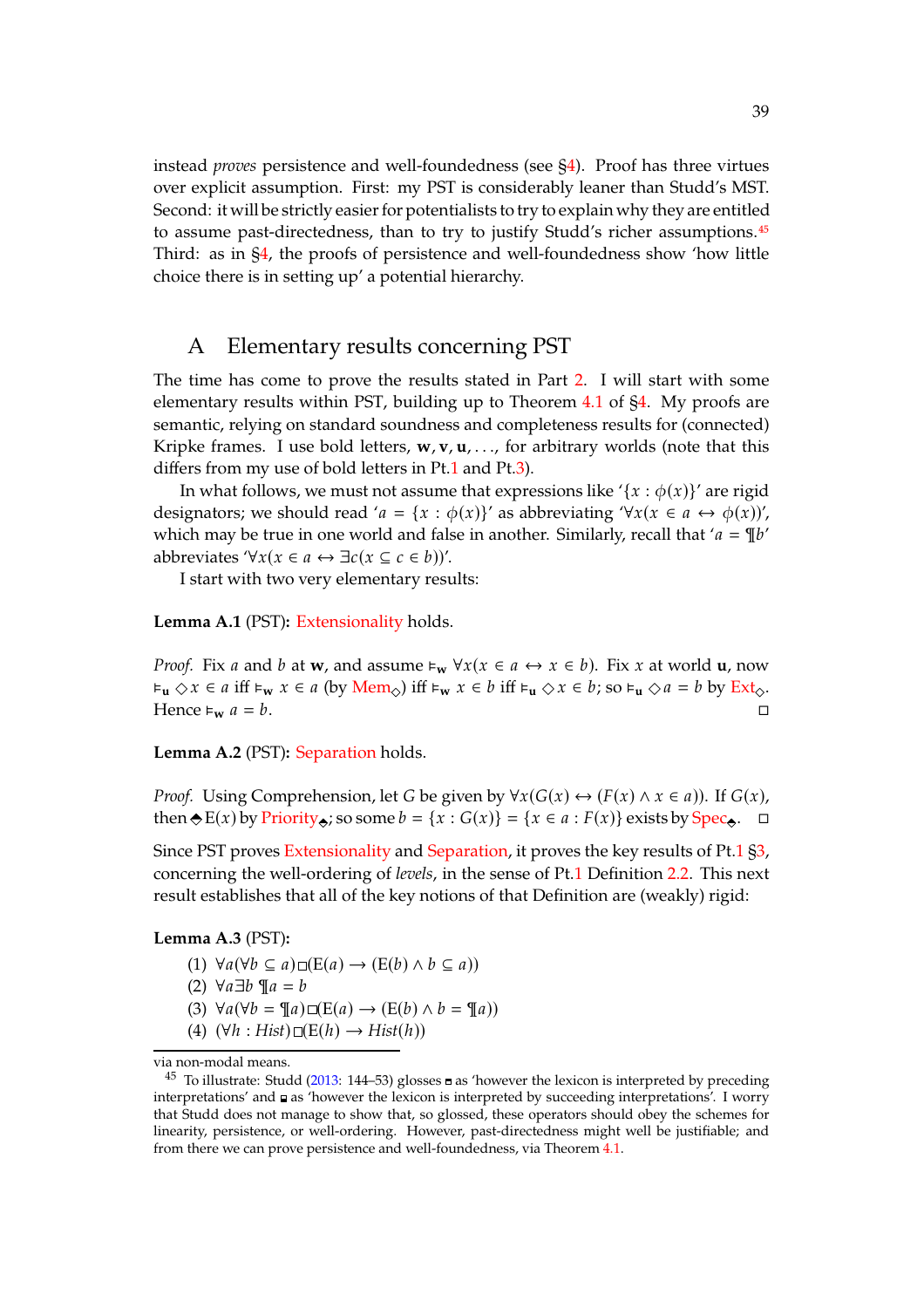<span id="page-39-0"></span> $(5)$   $(\forall s : Lev) \square (E(s) \rightarrow Lev(s))$ 

*Proof.* [\(1\)](#page-38-1) Fix *a* and *b* at **w** such that  $\epsilon_w$  *b*  $\subseteq$  *a*. Let *a* exist at **v**; by [Separation](#page-3-0) at **v** there is c at **v** such that  $\varepsilon_v$   $c = \{x \in a : \Diamond x \in b\}$ ; I claim that  $\varepsilon_v$   $c = b$ . Fix x at **u**: if  $\vdash_{\mathbf{u}} \Diamond x \in c$ , then  $\vdash_{\mathbf{v}} x \in c$  by [Mem](#page-26-0)<sub> $\diamondsuit$ </sub>, so  $\vdash_{\mathbf{v}} \Diamond x \in b$  and  $\vdash_{\mathbf{u}} \Diamond x \in b$ ; if  $\vdash_{\mathbf{u}} \Diamond x \in b$ , then **⊧**<sub>w</sub>  $x \in b \subseteq a$  by [Mem](#page-26-0)<sub> $\diamondsuit$ </sub>, so that **⊧**<sub>v</sub>  $x \in a$  and **⊧**<sub>v</sub>  $\diamondsuit x \in b$ , i.e. **⊧**<sub>v</sub>  $x \in c$ , so that  $\mathbf{F}_{\mathbf{u}} \diamond x \in c$ . Hence  $\mathbf{F}_{\mathbf{v}} c = b$  by [Ext](#page-26-0)<sub> $\diamond$ </sub>.

*[\(2\)](#page-38-2)* Fix *a*. If  $\exists z (x \subseteq z \in a)$ , then  $\Leftrightarrow E(x)$  by [Priority](#page-26-0), and [\(1\)](#page-38-1). So using [Spec](#page-26-0), we have some *b* such that  $b = \mathcal{Z}a = \{x : \exists z (x \subseteq z \in a)\}.$ 

*[\(3\)](#page-38-3)* Fix *a* and *b* at **w** with  $\epsilon_w$  *b* =  $\mathcal{I}$ *a*. Let *a* exist at **v**, and using [\(2\)](#page-38-2) fix *c* such that  $\epsilon_v$   $c = \mathcal{I}a$ . Now  $\epsilon_v$   $b = c$ , by [Ext](#page-26-0)<sub> $\Diamond$ </sub> and [\(1\)](#page-38-1).

*[\(4\)](#page-38-4)*–*[\(5\)](#page-39-0)* By [\(1\)](#page-38-1) and [\(3\)](#page-38-3).

We can now show that levels persist, and also that every world has a maximal level:

<span id="page-39-1"></span>**Lemma A.4** (PST):  $(\forall s : Lev) \sqcup (E(s) \land Lev(s))$ 

*Proof.* Let *s* be a level in **w**. For induction on levels (i.e. Pt[.1](#page-0-0) Theorem [3.10\)](#page-5-0), suppose that **⊧**<sub>w</sub> ( $\forall r : Lev$ )( $r \in s \rightarrow \mathbb{I}(E(r) \land Lev(r))$ ). Fix **v** > **w**; using [Spec](#page-26-0)<sub>e</sub> fix t such that  $\varepsilon_v$   $t = \frac{m}{x}$ :  $(\exists r : Lev)(x \subseteq r \land \Diamond r \in s)$ . I claim that  $\varepsilon_v$   $s = t$ ; the result will then follow by induction on levels in **w** and Lemma [A.3.](#page-38-5)[5.](#page-39-0)

If  $\epsilon$ <sub>**u**  $\Diamond x \in s$ , then  $\epsilon$ <sub>**w**</sub>  $x \in s$ ; so by Pt[.1](#page-0-0) Lemma [3.8](#page-4-0) there is some *r* such that</sub>  $\forall$   $\forall$   $x \subseteq r \in s \land \text{Lev}(r)$ ; now  $\forall$ <sub>v</sub>  $E(r) \land \text{Lev}(r)$  by the induction hypothesis and Lemma [A.3](#page-38-5)[.5,](#page-39-0) and  $\models_v x \subseteq r$  by Lemma A.3[.1;](#page-38-1) so  $\models_v x \in t$  and hence  $\models_u \Diamond x \in t$ . The converse is similar. So  $\epsilon_{\mathbf{u}} \diamond s = t$ , and  $\epsilon_{\mathbf{v}} s = t$  by [Ext](#page-26-0).

<span id="page-39-2"></span>**Lemma A.5** (PST):  $(\exists s : \text{Lev})(\forall r : \text{Lev})(r \subseteq s \land (r \neq s \leftrightarrow \bigstar)(r))$ 

*Proof.* Using  $Spec_{\bullet}$  $Spec_{\bullet}$ , let  $h = \{r : Lev(r) \land \bigstar E(r)\}\$ . I claim that h is a history. Fix  $r \in h$ . Clearly  $\P(r \cap h) \subseteq \Psi r = r$  as levels are potent. Conversely, if  $a \in r$  then there is some level q such that  $a \subseteq q \in r$  by Pt[.1](#page-0-0) Lemma [3.8,](#page-4-0) and since  $\triangle E(r)$  we have  $\triangle E(q)$ ; so  $q \in r \cap h$  and hence  $a \in \mathcal{I}(r \cap h)$ . Generalising,  $r \subseteq \mathcal{I}(r \cap h)$ . So h is a history. Using Lemma [A.3.](#page-38-5)[2,](#page-38-2) let  $s = \mathcal{N}h$ . By construction, s is a level. I claim that s has the required properties.

For reductio, suppose that  $\bigoplus E(s)$ ; then  $s \in h \subseteq s$ , contradicting the well-ordering of levels; so  $\neg \bigstar E(s)$ .

Suppose  $r \neq s$ . Then either  $r \in s$  or  $s \in r$  by the well-ordering of levels; but if  $s \in r$  then  $\triangle E(s)$  by [Priority](#page-26-0), a reductio. So  $r \in s$ . Hence  $\triangle E(r)$  by Priority, and also  $r \subseteq s$  as s is transitive.

From here, we can prove a Löb-like scheme for PST:

<span id="page-39-3"></span>**Lemma A.6** (PST):  $\Box(\Box \phi \rightarrow \phi) \rightarrow \Box \phi$ , for all  $\phi$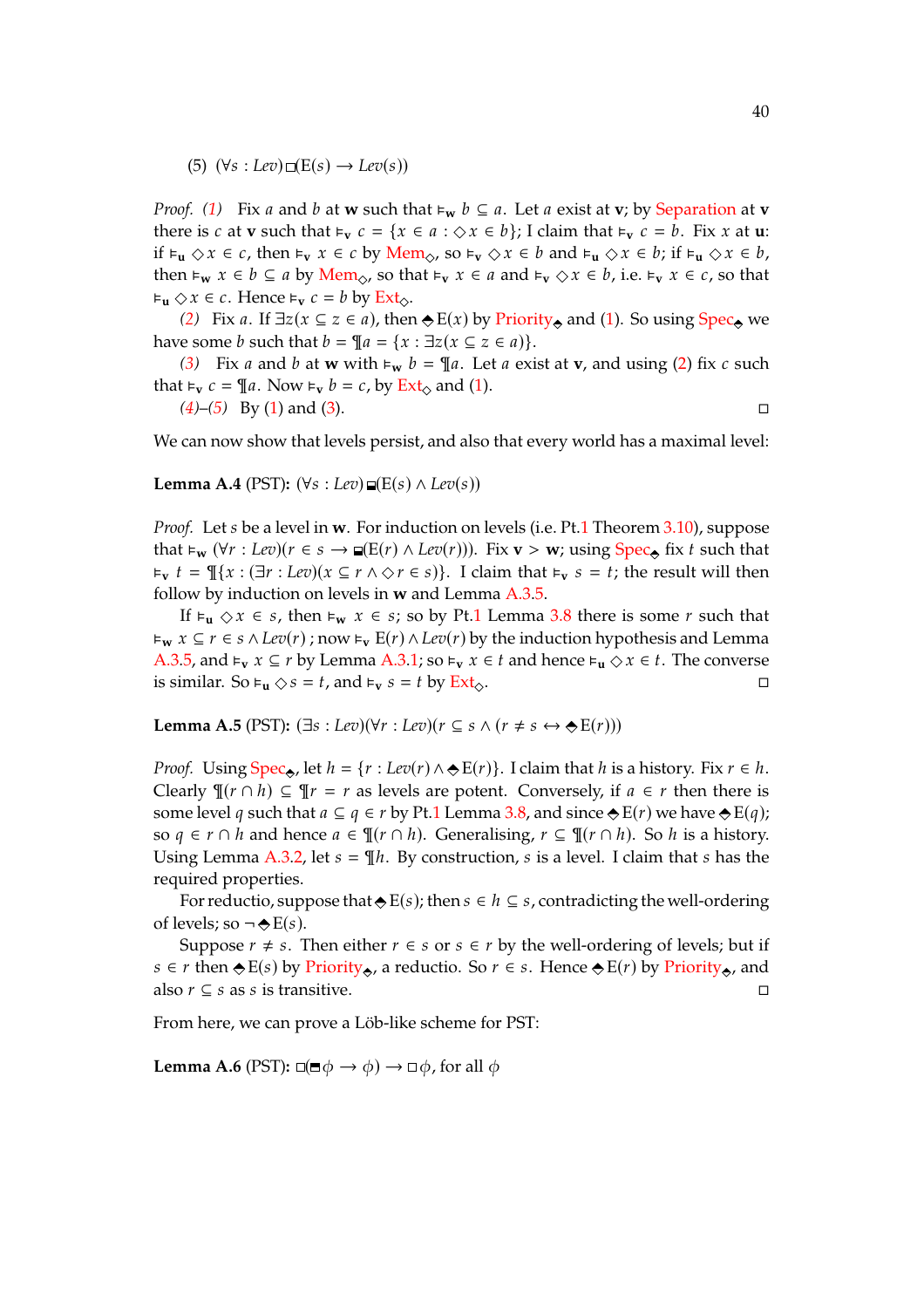*Proof.* For reductio, suppose this is false at **w**, i.e.  $\epsilon_{\mathbf{w}} \Box (\mathbf{w} \phi \rightarrow \phi)$  but  $\epsilon_{\mathbf{w}} \Diamond \neg \phi$ . So  $\mathbf{F}_{\mathbf{v}} \neg \phi$  for some **v**. Since  $\mathbf{F}_{\mathbf{v}} \mathbf{v} \neq \phi \rightarrow \phi$ , there is  $\mathbf{u} < \mathbf{v}$  such that  $\mathbf{F}_{\mathbf{u}} \neg \phi$ . For brevity, let:

$$
\psi(x)
$$
 abbreviate  $(\neg \phi \land Lev(x) \land \neg \Leftrightarrow E(x) \land (\forall q : Lev)q \subseteq x)$ 

Now  $\epsilon_{\bf v}$  ( $\exists s : Lev$ )  $\triangle \psi(s)$ , by Lemmas [A.4–](#page-39-1)[A.5.](#page-39-2) Using induction on levels, let s be the ∈-minimal level in **v** such that  $\epsilon$ <sub>**v**</sub>  $\Diamond \psi(s)$ . So there is **t** < **v** with  $\epsilon$ <sub>**t**</sub>  $\psi(s)$ . Since  $\epsilon_t$   $\neg \phi$  and  $\epsilon_t \equiv \phi \rightarrow \phi$  by assumption, there is  $t_0 < t$  with  $\epsilon_{t_0} \rightarrow \phi$ . Using Lemma [A.5,](#page-39-2) fix r such that  $\varepsilon_{t_0} \psi(r)$ . Now  $\varepsilon_t$  *Lev*(r)  $\wedge \bigstar E(r)$  by Lemma [A.4,](#page-39-1) so  $\varepsilon_t$  r  $\in$  s by Lemma [A.5](#page-39-2) and choice of s. So  $\models_v Lev(r) \land r \in s \land ∅ \psi(r)$  by Lemma [A.4,](#page-39-1) contradicting the choice of  $s$ .

This effectively licenses schematic induction on worlds, enabling us to prove the main result of [§4:](#page-26-1)

**Theorem [4.1](#page-26-2)** (PST): Where  $Max(s)$  abbreviates (E(s)  $\land \forall x \ x \subseteq s$ ):

- [\(1\)](#page-26-3) LT holds
- $(2) \forall x \in E(x)$  $(2) \forall x \in E(x)$
- $(3)$   $(\exists s : \text{Lev})$ *Max(s)*
- [\(4\)](#page-27-3)  $(\forall s : \text{Lev}) \Diamond \text{Max}(s)$

*Proof.* [\(1\)](#page-26-3) It suffices to prove [Stratification,](#page-3-0) i.e. that  $\forall a(\exists s : Lev)a \subseteq s$ . Fix **w**, and suppose for induction on worlds that  $\epsilon_v \ \forall a(\exists s : Lev)a \subseteq s$  for all  $v < w$ . Using Lemma [A.5,](#page-39-2) fix s such that  $\models_w Lev(s) \land \neg \Leftrightarrow E(s) \land (\forall r : Lev)r \subseteq s$ . Suppose  $\models_w x \in a;$ by [Priority](#page-26-0), there is some  $\mathbf{u} < \mathbf{w}$  such that  $\mathbf{v}_{\mathbf{u}} \mathbf{E}(x)$ ; by assumption there is r such that  $\epsilon_u$  *Lev(r)* ∧  $x \subseteq r$ ; now  $\epsilon_w$   $x \subseteq r \in s$  by Lemmas [A.3](#page-38-5)[–A.4,](#page-39-1) so that  $x \in s$  as s is potent. Hence  $\epsilon_w$  *a*  $\subseteq$  *s*. The result follows by Lemma [A.6.](#page-39-3)

*[\(2\)](#page-27-1)*–*[\(3\)](#page-27-2)* Combine [Stratification](#page-3-0) with Lemmas [A.3](#page-38-5)[–A.6.](#page-39-3)

*[\(4\)](#page-27-3)* Fix **w**, and suppose for induction on worlds that  $\epsilon_v$  ( $\forall s : Lev \geq \text{Max}(s)$ ) for all  $\mathbf{v} < \mathbf{w}$ . Let s be such that  $\models_{\mathbf{w}} \text{ } Lev(s)$ . If  $\models_{\mathbf{w}} \diamond E(s)$  then  $\models_{\mathbf{w}} \diamond Max(s)$  by our supposition and Lemma [A.3.](#page-38-5) Otherwise,  $\epsilon_w$  ( $\forall r : Lev$ ) $r \subseteq s$  by the well-ordering of levels and Lemma [A.5,](#page-39-2) so that  $\epsilon_w$  *Max(s)* by [Stratification.](#page-3-0) The result follows by Lemma [A.6.](#page-39-3)  $\Box$ 

To round things off, note that LT's key notions are robust under modalization:

<span id="page-40-7"></span><span id="page-40-1"></span><span id="page-40-0"></span>**Lemma A.7** (PST)**:** .

- (1)  $\phi^{\diamond}(\vec{x})$  iff  $\Box \phi^{\diamond}(\vec{x})$ , for any LT-formula  $\phi(\vec{x})$
- <span id="page-40-2"></span>(2) if  $E(b) \wedge b \subseteq a$ , then  $(b \subseteq a)^\diamondsuit$
- <span id="page-40-3"></span>(3) if  $(b \subseteq a)^\diamondsuit$ , then  $\Box(E(a) \rightarrow b \subseteq a)$
- <span id="page-40-4"></span>(4) if  $E(b)$  and  $(b = \mathcal{T}a)^{\diamond}$ , then  $E(a)$  and  $b = \mathcal{T}a$
- <span id="page-40-5"></span>(5) if E(*b*) and  $b = \mathcal{T}a$ , then E(*a*) and ( $b = \mathcal{T}a$ )<sup> $\diamond$ </sup>
- <span id="page-40-6"></span>(6) if  $E(h)$ , then  $Hist(h) \leftrightarrow Hist^{\diamond}(h)$
- (7) if  $E(s)$ , then  $Lev(s) \leftrightarrow Lev^{\diamond}(s)$

*Proof.* [\(1\)](#page-40-0) A routine induction on complexity, using the fact that  $\diamond$  obeys S5. *[\(2\)](#page-40-1)*–*[\(3\)](#page-40-2)* Straightforward.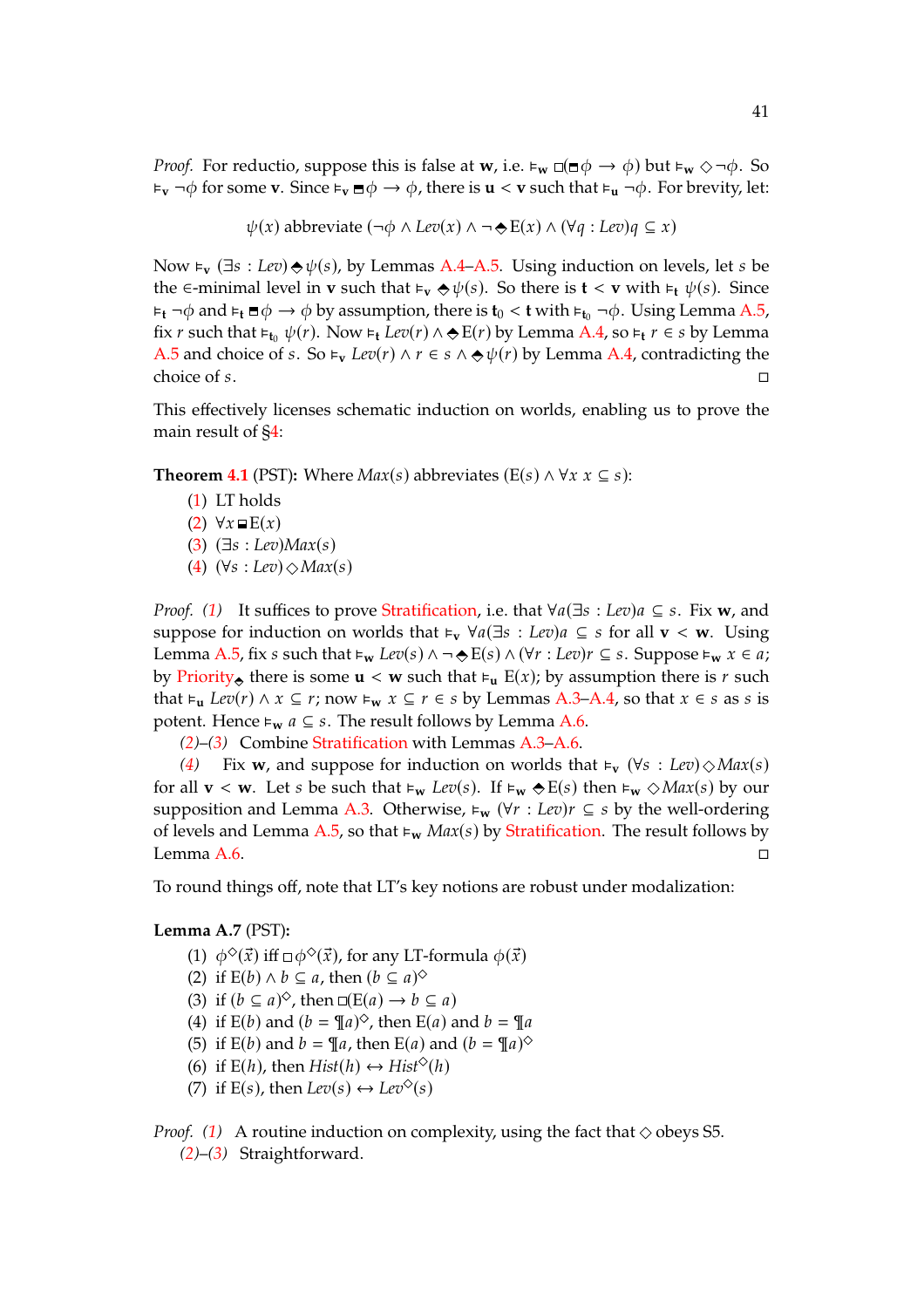[\(4\)](#page-40-3) Suppose  $\models_w$   $E(b)$  and  $\models_w$  ( $b = \mathcal{T}_a \land \phi$ , i.e.  $\models_w \Box \forall x (\Diamond x \in b \leftrightarrow (\exists z (x \subseteq z \in a))^\Diamond$ ).

I first show that **⊧**<sub>**w**</sub> E(*a*). By [Separation](#page-3-0) there is *c* at **w** such that **⊧**<sub>**w**</sub> *c* = {*x* ∈ *b* :  $\Diamond x \in a$  ; I claim  $a = c$  using  $Ext_{\Diamond}$  $Ext_{\Diamond}$ . Fix x at **u**. If  $\models_u \Diamond x \in c$  then clearly  $\models_u \Diamond x \in a$ . Conversely, if  $\epsilon_{\mathbf{u}} \diamond x \in a$ , then letting  $x = z$  we have  $\epsilon_{\mathbf{u}} (\exists z (x \subseteq z \in a))$ <sup>o</sup> by [\(2\)](#page-40-1), hence  $\forall w \leq x \in b$  so that  $\forall w \leq x \in b$  and hence  $\forall w \leq c$  i.e.  $\forall w \leq c$ .

I now show that  $\models_w b = \P a$ . If  $\models_w x \in b$ , then  $\models_w (\exists z(x \subseteq z \in a))$ <sup>◇</sup>, i.e. there is **u** and z such that  $\vdash_{\mathbf{u}} (x \subseteq z \in a)^\diamond$ ; now  $\vdash_{\mathbf{w}} x \subseteq z \in a$  by [\(3\)](#page-40-2) and as  $\vdash_{\mathbf{w}} E(a)$ . Conversely, if  $\models_w$   $x \subseteq z \in a$  for some  $z$ , then  $\models_w (\exists z(x \subseteq z \in a))$ <sup> $\diamond$ </sup> by [\(2\)](#page-40-1), so  $\models_w \diamond x \in b$  and so  $\varepsilon_{\mathbf{w}}$   $x \in b$ .

*[\(5\)](#page-40-4)* Similar to [\(4\)](#page-40-3).

*[\(6\)](#page-40-5)*–*[\(7\)](#page-40-6)* By [\(1\)](#page-40-0) and [\(4\)](#page-40-3)–[\(5\)](#page-40-4).

All the results of this appendix can be first-orderized straightforwardly. Keen readers will also notice that the proofs of this appendix have made no apparent use of the assumption of past-directedness. Indeed: the only role for past-directedness is to supply us with a possibility operator,  $\Diamond$ , which is unrestricted and obeys S5.

## B Results concerning LPST

I will now turn from PST to LPST. As mentioned in [§5,](#page-27-0) linearity allows us to define away  $\triangle$  and  $\triangle$  via the map  $\phi \mapsto \phi^{\bullet}$ . To guarantee that this is so, we use the results of [§A](#page-38-6) to prove Lemma [5.1](#page-28-0) by a simple induction on complexity; I leave this to the reader.

Evidently, LPST<sup>•</sup> is a unimodal S5 theory. However, it may be worth noting that it can be given a simpler presentation. Let MLT be a unimodal S5 theory whose set-theoretic axioms are [Mem](#page-26-0)<sub> $\odot$ </sub>, [Ext](#page-26-0)<sub> $\odot$ </sub>, [Separation,](#page-3-0) and clauses [\(3\)](#page-27-2)–[\(4\)](#page-27-3) of Theorem [4.1.](#page-26-2) The proofs of Lemmas [A.1](#page-38-7)[–A.3](#page-38-5) go through in MLT with only tiny adjustments; and it is easy to show that MLT  $\vdash \Diamond \phi^{\bullet} \leftrightarrow (\bigcirc \phi \lor \phi \lor \Diamond \phi)^{\bullet}$  for each LPST-formula  $\phi$ . It follows that LPST<sup>•</sup> + MLT. By Lemma [5.1,](#page-28-0) then, LPST and MLT are (strictly) definitionally equivalent.

### *B.1 Deductive near-synonymy*

The key results concerning LPST, though, are the near-synonymies. I will start with the first-order deductive near-synonymy:

**Theorem [6.1:](#page-29-0)** For any  $LT_1$ -formula  $\phi$  not containing *s*:

- [\(1\)](#page-29-1) If  $LT_1 \vdash \phi$ , then LPST<sub>1</sub>  $\vdash \phi^{\diamondsuit}$
- [\(2\)](#page-29-2) LT<sub>1</sub>  $\vdash \phi \leftrightarrow (\phi^{\diamond})^s$

For any LPST<sub>1</sub>-formula  $\phi$  not containing s:

- [\(3\)](#page-29-3) If LPST<sub>1</sub>  $\vdash \phi$ , then LT<sub>1</sub>  $\vdash$  *Lev*(*s*)  $\rightarrow \phi^s$
- [\(4\)](#page-29-4) LPST<sub>1</sub>  $\vdash Max(s) \rightarrow (\phi \leftrightarrow (\phi^s)^{\diamond})$

*Proof.* [\(1\)](#page-29-1) [Extensionality](#page-1-0)<sup> $\diamond$ </sup> is [Ext](#page-26-0)<sub> $\diamond$ </sub>. For [Stratification](#page-3-0)<sup> $\diamond$ </sup>, use Theorem [4.1](#page-26-2)[.3](#page-27-2) and Lemma [A.7.](#page-40-7) For the [Separation](#page-3-0)<sup> $\gamma$ </sup>-instances, fix suitable  $\phi$ ; fix *a* at **w**; by Separation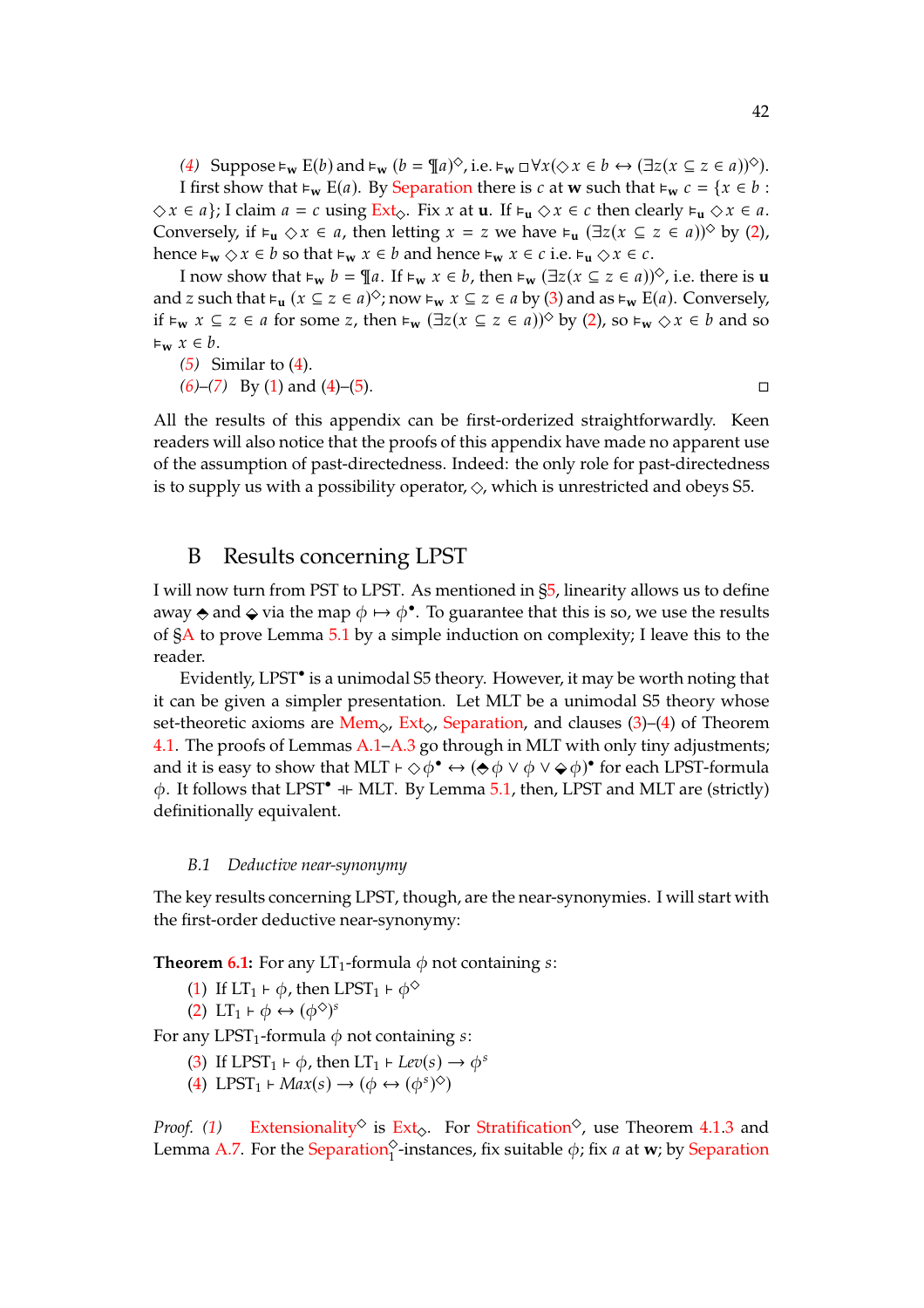we have some *b* in **w** such that  $\epsilon_w$  *b* = { $x \in a : \phi^{\diamond}$ }. Fix  $x$  at **u**; now  $\epsilon_u \diamond x \in b$  iff  $\forall x \in b$  **iff**  $\forall x \in a$  **iff**  $\forall x \in a$  **iff**  $\forall x \in a$  **by Lemma [A.7.](#page-40-7)** 

*[\(2\)](#page-29-2)* A routine induction on complexity.

*[\(3\)](#page-29-3)* The well-ordering and potency of levels yields the levelling of each underlying logical principle. It is then straightforward to obtain the levelling of each  $LPST<sub>1</sub>$  axiom is then straightforward.

*[\(4\)](#page-29-4)* An induction on complexity. The cases of atomic formulas, conjunctions and quantifiers are easy, relying on  $M_{\text{em}}$  and Lemma [A.7](#page-40-7)[.2](#page-40-1)[–3.](#page-40-2)

For quantifiers: using the induction hypothesis, LPST proves that, if  $Max(s)$ then:  $(\exists x \phi)$  iff  $(\exists x \subseteq s)(\phi^s)$  iff  $\Diamond(\exists x \subseteq s)(\phi^s)$  $\Diamond$  iff  $((\exists x \phi)^s)$  $\Diamond$ .

For modal operators, I will prove the case for  $\triangle$  (the others are similar). Fix **w** and, using Theorem [4.1.](#page-26-2)[3,](#page-27-2) let  $\vdash_w Max(s)$ ; I claim that  $\vdash_w \Leftrightarrow \phi \leftrightarrow ((\Leftrightarrow \phi)^s)^{\diamond}$ .

Suppose  $\epsilon_w \Leftrightarrow \phi$ , i.e. there is **v** < **w** such that  $\epsilon_v \phi$ . Using Theorem [4.1.](#page-26-2)[3,](#page-27-2) let  $\vdash_{\mathbf{v}} Max(r)$ . By the induction hypothesis,  $\vdash_{\mathbf{v}} \phi \leftrightarrow (\phi^r)^{\diamond}$ ; so  $\vdash_{\mathbf{w}} (\phi^r)^{\diamond}$ . Hence **⊧**<sub>w</sub>  $Lev(r) \wedge \Diamond r \in s \wedge (\phi^r)^\diamond$ ; now by Lemma [A.7](#page-40-7) we have  $\models_w \Diamond \exists r (Lev^\diamond(r) \wedge \Diamond r \in \phi^r)$  $s \wedge (\phi^r)^\diamondsuit$ ), i.e.  $\models_w ((\diamond \phi)^r)$ 

Suppose  $\models_w ((\diamondsuit \phi)^r)^\diamond$ , i.e. for some **v** and some r at **v** we have  $\models_v Lev^\diamond(r) \land \diamondsuit r \in$  $(\phi^r)^{\diamondsuit}$ . Using Theorem [4.1](#page-26-2)[.4](#page-27-3) and Lemma [A.7,](#page-40-7) fix **u** such that  $\models_u Max(r)$ ; note that  $\forall$ **u**  $(\phi^r)^\diamondsuit$ , so that  $\forall$ **u**  $\phi$  by the induction hypothesis. Moreover, **u** < **w**, as  $\forall$ **v**  $\in$  *s* and we have assumed linearity. So  $\epsilon_w \diamond \phi$ .

Theorem [6.1](#page-29-0) straightforwardly entails that modalization and levelling are *faithful*:

### **Corollary B.1:**

- (1) LPST<sub>1</sub> ⊢  $\phi^{\diamond}$  iff LT<sub>1</sub> ⊢  $\phi$ , for any LT<sub>1</sub>-formula  $\phi$
- (2) LT<sub>1</sub> ⊢ *Lev*(*s*)  $\rightarrow \phi^s$  iff LPST<sub>1</sub> ⊦  $\phi$ , for any LPST<sub>1</sub>-formula  $\phi$  not containing *s*

I leave the proof to the reader. The reader can also prove these two second-order versions of Theorem [6.1,](#page-29-0) mentioned in [§8:](#page-31-0)

**Theorem B.2:** Theorem  $6.1$  holds for LT and  $LPST_n$ , where we enrich modalization and levelling with these clauses:

$$
\alpha^{\diamondsuit} := \diamondsuit \alpha, \text{ for atomic } \alpha \qquad (\exists F \phi)^{\diamondsuit} := \diamondsuit \exists F \phi^{\diamondsuit}
$$
  

$$
(F = G)^s := F = G \qquad \qquad F(\vec{x})^s := (F(\vec{x}) \land \vec{x} \subseteq s) \qquad (\exists F \phi)^s := \exists F \phi^s
$$

**Theorem B.3:** Theorem [6.1](#page-29-0) holds for  $LT_b$  and  $LPST_c$ , where we enrich modalization as above, but instead enrich levelling as follows:

$$
(F = G)^s := (F = G \sqsubseteq s) \qquad F(\vec{x})^s := (F(\vec{x}) \land F \sqsubseteq s) \qquad (\exists F \phi)^s := (\exists F \sqsubseteq s) \phi^s
$$

### *B.2 Semantic near-synonymy*

I now consider the semantic near-synonymies. The first-order result follows from two lemmas, which are proved by a routine induction on complexity: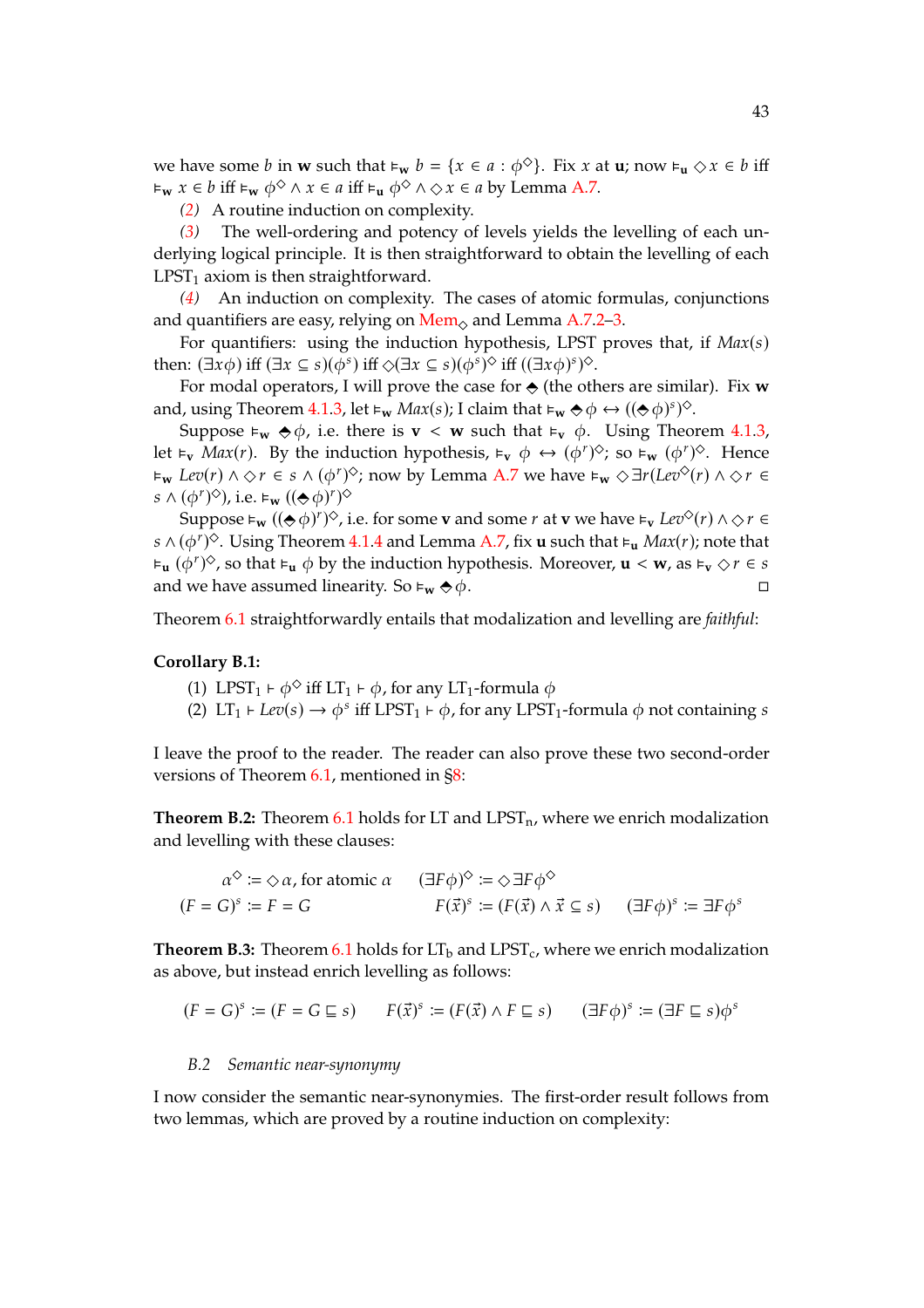<span id="page-43-1"></span><span id="page-43-0"></span>**Lemma B.5:** If  $\mathcal{A} \models LT_1$ , then  $\mathcal{A} \models \phi^r(\vec{a})$  iff  $\sharp \mathcal{A} \models_r \phi(\vec{a})$ , for any  $\vec{a}$  from  $\mathcal{A}'s$ domain, any r such that  $\mathcal{A} \models Lev(r)$ , and any LPST<sub>1</sub>-formula  $\phi(\vec{x})$  with free variables displayed.

### **Theorem [7.4:](#page-30-0)** .

- [\(1\)](#page-30-1) If  $\mathcal{P} \models \text{LPST}_1$ , then  $\flat \mathcal{P} \models \text{LT}_1$
- [\(2\)](#page-30-2) If  $\mathcal{P} \models \text{LPST}_1$ , then there is a surjection f such that  $\mathcal{P} = (\sharp \flat \mathcal{P})_f$
- [\(3\)](#page-30-3) If  $\mathcal{A} \models LT_1$ , then  $\sharp \mathcal{A} \models LPST_1$
- [\(4\)](#page-30-4) If  $\mathcal{A} \models LT_1$ , then  $\mathcal{A} = \flat \sharp \mathcal{A}$

*Proof. [\(1\)](#page-30-1)* By Theorem [6.1](#page-29-0)[.1](#page-29-1) and Lemma [B.4.](#page-43-0)

*[\(2\)](#page-30-2)* Let *W* be the set of  $\mathcal{P}'$ 's worlds; let  $L = \{s : b\mathcal{P} \models \text{Lev}(s)\}\$  be the set of  $\sharp b\mathcal{P}'$ 's worlds. Using Theorem [4.1.](#page-26-2)[3,](#page-27-2) for each  $w \in W$ , let  $f(w)$  be the maximal level in  $w$ .

I claim that  $f : W \longrightarrow L$  is a surjection. To show that  $L ⊆ \text{ran}(f)$ , fix  $s ∈ L$ , i.e.  $\not\vdash \mathcal{P} \models \text{Lev}(s)$ . Let **w** be such that  $\mathcal{P} \models_{\mathbf{w}} E(s)$ ; now  $\mathcal{P} \models_{\mathbf{w}} \text{Lev}(s)$  by Lemmas [B.4](#page-43-0) and [A.7,](#page-40-7) and there is **v** such that  $\mathcal{P} \vDash_{\mathbf{v}} Max(s)$  by Theorem [4.1.](#page-26-2)[4;](#page-27-3) so  $f(\mathbf{v}) = s$ . The proof that ran( $f$ )  $\subseteq$   $L$  is similar but simpler.

Now  $\mathcal P$  and  $\sharp\mathcal P$  share a global domain, since  $\Diamond E(x)$  is a schema of our logic (see footnote [5\)](#page-25-0). They agree on membership and identity by construction. So  $\mathcal{P} = (\sharp \flat \mathcal{P})_f.$ 

*[\(3\)](#page-30-3)* By Theorem [6.1](#page-29-0)[.3](#page-29-3) and Lemma [B.5.](#page-43-1)

*[\(4\)](#page-30-4)* By [Stratification,](#page-3-0)  $\mathcal{A}$  and  $\flat \sharp \mathcal{A}$  have the same domain, and they agree on membership by construction.

As discussed in [§8,](#page-31-0) we also have two second-order versions of Theorem [7.4](#page-30-0) which hold for full or Henkin semantics.

Theorem B.6: Theorem [7.4](#page-30-0) holds for LT and LPST<sub>n</sub>, where we extend flattening and potentialization with these clauses:

*Flattening*: ♭ $P$ 's second-order domain is  $P$ 's global second-order domain; and  $\nb \mathcal{P} \models F(\vec{a})$  iff  $\mathcal{P} \models \Diamond F(\vec{a})$ .

*Potentialization*:  $\sharp \mathcal{A}'$ 's global second-order domain is  $\mathcal{A}'$ 's second-order domain; and  $\sharp \mathcal{A} \models_{s} F(\vec{a})$  iff  $\mathcal{A} \models F(\vec{a}) \land \vec{a} \subseteq s$ .

**Theorem B.7:** Theorem [7.4](#page-30-0) holds for  $LT_b$  and  $LPST_c$ , where we extend flattening and potentialization as above, *and* add a further clause for potentialization, to allow variable second-order domains:  $\sharp \mathcal{A} \models_{s} E(F)$  iff  $\mathcal{A} \models F \sqsubseteq s$ .

As mentioned in [§8.2,](#page-32-0) if we invoke *full* semantics, we can obtain a final semantic result. Recall that, with full semantics, first-order domains determine secondorder domains. (In the modal setting: full contingentist semantics specifies that a world's monadic second-order domain is the powerset of that world's first-order domain.) So, when we are using full semantics, we can forget about second-order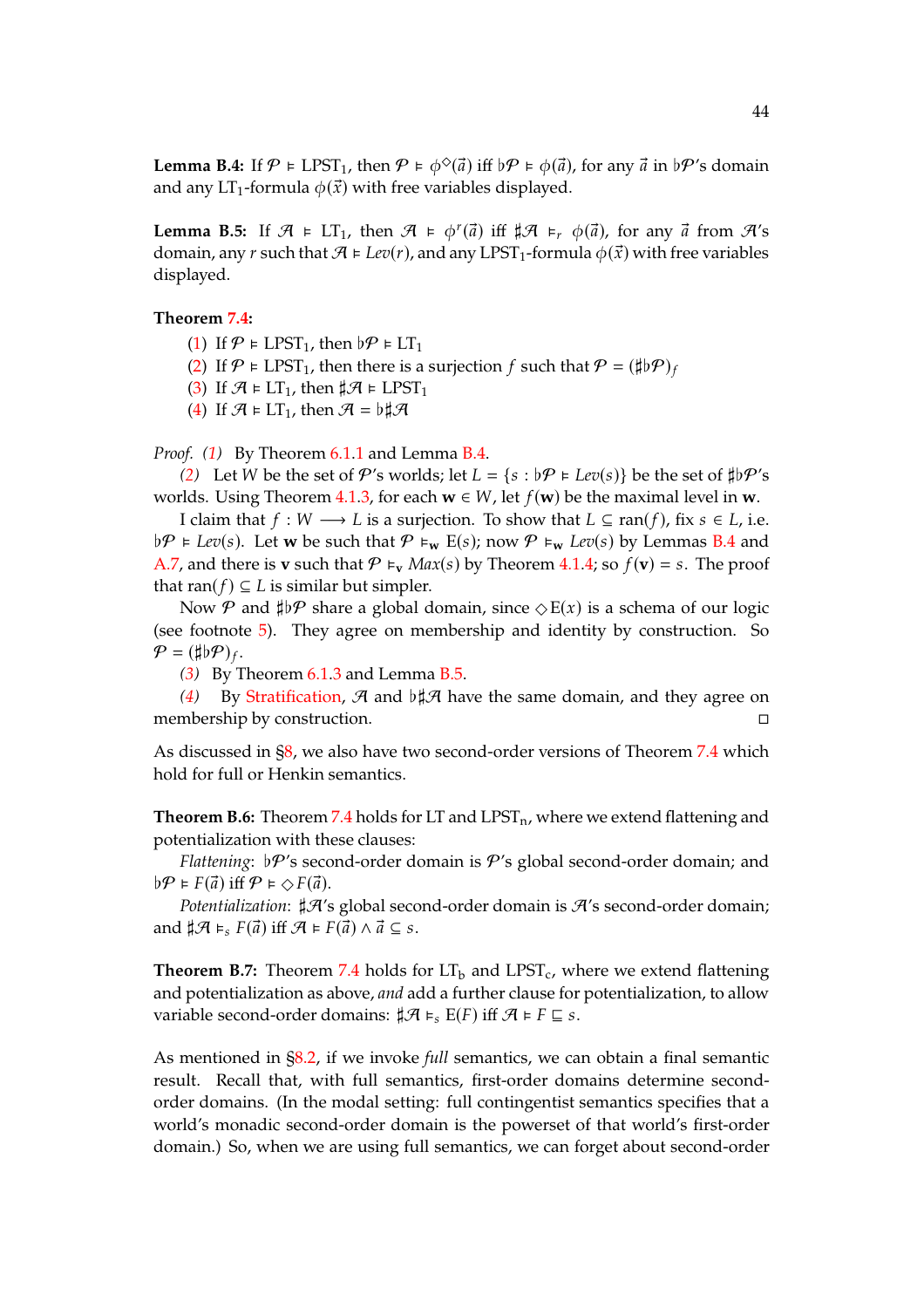entities, allowing them to 'take care of themselves', and simply use the definitions of flattening and potentialization that were given for *first-order* theories. We then have a near-synonymy as follows:

**Theorem B.8:** Using full semantics, Theorem [7.4](#page-30-0) holds for LT and LPST<sub>c</sub>, with flattening and potentialization exactly as defined in [§7.](#page-30-5)

*Proof.* Clauses [\(2\)](#page-30-2)–[\(4\)](#page-30-4) are left to the reader. To establish [\(1\)](#page-30-1), suppose  $\mathcal{P} \models \text{LPST}_c$ . So  $\mathcal{P} \models_{\mathbf{w}} \mathsf{LT}$  for each world **w**, by Theorem [4.1.](#page-26-2) Now LT is externally quasi-categorical by Pt[.1](#page-0-0) Theorem [6.1,](#page-9-0) and membership is modally robust by  $\text{Mem}_\diamond$  $\text{Mem}_\diamond$  $\text{Mem}_\diamond$  and  $\text{Ext}_\diamond$  $\text{Ext}_\diamond$  $\text{Ext}_\diamond$ . So, given any two worlds of  $\mathcal P$ , one is an initial segment of the other. Hence  $\not{P} \models LT. \square$ 

## C Equivalences concerning  $LT<sub>b</sub>$

In [§9.3,](#page-35-0) I considered Edna, a contingentist who holds that time is endless. To formalise the claim 'time is endless', we have the modal axiom  $\hat{\varphi}$  ⊤. Let LPST<sub>c+</sub> be the result of adding this axiom to LPST<sub>c</sub>. So, Edna's theory is LPST<sub>c+</sub>.

By contrast, consider the principle  $\Box \bot \lor \Diamond \Box \bot$ . Over LPST<sub>c</sub>, this amounts to the statement 'time has an end'. Call this theory  $LPST_{c-}$ .

Actualists can mirror such talk about the 'end of time'. The sentence [Endless,](#page-11-0) from Pt[.1](#page-0-0) [§7,](#page-11-0) states that the (actualist) hierarchy has no last level. For brevity, let LT<sub>b+</sub> be LT<sub>b</sub> + [Endless,](#page-11-0) and let LT<sub>b-</sub> be LT<sub>b</sub> + ¬[Endless.](#page-11-0) It is easy to confirm that LPST<sub>c+</sub> is near-synonymous with LT<sub>b+</sub>, and that LPST<sub>c−</sub> is near-synonymous with  $LT_{b-}$ .

However,  $LT_{b+}$  and  $LT_{b-}$  merit discussion in their own right. Fairly trivially, LT<sub>b−</sub> is identical to LT + ¬[Endless.](#page-11-0) More interestingly, LT<sub>b+</sub> can be regarded as a notational variant of the *first-order* theory  $LT_1$  + [Endless,](#page-11-0) i.e.  $LT_{1+}$ . Specifically: there is an interpretation which is identity over the first-order entities and bi-interpretability over the second-order entities.<sup>[46](#page-44-0)</sup> Here is the point in detail. We interpret  $LT_{b+}$  in  $LT_{1+}$  using a translation,  $\downarrow$ , which tells us to regard *n*-place secondorder variables as an odd way to talk about sets of  $n$ -tuples. Formally, its only non-trivial clauses are:

$$
(Y^n(x_1, ..., x_n))^{\downarrow} := \langle x_1, ..., x_n \rangle \in Y^n
$$

$$
(\forall Y^n \phi)^{\downarrow} := \forall Y^n ((\forall z \in Y^n)(z \text{ is an } n\text{-tuple}) \to \phi^{\downarrow})
$$

where we treat *n*-tuples via Wiener–Kuratowski, $47$  and regard each capital, superscripted, variable as just a new first-order variable. This yields a very tight connection between  $LT_{1+}$  and  $LT_{b+}$ :

#### <span id="page-44-3"></span><span id="page-44-2"></span>**Theorem C.1:**

(1) LT<sub>1+</sub>  $\vdash \phi$  iff LT<sub>b+</sub>  $\vdash \phi$ , for first-order  $\phi$ 

<span id="page-44-0"></span><sup>46</sup> Thanks to James Studd, Albert Visser, and Sean Walsh for discussion of this case.

<span id="page-44-1"></span><sup>47</sup> So e.g.  $(Y^2(x_1, x_2))^{\downarrow}$  is  $(\exists z \in Y^2) \forall y (y \in z \leftrightarrow (\forall w (w \in y \leftrightarrow w = x_1) \vee \forall w (w \in y \leftrightarrow (w = x_1 \vee w = x_2))$  $(x_2))).$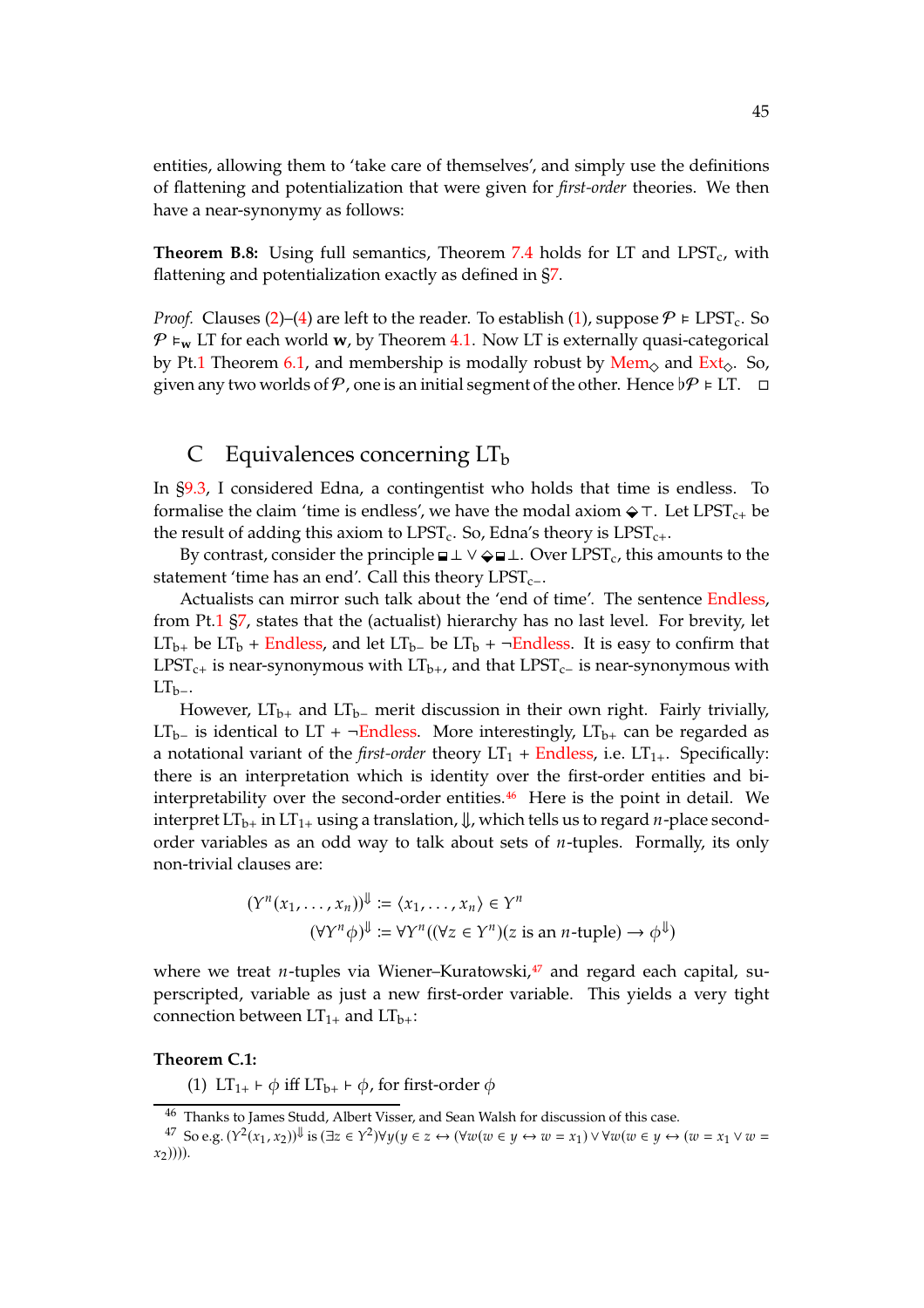<span id="page-45-0"></span>(2)  $LT_{b+} \vdash \phi$  iff  $LT_{1+} \vdash \phi^{\Downarrow}$ , for second-order  $\phi$ 

Moreover,  $LT_{b+}$  proves that  $\Downarrow$  is identity over the first-order entities and an isomorphism over the second-order entities.

*Proof.* [\(1\)](#page-44-2) It suffices to show that  $LT_{b+}$  proves the [Separation](#page-3-0) scheme. Fix a formula  $\phi$ . Fix *a*. By [Stratification,](#page-3-0) there is some level  $s \supseteq a$ . Using [Comp](#page-32-0)<sub>b</sub>, there is  $F \subseteq s$ such that  $(\forall x \subseteq s)(F(x) \leftrightarrow \phi)$ . By [Extensionality](#page-1-0) and the [Separation](#page-3-0) axiom, we have  $b = \{x \in a : F(x)\}\$ ; now  $b = \{x \in a : \phi\}$ , as required, since levels are transitive.

[\(2\)](#page-45-0) To establish  $Comp_b^{\downarrow\downarrow}$  $Comp_b^{\downarrow\downarrow}$ : fix a level *s*; using [Endless,](#page-11-0) let *t* be the  $2n+1^{\text{th}}$  level after  $s$ ; then use the Separation scheme to obtain  $F^n = \{\langle x_1, \ldots, x_n \rangle \in t : \phi^\Downarrow\}$ , noting that  $\langle x_1, \ldots, x_n \rangle \in t$  iff  $x_i \subseteq s$  for all  $1 \leq i \leq n$ . [Strat](#page-32-0)<sub>b</sub><sup> $\parallel$ </sup> follows from [Stratification.](#page-3-0)

To establish the 'moreover' clause: in  $LT_{b+}$ , define an isomorphism (which blurs types) via  $\tau(F^n) = \{ \langle x_1, \ldots, x_n \rangle : F^n \}$  $(\vec{x})$ .

Note that Theorem [C.1](#page-44-3) is *not* a definitional equivalence: definitional equivalence is unavailable, since  $LT_{1+}$  and  $LT_{b+}$  have different grammars. This difference aside,  $LT_{1+}$  and  $LT_{b+}$  are as tightly linked as we could want. Moreover, since  $LPST_{c+}$  and  $LT_{b+}$  are near-synonymous, Theorem [C.1](#page-44-3) allows us to regard LPST<sub>c+</sub>, which is a modal second-order theory, as a notational variant of  $LT_{1+}$ , which is a non-modal first-order theory.[48](#page-45-1)

## Acknowledgements

Special thanks to Øystein Linnebo and James Studd, for extensive discussion. Thanks also to Sharon Berry, Geoffrey Hellman, Luca Incurvati, Will Stafford, Rob Trueman, Albert Visser, Sean Walsh, and anonymous referees for *Bulletin of Symbolic Logic*.

<span id="page-45-1"></span><sup>48</sup> Cf. Studd [\(2019](#page-74-0): 179–80).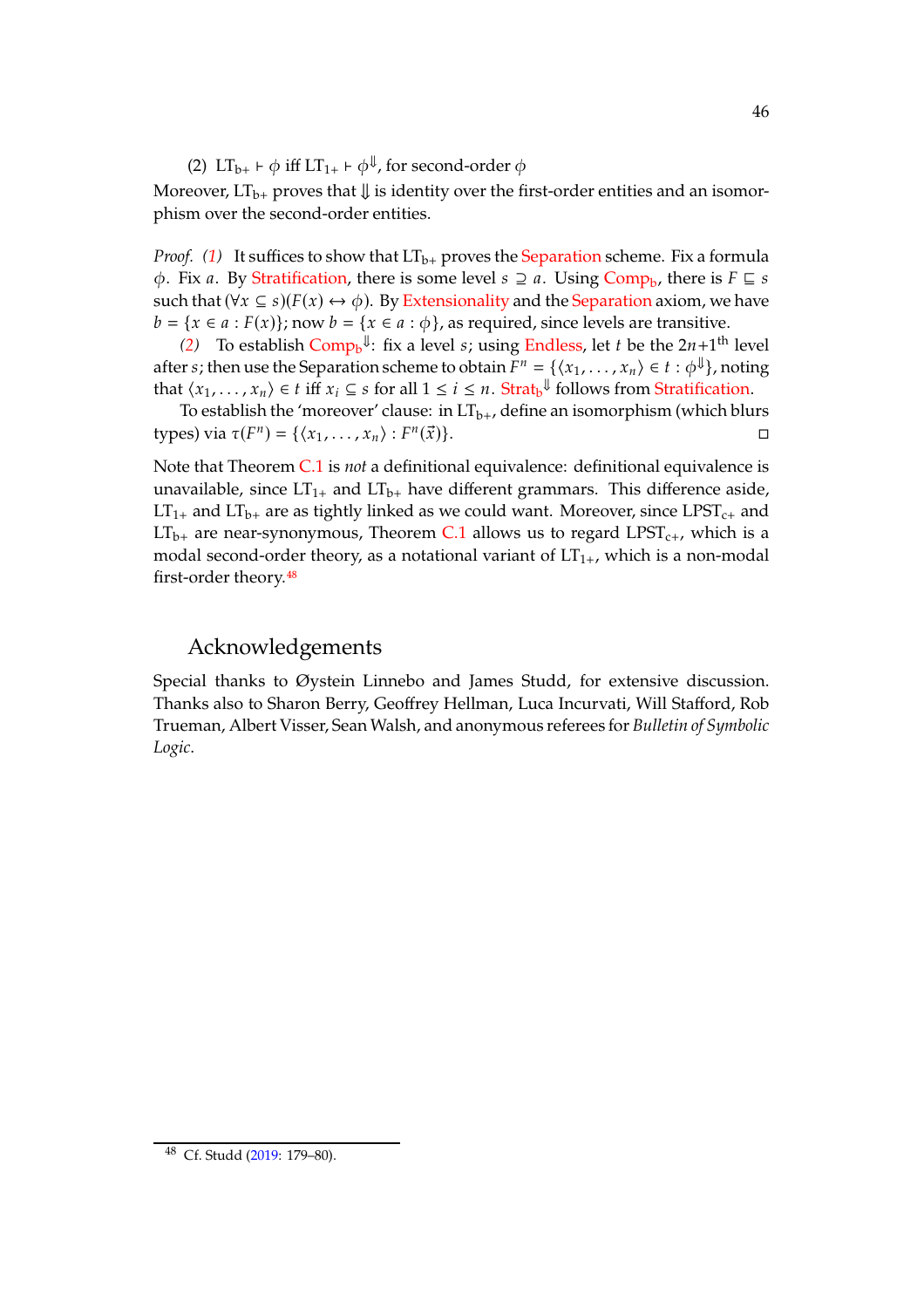# <span id="page-46-0"></span>Level Theory, Part 3

A boolean algebra of sets arranged in well-ordered levels

Tim Button tim.button@ucl.ac.uk

This document contains preprints of Level Theory, Parts 1–3. All three papers are forthcoming at *Bulletin of Symbolic Logic*.

**Abstract.** On a very natural conception of sets, every set has an absolute complement. The ordinary cumulative hierarchy dismisses this idea outright. But we can rectify this, whilst retaining classical logic. Indeed, we can develop a boolean algebra of sets arranged in wellordered levels. I show this by presenting Boolean Level Theory, which fuses ordinary Level Theory (from Part [1\)](#page-0-0) with ideas due to Thomas Forster, Alonzo Church, and Urs Oswald. BLT neatly implement Conway's games and surreal numbers; and a natural extension of BLT is definitionally equivalent with ZF.

> Like all walls it was ambiguous, two-faced. What was inside it and what was outside it depended upon which side you were on.

> > Le Guin [\(1974](#page-72-3): 1)

Building on work by Alonzo Church and Urs Oswald, Thomas Forster has provided a pleasingly different way to think about sets. As in the ordinary cumulative hierarchy, the sets are stratified into well-ordered levels. But, unlike the ordinary cumulative picture, the sets form a boolean algebra. In particular, every set has an absolute complement, in the sense that  $\forall a \exists c \forall x (x \in a \leftrightarrow x \notin c)$ . In this paper, I develop an axiomatic theory for this conception of set: Boolean Level Theory, or BLT.

I start by outlining the bare-bones idea of a complemented hierarchy of sets, according to which sets are arranged in stages, but where each set is found alongside its complement. I axiomatize this bare-bones story in the most obvious way possible, obtaining Boolean Stage Theory, BST. It is clear that any complemented hierarchy satisfies BST (see §[§1](#page-47-0)[–2\)](#page-49-0). Unfortunately, BST has multiple primitives. To overcome this, I develop Boolean Level Theory, BLT. The only primitive of BLT is  $∈$ , but BLT and BST say exactly the same things about sets. As such, any complemented hierarchy satisfies BLT. Moreover, BLT is quasi-categorical (see §[§3–](#page-50-0)[5\)](#page-53-0). I then provide two interpretations using  $BLT_{ZF}$  (an obvious extension of BLT): we can regard ZF as a proper part of  $BLT_{ZF}$ ; but ZF is definitionally equivalent to  $BLT_{ZF}$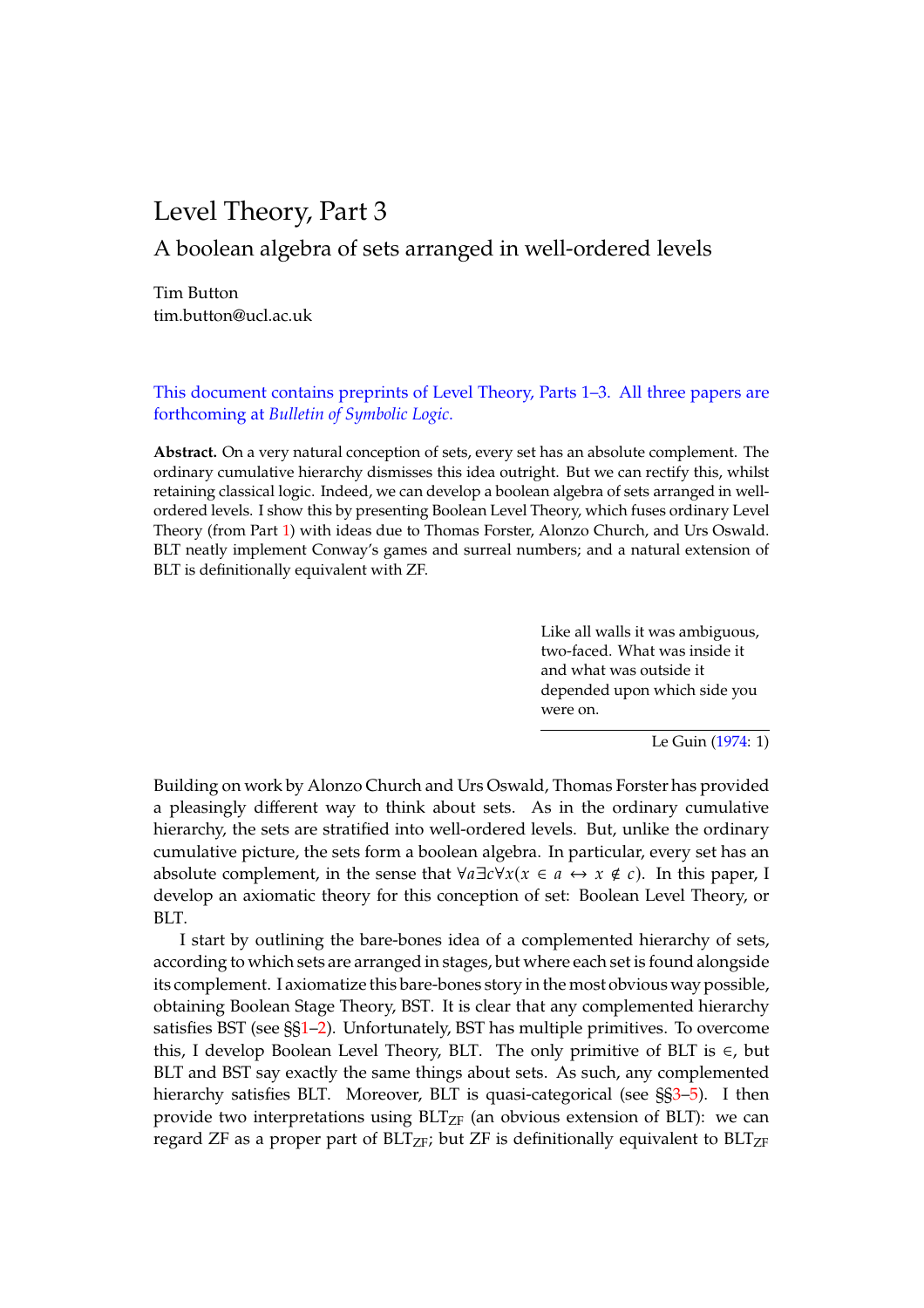(see §[§6–](#page-55-0)[7\)](#page-56-0). I close by explaining how to implement Conway's games and surreal numbers in BLT (see [§8\)](#page-57-0).

This paper is the third in a triptych. It closely mirrors Part [1,](#page-0-0) but can be read in isolation. Let me repeat, though, that Part  $1$  is hugely indebted to the work of Dana Scott, Richard Montague, George Boolos, John Derrick, and Michael Potter; this paper inherits those debts.<sup>[1](#page-47-1)</sup>

Some remarks on notation (which is exactly as in Pt[.1](#page-0-0) [§0\)](#page-1-1). I use second-order logic throughout. Mostly, though, this is just for convenience. Except when discussing quasi-categoricity (see [§5\)](#page-53-0), any second-order claim can be replaced with a first-order schema in the obvious way. I use some simple abbreviations (where  $\Psi$ can be any predicate whose only free variable is  $x$ , and  $\triangleleft$  can be any infix predicate):

$$
(\forall x : \Psi)\phi := \forall x(\Psi(x) \to \phi) \qquad (\forall x \le y)\phi := \forall x(x \le y \to \phi)
$$
  

$$
(\exists x : \Psi)\phi := \exists x(\Psi(x) \land \phi) \qquad (\exists x \le y)\phi := \exists x(x \le y \land \phi)
$$

I also concatenate infix conjunctions, writing things like  $a \subseteq r \in s \in t$  for  $a \subseteq r \land r \in$  $s \wedge s \in t$ . And I run these devices together; so  $(\forall x \notin x \in a)$   $\subseteq a$  abbreviates  $\forall x((x \notin x \land x \in a) \rightarrow x \subseteq a)$ . When I announce a result or definition, I list in brackets the axioms I am assuming. For readability, all proofs are relegated to the appendices.

## <span id="page-47-0"></span>1 The Complemented Story

Here is a very natural image of sets: *sets are not just collections of objects; sets partition the universe, and both sides of the partition yield a set.* There is the set of sheep; and there is the set of non-sheep. There is the set of natural numbers; and there is the set of everything else. There is the empty set; and there is the universal set.

Many will reject this image out of hand. Supposedly, the paradoxes of naïve set theory have taught us that there is no universal set; for if there were a universal set  $V = \{x : x = x\}$ , then Separation would entail the existence of the Russell set  ${x : x \notin x}$ , which is a contradiction.

That reasoning, though, is too quick. Separation is incompatible with the existence of  $V<sup>2</sup>$  $V<sup>2</sup>$  $V<sup>2</sup>$ . More generally, Separation is incompatible with the principle of Complementation (i.e. with the principle that every set has an absolute complement). But it does not immediately follow that Complementation is false; only that we must choose between Separation and Complementation.

Both principles are very natural. Separation, however, has the weight of history behind it; and this might not merely be a historical accident. There is a serious argument in favour of Separation and against Complementation, which runs as follows. The paradoxes of naïve set theory forced us to develop a less naïve conception of *set*. The best such conception (according to this argument) is the cumulative iterative conception, as articulated by this bare-bones story (recycled from Pt[.1\)](#page-0-0):

<sup>&</sup>lt;sup>1</sup> See in particular Montague [\(1965:](#page-73-5) 139), Montague et al. [\(unpublished:](#page-73-6) §22), Scott [\(1960](#page-73-7), [1974](#page-73-8)), Boolos [\(1971](#page-72-4): 8–11, [1989](#page-72-5)), and Potter [\(1990:](#page-73-9) 16–22, [2004](#page-73-10): ch.3).

<span id="page-47-2"></span><span id="page-47-1"></span><sup>2</sup> NB: I assume classical logic throughout.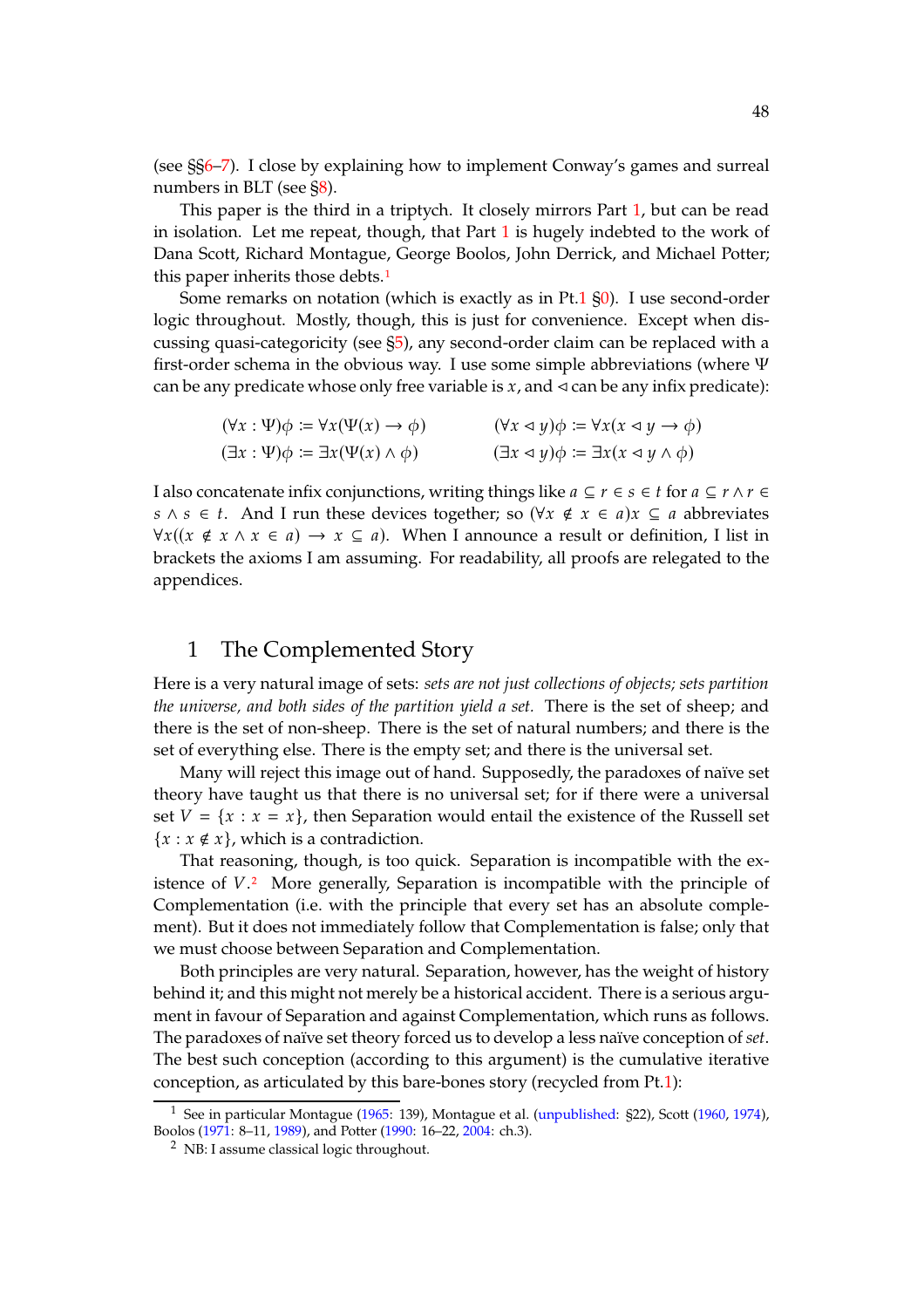**The Basic Story.** Sets are arranged in stages. Every set is found at some stage. At any stage **s**: for any sets found before **s**, we find a set whose members are exactly those sets. We find nothing else at **s**.

It is easy to see that this conception of set yields Separation rather than Complementation: any subset of a set  $a$  occurs at (or before) any stage at which  $a$  itself occurs. So (the argument concludes) we should embrace Separation and reject Complementation.

I take this argument very seriously. However, its success hinges on whether the ordinary cumulative iterative conception really is the 'best' conception of *set*. Whatever exactly 'best' is supposed to mean, the argument lays down a challenge: produce an equally good or better conception of *set*, which accepts Complementation and rejects Separation.

This paper considers a very specific reply to this challenge, due to Forster's development of work by Church and Oswald.[3](#page-48-0) Forster's idea is to make a small tweak to the story of the ordinary hierarchy, so that 'each time we [find] a new set... we also [find] a companion to it which is to be its complement'.<sup>[4](#page-48-1)</sup> In slightly more detail, we offer the following bare-bones story:

**The Complemented Story.** Sets are arranged in stages. Every set is found at some stage. At any stage **s**: for any sets found before **s**, we find both

(*Lo*) a set whose *members* are exactly those sets, and

(*Hi*) a set whose *non-members* are exactly those sets.

We find nothing else at **s**.

According to our new story, we find each set using either clause (*Lo*) or clause (*Hi*). Moreover, if we find a set using clause (*Lo*), then we find its absolute complement using clause (*Hi*), and vice versa. This is the absolute complement since, in clause (*Hi*), we quantify over all sets that will ever be discovered, not just those discovered before stage **s**. This story therefore secures Complementation; it describes the bare

<span id="page-48-0"></span> $3$  Church [\(1974\)](#page-72-6) and Oswald [\(1976\)](#page-73-11); see also Mitchell [\(1976](#page-73-12)) and Sheridan [\(2016](#page-73-13)). Forster [\(2001](#page-72-7)) includes a nice summary of the technicalities behind the original Church–Oswald idea.

<span id="page-48-1"></span><sup>4</sup> Forster [\(2008](#page-72-8): 100). Note that I speak of 'finding' sets, whereas Forster speaks of 'creating' them. Talk of 'creation' leads Forster to say that the members of  $V$  change, stage-by-stage, as more sets are created, so that V is 'intensional', in a way that  $\emptyset$  is not [\(2008](#page-72-8): 100). I think that Forster should regard ∅ as equally 'intensional', since what ∅ omits changes, stage-by-stage. However, if sets are discovered (rather than created) stage-by-stage, then all issues concerning intensionality can be side-stepped: all that changes, stage-by-stage, is our knowledge about  $V'$ s members and  $\emptyset$ 's non-members.

If we admit contingently-existing urelements, then the discussion of intensionality becomes much more complicated. In the actual world, Boudica  $\in \{x : x = x\}$ ; but in a possible world where she never existed, Boudica ∉ { $x : x = x$ }; by contrast, in all possible worlds, Boudica ∉ { $x : x \neq x$ }. From this, one might infer that V is intensional whereas  $\emptyset$  is not. But this inference is not immediate; it requires two substantial, further, assumptions: (1) that the descriptions '{ $x : x \neq x$ }' and '{ $x : x = x$ }' *rigidly* designate ∅ and 𝑉 respectively, and (2) that intensionality concerns trans-world variation of *members* rather than trans-world variation of *non-members*. I hope to explore both assumptions elsewhere. (Thanks to James Studd, Timothy Williamson, Stephen Yablo, and an anonymous referee for this journal, for pushing me on this point.)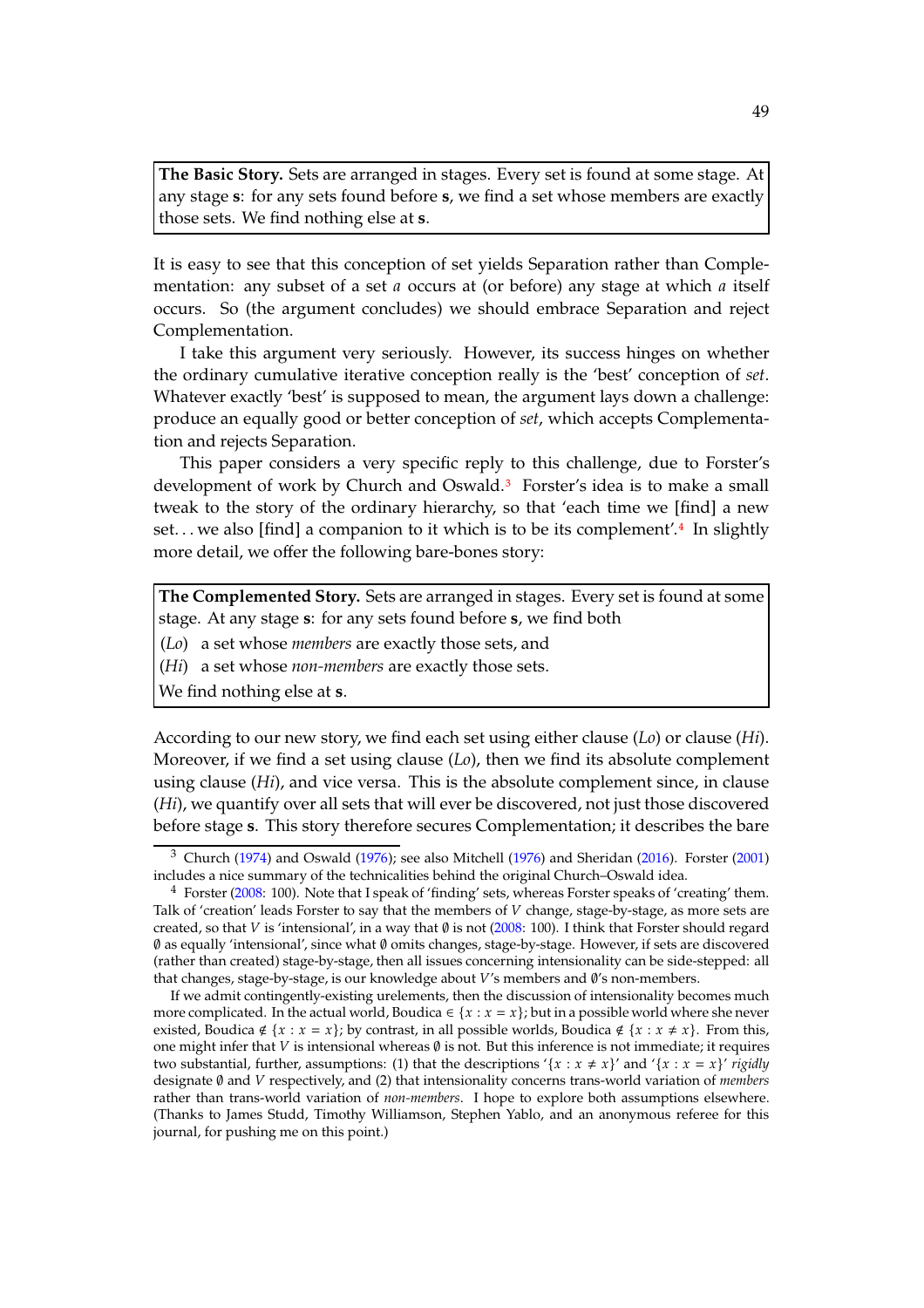idea of a *complemented* hierarchy of sets. But it only describes the *bare* idea, since, for example, it says nothing about the height of the hierarchy.

In what follows, I will develop an axiomatic theory of this story, and explore that theory's behaviour. To be clear: I am not claiming that we should reject the ordinary hierarchy in favour of the complemented. My aim is only to provide a coherent (and surprisingly elegant) conception of *set* which allows for Complementation rather than Separation.

In what follows, I will speak of *low* sets and *high* sets.[5](#page-49-1) A set is low iff we find it using clause (*Lo*); we characterize low sets by saying 'exactly these things, which we found earlier, are this set's members'. The limiting case of a low set is the empty set, ∅. A set is high iff we find it using clause (*Hi*); we characterize high sets by saying 'exactly these things, which we found earlier, are omitted from this set'. The limiting case of a high set is the universe,  $V$ . (Note that low sets can have high sets as members, e.g.  $\{V\}$  would be a low set with a high member.)

## <span id="page-49-0"></span>2 Boolean Stage Theory

Given a model of ZF, there are simple methods for constructing models of the complemented hierarchy.[6](#page-49-2) However, if the idea of a complemented hierarchy is genuinely to rival that of the ordinary hierarchy, it cannot remain parasitic upon ZF; it needs a fully autonomous theory. I will provide such a theory over the next two sections.[7](#page-49-3)

The Complemented Story, which introduces the bare-bones idea of a complemented hierarchy, speaks of both stages and sets. To begin, then, I will present a theory which quantifies distinctly over both sorts of entities. Boolean Stage Theory, or BST, has two distinct sorts of first-order variable, for *sets* (lower-case italic) and for **stages** (lower-case bold). It has five primitive predicates:

- ∈: a relation between sets; read ' $a \in b'$  as 'a is in  $b'$
- <: a relation between stages; read '**r** < **s**' as '**r** is before **s**'
- $\leq$ : a relation between a set and a stage; read ' $a \leq s'$  as ' $a$  is found at  $s'$
- *Lo*: a property of sets; read '*Lo*( $a$ )' as ' $a$  is low', i.e. we find  $a$  using clause (*Lo*)
- *Hi*: a property of sets; read ' $Hi(a)'$  as 'a is high', i.e. we find a using clause (*Hi*)

For brevity, I write  $a \leq s$  for  $\exists r(a \leq r \leq s)$ , i.e. a is found before **s**. Then BST has eight axioms:<sup>[8](#page-49-4)</sup>

### **[Extensionality](#page-1-0)**  $\forall a \forall b (\forall x (x \in a \leftrightarrow x \in b) \rightarrow a = b)$

<span id="page-49-1"></span> $5$  Note that every set will be low or high. This terminology departs somewhat from Church's. Church [\(1974](#page-72-6): 298) defined 'a *low* set as a set which has a one-to-one relation with a well-founded set' and 'a *high* set as a set which is the complement of a low set'. This leaves logical space for sets which are neither low nor high (in Church's terms), and Church [\(1974](#page-72-6): 305) used such sets to provide a Frege–Russell definition of cardinal numbers.

<span id="page-49-3"></span><span id="page-49-2"></span><sup>6</sup> See Forster [\(2001:](#page-72-7) §§1–2, [2008](#page-72-8): 106–8); and my interpretation *I* in [§D.1.](#page-66-0)

<sup>7</sup> The approach in this section follows Scott and Boolos, but in the setting of complemented hierarchies rather than the ordinary hierarchies; see Pt[.1](#page-0-0) §[§1](#page-1-0) and [8.](#page-12-0)

<span id="page-49-4"></span><sup>8</sup> Using classical logic yields 'cheap' proofs of the existence of a stage, an empty set, and a universal set, via [Staging,](#page-1-0) [Specification](#page-49-0)*Lo* and [Specification](#page-49-0)*Hi*. Those who find such proofs *too* cheap might wish to add some explicit existence axioms. (Cf. Pt[.1](#page-0-0) footnote [2.](#page-2-0))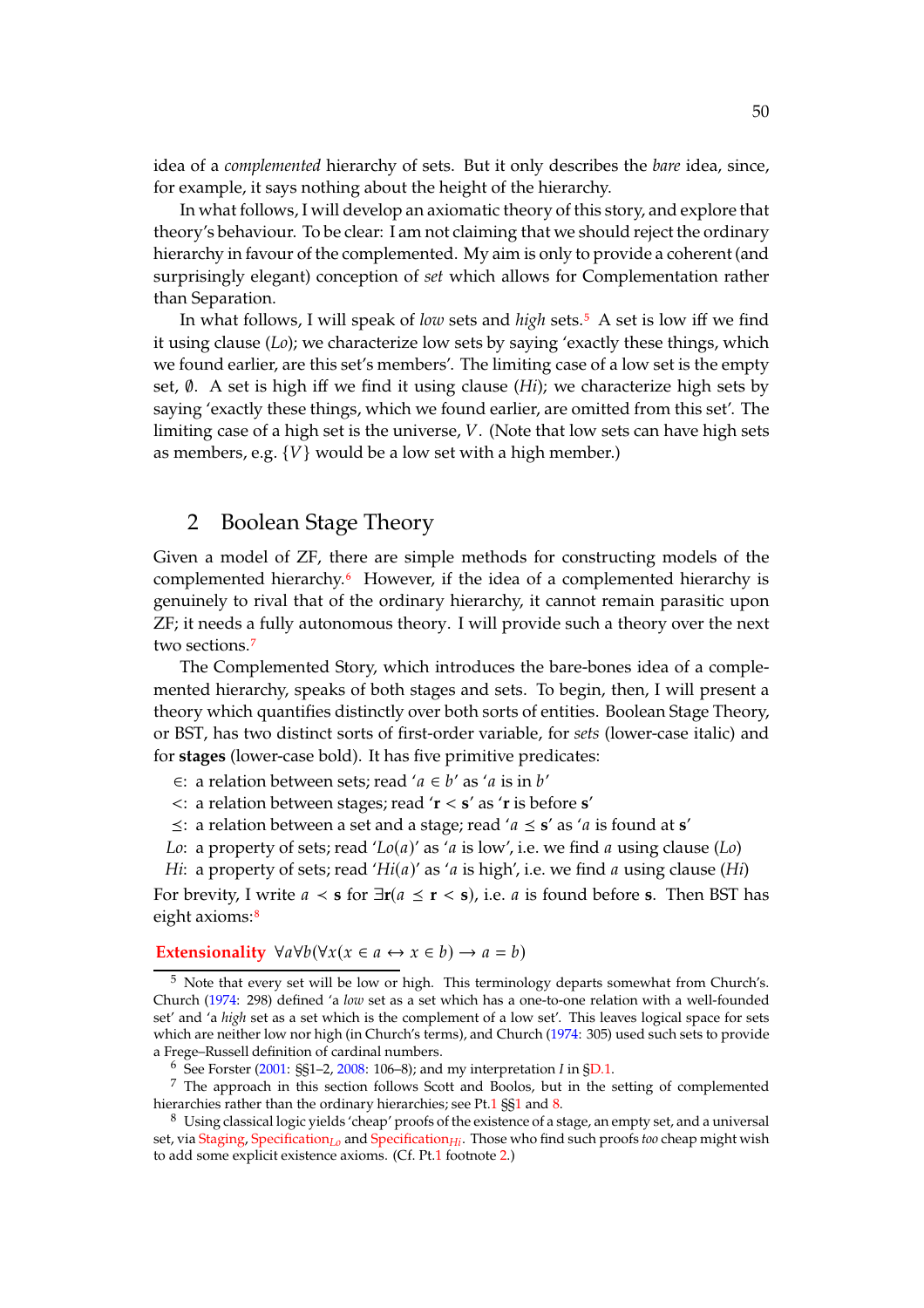**[Order](#page-1-0)** ∀**r**∀**s**∀**t**(**r** < **s** < **t** → **r** < **t**) **[Staging](#page-1-0)** ∀ $a \exists s$   $a \leq s$ **Cases**  $∀a(Lo(a) ∨ Hi(a))$ **Priority**<sub>Lo</sub>  $\forall$ **s**( $\forall$ *a* : *Lo*)( $a \leq$ **s**)  $\rightarrow$  ( $\forall$ *x*  $\in$  *a*)*x*  $\prec$  **s**) **Priority**<sub>*Hi*</sub>  $\forall$ **s**( $\forall$ *a* : *Hi*)( $a \leq$ **s**)  $\rightarrow$  ( $\forall$ *x*  $\notin$  *a*)*x* < **s**) **Specification**<sub>Lo</sub>  $\forall F \forall s ((\forall x : F)x \prec s \rightarrow (\exists a : Lo)(a \leq s \land \forall x (F(x) \leftrightarrow x \in a)))$ **Specification**<sub>*Hi*</sub>  $\forall F \forall s ((\forall x : F)x \prec s \rightarrow (\exists a : Hi)(a \leq s \land \forall x (F(x) \leftrightarrow x \notin a)))$ 

I will now explain how to justify each axiom.

The first two axioms make implicit assumptions explicit. Whilst I did not mention [Extensionality](#page-1-0) when I told the story of the complemented hierarchy, I take it as analytic that sets are extensional.<sup>[9](#page-50-1)</sup> Similarly, [Order](#page-1-0) records the analytic fact that 'before' is transitive. Note, though, that I do not explicitly assume that the stages are well-ordered, $10$  as it is unclear at this point what would justify that assumption. (After all, if we are willing to countenance entities as ill-founded as  $V$ , then it is not immediately obvious that we should refuse to countenance a hierarchy with infinite descending chains of stages. And the Complemented Story does not explicitly require that the stages be well-ordered.)

Informally, [Staging](#page-1-0) says that every set is discovered at some stage; this claim appears verbatim in the Complemented Story. Likewise, [Cases](#page-49-0) says that every set is either low or high, and this is immediate from the fact that every set is discovered using either clause (*Lo*) or clause (*Hi*). (Note, though, that I do not assume at the outset that this is an exclusive disjunction; initially, we should be open to the thought that one set could be discovered using both clauses.)<sup>[11](#page-50-3)</sup>

Next, [Priority](#page-49-0)<sub>Lo</sub> and Priority<sub>Hi</sub> say that if we find a low set at a stage, then we find all its members earlier, and if we find a high set at a stage, then we find all its non-members earlier; both claims follow from clauses (*Lo*) and (*Hi*). Finally, [Specification](#page-49-0)<sub>Lo</sub> and Specification<sub>Hi</sub> say that if every  $F$  was found before a certain stage, then at that stage we find both the low set of all Fs, and the high set of all non-*F*s; again, both claims follow from (*Lo*) and (*Hi*).

Since all eight axioms hold of the Complemented Story, any complemented hierarchy satisfies BST.

## <span id="page-50-0"></span>3 Boolean Level Theory

Unfortunately, BST contains rather a lot of primitives. Fortunately, most of them can be eliminated. In this section, I present Boolean Level Theory, or BLT. This theory's only primitive is ∈, but it makes exactly the same claims about sets as BST does.<sup>[12](#page-50-4)</sup> I start with a key definition:<sup>[13](#page-50-5)</sup>

<span id="page-50-1"></span><sup>9</sup> For brevity of exposition, I am considering hierarchies of pure sets.

<sup>&</sup>lt;sup>10</sup> Here I part company with Forster [\(2008:](#page-72-8) 100), who explicitly stipulates that the stages are well-ordered. Ultimately, BST proves a well-ordering result (Theorem [4.1\)](#page-52-0).

<span id="page-50-3"></span><span id="page-50-2"></span><sup>&</sup>lt;sup>11</sup> Ultimately, BST proves that no set is discovered using both clauses (Lemma [B.7\)](#page-64-0).

<sup>&</sup>lt;sup>12</sup> The approach in this section mirrors Pt[.1](#page-0-0) §[§2](#page-2-1) and [4,](#page-6-0) which builds on work by Montague, Scott, Derrick and Potter; see also Pt[.1](#page-0-0) [§8.](#page-12-0)

<span id="page-50-5"></span><span id="page-50-4"></span><sup>13</sup> Compare Montague's and Scott's ¶-operation, presented in Pt[.1](#page-0-0) Definition [2.1.](#page-2-2)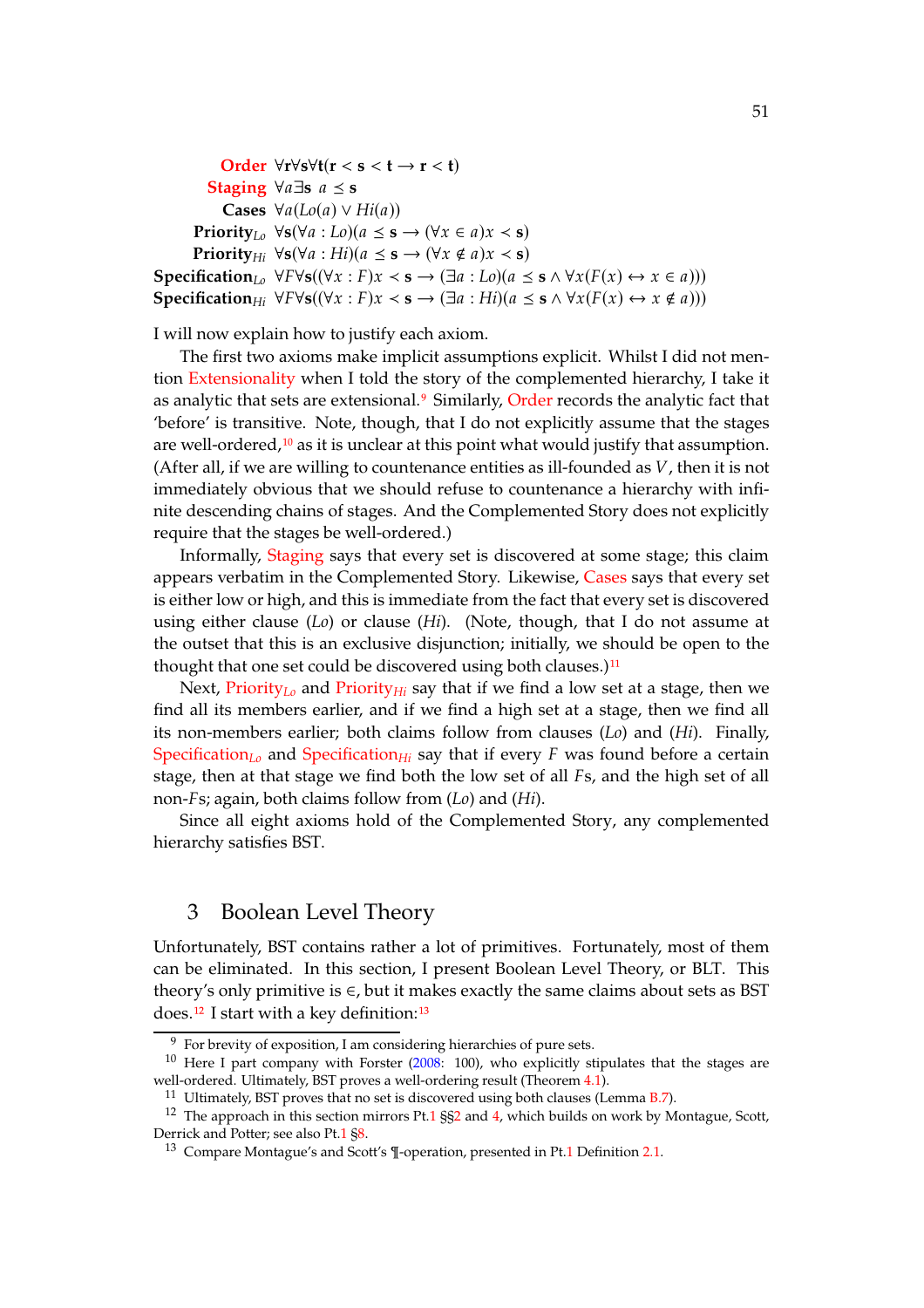<span id="page-51-4"></span>**Definition 3.1:** For any set *a*, let *a's absolute complement* be  $\overline{a} = \{x : x \notin a\}$ , if it exists. Let  $P_a = \{x : (\exists c \notin c \in a)(x \subseteq c \vee \overline{x} \subseteq c)\}\)$ , if it exists.<sup>[14](#page-51-0)</sup>

The definition of  $\overline{a}$  needs no comment, but the definition of  $P_a$  merits explanation. It turns out that BST proves that a is low iff  $a \notin a$ , and a is high iff  $a \in a$  (see Lemma [B.7\)](#page-64-0). Seen in this light, Pa collects together all the subsets of low members of  $a$ , and all the complements of such subsets. As a specific example, if  $b$  is low, then  $P\{b\} = \{x : x \subseteq b \lor \overline{x} \subseteq b\}$ , i.e. it is the result of closing *b*'s powerset under complements. We use this operation in this next definition (where 'bistory' is short for 'boolean-history', and 'bevel' is short for 'boolean-level'):[15](#page-51-1)

<span id="page-51-2"></span>**Definition 3.2:** Say that *h* is a *bistory*, written *Bist*(*h*), iff  $h \notin h \wedge (\forall x \in h) x = P(x \cap h)$ . Say that *s* is a *bevel*, written *Bev*(*s*), iff  $(\exists h : Bist)$ *s* = **P***h*.

The intuitive idea behind Definition [3.2](#page-51-2) is that the bevels go proxy for the stages of the Complemented Story, and each bistory is an initial sequence of bevels. (It is far from obvious that these definitions work as described, but we will soon see that they do.) Using these definitions, BLT has just four axioms:<sup>[16](#page-51-3)</sup>

```
Extensionality \forall a \forall b (\forall x (x \in a \leftrightarrow x \in b) \rightarrow a = b)Complements \forall a(\exists c = \overline{a})(a \notin a \leftrightarrow c \in c)Separation∉ \forall F(\forall a \notin a)(\exists b \notin b)\forall x(x \in b \leftrightarrow (F(x) \land x \in a))Stratification∉ (\forall a \notin a)(\exists s : Bev)a \subseteq s
```
Intuitively, [Complements](#page-51-2) tells us that every set has a complement, and a set is low iff its complement is high; [Separation](#page-51-2)<sub>∉</sub> tells us that arbitrary subsets of low sets exist (and are low); and [Stratification](#page-51-2)∉ tells us that every low set is a subset of some bevel (which corresponds to the thought that it is found at some stage). These axioms and definitions are vindicated by this next result, which shows that BLT has exactly the same set-theoretic content as BST (see  $\S$ B for the proof):

<span id="page-51-5"></span>**Theorem 3.3:** BST  $\vdash \phi$  iff BLT  $\vdash \phi$ , for any BLT-sentence  $\phi$ .

Otherwise put: no information about sets is gained or lost by moving between BST and BLT. Moreover, since every complemented hierarchy satisfies BST, every complemented hierarchy satisfies BLT. In what follows, then, I will treat BLT as the canonical theory of complemented hierarchies.

<span id="page-51-0"></span><sup>&</sup>lt;sup>14</sup> By the notational conventions,  $Pa = \{x : \exists c (c \in a \land c \notin c \land (x \subseteq c \lor \overline{x} \subseteq c))\}.$  BLT's axiom [Complements](#page-51-2) guarantees that  $\bar{a}$  exists for every  $a$ . However, we do not initially assume that  $P_a$ exists for every *a*; instead, we initially treat every expression of the form ' $b = Pa'$ ' as shorthand for ' $\forall x(x \in b \leftrightarrow (\exists c \notin c \in a)(x \subseteq c \vee (\exists z \subseteq c) \forall y(y \in z \leftrightarrow y \notin x))$ ', and must double-check whether **P***a* exists. Ultimately, though, BLT proves that **P**a exists for every a: if  $a \notin a$  then **P** $a \subseteq \mathbf{B}a$  (see Definition [4.3\)](#page-52-1); if  $a \in a$  then  $Pa = V$ .

<sup>&</sup>lt;sup>[1](#page-0-0)5</sup> Compare Pt. 1 Definition [2.2,](#page-3-0) which simplifies the Derrick–Potter definition of 'level'. Here, 'bistory' is short for 'boolean-history'; 'bevel' is short for 'boolean level'.

<span id="page-51-3"></span><span id="page-51-1"></span><sup>&</sup>lt;sup>16</sup> As in footnote [8,](#page-49-4) classical logic yields a 'cheap' proof of the existence of  $\emptyset$  and  $V$ .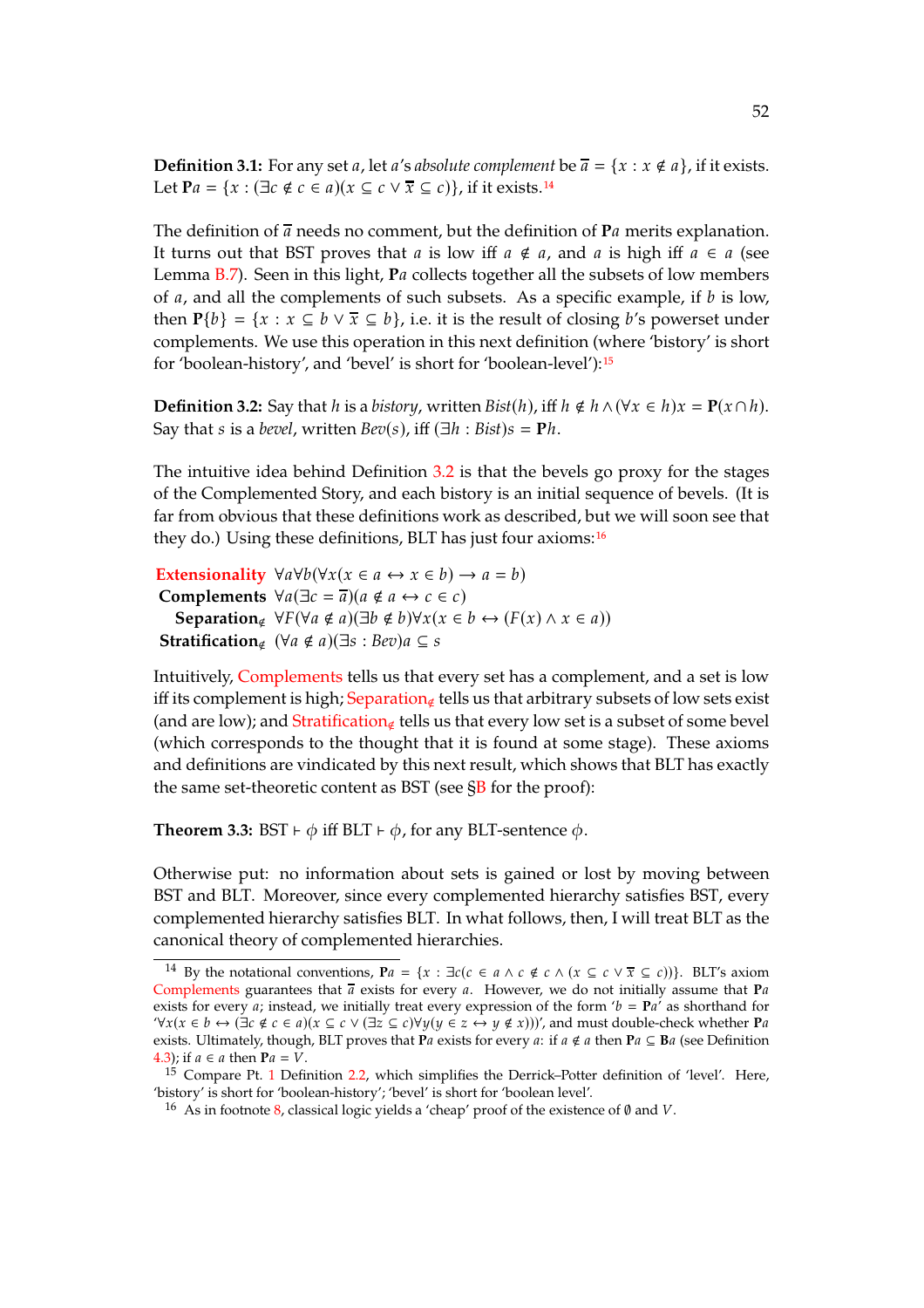## <span id="page-52-9"></span>4 Characteristics and extensions of BLT

To give a sense of how BLT behaves, I will state some of its 'characteristic' results (the proofs are in  $\zeta$ A). The first two results allow us to characterize BLT with a simple slogan: *a boolean algebra of sets arranged in well-ordered levels.*

<span id="page-52-0"></span>**Theorem 4.1** (BLT): The bevels are well-ordered by  $\in$ .

<span id="page-52-6"></span>**Theorem 4.2** (BLT)**:** The sets form a boolean algebra under complementation, ∩ and ∪.

This first result is quite surprising:[17](#page-52-2) the Complemented Story does not *explicitly* specify that the stages must be well-ordered (see [§2\)](#page-49-0); but, since every complemented hierarchy satisfies BLT (see [§3\)](#page-50-0), every complemented hierarchy has well-ordered levels.

The well-ordering of the bevels yields a powerful tool, which intuitively allows us to consider the bevel at which a set is first found:

<span id="page-52-1"></span>**Definition 4.3** (BLT): If  $a \notin a$ , let **B** $a$  be the ∈-least bevel with  $a$  as a subset; i.e.,  $a \subseteq$  **B** $a$  and  $\neg$ ( $\exists s : Bev$ ) $a \subseteq s \in$  **B** $a$ . If  $a \in a$ , let  $Ba = B\overline{a}$ .

Note that **B** $a$  exists for any  $a$ , by [Stratification](#page-51-2)<sub>∉</sub>, [Complements](#page-51-2) and Theorem [4.1.](#page-52-0)

A third characteristic result is that there is a *contra-automorphism* on the universe.[18](#page-52-3) Roughly put: replacing membership with non-membership (and vice versa) yields an isomorphic universe. Formally:

<span id="page-52-7"></span>**Definition 4.4:** We recursively define *a's negative*, written −*a*, as follows:

 $-a := \overline{\{-x : x \in a\}}$ , if  $a \notin a$ <br> $-a := \{-x : x \notin a\}$ , if  $a \in a$ 

<span id="page-52-8"></span>**Theorem 4.5** (BLT):  $\forall a \forall b (a \in b \leftrightarrow -a \notin -b)$ 

This immediately yields a nice duality:

<span id="page-52-5"></span>**Corollary 4.6** (BLT):  $\phi \leftrightarrow \phi^{\circ}$ , for any BLT-sentence  $\phi$ , where  $\phi^{\circ}$  is the sentence which results from  $\phi$  by replacing every '∈' with '∉' and vice versa.

These results highlight some of BLT's deductive strengths. Now let me comment on its (deliberate) weakness. By design, BLT axiomatizes only the *bare* idea of a complemented hierarchy, and so makes no comment on the hierarchy's height.[19](#page-52-4) If we

<span id="page-52-2"></span> $17$  It will be much less surprising for those who have read Pt[.1](#page-0-0)  $\S5$ .

<span id="page-52-3"></span><sup>18</sup> See Forster [\(2001:](#page-72-7) Definition 16 and subsequent comments). This result inspires my epigraph, from Le Guin. I owe the point to Brian King: in 2006, he arrived at an idea like the Complemented Story (independently of Forster) and explained it using Le Guin's image.

<span id="page-52-4"></span> $19$  Beyond the fact that classical logic guarantees the existence of at least one stage; see footnotes [8](#page-49-4) and [16.](#page-51-3)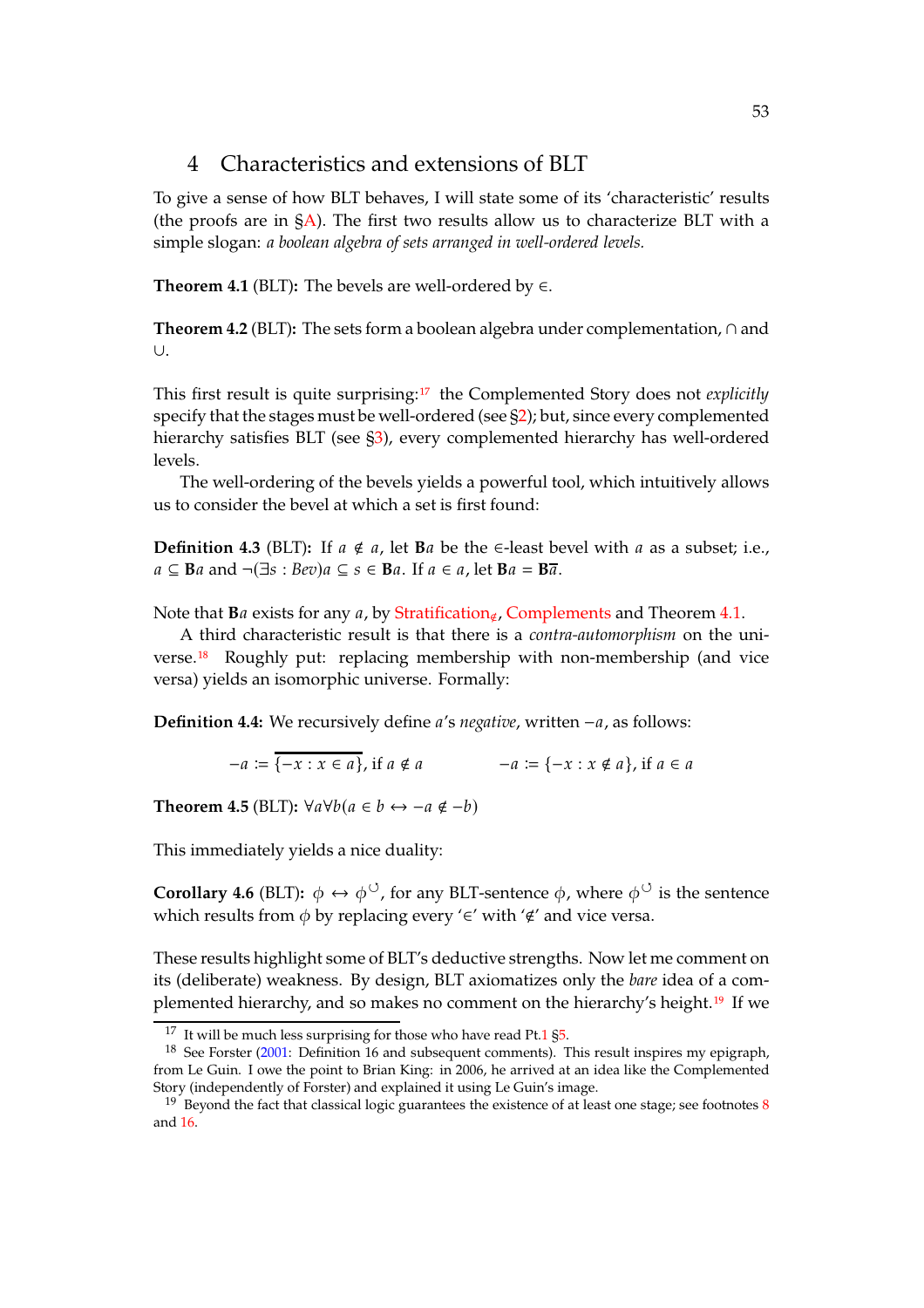want to ensure that our hierarchy is reasonably tall, three axioms suggest themselves (where 'P' is a second-order function-variable in the statement of  $\text{Unbounded}_{\notin}$  $\text{Unbounded}_{\notin}$  $\text{Unbounded}_{\notin}$ ):

**Endless**∉  $(\forall s : Bev)(\exists t : Bev)s \in t$ **Infinity**∉  $(\exists s : \text{Bev})(\exists q : \text{Bev})q \in s \land (\forall q : \text{Bev})(q \in s \rightarrow (\exists r : \text{Bev})q \in r \in s)$ **Unbounded**∉  $\forall P(\forall a \notin a)(\exists s : Bev)(\forall x \in a)P(x) \in s$ 

[Endless](#page-52-5)<sub>∉</sub> says there is no last bevel. [Infinity](#page-52-5)<sub>∉</sub> says that there is an infinite bevel, i.e. a bevel with no immediate predecessor. [Unbounded](#page-52-5)<sub>∉</sub> states that the hierarchy of bevels is so tall that no low set can be mapped unboundedly into it (recall that the low sets are precisely the non-self-membered sets).

To make all of this more familiar, here are some simple facts relating BLT to ZF. Let BLT<sub>+</sub> stand for BLT+[Endless](#page-52-5)<sub>∉</sub>, and BLT<sub>ZF</sub> stand for BLT+[Infinity](#page-52-5)<sub>∉</sub>+[Unbounded](#page-52-5)<sub>∉</sub>; then:[20](#page-53-1)

### <span id="page-53-4"></span>**Proposition 4.7:**

- (1) BLT proves the Axiom of Empty Set, i.e.  $\exists a \forall x \ x \notin a$ .
- (2) BLT proves Union, i.e.  $\forall a (\bigcup a \text{ exists}).$
- (3) BLT<sub>+</sub> proves Pairing, i.e.  $\forall a \forall b (\{a, b\} \text{ exists})$ , but BLT does not.
- <span id="page-53-3"></span>(4) BLT<sub>+</sub> proves Powersets-restricted-to-low-sets, i.e.  $(\forall a \notin a)(\wp a \text{ exists})$ , but BLT does not.
- <span id="page-53-5"></span>(5) BLT contradicts Powersets, i.e. it proves  $\exists a \neg \exists b \forall x (x \in b \leftrightarrow x \subseteq a)$ .
- <span id="page-53-6"></span>(6) BLT proves Foundation-restricted-to-high-sets, i.e.  $(\forall a \in a)(\exists x \in a)a \cap x =$  $\emptyset$ .
- (7) BLT<sub>+</sub> contradicts Foundation, i.e. it proves  $(\exists a \neq \emptyset)(\forall x \in a)a \cap x \neq \emptyset$ .
- (8) BLT<sub>ZF</sub> proves [Endless](#page-52-5)<sub>∉</sub>.

If we want to state this result with maximum shock value: of the standard axioms of ZF, BLT validates only [Extensionality,](#page-1-0) Empty Set, and Union (though BLT is also consistent with Pairing and standard formulations of Infinity).

## <span id="page-53-0"></span>5 The quasi-categoricity of BLT

We have seen that every complemented hierarchy satisfies BLT, so that every complemented hierarchy has well-ordered bevels. In fact, we can push this point further, by noting that BLT is quasi-categorical.<sup>[21](#page-53-2)</sup>

Informally, we can spell out BLT's quasi-categoricity as follows: *Any two complemented hierarchies are structurally identical for so far as they both run, but one may be taller than the other*. So, when we set up a complemented hierarchy, our only choice is how tall to make it.

<span id="page-53-1"></span><sup>&</sup>lt;sup>20</sup> Since BLT<sub>+</sub> proves Pairing, BLT<sub>+</sub> extends NF<sub>2</sub>, the sub-theory of Quine's NF whose axioms are [Extensionality,](#page-1-0) Pairing, and Theorem [4.2.](#page-52-6) However,  $BLT<sub>+</sub>$  does not extend NF<sub>O</sub>, the theory which adds to NF<sub>2</sub> the axiom that  $\{x : a \in x\}$  exists for every *a*; in particular,  $\{x : \emptyset \in x\}$  does not exist; see the proof of Proposition  $5.1.5$  $5.1.5$  in [§A.](#page-59-0) For discussion of NF<sub>2</sub> and NF<sub>O</sub>, see Forster [\(2001](#page-72-7): §2).

<span id="page-53-2"></span> $21$ <sup>T</sup> This mirrors the discussion of LT's quasi-categoricity; see Pt[.1](#page-0-0) [§6.](#page-9-1)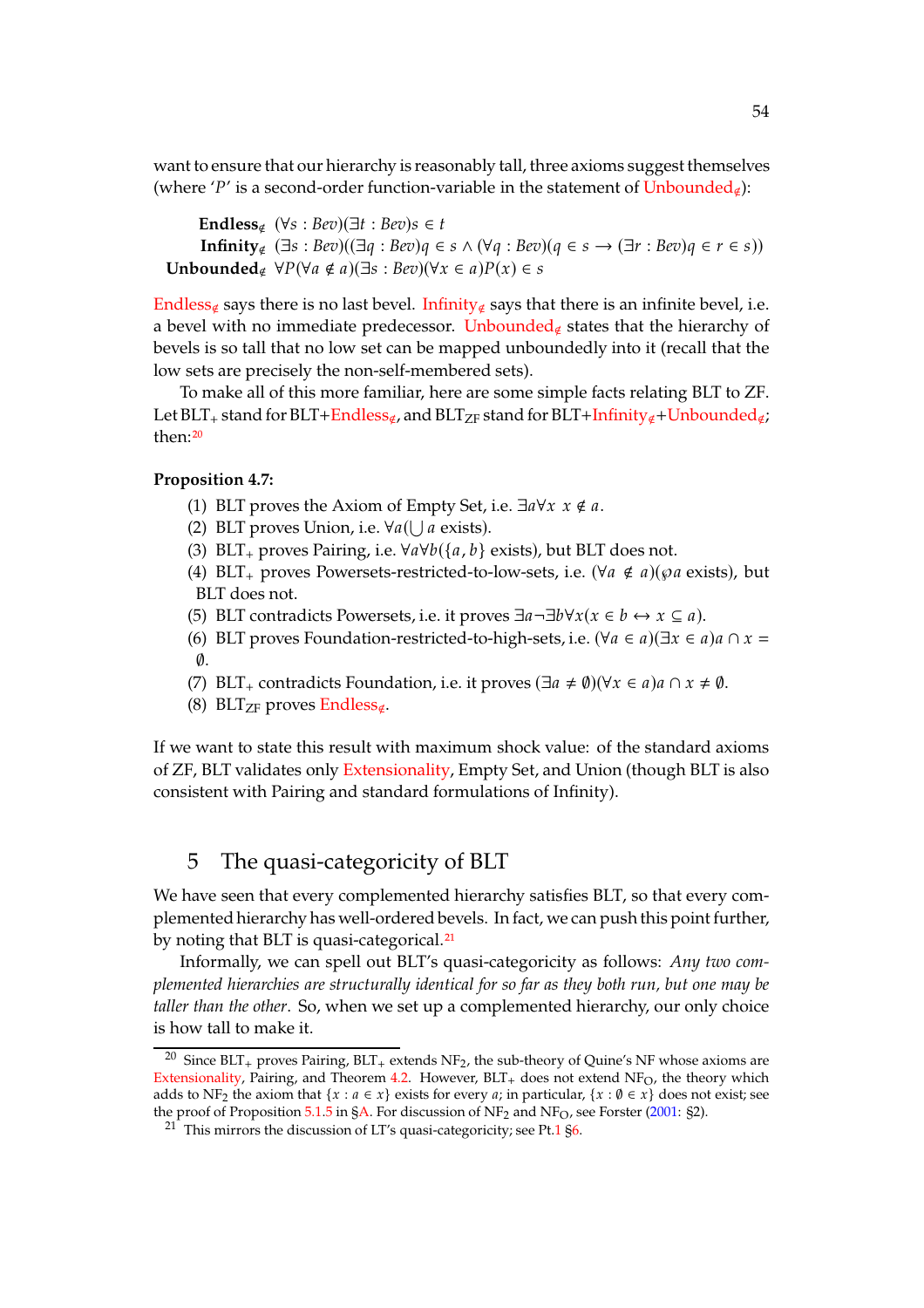In fact, there are at least two ways to explicate the informal idea of quasi-categoricity, and BLT is quasi-categorical on both explications.<sup>[22](#page-54-0)</sup> The first notion of quasi-categoricity should be familiar from Zermelo's results for ZF, and uses the full semantics for second-order logic:

**Theorem 5.1:** Given full second-order logic:

- (1) The bevels of any model of BLT are well-ordered.[23](#page-54-1)
- (2) For any ordinal  $\alpha > 0$ , there is a model of BLT whose bevels form an  $\alpha$ -sequence.<sup>[24](#page-54-2)</sup>
- (3) Given any two models of BLT, one is isomorphic to an initial segment of the other.<sup>[25](#page-54-3)</sup>

Since this result involves semantic ascent, it is an *external* quasi-categoricity result. There is also an *internal* quasi-categoricity result for BLT, which is a theorem of the (second-order) object language, but this point requires a little more explanation.

In embracing [Extensionality,](#page-1-0) BLT assumes that everything is a pure set. Here is an easy way to avoid making that assumption. Consider the following formula, which relativises BLT to a new primitive predicate, *Pure*:[26](#page-54-4)

$$
BLT(Pure, \varepsilon) := (\forall a : Pure)(\forall b : Pure)(\forall x (x \varepsilon a \leftrightarrow x \varepsilon b) \to a = b) \land
$$
  

$$
(\forall a : Pure)(\exists c : Pure)((\forall x : Pure)(x \varepsilon c \leftrightarrow x \notin a) \land (a \notin a \leftrightarrow c \varepsilon c)) \land
$$
  

$$
\forall F (\forall a : Pure)(a \notin a \to
$$
  

$$
(\exists b : Pure)(b \notin b \land \forall x (x \varepsilon b \leftrightarrow (F(x) \land x \varepsilon a)))) \land
$$
  

$$
(\forall a : Pure)(a \notin a \to (\exists s : Bev)a \subseteq s) \land
$$
  

$$
\forall x \forall y (y \varepsilon x \to (Pure(x) \land Pure(y)))
$$

The first four conjuncts say that the pure sets satisfy  $BLT;^{27}$  $BLT;^{27}$  $BLT;^{27}$  the last says that, when we use ' $\varepsilon'$ , we restrict our attention to membership facts between pure sets. This avoids the assumption that everything is a pure set. Moreover, I can use this formula to state our internal quasi-categoricity result (I have labelled the lines to facilitate its explanation):[28](#page-54-6)

<span id="page-54-7"></span>**Theorem 5.2:** This is a deductive theorem of impredicative second-order logic:

<sup>22</sup> Both ways make essential use of second-order logic, albeit in different ways.

<span id="page-54-0"></span><sup>&</sup>lt;sup>23</sup> i.e. if  $M \models \text{BLT}$  then  $\{s \in M : M \models \text{Bev}(s)\}$  is well-ordered by  $\in \mathcal{M}$ .

<span id="page-54-2"></span><span id="page-54-1"></span><sup>&</sup>lt;sup>24</sup> i.e. there is some  $M \models \text{BLT}$  such that  $\{s \in M : M \models \text{Bev}(s)\}$  is isomorphic to  $\alpha$ .

<span id="page-54-3"></span><sup>&</sup>lt;sup>25</sup> When  $\mathcal A$  and  $\mathcal M$  are models of BLT, say that  $\mathcal A$  is an *initial segment* of  $\mathcal M$  iff either  $\mathcal A = \mathcal M$  or there is some *s* such that  $M \models \text{Bev}(s)$  and  $\mathcal{A}$  is isomorphic to the substructure of M whose domain is  $\{x\in M: \mathcal{M}\models \mathbf{B}x\in s\}.$ 

<span id="page-54-4"></span><sup>&</sup>lt;sup>26</sup> Here, '⊆' and '*Bev*' should be defined in terms of  $\varepsilon$  rather than  $\epsilon$ ; similarly for '**B**' in the statement of Theorem [5.2.](#page-54-7)

<sup>&</sup>lt;sup>27</sup> With one insignificant caveat (see footnote  $16$ ): whereas classical logic guarantees that any model of BLT contains an empty set and a universal set,  $LT(Pure, \varepsilon)$  allows that there may be no pure sets.

<span id="page-54-6"></span><span id="page-54-5"></span><sup>&</sup>lt;sup>28</sup> Button and Walsh's [\(2018](#page-72-9): ch.11) proofs carry over straightforwardly to BLT.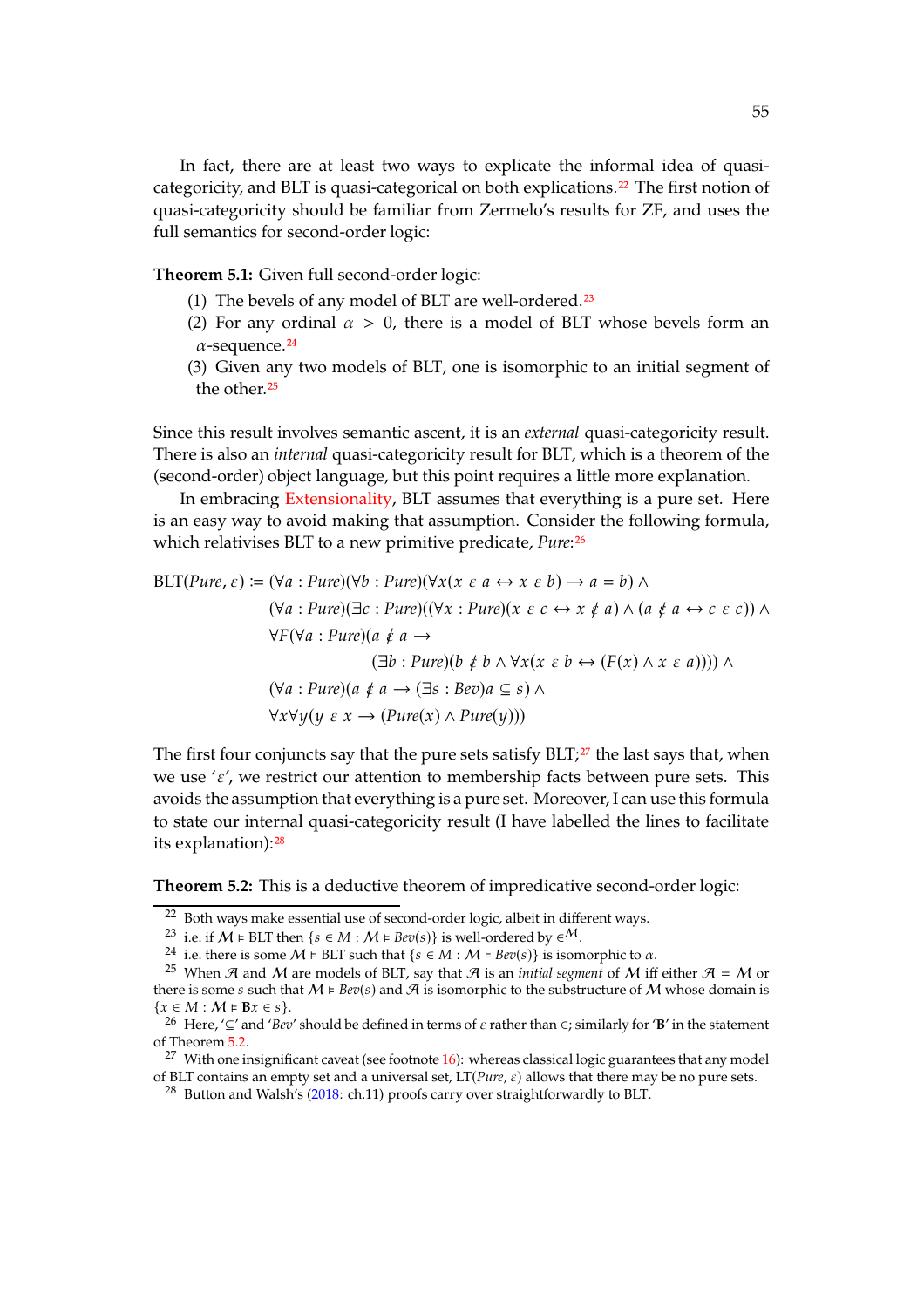$$
(\text{BLT}(Pure_1, \varepsilon_1) \land \text{BLT}(Pure_2, \varepsilon_2)) \rightarrow
$$

$$
\exists R(\forall v \forall y (R(v, y) \rightarrow (Pure_1(v) \land Pure_2(y))) \land \tag{1}
$$

$$
((\forall v: Pure_1) \exists y R(v, y) \lor (\forall y: Pure_2) \exists v R(v, y)) \land \qquad (2)
$$

<span id="page-55-4"></span><span id="page-55-3"></span><span id="page-55-2"></span><span id="page-55-1"></span>
$$
\forall v \forall y \forall x \forall z ((R(v, y) \land R(x, z)) \rightarrow (v \varepsilon_1 x \leftrightarrow y \varepsilon_2 z)) \land \tag{3}
$$

$$
\forall v \forall y \forall z ((R(v, y) \land R(v, z)) \rightarrow y = z) \land \tag{4}
$$

<span id="page-55-6"></span><span id="page-55-5"></span>
$$
\forall v \forall x \forall y ((R(v, y) \land R(x, y)) \rightarrow v = x) \land \tag{5}
$$

<span id="page-55-7"></span>
$$
\forall v \forall x \forall y ((\mathbf{B}_1 x \subseteq_1 \mathbf{B}_1 v \land R(v, y)) \to \exists z R(x, z)) \land
$$
 (6)

$$
\forall v \forall y \forall z ((\mathbf{B}_2 z \subseteq_2 \mathbf{B}_2 y \land R(v, y)) \rightarrow \exists x R(x, z)))
$$
\n(7)

Intuitively, the point is this. Suppose two people are using their versions of BLT, subscripted with '1' and '2' respectively. Then there is some second-order entity, a relation *, which takes us between their sets*  $(1)$ *, exhausting the sets of one or* the other person  $(2)$ ; which preserves membership  $(3)$ ; which is functional  $(4)$  and injective [\(5\)](#page-55-5); and whose domain is an initial segment of one [\(6\)](#page-55-6) or the other's [\(7\)](#page-55-7) hierarchy. Otherwise put: BLT is (internally) quasi-categorical.

As a bonus, this internal quasi-categoricity result can be lifted into an internal *total*-categoricity result. To explain how, consider this abbreviation (where 'P' is a second-order function-variable):

$$
\exists x \Phi(x) := \exists P(\forall x \Phi(P(x)) \land (\forall y : \Phi) \exists! x \ P(x) = y)
$$

This formalizes the idea that there is a bijection between the Φs and the universe (see Pt[.1](#page-0-0)  $\S6$ ). Using this notation, we can state our internal total-categoricity result:

**Theorem 5.3:** This is a deductive theorem of impredicative second-order logic:

$$
\begin{aligned} \left(\text{BLT}(Pure_1, \varepsilon_1) \land \exists x \, Pure_1(x) \land \text{BLT}(Pure_2, \varepsilon_2) \land \exists x \, Pure_2(x) \right) \rightarrow \\ \exists R(\forall v \forall y \, \big( R(v, y) \rightarrow \big( Pure_1(v) \land Pure_2(y) \big) \big) \land \\ (\forall v : Pure_1) \exists! y R(v, y) \land (\forall y : Pure_2) \exists! v R(v, y) \land \\ \forall v \forall y \forall x \forall z \, \big( (R(v, y) \land R(x, z)) \rightarrow (v \, \varepsilon_1 \, x \leftrightarrow y \, \varepsilon_2 \, z) \big) \big) \end{aligned}
$$

Intuitively, if both BLT-like hierarchies are as large as the universe, then there is a structure-preserving *bijection* between them.

## <span id="page-55-0"></span>6 Ordinary set theory as a proper part of BLT

The Complemented Story provides two clauses for finding sets. Clause (*Lo*) tells us that, at each stage **s** and for any sets found before **s**, we find a set whose members are exactly those sets. But this is exactly what we would find according to the Basic Story (see [§1\)](#page-47-0), which deals with ordinary, uncomplemented hierarchies. Intuitively, then, we should be able to recover an ordinary hierarchy by considering a complemented hierarchy whilst ignoring any use of clause (*Hi*). This intuitive idea is exactly right; the aim of this section is to explain it carefully.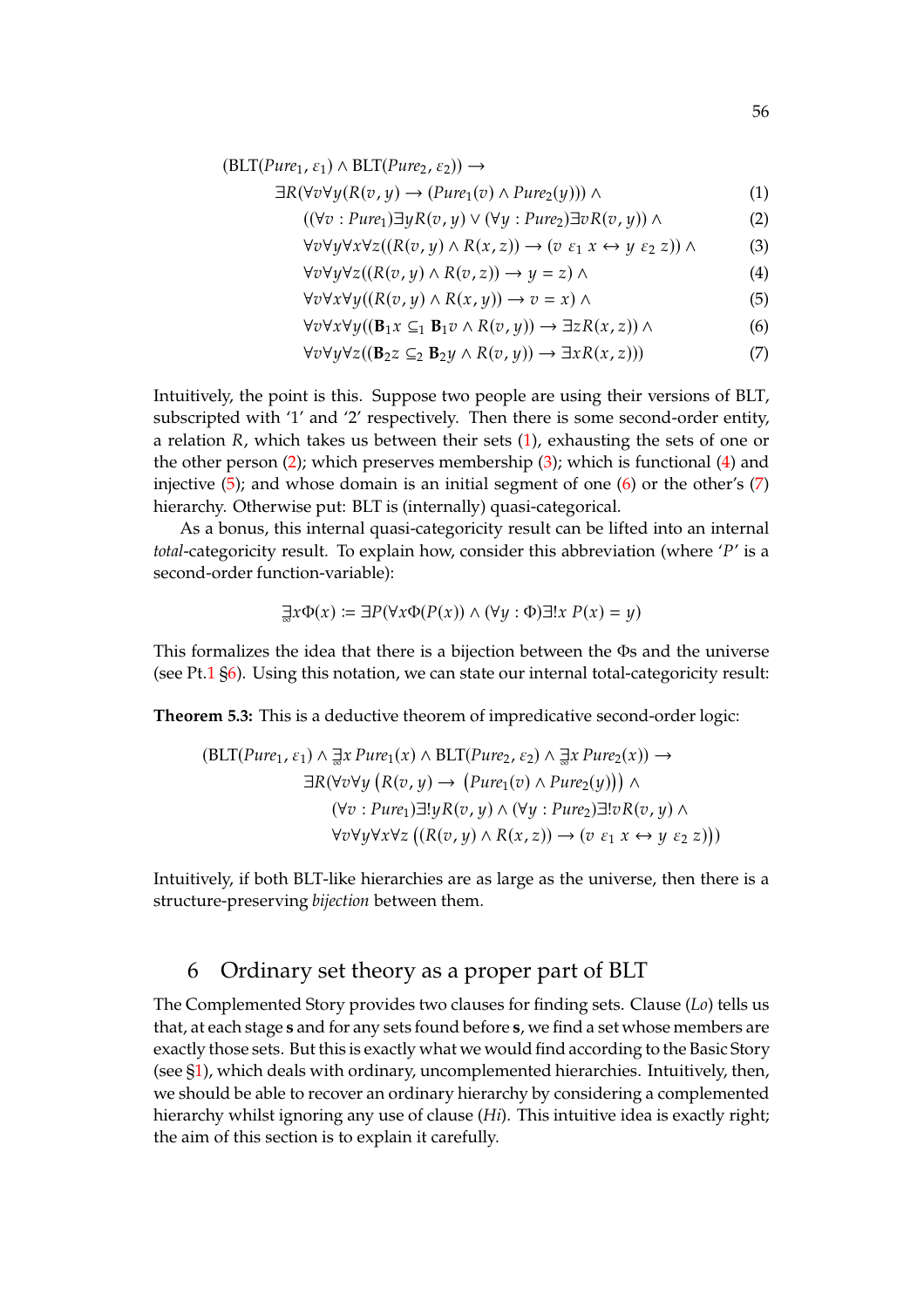First, I must formalize the notion of a set which we find without ever using clause (*Hi*). I call such sets *hereditarily low*, or *helow* for short. So: helow sets are low, their members are low, the members of their members are low, etc. Here is the precise definition:

<span id="page-56-4"></span>**Definition 6.1:** Say that *a* is *helow*, or  $Helo(a)$ , iff there is some transitive  $c \supseteq a$  such that  $(\forall x \in c) x \notin x$ .

To restrict our attention to the ordinary (uncomplemented) hierarchy, we then just restrict our attention to the helow sets. To implement this formally, for any formula  $\phi$ , let  $\phi^{\nabla}$  be the formula which results by restricting all of  $\phi'$ s quantifiers to helow sets. Using this notation, we can then prove results of this shape: *If some theory of uncomplemented hierarchies proves* 𝜙*, then some suitable theory of complemented hierarchies proves* φ<sup>ν</sup>.

To state these results precisely, we need a suitable theory of uncomplemented hierarchies. That theory is LT, discussed in Pt[.1.](#page-0-0) In a nutshell: LT stands to uncomplemented hierarchies exactly as BLT stands to complemented hierarchies. I will now briefly recap LT's key elements. To formalize the Basic Story, we define a predicate, *Lev*, to capture the notion of a *level* of an uncomplemented hierarchy (Pt[.1](#page-0-0) Definition [2.2\)](#page-3-0); then LT is the theory whose axioms are [Extensionality,](#page-1-0) [Separation,](#page-3-0) and [Stratification,](#page-3-0) which states that  $\forall a(\exists s : Lev)a \subseteq s$  (see Pt[.1](#page-0-0) [§2\)](#page-2-1). It transpires that LT is quasi-categorical, and that every uncomplemented hierarchy satisfies LT, no matter how tall or short it is (see Pt[.1](#page-0-0)  $\S5-6$ ). If we want to secure a tall uncomplemented hierarchy, we can consider the axioms [Endless,](#page-11-0) [Infinity](#page-11-0) and [Unbounded](#page-11-0) (see Pt[.1](#page-0-0) [§7\)](#page-11-0); these are exactly like [Endless](#page-52-5)<sub>∉</sub>, [Infinity](#page-52-5)<sub>∉</sub> and [Unbounded](#page-52-5)<sub>∉</sub> (see [§3](#page-50-0) of this part), except that they replace '*Bev'* with '*Lev'*. Let  $LT_+$  stand for  $LT +$  [Endless;](#page-11-0) it turns out that ZF is deductively equivalent to  $LT +$  [Infinity](#page-11-0) + [Unbounded;](#page-11-0) so LT,  $LT_{+}$ , and ZF are three theories which axiomatize uncomplemented hierarchies, making successively stronger demands on the hierarchy's height. With this background in place, here is the result which intuitively states that the helow part of any complement hierarchy is an ordinary (uncomplemented) hierarchy (see [§C](#page-64-1) for the proof):

<span id="page-56-1"></span>**Theorem 6.2:** For any LT-sentence  $\phi$ :

- (1) If LT  $\vdash \phi$ , then BLT  $\vdash \phi^{\triangledown}$
- <span id="page-56-2"></span>(2) If  $LT_+ \vdash \phi$ , then  $BLT_+ \vdash \phi^{\triangledown}$
- (3) If  $ZF \vdash \phi$ , then  $BLT_{ZF} \vdash \phi^{\triangledown}$

## <span id="page-56-0"></span>7 Definitional equivalence

Theorem [6.2.](#page-56-1)[3](#page-56-2) allows us to regard ZF as the result of restricting attention to the helow-fragment of  $BLT_{ZF}$ 's universe of sets. But we also have a much deeper interpretative result, as follows (see [§D\)](#page-66-1):[29](#page-56-3)

<span id="page-56-3"></span> $29$  Forster conjectured that a result of this shape should hold.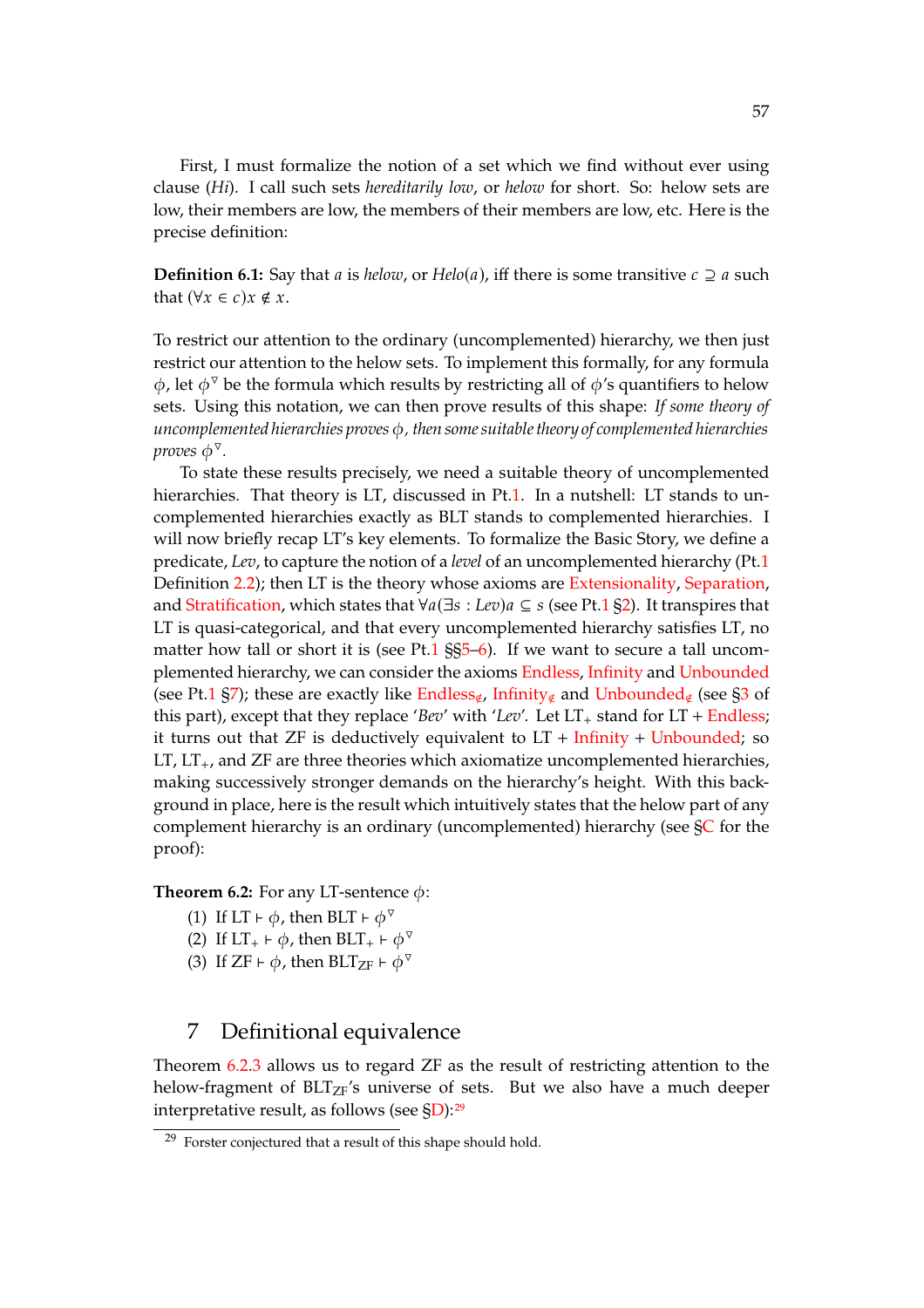<span id="page-57-2"></span>**Theorem 7.1:** ZF and  $BLT_{ZF}$  are definitionally equivalent, as are  $LT_+$  and  $BLT_+$ .

As an immediate consequence, ZF and  $BLT_{ZF}$  are *equiconsistent*, as are  $LT_+$  and  $BLT_+$ . However, definitional equivalence is much stronger than mere equiconsistency.

Roughly, to say that two theories are definitionally equivalent is to say that each theory can define all the primitive expressions of the other, such that each theory can simulate the other perfectly, and where combining the two simulations gets you back exactly where you began.<sup>[30](#page-57-1)</sup> So, in some purely formal sense, ZF and BLT<sub>ZF</sub> can be regarded as notational variants; as wrapping the same deductive content in different notational packaging.

One might be tempted to go further, and suggest that Theorem [7.1](#page-57-2) shows that there is *no* relevant difference between ZF and BLT<sub>ZF</sub>. That, however, would require further argument.<sup>[31](#page-57-3)</sup> Precisely because definitional equivalence is a purely formal property, it ignores all non-formal matters, and these may be philosophically significant. There is more philosophical discussion to be had about the significance of Theorem [7.1,](#page-57-2) but that must wait for another time.

## <span id="page-57-0"></span>8 Conway games and surreal numbers in BLT

Since  $ZF$  and  $BLT<sub>ZF</sub>$  are definitionally equivalent, there is a sense in which each can do anything that the other can. Still,  $BLT_{ZF}$  can do some things more easily than ZF. This is neatly illustrated by considering John Conway's theory of games and surreal numbers.<sup>[32](#page-57-4)</sup>

Consider two-player games in which players move alternately, with no element of chance, where the game must end in a win or loss. (Think of chess, but without the possibility of stalemate.) Abstractly, such games can be thought of as specifications of permissible positions: to make a move in such a game is just to select a new position which is permissible given the current game state; and you lose when it is your turn to move but there is no permissible position. (Think of being checkmated: you must move to a position where your King is not in check, but no such move is available.) Crucially, any position in any such game can be considered as a game in its own right. (Imagine the version of chess which always starts with the pieces arranged as after the Queen's Gambit in regular chess.) So every game can be regarded, abstractly, as nothing other than a specification of which games each player can move to. Otherwise put, if we call the two game-players Low and High, then a game is just a specification of *low options*, i.e. games that Low can move to, and *high options*, i.e. games that High can move to.

The idea is very natural. However, as Conway remarked, formalizing it 'in ZF destroys a lot of its symmetry.' He therefore suggested that 'the proper set theory in which to perform such a formalisation would be one with two kinds of

 $30$  For a precise statement of what definitional equivalence requires, see Button and Walsh [\(2018](#page-72-9): ch.5).

<span id="page-57-3"></span><span id="page-57-1"></span><sup>31</sup> Compare Pt[.2](#page-23-0) [§9.](#page-33-1)

<span id="page-57-4"></span> $32$  Joel David Hamkins suggested this application of BLT to me; many thanks to him, both for the initial suggestion, and for much subsequent correspondence.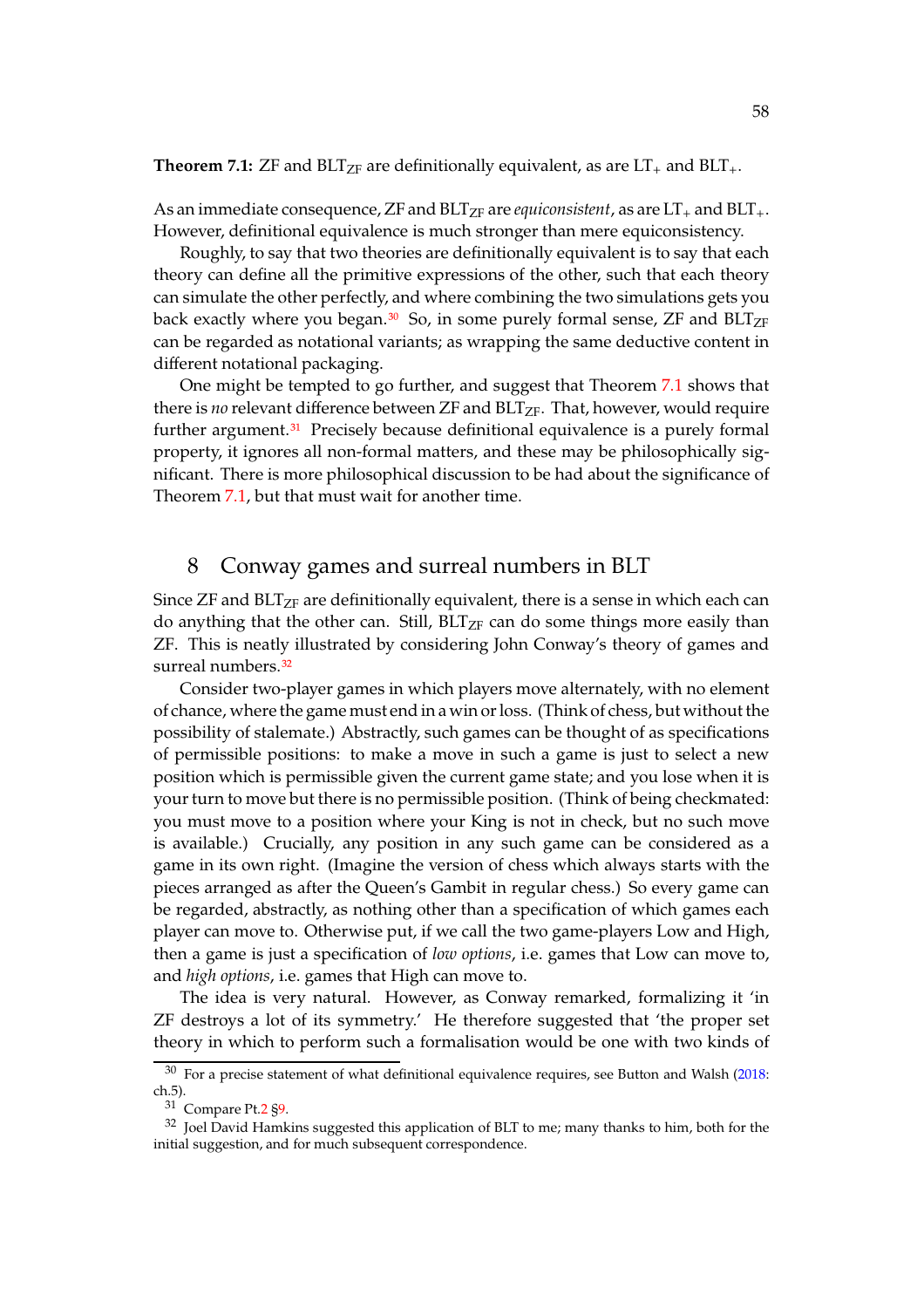membership': a game would just be a set with 'low-members' (low options) and 'high-members' (high options).<sup>[33](#page-58-0)</sup> However, we can easily implement this idea in BLT, using only *one* kind of membership. We start by saying that the games are the sets, and then stipulate:

**Definition 8.1** (BLT): If *a* is low, the set of *a's low options* is L*a* := { $x \in a : x \notin x$ }; the set of *a's high options* is H*a* := { $x \in a : x \in x$ }. If *a* is high, La := L $\overline{a}$  and Ha := H $\overline{a}$ .

Intuitively, then, a and  $\bar{a}$  represent the same game. Moreover, there is a natural algebra on the games, given as follows (I explain the definitions below): $34$ 

<span id="page-58-2"></span>**Definition 8.2** (BLT)**:** With − as in Definition [4.4,](#page-52-7) define + and ≤ recursively:

$$
a + c := \{x + c : x \in La\} \cup \{a + x : x \in Lc\} \cup \{\overline{y + c} : y \in Ha\} \cup \{\overline{a + y} : y \in Hc\}
$$
  

$$
a \le c \text{ iff } (\forall y \in Hc)y \nleq a \land (\forall x \in La)c \nleq x
$$

We stipulate that  $a \equiv c$  iff  $a \leq c \leq a$ , and define  $a - c \equiv a + (-c)$ .

We can make these algebraic operations intuitive as follows. To take the *negative* of a game is to reverse the players' roles (cf. Theorem [4.5\)](#page-52-8). To *add* two games is to place them side-by-side, allowing a player to move in one game without affecting the other. But the *partial-order* requires slightly more explanation. Suppose High plays first on the game *a*; then Low has a winning strategy *iff* whatever move High makes, i.e. for all  $y \in Ha$ , if Low plays first on y then High has no winning strategy. Similarly, suppose Low plays first on *a*; then High has a winning strategy *iff* for all  $x \in La$ , if High plays first on x then Low has no winning strategy. So, if we gloss ' $\emptyset \leq z'$  as 'Low has a winning strategy as second player on z' and gloss ' $z \leq \emptyset'$  as 'High has a winning strategy as second player on  $z'$ , this motivates two important special cases of the partial order:

$$
\emptyset \le a \text{ iff } (\forall y \in Ha) y \nleq \emptyset \qquad a \leq \emptyset \text{ iff } (\forall x \in La) \emptyset \nleq x
$$

The remainder of the definition is then set up so that  $a - b \leq \emptyset$  iff  $a \leq b$ . More generally, we have the following foundational result:

<span id="page-58-4"></span>**Theorem 8.3** (BLT): The sets form a partially-ordered abelian Group, with  $\emptyset = 0$ and  $+$ ,  $-$ ,  $\leq$  as in Definition [8.2,](#page-58-2) all modulo  $\equiv$ .<sup>[35](#page-58-3)</sup>

We can obtain a totally-ordered Field by restricting our attention to surreals:

<span id="page-58-0"></span><sup>33</sup> Conway [\(1976](#page-72-10): 66). Cox and Kaye [\(2012](#page-72-11)) take up this suggestion and offer an axiomatic theory with two kinds of membership; they prove it is definitionally equivalent with ZF. By Theorem [7.1,](#page-57-2) it is definitionally equivalent with  $BLT<sub>ZF</sub>$ .

<span id="page-58-1"></span><sup>&</sup>lt;sup>34</sup> The well-ordering of bevels guarantees determinacy, and licenses induction and recursive definitions (see footnote [37,](#page-61-0) below). Definition [8.2](#page-58-2) and [8.4](#page-59-1) are BLT-implementations of Conway's [\(1976](#page-72-10): chs.0–1) definitions. (As defined, the sum of two low sets is always low; an arbitrary choice was required.) For Theorem [8.3,](#page-58-4) see Conway's [\(1976](#page-72-10): 78); for Theorem [8.5,](#page-59-2) see Conway [\(1976:](#page-72-10) ch.1). For an accessible presentation, see also Schleicher and Stoll [\(2006](#page-73-14): §§2–4).

<span id="page-58-3"></span><sup>&</sup>lt;sup>35</sup> To quotient by ≡, define  $[a] := \{b \equiv a : (\forall x \equiv a) \mathbf{B} b \subseteq \mathbf{B} x\}$ ; cf. Scott [\(1955](#page-73-15)) and Conway [\(1976:](#page-72-10) 65).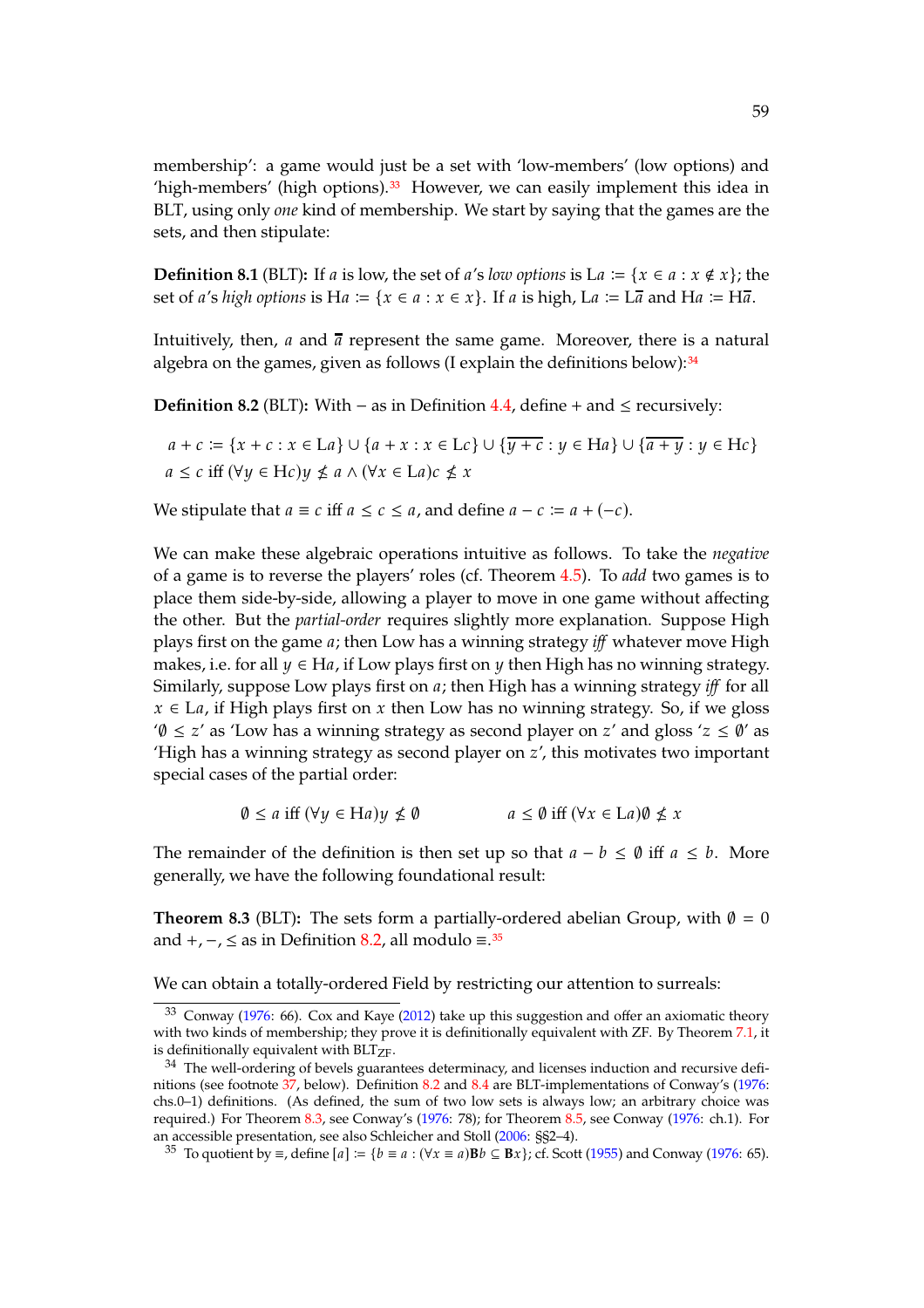<span id="page-59-1"></span>**Definition 8.4** (BLT): We specify that *a* is *surreal* iff: for all  $x \in L$ *a* and all  $y \in H$ *a*, both x and y are surreal and  $x \not\geq y$ . We define multiplication on surreals thus:

$$
a \cdot c := \{x \cdot c + a \cdot y - x \cdot y : (x \in La \land y \in Le) \lor (x \in Ha \land y \in He)\} \cup \{x \cdot c + a \cdot y - x \cdot y : (x \in La \land y \in He) \lor (x \in Ha \land y \in Le)\}
$$

We say that *a* is a *surreal-ordinal* iff *a* is both helow and surreal.

<span id="page-59-2"></span>**Theorem 8.5** (BLT)**:** The surreals form a totally-ordered Field, modulo ≡.

Summing up: Conway's beautifully rich, nonstandard, theory of surreal numbers is available, essentially off-the-shelf, within BLT.

## 9 Conclusion

The Complemented Story lays down a conception of *set* which rivals the (ordinary) cumulative notion, but which accepts Complementation and rejects Separation (see [§1\)](#page-47-0).

I have shown that any complemented hierarchy satisfies BLT (see §[§2](#page-49-0)[–3\)](#page-50-0). So, given the characteristic results of BLT, the sets of any complemented hierarchy are arranged into well-ordered bevels, and constitute a boolean algebra (see [§4\)](#page-52-9). Moreover, BLT is quasi-categorical (see [§5\)](#page-53-0); so our only choice, in setting up a complemented hierarchy, is how tall to make it.

The theory  $BLT<sub>ZF</sub>$  arises from BLT just by adding axioms which state that the complemented hierarchy *is* quite tall (see [§4\)](#page-52-9). And we can regard ZF as either a proper part of  $BLT<sub>ZF</sub>$  (see [§6\)](#page-55-0), or as a notational variant (in a purely formal sense) of BLTZF (see [§7\)](#page-56-0). But both interpretations suggest that there is no obvious *a priori* reason to favour Separation over Complementation. And in some settings, such as the discussion of Conway games, using Complementation is extremely natural (see [§8\)](#page-57-0)

## <span id="page-59-0"></span>A Characteristics of BLT

The remainder of this paper consists of proofs of the results discussed in the main text. Many of the simpler proofs are similar to results for Pt[.1;](#page-0-0) in such cases, I omit the proof and refer interested readers to the appropriate result from Pt[.1.](#page-0-0)

This first appendix deals with the results from [§4.](#page-52-9) Initially, I will work in ECS, the subtheory of BLT whose only axioms are [Extensionality,](#page-1-0) [Complements](#page-51-2) and [Separation](#page-51-2)<sub>∉</sub> (see [§3\)](#page-50-0). I start with some simple results and definitions:

<span id="page-59-3"></span>**Lemma A.1** (ECS): If  $c \subseteq a \notin a$ , then  $c \notin c$ ; if  $a \in a \subseteq c$ , then  $c \in c$ .

*Proof.* If  $c \subseteq a \notin a$ , then  $c \notin c = \{x \in a : x \in c\}$  by [Separation](#page-51-2)<sub>∉</sub> and [Extensionality.](#page-1-0) If  $a \in a \subseteq c$ , then  $\overline{c} \subseteq \overline{a} \notin \overline{a}$  by [Complements,](#page-51-2) so that  $\overline{c} \notin \overline{c}$  as before, and  $c \in c$  by [Complements.](#page-51-2)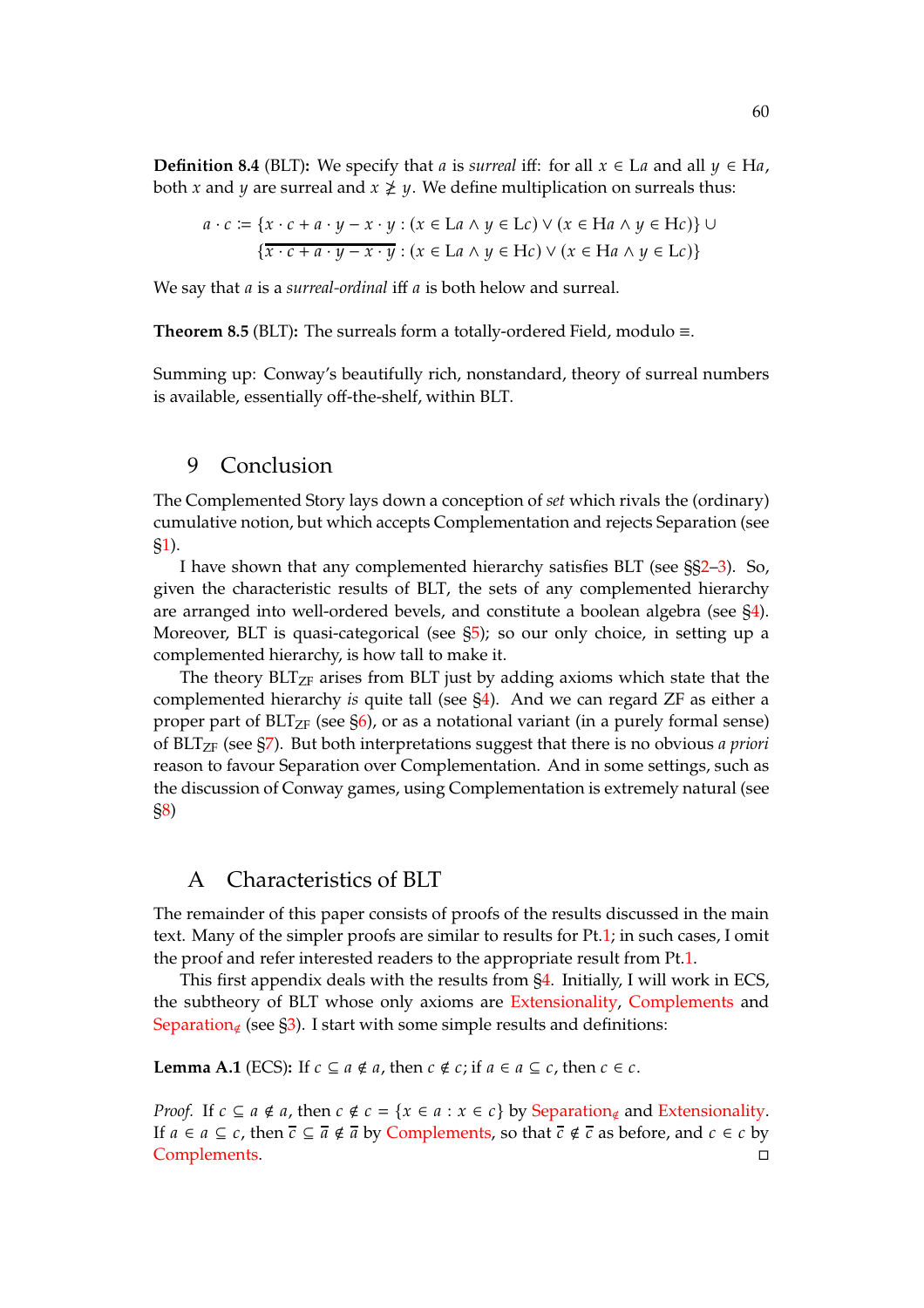<span id="page-60-3"></span><span id="page-60-1"></span><span id="page-60-0"></span>**Lemma A.3** (ECS): If **P***a* exists (see Definition [3.1\)](#page-51-4), then:

- (1)  $(\forall x \notin x \in \mathbf{P}a) \exists c(x \subseteq c \notin c \in a).$
- <span id="page-60-2"></span>(2) **P** $a$  is potent $\epsilon$ .
- (3) Pa is complement-closed.

*Proof.* [\(1\)](#page-60-0) Fix  $x \notin x \in \mathbf{P}a$ ; so for some  $c \notin c \in a$ , either  $x \subseteq c$  or  $\overline{x} \subseteq c$ . But  $\overline{x} \in \overline{x}$  by [Complements,](#page-51-2) so  $\overline{x} \nsubseteq c$  by Lemma [A.1.](#page-59-3)

*[\(2\)](#page-60-1)* Fix  $x \subseteq c \notin c \in \mathbf{Pa}$ ; so  $x \subseteq c \subseteq b \notin b \in a$  for some b by [\(1\)](#page-60-0); hence  $x \in \mathbf{Pa}$ .

*[\(3\)](#page-60-2)* Fix  $x \in \mathbf{P}a$ . If  $x \subseteq c$  for some  $c \notin c \in a$ , then  $x = \frac{1}{x} \subseteq c$  so that  $\overline{x} \in \mathbf{P}a$ ; if  $\overline{x} \subseteq c$  for some  $c \notin c \in a$ , then  $\overline{x} \in Pa$  straightforwardly.

It follows that bevels (see Definition [3.2\)](#page-51-2) have several important closure properties:

<span id="page-60-6"></span>**Lemma A.4** (ECS)**:** Every bevel is transitive∉, potent∉, complement-closed, and non-self-membered.

*Proof.* Let s be a bevel, i.e.  $s = Ph$  for some bistory h. So s is potent<sub>∉</sub> and complement-closed by Lemma [A.3.](#page-60-3) For transitivity<sub>∉</sub>, fix  $a \notin a \in s = Ph$ ; so  $a \subseteq c \notin c \in h$  for some c by Lemma [A.3](#page-60-3)[.1;](#page-60-0) and  $c = P(c \cap h)$  as h is a bistory; so  $a \subseteq P(c \cap h) \subseteq Ph = s$ . To see  $s \notin s$ , suppose  $s \in s$  for reductio. Then  $\overline{s} \notin \overline{s} \in s$  by [Complements,](#page-51-2) so  $\overline{s} \subseteq s$  by transitivity<sub>∉</sub>, so  $s = V$ . Since  $h \notin h$  by definition, and  $h \in V = s = Ph$ , by Lemma [A.3](#page-60-3)[.1](#page-60-0) there is some c such that  $h \subseteq c \notin c \in h$ . Since h is a bistory,  $c = P(h \cap c) = Ph = V$ , contradicting the fact that  $c \notin c$ .

From here, we can prove the well-ordering of the bevels, by proving a sequence of results like those from Pt[.1](#page-0-0) [§3;](#page-3-1) I leave this to the reader:<sup>[36](#page-60-4)</sup>

Lemma A.5 (ECS): If there is an *F*, and all *Fs* are non-self-membered and potent∉, then there is an  $\epsilon$ -minimal F. Formally:  $\forall F((\exists x F(x) \land (\forall x : F)(x \notin \mathbb{R}))$  $x \wedge x$  is potent<sub>∉</sub>))  $\rightarrow (\exists a : F)(\forall x : F)x \notin a)$ 

<span id="page-60-9"></span>**Lemma A.6** (ECS): If some bevel is  $F$ , then there is an  $\in$ -minimal bevel which is  $F$ . Formally:  $\forall F((\exists s : \text{Bev})F(s) \rightarrow (\exists s : \text{Bev})(F(s) \land (\forall r : \text{Bev})(F(r) \rightarrow r \notin s)))$ 

<span id="page-60-5"></span>**Lemma A.7** (ECS)**:** Every member of a bistory is a bevel.

<span id="page-60-7"></span>**Lemma A.8** (ECS):  $s = P\{r \in s : \text{Bev}(r)\}\)$ , for any bevel s.

<span id="page-60-8"></span>**Lemma A.9** (ECS): All bevels are comparable, i.e.  $(\forall s : Bev)(\forall t : Bev)(s \in t \lor s =$  $t \vee t \in s$ 

<span id="page-60-4"></span><sup>&</sup>lt;sup>36</sup> For Lemma [A.7,](#page-60-5) first note that if h is a history and  $c \in h$ , then  $c = P(c \cap h) \subseteq Ph \notin Ph$  by Lemma [A.4,](#page-60-6) so  $c \notin c$  by Lemma [A.1.](#page-59-3) For Lemmas [A.8](#page-60-7)[–A.9,](#page-60-8) reason about non-self-membered sets in the first instance, then deal with self-membered sets using [Complements](#page-51-2) and complement-closure.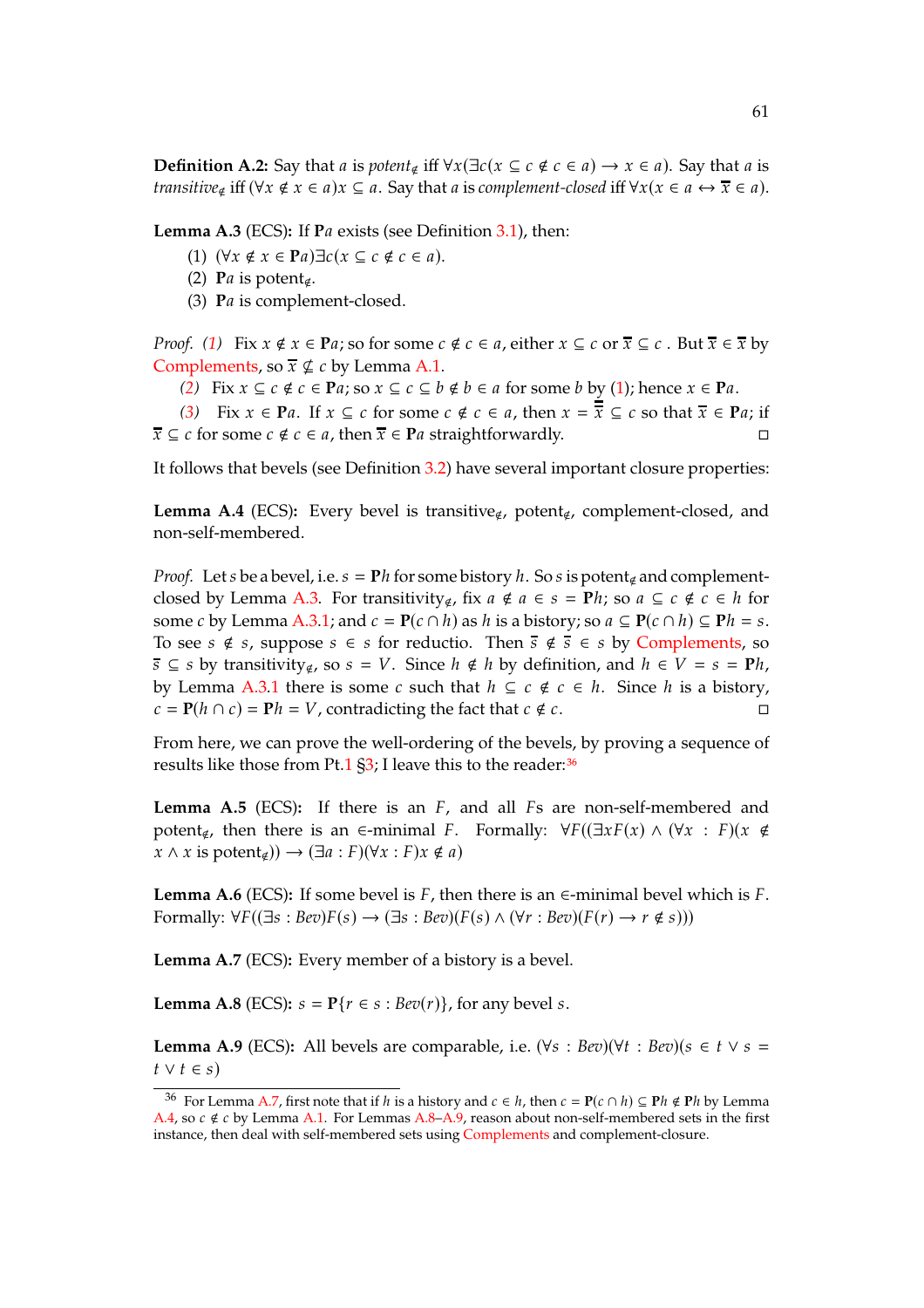Combining Lemmas [A.6](#page-60-9) and [A.9,](#page-60-8) ECS proves that the bevels are well-ordered by ∈; this is Theorem [4.1.](#page-52-0) This licenses our use of the **B**-operator (see Definition [4.3\)](#page-52-1). Here are some simple results about that operator, which can be proved by tweaking the proof of Pt[.1](#page-0-0) Lemma [3.12:](#page-5-1)

<span id="page-61-2"></span>**Lemma A.10** (BLT): For any sets *a*, *c*, and any bevels *r*, *s*:

(1) **B**𝑎 exists (2)  $a \notin Ba$ (3)  $r \subseteq s$  iff  $s \notin r$  $(4) s = **B**s$ (5) if  $c \subseteq a \notin a$  or  $a \in a \subseteq c$ , then  $Bc \subseteq Ba$ (6) if  $c \in a \notin a$  or  $c \notin a \in a$ , then  $Bc \in Ba$ 

<span id="page-61-3"></span>Moreover, we can now show that sets are closed under arbitrary pairwise intersection:

<span id="page-61-5"></span>**Lemma A.11** (BLT): For any sets *a* and *c*, the set  $a \cap c = \{x : x \in a \land x \in c\}$  exists.

*Proof.* First suppose that either  $a \notin a$  or  $c \notin c$  (or both); without loss of generality, suppose  $a \notin a$ ; now  $a \cap c = \{x \in a : x \in c\}$  exists by [Separation](#page-51-2)<sub>∉</sub>. Next suppose that both  $a \in a$  and  $c \in c$ . So both  $\overline{a} \notin \overline{a}$  and  $\overline{c} \notin \overline{c}$  by [Complements.](#page-51-2) Let s be the maximum of  $\overline{B}a$  and  $\overline{B}c$ . Since *s* is potent<sub>∉</sub>, both  $\overline{a} \subseteq s$  and  $\overline{c} \subseteq s$ , so  $\overline{a} \cup \overline{c} = \{x \in s : x \in \overline{a} \lor x \in \overline{c}\}$  exists by [Separation](#page-51-2)<sub>∉</sub>. Now  $a \cap c = \overline{a} \cup \overline{c}$  exists by [Complements.](#page-51-2) □

This immediately entails that the sets form a boolean algebra, which is Theorem [4.2.](#page-52-6) Our next result shows that the universe is contra-automorphic:  $37$ 

**Theorem [4.5](#page-52-8)** (BLT):  $\forall a \forall b (a \in b \leftrightarrow -a \notin -b)$ 

*Proof.* Recall that negative is given as in Definition [4.4](#page-52-7) by

$$
-a := \overline{\{-x : x \in a\}}, \text{ if } a \notin a \qquad -a := \{-x : x \notin a\}, \text{ if } a \in a
$$

<span id="page-61-4"></span><span id="page-61-1"></span>Fix a bevel *s* and for induction suppose that, for any  $x, y \in s$ :

- (1)  $-x$  is well-defined and **B** $x =$ **B**( $-x$ ); and
- (2)  $x = y$  iff  $-x = -y$ .

It suffices to show that both properties hold of  $a$ ,  $b$  when  $\mathbf{B}a = \mathbf{B}b = s$ .

*Concerning* [\(1\)](#page-61-1). Suppose  $a \notin a$ . If  $x \in a$ , then  $B(-x) = Bx \in Ba$  by induction assumption [\(1\)](#page-61-1) and Lemma [A.10.](#page-61-2)[6.](#page-61-3) Using [Separation](#page-51-2)<sub>∉</sub>, let  $c \notin c = \{v \in Ba : (\exists x \in a) \in A \mid \exists x \in a \}$  $a|v = -x$  =  $\{-x : x \in a\}$ . Moreover,  $Bc = Ba$ , by the well-ordering of bevels

<span id="page-61-0"></span> $37$  Theorem [4.1](#page-52-0) licenses recursive definitions. We can regard as defining second-order entities. If we are using second-order logic, such definitions yield a second-order entity. If we are using first-order logic, then (as usual) we define a term by considering a strictly increasing sequence of first-order 'bounded approximations' (specifying the behaviour of the term over the last few bevels manually, if there is a last bevel).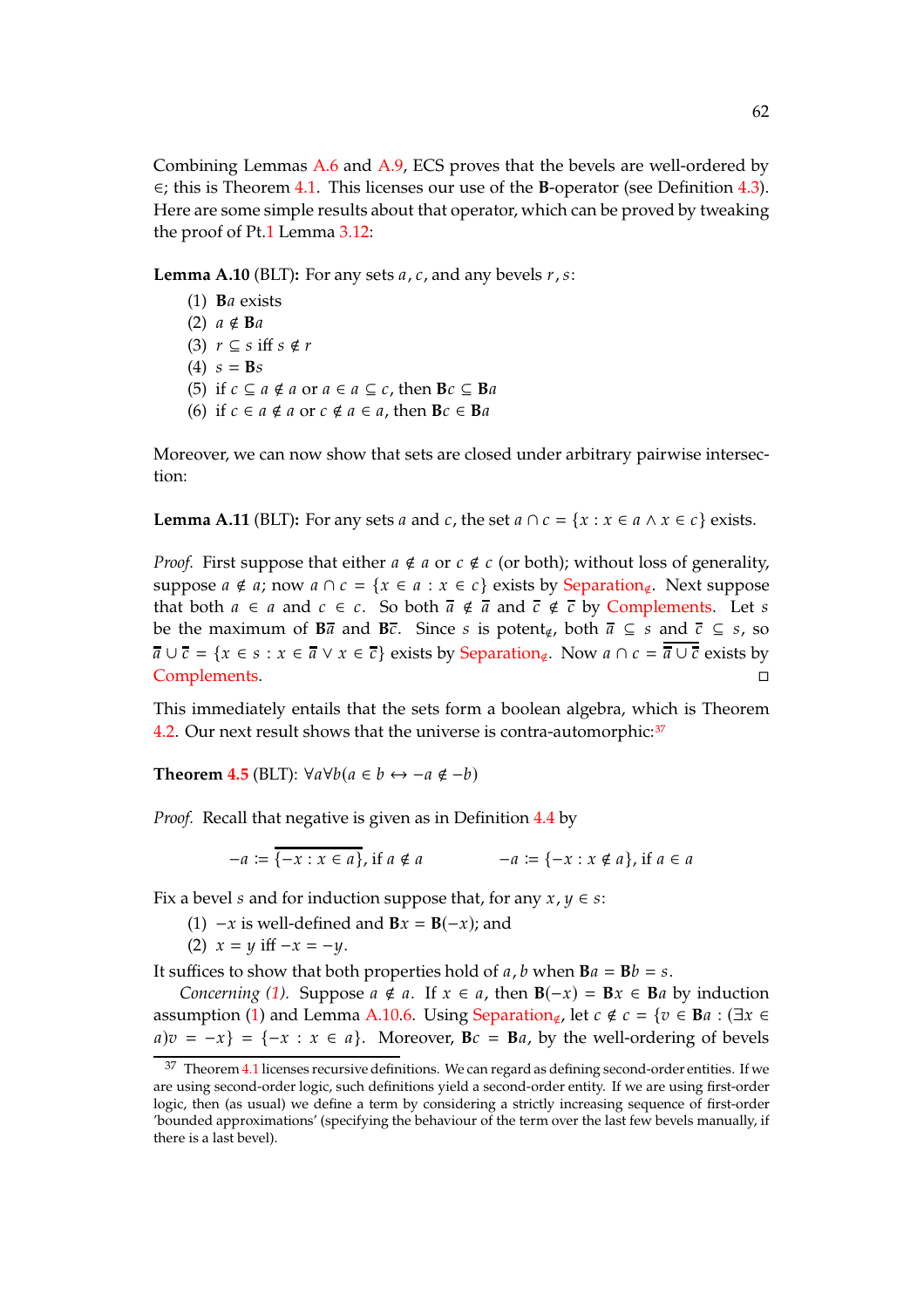and since  $\mathbf{B}(-x) = \mathbf{B}x \in \mathbf{B}$  for all  $x \in a$ . Now  $\overline{c} \in \overline{c} = -a$  by [Complements;](#page-51-2) so  $Ba = Bc = B\overline{c} = B(-a)$ . The case when  $a \in a$  is similar, defining  $c \notin c = \{v \in Ba :$  $(\exists x \notin a)v = -x$ } = {-x : x  $\notin a$ } = -a.

*Concerning* [\(2\)](#page-61-4). If  $a \in a \leftrightarrow b \in b$ , then  $a = b$  iff  $-a = -b$  by induction assumption [\(2\)](#page-61-4). Without loss of generality, suppose that  $a \in a$  and  $b \notin b$ ; in establishing [\(1\)](#page-61-1), we found that  $-a \notin -a$  and  $-b \in -b$ ; so  $a \neq b$  and  $-a \neq -b$ .  $\Box$ 

I ended [§4](#page-52-9) by stating some simple facts about extensions of BLT. I will prove the distinctively boolean facts, leaving the remainder to the reader:

### **Proposition [5.1](#page-28-0)**, fragment: .

- [\(2\)](#page-53-4) BLT proves Union, i.e.  $\forall a (\bigcup a \text{ exists})$
- [\(5\)](#page-53-3) BLT contradicts Powersets, i.e. it proves  $\exists a \neg \exists b \forall x (x \in b \leftrightarrow x \subseteq a)$
- [\(6\)](#page-53-5) BLT proves Foundation-restricted-to-high-sets, i.e.  $(\forall a \in a)(\exists x \in a)a \cap x =$ ∅.
- [\(7\)](#page-53-6) BLT<sub>+</sub> contradicts unrestricted Foundation, i.e. it proves ( $\exists a \neq \emptyset$ )( $\forall x \in \mathbb{R}$  $a)a \cap x \neq \emptyset$ .

*Proof.* [\(2\)](#page-53-4) If  $a \in a$ , then  $\bigcup a = \{x \in \overline{a} : (\forall y \in a) x \notin y\}$ , which exists by [Separation](#page-51-2)<sub>∉</sub> and [Complements.](#page-51-2) If  $a \notin a$ , then using [Separation](#page-51-2)<sub>∉</sub> let  $a_0 = \{x \in a : x \notin x\}$  and let  $a_1 = \{x \in a : x \in x\}$ . I will show that  $\bigcup a_0$  and  $\bigcup a_1$  exist, so that, using [Complements](#page-51-2) and Lemma [A.11:](#page-61-5)

$$
\bigcup a = \bigcup a_0 \cup \bigcup a_1 = \overline{\bigcup a_0 \cap \bigcup a_1}
$$

Clearly  $\bigcup a_0$  exists by [Separation](#page-51-2)<sub>∉</sub> on **B**a. If  $a_1 = \emptyset$  then  $\bigcup a_1 = \emptyset$ ; otherwise,  $\bigcup a_1 = \bigcap \{ \overline{x} : x \in a_1 \}$ , which exists by [Complements](#page-51-2) and [Separation](#page-51-2)<sub>∉</sub> on **B**a.

*[\(5\)](#page-53-3)* If there is only one bevel, then the only sets are  $\emptyset$  and  $V = {\emptyset, V}$ , so that  $\wp\emptyset = \{\emptyset\}$  does not exist. Otherwise, we find  $\{\emptyset\}$  at the second bevel, and if  $\wp\{\emptyset\}$ existed it would be  $\{x : \emptyset \notin x\}$ . So suppose for reductio that  $a = \{x : \emptyset \notin x\}$ . Then  $\emptyset \notin \emptyset$ , so  $\emptyset \in \emptyset$ , so  $\emptyset \notin \emptyset$ . Now  $\overline{\emptyset} \in \overline{\emptyset} = \{x : \emptyset \in \mathbb{X}\}$  by [Complements,](#page-51-2) so that  $\emptyset \in \overline{\emptyset}$ , contradicting that  $\emptyset \in \mathfrak{a}$ .

- *[\(6\)](#page-53-5)* If  $a \in a$  then  $\overline{a} \in a$  by [Complements,](#page-51-2) and  $a \cap \overline{a} = \emptyset$ .
- *[\(7\)](#page-53-6)* We find  $\{V\}$  at the second bevel, and  $\{V\} \cap V \neq \emptyset$ .

### <span id="page-62-0"></span>B The set-theoretic equivalence of BST and BLT

I now want to prove Theorem [3.3,](#page-51-5) which states that BLT and BST say exactly the same things about sets. (This mirrors Pt[.1](#page-0-0) [§4.](#page-6-0))

To show that BST says no more about sets than BLT does, I define a translation ∗ : BST −→ BLT, whose non-trivial actions are as follows:[38](#page-62-1)

<span id="page-62-1"></span><sup>38</sup> So the other clauses are:  $(\neg \phi)^* \coloneqq \neg \phi^*$ ;  $(\phi \land \psi)^* \coloneqq (\phi^* \land \psi^*)$ ;  $(\forall x \phi)^* \coloneqq \forall x \phi^*$ ;  $(\forall F \phi)^* \coloneqq \forall F \phi^*$ ; and  $\alpha^* := \alpha$  for all atomic formulas  $\alpha$  which are not of the forms mentioned in the main text.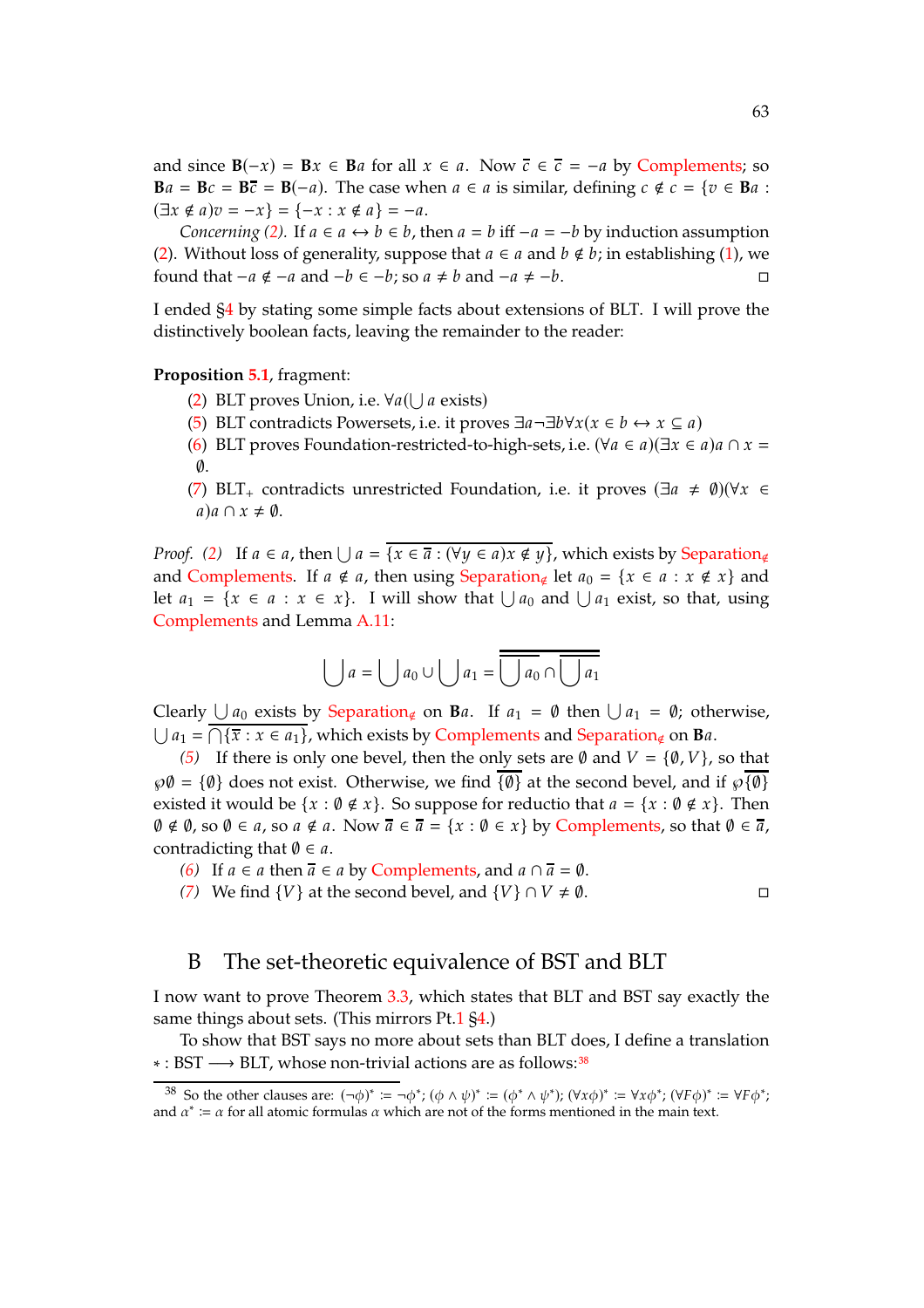$$
Lo(x) := x \notin x
$$
  
\n
$$
(s < t)^* := s \in t
$$
  
\n
$$
(x \le s)^* := (x \subseteq s \lor \overline{x} \subseteq s)
$$
  
\n
$$
(\forall s \phi)^* := (\forall s : \text{Bev})(\phi^*)
$$

After translation, I treat all first-order variables as being of the same sort. Fairly trivially, for any BLT-sentence  $\phi$ , if BST  $\vdash \phi$  then BST<sup>\*</sup>  $\vdash \phi$ . The left-to-right half of Theorem  $3.3$  now follows as  $*$  is an interpretation:

**Lemma B.1** (BLT)**:** BST<sup>∗</sup> holds.

Proof. [Extensionality](#page-1-0)<sup>\*</sup> is [Extensionality.](#page-1-0) [Order](#page-1-0)<sup>\*</sup> holds by Lemma [A.4;](#page-60-6) [Staging](#page-1-0)<sup>\*</sup> holds by [Stratification](#page-51-2)<sub>∉</sub> and [Complements;](#page-51-2) and [Cases](#page-49-0)<sup>\*</sup> is trivial. Next, by Lemmas [A.4](#page-60-6) and [A.8,](#page-60-7) we can simplify  $(x < s)^*$  to  $x \in s$ . So, using Lemmas [A.1](#page-59-3) and [A.4,](#page-60-6) we can simplify [Priority](#page-49-0)*Lo* ∗ thus:

$$
(\forall s \in Bev)(\forall a \notin a)((a \subseteq s \lor \overline{a} \subseteq s) \to (\forall x \in a)x \in s)
$$
  
i.e. 
$$
(\forall s \in Bev)(\forall a \subseteq s)(\forall x \in a)x \in s
$$

which is trivial; then *[Priority](#page-49-0)<sub>Hi</sub><sup>∗</sup>* holds similarly, by [Complements.](#page-51-2) A similar sim-plification allows us to obtain [Specification](#page-49-0)<sub>Lo</sub>\* via [Separation](#page-51-2)<sub>∉</sub>; then Specification<sub>Hi</sub><sup>∗</sup> holds similarly, by [Complements.](#page-51-2)<sup>[39](#page-63-0)</sup>

To obtain the right-to-left half of Theorem [3.3,](#page-51-5) I will work in BST. I start by defining *slices*, which will go proxy for stages, and will turn out to be bevels, and then stating a few elementary results (for proofs, tweak those of Pt[.1](#page-0-0) [§4\)](#page-6-0):

**Definition B.2** (BST): For each **s**, let  $\check{\mathbf{s}} = \{x : x \leq \mathbf{s}\}\)$ . Say that *a* is a slice iff  $a = \check{\mathbf{s}}$  for some stage **s**.

<span id="page-63-4"></span>**Lemma B.3** (BST):  $\forall F(\forall a : L_0)(\exists b : L_0)(\forall x (x \in b \leftrightarrow (F(x) \land x \in a))$ 

**Lemma B.4** (BST):  $\forall$ **s**( $\forall$ *a* : *Lo*)( $a \leq$  **s** ↔ ( $\forall$ *x* ∈  $a$ )*x* < **s**)

<span id="page-63-2"></span><span id="page-63-1"></span>**Lemma B.5** (BST)**:** For any **s**:

- $(1)$  **š** exists and is low
- (2)  $\forall$ **r**( $\forall$ *a* : *Lo*)( $a \leq$ **r** $\leq$ **s** $\rightarrow$   $a \leq$ **s**)
- (3)  $(\forall a : Lo)(a \subseteq \check{s} \leftrightarrow a \leq s)$

We must now part company slightly with the strategy of Pt[.1](#page-0-0) [§4,](#page-6-0) to handle low and high sets, and their relation to (non-)self-membership:

<span id="page-63-3"></span>**Lemma B.6** (BST): If some slice is  $F$ , then there is an  $\in$ -minimal slice which is  $F$ .

*Proof.* Every slice is low, by Lemma [B.5.](#page-63-1)[1.](#page-63-2) Subsets of low sets are low, by a result like Lemma [A.1.](#page-59-3) From this, and Lemma [B.5,](#page-63-1) it follows that  $\forall \check{s} \forall x ((\exists c : Lo)x \subseteq c \in \mathbb{R})$  $\check{\mathbf{s}} \to x \in \check{\mathbf{s}}$ ). The result now follows, reasoning as in Pt[.1](#page-0-0) Lemma [3.5.](#page-4-1)

<span id="page-63-0"></span><sup>39</sup> Note that the ∗-translation of any BST-Comprehension instance is a BLT-Comprehension instance.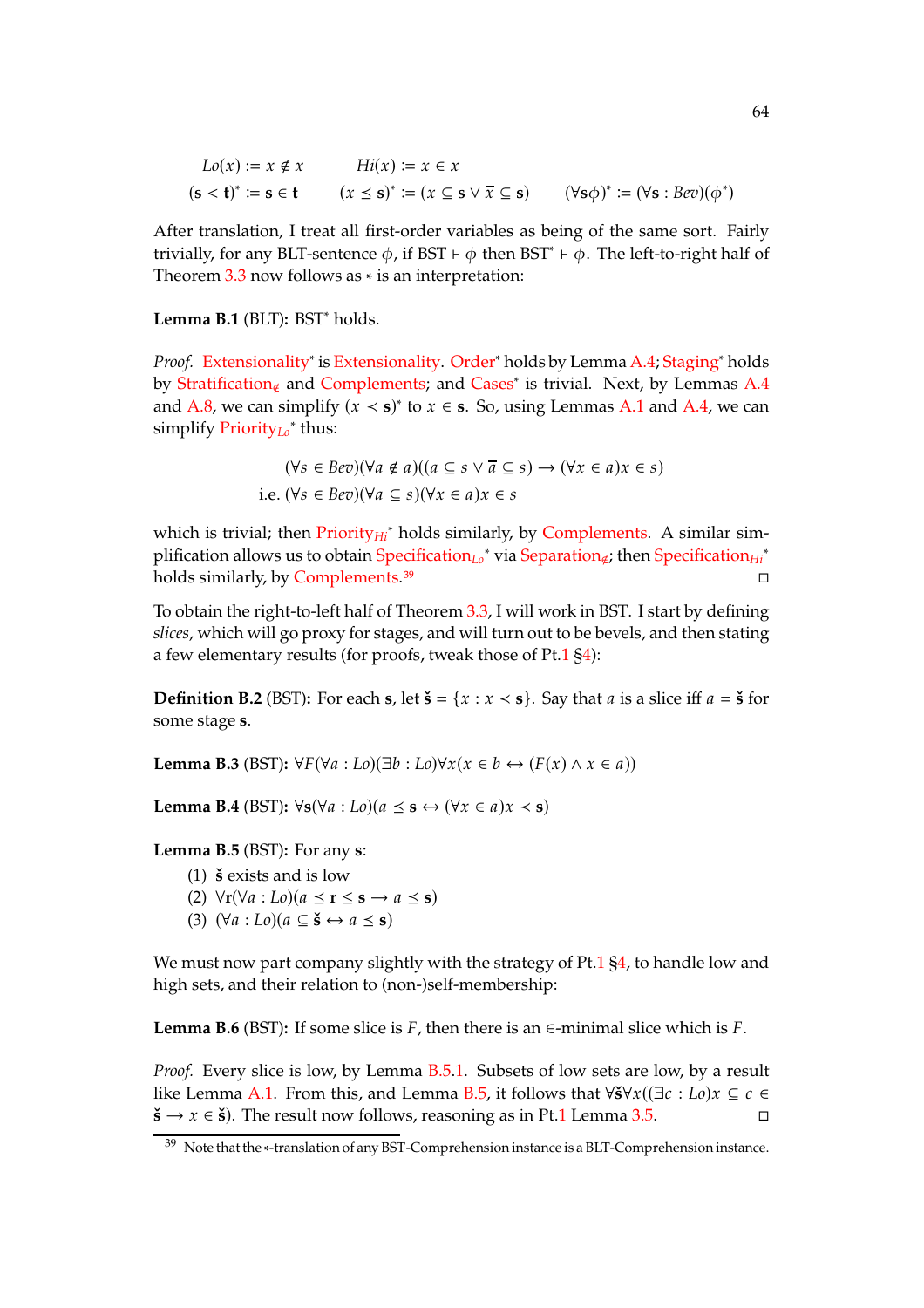<span id="page-64-0"></span>**Lemma B.7** (BST): *a* is low iff  $a \notin a$ ; and  $a$  is high iff  $a \in a$ .

*Proof.* Suppose for reductio that  $a \in a$  is low. Using [Staging](#page-1-0) and Lemma [B.6,](#page-63-3) let  $\check{\mathbf{s}}$  be an ∈-minimal slice such that ∃**t**(𝑎 **t** ∧ ˇ**t** = **s**ˇ); let **t** witness this. Since 𝑎 ∈ 𝑎 **t** and *a* is low, *a* ≤ **r** < **t** for some **r** by [Priority](#page-49-0)<sub>Lo</sub>; so **ř** ∈ **ť** = š by Lemma [B.5,](#page-63-1) contradicting **š**'s minimality. Discharging the reductio: if  $a$  is low, then  $a \notin a$ . Similarly: if  $a$  is high, then  $a \in a$ . The biconditionals follow by [Cases.](#page-49-0)  $\Box$ 

<span id="page-64-2"></span>**Lemma B.8** (BST):  $\bar{a}$  exists; and  $a \notin a \leftrightarrow \bar{a} \in \bar{a}$ ; and  $\forall s (a \leq s \leftrightarrow \bar{a} \leq s)$ .

*Proof.* Using *Staging*, let  $a \leq s$ . If  $a \notin a$ , then  $a$  is low by Lemma [B.7,](#page-64-0) so ( $\forall x \in a$ ) $x \leq s$ by [Priority](#page-49-0)<sub>Lo</sub>, so that by [Specification](#page-49-0)<sub>Hi</sub> and [Extensionality](#page-1-0)  $\{x : x \notin a\} = \overline{a} \le s$  exists and is high, i.e.  $\bar{a} \in \bar{a}$  by Lemma [B.7.](#page-64-0) If  $a \in a$ , reason similarly using [Priority](#page-49-0)<sub>Hi</sub> and [Specification](#page-49-0)<sub>Lo</sub>.

Note that BST ⊦ ECS by Lemmas [B.3,](#page-63-4) [B.7,](#page-64-0) and [B.8.](#page-64-2) So Lemmas [A.1](#page-59-3)[–A.9](#page-60-8) hold verbatim within BST. We can now complete our reasoning about slices, by resuming the proof-strategy of Pt[.1](#page-0-0) [§4;](#page-6-0) at this point, I leave the remaining details to the reader:

**Lemma B.9** (BST):  $\check{\mathbf{s}} \notin \check{\mathbf{s}}$ ; and  $\check{\mathbf{s}}$  is transitive<sub>∉</sub>; and  $\check{\mathbf{s}} = \mathbf{P}\{\check{\mathbf{r}} : \check{\mathbf{r}} \in \check{\mathbf{s}}\}$ .

**Lemma B.10** (BST): All slices are comparable, i.e.  $\forall \check{\mathbf{s}} \forall \check{\mathbf{t}} (\check{\mathbf{s}} \in \check{\mathbf{t}} \lor \check{\mathbf{t}} \in \check{\mathbf{s}}).$ 

**Lemma B.11** (BST):  $s$  is a bevel iff  $s$  is a slice.

It follows that BST proves [Stratification](#page-51-2)∉, delivering Theorem [3.3.](#page-51-5)

## <span id="page-64-1"></span>C Helow sets

In this appendix I prove Theorem [6.2,](#page-56-1) which shows how to recover ordinary, uncomplemented hierarchies via helow sets (see Definition [6.1\)](#page-56-4). For readability, I refer to non-self-membered sets as *low*, and self-membered sets as *high* (cf. Lemma [B.7\)](#page-64-0). Note that every helow set is low, since all its members are low (i.e. non-selfmembered). Now:

**Definition C.1** (BLT): If a is low, let  $a_{\overline{y}} := \{x \in a : x \text{ is below}\}\;$ ; by [Separation](#page-51-2)<sub>∉</sub>,  $a_{\overline{y}}$ exists and is low.

<span id="page-64-3"></span>**Lemma C.2** (BLT):  $a$  is helow iff every member of  $a$  is helow.

*Proof. Left-to-right.* Where c witnesses that *a* is helow, if  $x \in a$ , then  $x \in c$  and hence  $x \subseteq c$ , so c also witnesses that x is helow. *Right-to-left*. Let every member of *a* be helow. Every member of *a* is low, so *a* itself is low; hence  $a \subseteq (\mathbf{B}a)_{\nabla}$ . Now  $(\mathbf{B}a)_{\nabla}$  witnesses that a is helow: if  $x \in c \in (\mathbf{B}a)_{\nabla}$  then c is helow so x is helow (by left-to-right), so  $x \in (Ba)_\nabla$  as  $Ba$  is transitive<sub>∉</sub>.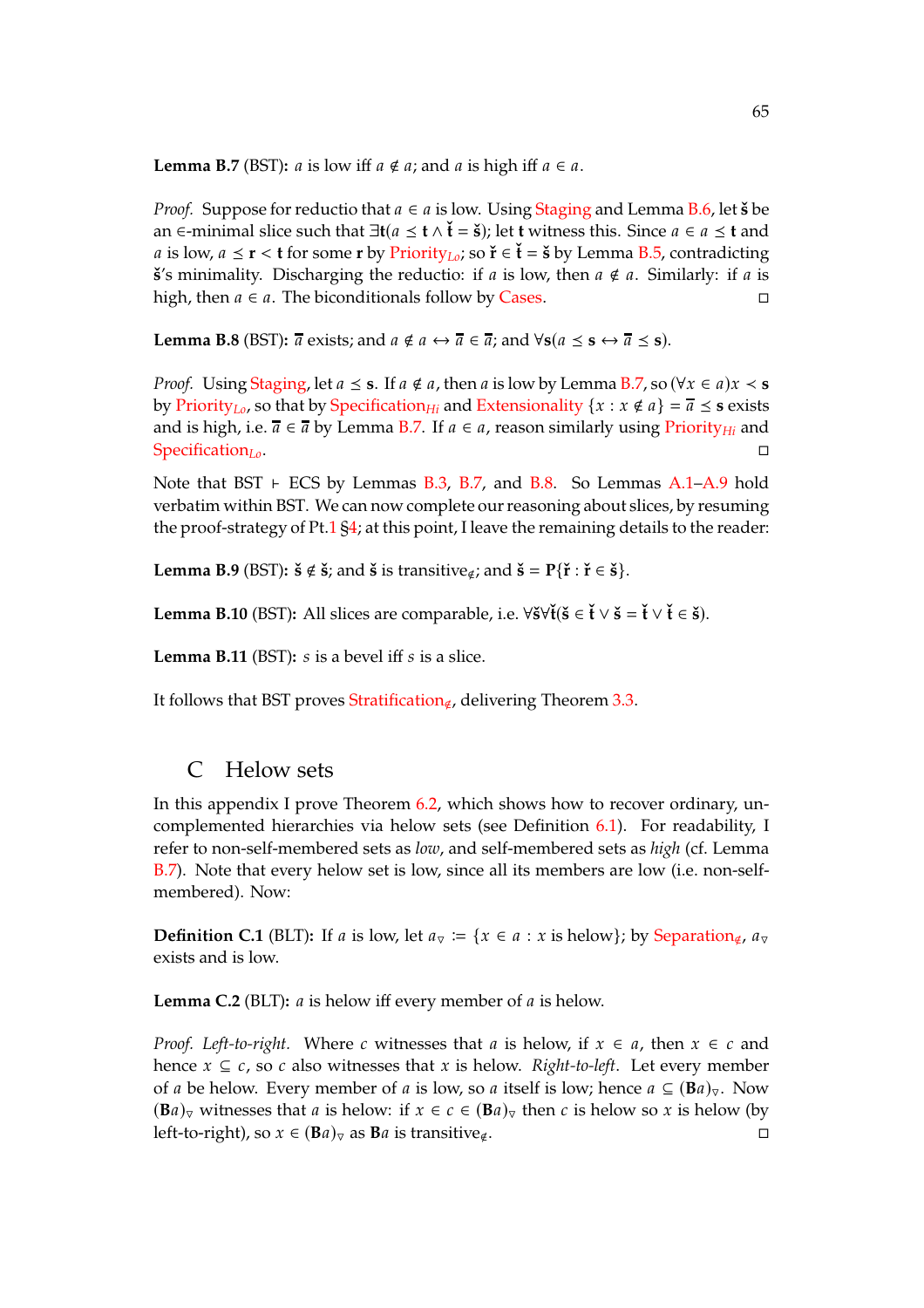I can now begin to show that  $\nabla$  : LT  $\longrightarrow$  BLT, which simply restricts all quantifiers to helow sets (see  $\S6$ ), is an interpretation of LT:

<span id="page-65-4"></span>Lemma C.3 (BLT): Both [Extensionality](#page-1-0)<sup>⊽</sup> and [Separation](#page-3-0)<sup>⊽</sup> hold.

*Proof.* For [Extensionality](#page-1-0)<sup> $\triangledown$ </sup>, fix helow *a* and *b* and suppose that  $(\forall x : Helo)(x \in a \leftrightarrow a)$  $x \in b$ ); then  $\forall x (x \in a \leftrightarrow x \in b)$  by Lemma [C.2,](#page-64-3) so  $a = b$  by [Extensionality.](#page-1-0) Similarly, repeated use of Lemma [C.2](#page-64-3) shows that [Separation](#page-51-2)<sup>⊽</sup> follows from Separation<sub>∉</sub>.  $\Box$ 

The next task is to connect bevels with levels<sup> $\triangledown$ </sup>. (See Pt[.1](#page-0-0) Definitions [2.1](#page-2-2)[–3.1](#page-3-2) for the definitions of *potent*, ¶, *Hist* and *Lev*.)

<span id="page-65-6"></span><span id="page-65-1"></span><span id="page-65-0"></span>**Lemma C.4** (BLT): For any bevels  $r, s$ :

(1)  $s_{\nabla}$  is helow, potent and transitive

- <span id="page-65-2"></span>(2)  $r \in s$  iff  $r_{\nabla} \in s_{\nabla}$
- <span id="page-65-3"></span>(3)  $s = B(s_{\nabla})$
- <span id="page-65-5"></span>(4)  $s_{\overline{y}} = \overline{\mathbb{I}} \overline{h} = \mathbb{I}^{\overline{y}}(h)$ , where  $h = \{r_{\overline{y}} \in s_{\overline{y}} : \text{Bev}(r)\}.$
- (5)  $s_{\overline{v}}$  is a level<sup> $\overline{v}$ </sup>

*Proof.* [\(1\)](#page-65-0) By Lemma [C.2,](#page-64-3)  $s_{\nabla}$  is helow; then  $s_{\nabla}$  is potent and transitive as s is potent<sub>∉</sub> and transitive∉.

*[\(2\)](#page-65-1) Left-to-right*. By [\(1\)](#page-65-0). *Right-to-left*. Let  $r_\nabla \in s_\nabla$ . So  $r \neq s$ , since  $r_\nabla \notin r_\nabla$ . Similarly,  $s_{\nabla} \notin r_{\nabla}$ , since  $s_{\nabla}$  is transitive; so  $s \notin r$  by *left-to-right*. So  $r \in s$ , by Lemma [A.9.](#page-60-8)

*[\(3\)](#page-65-2)* Induction on bevels, using [\(2\)](#page-65-1).

[\(4\)](#page-65-3) By [\(1\)](#page-65-0) and Lemma [C.2,](#page-64-3) h is helow. If  $a \in \mathcal{F}_h$ , then  $a \in s_{\nabla}$  as  $s_{\nabla}$  is potent by [\(1\)](#page-65-0). Conversely, if  $a \in s_{\nabla}$ , then  $a \subseteq r \in s$  for some bevel r by Lemma [A.8,](#page-60-7) and  $a \subseteq r_{\overline{v}} \in s_{\overline{v}}$  by [\(2\)](#page-65-1) and Lemma [C.2,](#page-64-3) so  $a \in \mathcal{F}$ h. So  $s_{\overline{v}} = \mathcal{F}$ h. Repeated use of Lemma [C.2,](#page-64-3) as in Lemma [C.3,](#page-65-4) now yields that  $\P h = \P^{\triangledown}(h)$ .

[\(5\)](#page-65-5) With *h* as in [\(4\)](#page-65-3), since  $s = \P^\triangledown(h)$  it suffices to show that *Hist*<sup> $\triangledown(h)$ . If  $r_\triangledown \in h$ ,</sup> then  $r_{\triangledown} \cap h = \{q_{\triangledown} \in r_{\triangledown} : \text{Bev}(q)\}\)$ , by [\(1\)](#page-65-0); so  $r_{\triangledown} = \P^{\triangledown}(r_{\triangledown} \cap h)$  by [\(4\)](#page-65-3).

**Lemma C.5** (BLT): The levels<sup> $\triangledown$ </sup> are the bevels<sub> $\triangledown$ </sub>, i.e.: *Lev*<sup> $\triangledown$ </sup>(*a*) iff ( $\exists s : Bev$ )*a* =  $s_{\triangledown}$ .

*Proof.* By Lemma [C.4,](#page-65-6) if s is a bevel then both  $Lev^{\nabla}(s_{\nabla})$  and  $\mathbf{B}(s_{\nabla}) = s$ . To complete the proof, it suffices to note that if p and q are distinct levels<sup> $\triangledown$ </sup>, then  $\mathbf{B}p \neq \mathbf{B}q$ ; this follows from Lemma [A.10.](#page-61-2)[6](#page-61-3) and the fact that the levels<sup> $\triangledown$ </sup> are well-ordered by  $\in$ . (The well-ordering of levels<sup>⊽</sup> is Pt[.1](#page-0-0) Theorem  $3.10^{\nabla}$  $3.10^{\nabla}$ , which holds via Lemma [C.3.](#page-65-4))  $\Box$ 

<span id="page-65-7"></span>Corollary C.6 (BLT): [Stratification](#page-3-0)<sup>⊽</sup> holds; [Endless](#page-11-0)<sub>∉</sub> proves Endless<sup>⊽</sup>; [Infinity](#page-52-5)<sub>∉</sub> proves [Infinity](#page-11-0)<sup> $\overline{v}$ </sup>, and [Unbounded](#page-11-0)<sub>∉</sub> proves Unbounded<sup> $\overline{v}$ </sup>.

Recalling that  $LT$  + [Infinity](#page-11-0) + [Unbounded](#page-11-0) is equivalent to  $ZF$  (see [§6\)](#page-55-0), Lemmas [C.3](#page-65-4) and [C.6](#page-65-7) yield Theorem [6.2.](#page-56-1)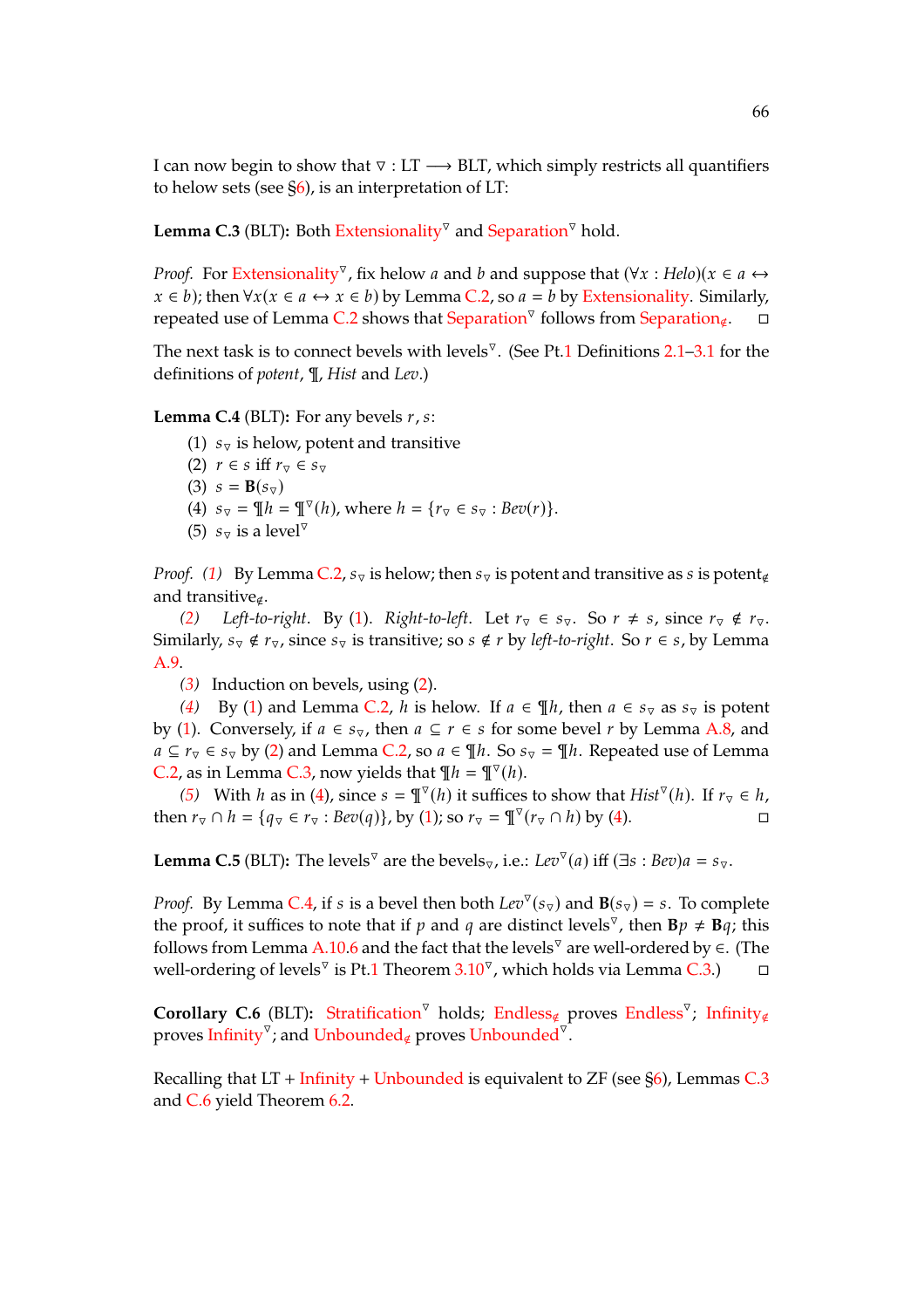### <span id="page-66-1"></span>D Definitional equivalence

<span id="page-66-0"></span>In this appendix, I prove the definitional equivalence discussed in [§7.](#page-56-0)[40](#page-66-2)

### *D.1* Interpreting BLT<sub>ZF</sub> in ZF

I first define an interpretation, *I*, to simulate (extensions of) BLT within (extensions of) LT. The key idea is to use  $\emptyset$  as a flag to indicate whether to treat a set as low or high. To allow Ø to play this role, I define a bijection  $\sigma: V \longrightarrow V \setminus \{\emptyset\}$ :<sup>[41](#page-66-3)</sup>

$$
\sigma(a) := \begin{cases} \{a\} & \text{if } a \text{ is a Zermelo number} \\ a & \text{otherwise} \end{cases}
$$

where the Zermelo numbers are  $0 = \emptyset$  and  $n + 1 = \{n\}$ . I then interpret membership thus:

$$
x \in I \text{ a iff } (\sigma(x) \in a \leftrightarrow \emptyset \notin a)
$$

Since  $\sigma(a) \notin a$  for all  $a$ , it follows that  $a \notin a$  iff  $\emptyset \notin a$  (i.e.  $a$  is treated as low), and  $a \in I$  a iff  $\emptyset \in a$  (i.e. a is treated as high). I will now prove a sequence of results which establish that *I* is an interpretation of BLT. The first few are straightforward:

<span id="page-66-6"></span><span id="page-66-5"></span><span id="page-66-4"></span>**Lemma D.1** (LT<sub>+</sub>): Where  $a \subseteq^{l} b$  abbreviates ( $\forall x \in^{l} a$ ) $x \in^{l} b$ :

(1) If  $\emptyset \notin a$  and  $\emptyset \notin b$ , then:  $a \subseteq b$  iff  $a \subseteq^l b$ 

(2) If  $\emptyset \in a$  and  $\emptyset \in b$ , then:  $a \supseteq b$  iff  $a \subseteqq^l b$ .

*Proof.* [\(1\)](#page-66-4) Since  $\sigma$  is a bijection  $V \longrightarrow V \setminus \{\emptyset\}$ ,  $a \subseteq b$  iff  $\forall x (\sigma(x) \in a \longrightarrow \sigma(x) \in b)$  iff  $a \subseteq^{I} b$ .

(2) Similarly, 
$$
a \supseteq b
$$
 iff  $\forall x(\sigma(x) \notin a \rightarrow \sigma(x) \notin b)$  iff  $a \subseteq^l b$ .

<span id="page-66-7"></span>**Lemma D.2** (LT<sub>+</sub>): [Extensionality](#page-1-0)<sup>*I*</sup> holds.

*Proof.* Suppose  $\forall x (x \in \mathbb{I} \land a \leftrightarrow x \in \mathbb{I} \land b)$ . If  $a \notin \mathbb{I} \land a$  but  $b \in \mathbb{I} \land b$ , then  $\forall x (\sigma(x) \in a \leftrightarrow \sigma(x) \notin a)$ *b*), so that  $a \cup b = V$ , which is impossible. Generalising,  $a \in$ <sup>*I*</sup>  $a$  iff  $b \in$ <sup>*I*</sup>  $b$ . Now apply Lemma [D.1.](#page-66-6)

Lemma D.3 (LT<sub>+</sub>): [Separation](#page-51-2)<sub>∉</sub><sup>*I*</sup> holds.

*Proof.* Fix *F* and  $a \notin I$   $a$ , i.e.  $\emptyset \notin a$ . Using [Separation,](#page-3-0) let  $b = \{\sigma(x) \in a : F(x)\}\$ . Since  $\emptyset \notin b$  we have  $\forall x (x \in \{I\} \in \mathcal{F})$   $\infty \in \{I\}$  $(a)$ ).

<span id="page-66-2"></span> $40$  Recall: both LT and BLT (and their extensions) are formulated as second-order theories. I continue to frame my discussion in second-order terms in this appendix. However, the theories can easily be reformulated as first-order formulations, and the definitional equivalences hold for these first-orderisations (only the quasi-categoricity results of  $\S5$  require second-order resources).

<span id="page-66-3"></span><sup>&</sup>lt;sup>41</sup> Many thanks to Randall Holmes for discussion of this construction (and other constructions); the proof in this section is much more self-contained than it would have been, had it not been for his input. Thanks also to Thomas Forster, for encouraging me to consider the question of definitional equivalence. The proof-strategy is similar to Löwe [\(2006](#page-72-12)).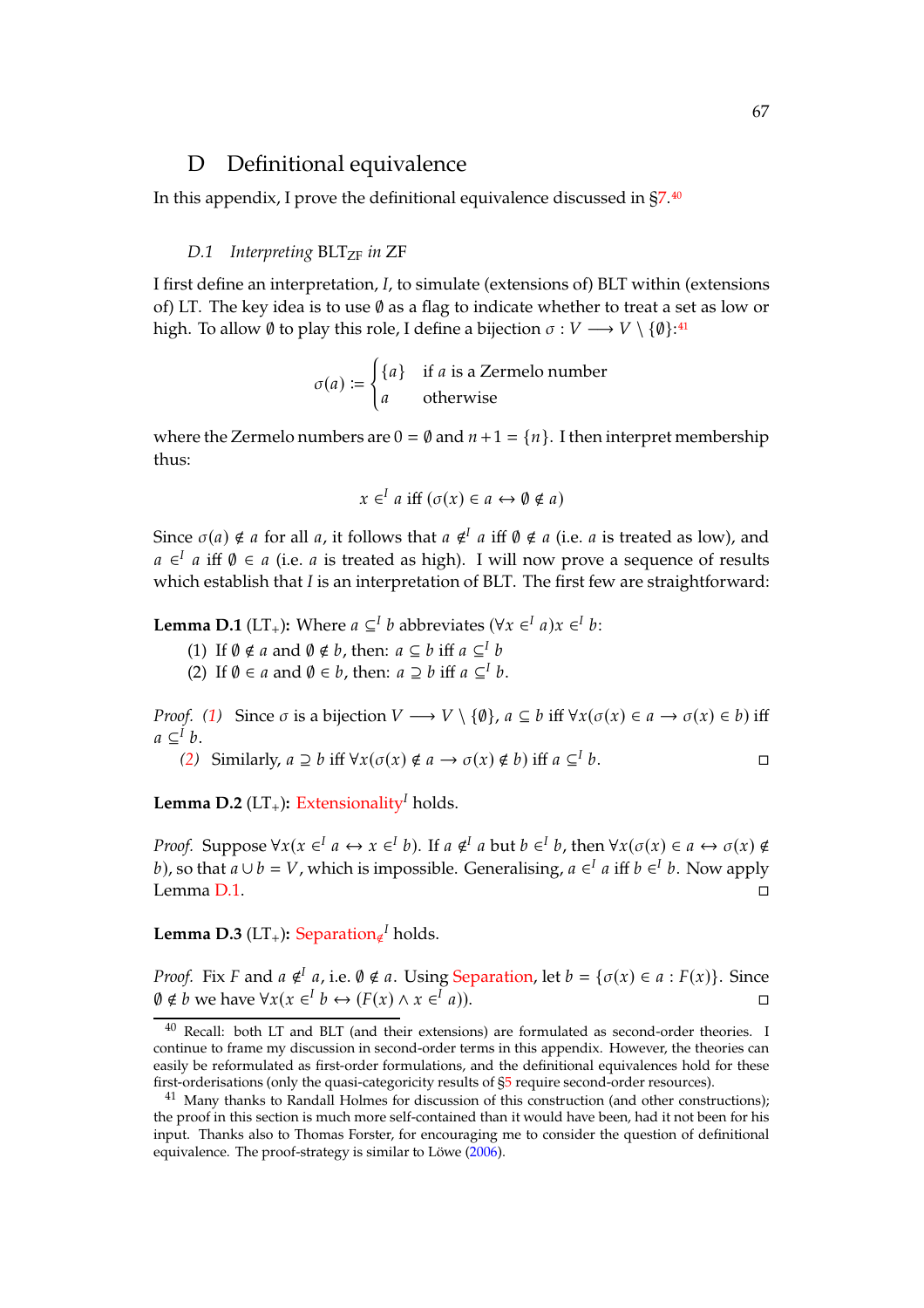The interpretation of complementation is obvious:  $\bar{a}^I = a \cup \{\emptyset\}$  if  $a \notin I$  a, and  $\overline{a}^I = a \setminus \{\emptyset\}$  if  $a \in I$  a. The next result follows trivially:

<span id="page-67-0"></span>**Lemma D.4** (LT<sub>+</sub>):  $\forall a \forall x (x \in \mathbb{I} \ a \leftrightarrow x \notin \mathbb{I} \ \overline{a}^I)$ , and [Complements](#page-51-2)<sup>*I*</sup> holds.

The only intricate part of this interpretation concerns the treatment of bevels. Within  $LT_+$ , we can define the von Neumann ordinals, and recursively define the following:

$$
W_{\gamma} = \{ \sigma(x) : (\exists \beta < \gamma) x \subseteq W_{\beta} \cup \{\emptyset\} \}
$$

Now LT<sub>+</sub> proves that  $W_\gamma$  exists for each  $\gamma$ , and that these are the bevels<sup>I</sup>:

<span id="page-67-1"></span>**Lemma D.5** (LT<sub>+</sub>):  $Bev^{I}(s)$  iff  $s = W_{\gamma}$  for some  $\gamma$ .

*Proof.* Lemmas [D.2](#page-66-7)[–D.4](#page-67-0) show that  $LT_+$  proves  $ECS<sup>I</sup>$ . Hence  $LT_+$  proves Theorem  $4.1<sup>I</sup>$  $4.1<sup>I</sup>$ , i.e. that the bevels<sup>*I*</sup> are well-ordered by ∈<sup>*I*</sup>. For induction on  $\gamma$ , suppose that if  $\beta<\gamma$  then  $W_\beta$  is the  $\beta^{\rm th}$  bevel<sup>*I*</sup>. Let  $s$  be the  $\gamma^{\rm th}$  bevel<sup>*I*</sup>. By Lemma [D.1:](#page-66-6)

$$
W_{\gamma} = \{ \sigma(x) : (\exists \beta < \gamma) x \subseteq W_{\beta} \cup \{\emptyset\} \}
$$
\n
$$
= \{ \sigma(x) : (\exists \beta < \gamma) (x \subseteq^{I} W_{\beta} \vee \overline{x}^{I} \subseteq^{I} W_{\beta}) \}
$$
\n
$$
= \{ \sigma(x) : (\exists W_{\beta} \notin^{I} W_{\beta} \in^{I} s) (x \subseteq^{I} W_{\beta} \vee \overline{x}^{I} \subseteq^{I} W_{\beta}) \}
$$
\n
$$
= (\mathbf{P} \{ w \in s : \text{Bev}(w) \} )^{I}
$$

So  $W_{\gamma} = s$  by Lemma [A.8](#page-60-7)<sup>*I*</sup>. By induction, the bevels<sup>*I*</sup> are the  $W_{\gamma}$ s.

I can now prove the crucial proposition:

<span id="page-67-2"></span>**Lemma D.6** (LT<sub>+</sub>): [Stratification](#page-51-2)<sub>∉</sub><sup>*I*</sup> holds.

*Proof.* By Lemma [D.5,](#page-67-1) it suffices to show that  $(\forall a \notin^{I} a) \exists \gamma \ a \subseteq^{I} W_{\gamma}$ . Since the levels are well-ordered by  $\in$  (Pt[.1](#page-0-0) Theorem [3.10\)](#page-5-0), we can write  $V_\gamma$  for the  $\gamma^{\text{th}}$  level. I claim: if *a* ∉<sup>*I*</sup> *a* ⊆  $V_{\gamma}$ , then *a* ⊆  $W_{\gamma}$ . For induction, suppose this holds for all ordinals  $\beta < \gamma$ . Fix  $a \notin^I a \subseteq V_\gamma$ . If  $\gamma = 0$ , then  $a = \emptyset \subseteq^I W_0 = \emptyset$ . Otherwise, fix  $x \in^I a$ , i.e.  $\sigma(x) \in a \subseteq V_{\gamma}$ ; now  $x \subseteq V_{\beta}$  for some  $\beta < \gamma$ , by Pt[.1](#page-0-0) Lemma [3.12,](#page-5-1) so that  $x \subseteq W_{\beta} \cup \{\emptyset\}$ by the induction hypothesis; so  $\sigma(x) \in W_{\gamma}$ , i.e.  $x \in^I W_{\gamma}$ . Generalising,  $a \subseteq^I W_{\gamma}$ .  $\Box$ 

<span id="page-67-3"></span>**Lemma D.7:** LT<sub>+</sub>  $\vdash$  BLT<sup>*I*</sup><sub>+</sub> and ZF  $\vdash$  BLT<sup>*I*</sup><sub>ZF</sub>.

*Proof.* Lemmas [D.2](#page-66-7)[–D.6](#page-67-2) establish that  $LT_+$  ⊢  $BLT^I$ . And  $LT_+$  ⊢  $Endless_{\notin}^I$  $Endless_{\notin}^I$ , us-ing [Endless](#page-11-0) and our explicitly defined bevels<sup>*I*</sup>, the  $W_\gamma$ s. Evidently, [Infinity](#page-11-0) yields [Infinity](#page-52-5)<sub>∉</sub><sup>I</sup>. For [Unbounded](#page-52-5)<sub>∉</sub><sup>I</sup>, fix P and a ∉<sup>I</sup> a; by [Unbounded,](#page-11-0) the set  $c = \{\sigma(P(x)) : \sigma(x) \in a\}$  exists; by construction,  $\emptyset \notin c$  and  $(\forall x \in^I a)P(x) \in^I c$ . The result follows, since ZF is equivalent to  $LT$  + [Infinity](#page-11-0) + [Unbounded](#page-11-0) (see [§6\)](#page-55-0).  $\square$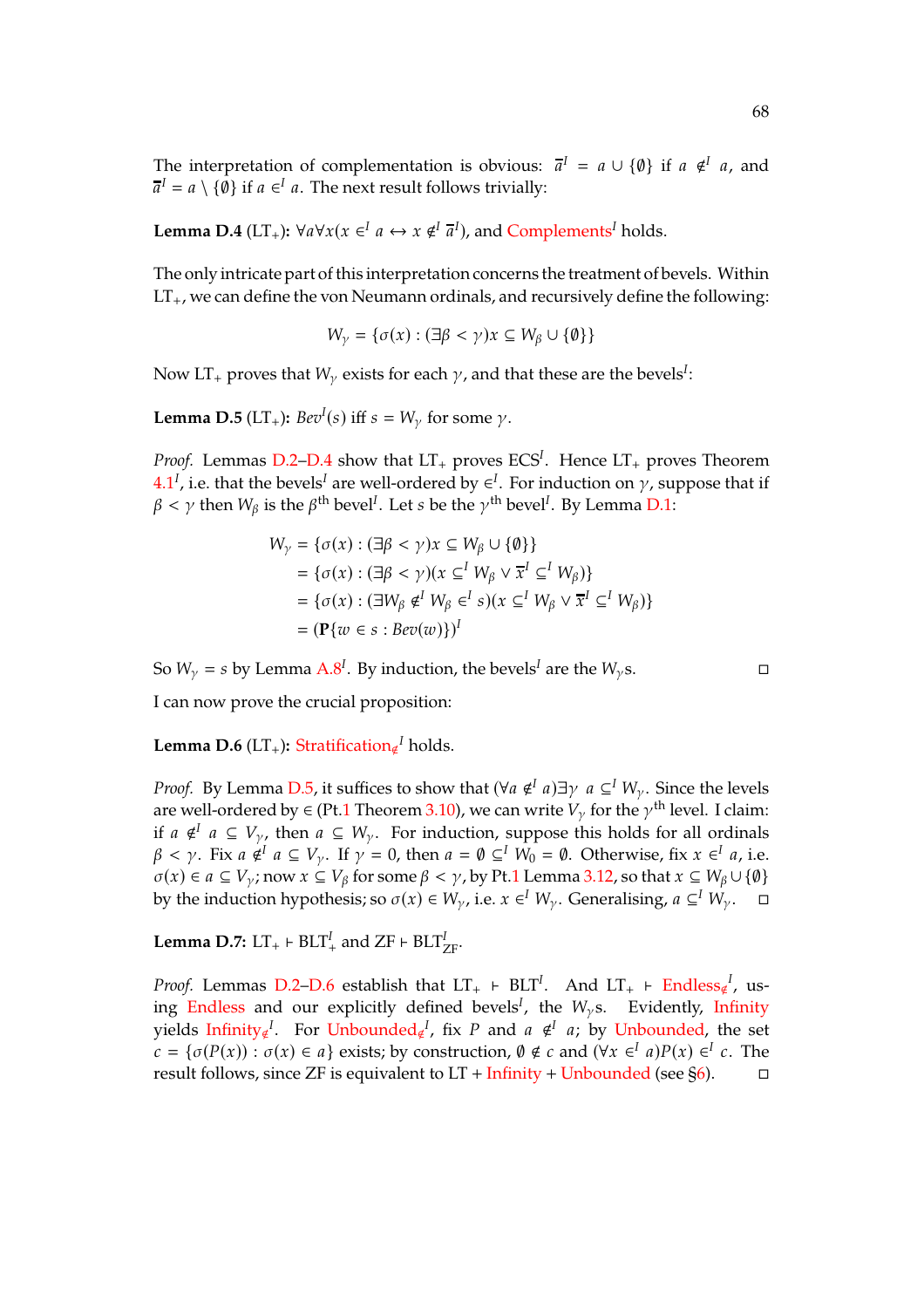#### *D.2* Interpreting ZF in BLT<sub>ZF</sub>

I now switch to working in  $BLT_+$ . Using  $\sigma$ —i.e. using verbatim the same definitions of 'Zermelo number' and of  $\sigma$  in BLT<sub>+</sub> as we used in LT<sub>+</sub>—consider this function:

$$
\eta(a) = \begin{cases} \{\sigma(\eta(x)) : x \in a\} & \text{if } a \notin a \\ \{\sigma(\eta(x)) : x \notin a\} \cup \{\emptyset\} & \text{if } a \in a \end{cases}
$$

I will prove that  $\eta$  is a bijection  $V \rightarrow Helo$ . I then define a translation, *J*, by stipulating:

$$
x \in^{J} a \text{ iff } \eta(x) \in \eta(a)
$$

It will follow that *J* is an interpretation of  $LT_+$  in  $BLT_+$ .

<span id="page-68-0"></span>**Lemma D.8** (BLT<sub>+</sub>): If  $\eta(a) = \eta(b)$ , then  $a = b$ .

*Proof.* Let  $\eta(a) = \eta(b)$ , so that  $a \notin a \leftrightarrow b \notin b$ . For induction, suppose that  $\eta(x) =$  $\eta(y) \to x = y$  for all  $x, y$  with  $Bx, By \in Ba \cup Bb$ . If  $a \notin a$  and  $b \notin b$ , then  $\{\sigma(\eta(x)) : x \in a\} = \{\sigma(\eta(x)) : x \in b\}$ , so that  $a = b$  by the induction hypothesis and the injectivity of  $\sigma$ . The case when  $a \in a$  is similar.

**Lemma D.9** ( $BLT_+$ ):  $\eta(a)$  is helow, for any a.

*Proof.* For induction, suppose that  $\eta(x)$  is helow for all x with **B** $x \in \mathbf{B}$ *a*. Suppose  $a \notin a$ ; since  $\sigma(\eta(x))$  is helow iff  $\eta(x)$  is helow, every member of  $\eta(a)$  is helow; so  $\eta(a)$ is helow by Lemma [C.2.](#page-64-3) The case when  $a \in a$  is similar.  $□$ 

<span id="page-68-1"></span>**Lemma D.10** (BLT<sub>+</sub>): If *a* is helow, then  $a = \eta(c)$  for some *c*.

*Proof.* By Lemma [D.8,](#page-68-0)  $\eta^{-1}$  is functional. For induction, suppose that for all helow  $z \in \mathbf{B}a$ , we have that  $\eta^{-1}(z)$  is defined and  $\mathbf{B}(\eta^{-1}(z)) \subseteq \mathbf{B}z$ .

If  $\emptyset \notin a$ , let  $c \notin c = \{\eta^{-1}(\sigma^{-1}(x)) \in \mathbf{B}a : x \in a\}$  using [Separation](#page-51-2)<sub>∉</sub>. Fix  $x \in a$ ; then  $\sigma^{-1}(x) \in$  **B***a* and  $\sigma^{-1}(x)$  is helow, recalling that *a* is helow and using Lemma [C.2\)](#page-64-3). Now  $\mathbf{B}(\eta^{-1}(\sigma^{-1}(x))) \subseteq \mathbf{B}(\sigma^{-1}(x)) \in \mathbf{B}$  a by the induction hypothesis, i.e.  $\eta^{-1}(\sigma^{-1}(x)) \in$ **B**a. So  $c = \{\eta^{-1}(\sigma^{-1}(x)) : x \in a\}$ , so that  $a = \eta(c)$  and  $\mathbf{B}c \subseteq \mathbf{B}a$ .

If  $\emptyset \in a$ , then instead let  $c = \{\eta^{-1}(\sigma^{-1}(x)) : \emptyset \neq x \in a\}$ ; now  $a = \eta(\overline{c})$ .

<span id="page-68-3"></span>**Lemma D.11:**  $BLT_+ \vdash LT_+^f$  and  $BLT_{ZF} \vdash ZF^f$ .

*Proof.* By Lemmas [D.8](#page-68-0)[–D.10,](#page-68-1)  $\eta: V \longrightarrow$  *Helo* is a bijection; now use Theorem [6.2.](#page-56-1)  $\Box$ 

#### *D.3 The interpretations are inverse*

It remains to show that *I* and *J* are mutually inverse, in the sense required for definitional equivalence.[42](#page-68-2) The key lies in their treatments of the Zermelo numbers.

<span id="page-68-2"></span> $42$  Via Friedman and Visser [\(2014:](#page-72-13) Corollary 5.5), to establish Theorem [7.1](#page-57-2) we could instead verify that *I* and  $\nabla$  (from  $\zeta$ C) are bi-interpretations.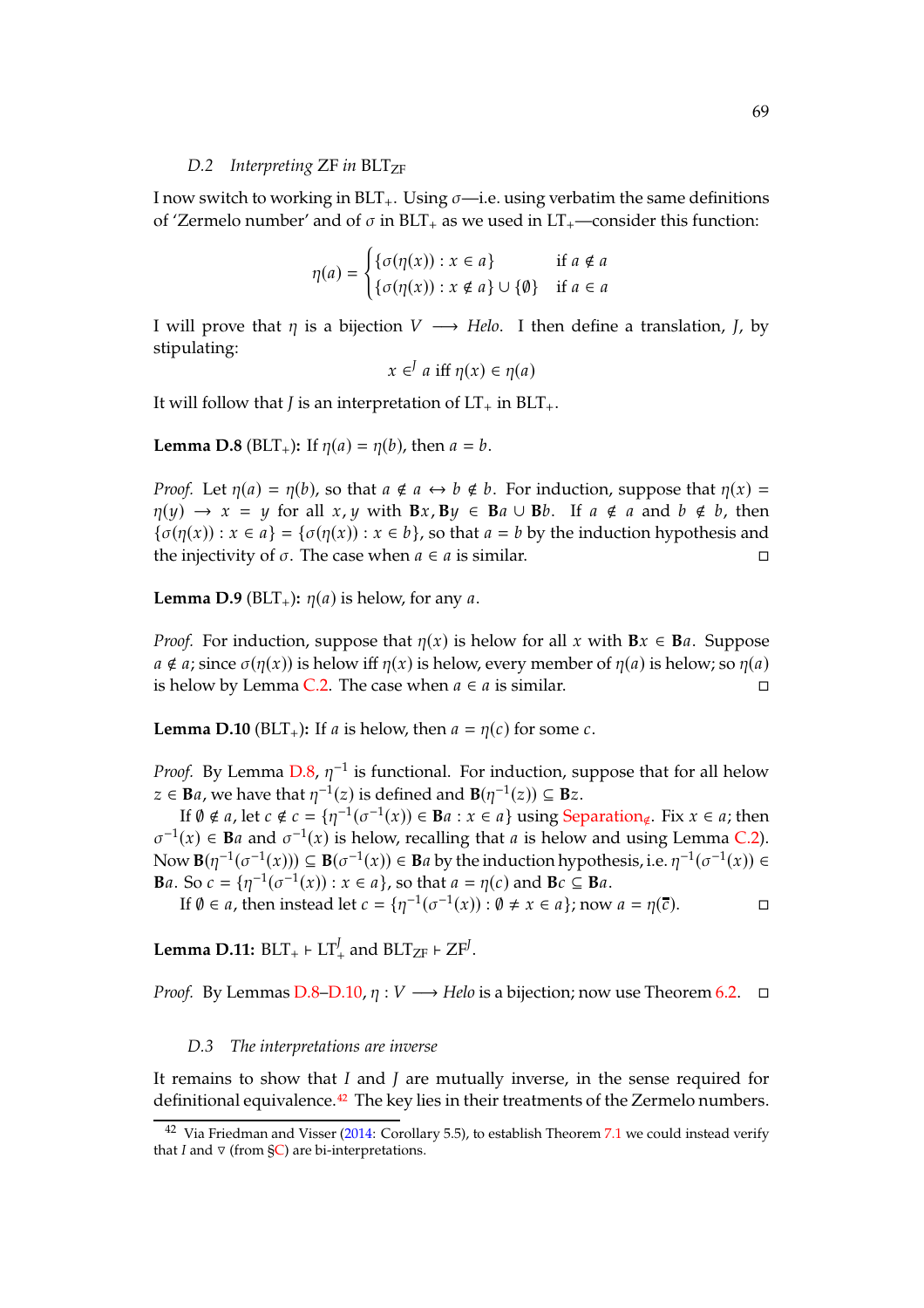Working informally, let  $z_n$  be the  $n^{\text{th}}$  Zermelo number, and let  $v_n$  be defined similarly, but starting from  $V$  rather than  $\emptyset$ , i.e.:

*n* times  

$$
z_n = \overbrace{\{\ldots \{0\}\ldots\}}^{n \text{ times}}
$$

$$
v_n = \overbrace{\{\ldots \{V\}\ldots\}}^{n \text{ times}}
$$

We can now consider two sequences:

 $Z_0$ ,  $Z_1$ ,  $Z_2$ ,  $Z_3$ , ...,  $Z_{2n}$ ,  $Z_{2n+1}$ , ...  $Z_0$ ,  $V_0$ ,  $Z_1$ ,  $V_1$ , ...,  $Z_n$ ,  $V_n$ , ...

Inutitively, *I* treats the former sequence as the latter, and *J* treats the latter as the former. The proof that *I* and *J* are mutually inverse simply builds on this intuitive thought.

Here are two facts which make the intuitive thought precise:

<span id="page-69-4"></span>**Lemma D.12** (LT<sub>+</sub>):  $\forall x \ x \notin^{I} \emptyset$ , and  $\forall x \ x \in^{I} \{\emptyset\}$ , and  $\forall x(x \in^{I} Z_{n+2} \leftrightarrow x = Z_n)$  for all  $\overline{n}$ .

<span id="page-69-0"></span>**Lemma D.13** (BLT<sub>+</sub>):  $\eta(z_n) = z_{2n}$  and  $\eta(v_n) = z_{2n+1}$ , for all *n*.

The proofs of both facts are trivial. Using the second fact, though, I can build up to the proof in BLT<sub>+</sub> that  $x \in a$  iff  $(x \in^I a)^J$ :

<span id="page-69-1"></span>**Lemma D.14** (BLT<sub>+</sub>): The function  $\sigma^J$ , i.e. the *J*-interpretation of LT's definition of  $\sigma$ , maps  $z_n \mapsto v_n \mapsto z_{n+1}$ , and  $x \mapsto x$  otherwise.

*Proof.* Note that  $z_{2n} \in z_{2n+1} \in z_{2n+2}$ , with these membership facts unique. So  $\eta(z_n) \in \eta(v_n) \in \eta(z_{n+1})$ , by Lemma [D.13,](#page-69-0) i.e.  $z_n \in V_{n} \in I_{z_{n+1}}$ .

<span id="page-69-2"></span>**Lemma D.15** (BLT<sub>+</sub>):  $\eta(\sigma^J(a)) = \sigma(\eta(a))$ , for all a.

*Proof.* By Lemmas [D.13](#page-69-0)[–D.14,](#page-69-1) we have  $\eta(\sigma^J(z_n)) = \eta(v_n) = z_{2n+1} = \sigma(z_{2n}) = \sigma(\eta(z_n))$ and  $\eta(\sigma^J(v_n)) = \eta(z_{n+1}) = z_{2n+2} = \sigma(z_{2n+1}) = \sigma(\eta(v_n))$ . Now suppose  $a \neq z_n$  and  $a \neq v_n$  for any  $n$ , so that  $\sigma^J(a) = a$  and hence  $\eta(\sigma^J(a)) = \eta(a)$ ; moreover,  $\eta(a) \neq z_n$ for any *n* by Lemma [D.13;](#page-69-0) so  $\eta(\sigma^J(a)) = \eta(a) = \sigma(\eta(a))$ .

<span id="page-69-3"></span>**Lemma D.16** ( $BLT_+$ ):  $\eta(\sigma^J(x)) \in \eta(a) \leftrightarrow a \notin a$  iff  $x \in a$ 

*Proof.* If  $a \notin a$  then  $\eta(a) = {\eta(\sigma^f(x)) : x \in a}$  by Lemma [D.15.](#page-69-2) If  $a \in a$  then  $\eta(a) = \{ \eta(\sigma^J(x)) : x \notin a \} \cup \{ \emptyset \}$ , and note that  $\emptyset \neq \eta(\sigma^J(x)) = \sigma(\eta(x))$  for all  $x$ .

<span id="page-69-5"></span>**Lemma D.17** (BLT<sub>+</sub>):  $x \in a$  iff  $(x \in [a]^d)$ 

*Proof.* Using Lemma [D.16](#page-69-3) and the fact that  $a \notin a$  iff  $\eta(\emptyset) = \emptyset \notin \eta(a)$ , note the following chain of equivalent formulas: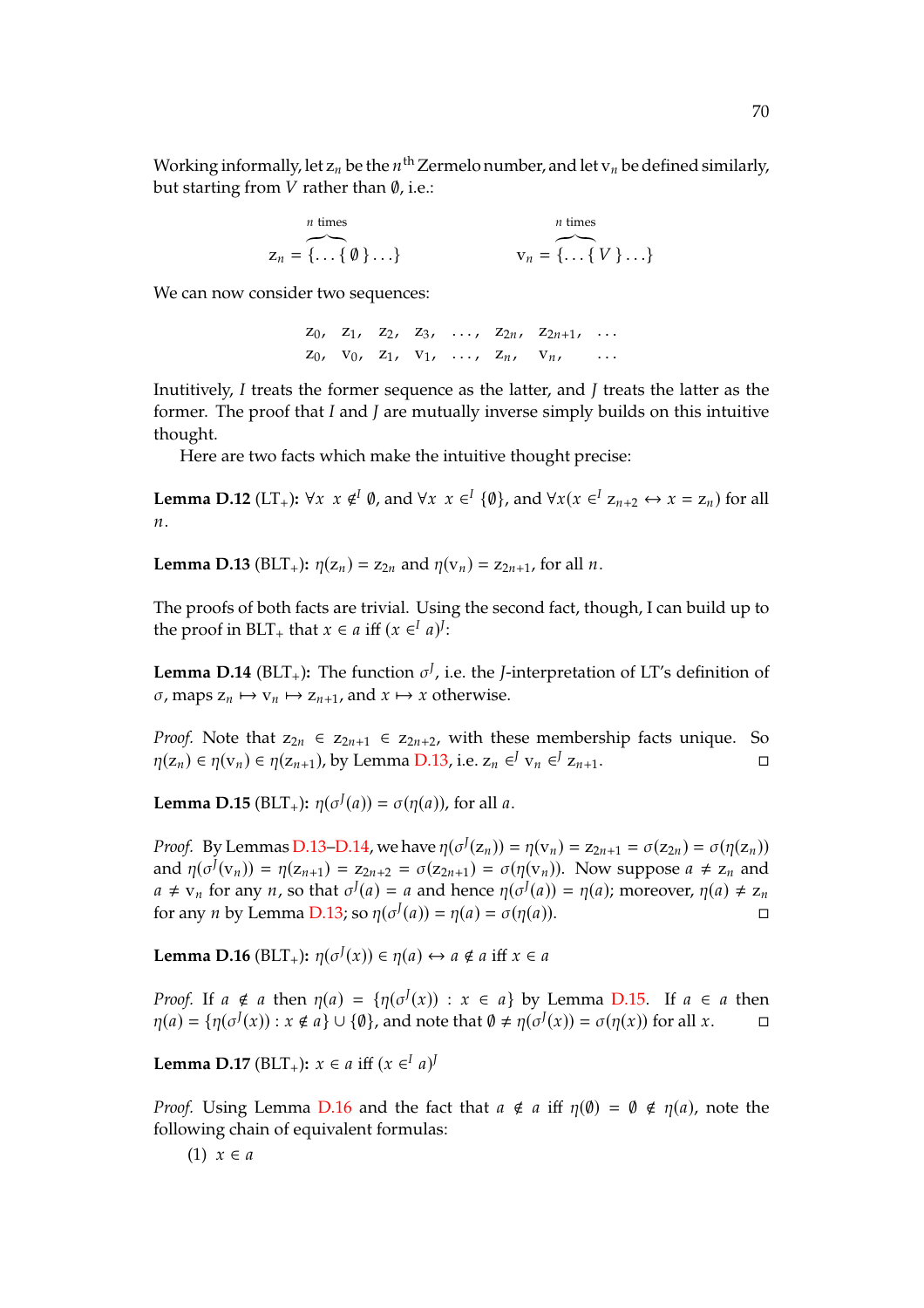(2) 
$$
\eta(\sigma^J(x)) \in \eta(a) \leftrightarrow \eta(\emptyset) \notin \eta(a)
$$
  
\n(3)  $(\sigma(x) \in a \leftrightarrow \emptyset \notin a)^J$   
\n(4)  $(x \in^I a)^J$ 

It remains to show in LT<sub>+</sub> that  $x \in a$  iff  $(x \in a)^I$ . Working in BLT<sub>+</sub>, define  $\mu$  as a map sending  $z_{n+1} \mapsto v_n \mapsto z_n$  and  $x \mapsto x$  otherwise; by Lemma [D.14,](#page-69-1) if  $x \neq \emptyset$  then  $\mu^{-1}(x) = \sigma^{J}(x)$ . We then have two quick results:

<span id="page-70-1"></span>**Lemma D.18** (BLT<sub>+</sub>): 
$$
\eta(x) \in \eta(a)
$$
 iff  $(x = \emptyset \land a \in a) \lor (x \neq \emptyset \land (\mu(x) \in a \leftrightarrow a \notin a))$ 

*Proof.* If  $x = \emptyset$ , then  $\eta(\emptyset) = \emptyset \in \eta(a)$  iff  $a \in a$ . If  $x \neq \emptyset$ ; use Lemma [D.16.](#page-69-3)

<span id="page-70-0"></span>**Lemma D.19** (LT<sub>+</sub>): If  $x \neq \emptyset$ , then  $\sigma(\mu^{I}(x)) = x$ .

*Proof.* By Lemma [D.12,](#page-69-4)  $\mu^I$  maps  $z_{n+2} \mapsto z_{n+1} \mapsto z_n$ , and  $x \mapsto x$  otherwise.  $\square$ 

<span id="page-70-2"></span>**Lemma D.20** (LT<sub>+</sub>):  $x \in a$  iff  $(x \in^{\text{J}} a)^{\text{J}}$ 

*Proof.* Using Lemmas [D.19](#page-70-0) and [D.18](#page-70-1)*<sup>I</sup>* , note the following chain of equivalent formulas:

(1)  $x \in a$ (2)  $(\emptyset = x \land x \in a) \lor (\emptyset \neq x \land x \in a)$ (3)  $(\emptyset = x \land x \in a) \lor (\emptyset \neq x \land \sigma(\mu^{I}(x)) \in a)$ (4)  $(\emptyset = x \land a \in \mathbb{I} a) \lor (\emptyset \neq x \land (\mu^I(x) \in \mathbb{I} a \leftrightarrow \emptyset \notin a))$ (5)  $(\emptyset = x \land a \in^I a) \lor (\emptyset \neq x \land (\mu^I(x) \in^I a \leftrightarrow a \notin^I a))$ (6)  $((\emptyset = x \land a \in a) \lor (\emptyset \neq x \land (\mu(x) \in a \leftrightarrow a \notin a)))^T$ (7)  $(\eta(x) \in \eta(a))^I$ (8)  $(x \in^J a)$ *I* <del>□</del>

Theorem [7.1](#page-57-2) now follows from Lemmas [D.7,](#page-67-3) [D.11,](#page-68-3) [D.17,](#page-69-5) and [D.20.](#page-70-2)

### *D.4 Finitary cases of definitional equivalences*

The base theories, LT and BLT, are not definitionally equivalent. To see this, consider:

$$
lt(1) := 1 \t\t\t\t blt(1) := 2
$$
  

$$
lt(n + 1) := 2^{lt(n)} \t\t\t\t blt(n + 1) := 2^{blt(n)+1}
$$

Any model of LT with  $n$  levels has  $lt(n)$  sets, and any model of BLT with  $n$  bevels has  $blt(n)$  sets. In particular, there is a model of LT with four sets, but no model of BLT has four sets. So LT and BLT are not definitionally equivalent.

There is, though, a nice definitional equivalence when we insist that there are infinitely many sets but that every set is finite. Concretely: let  $LT_{fin}$  be  $LT_{+}$ +¬[Infinity,](#page-11-0) and let BLT<sub>fin</sub> be BLT<sub>+</sub> + ¬[Infinity](#page-52-5)<sub>∉</sub>. Our earlier results immediately entail that LT<sub>fin</sub>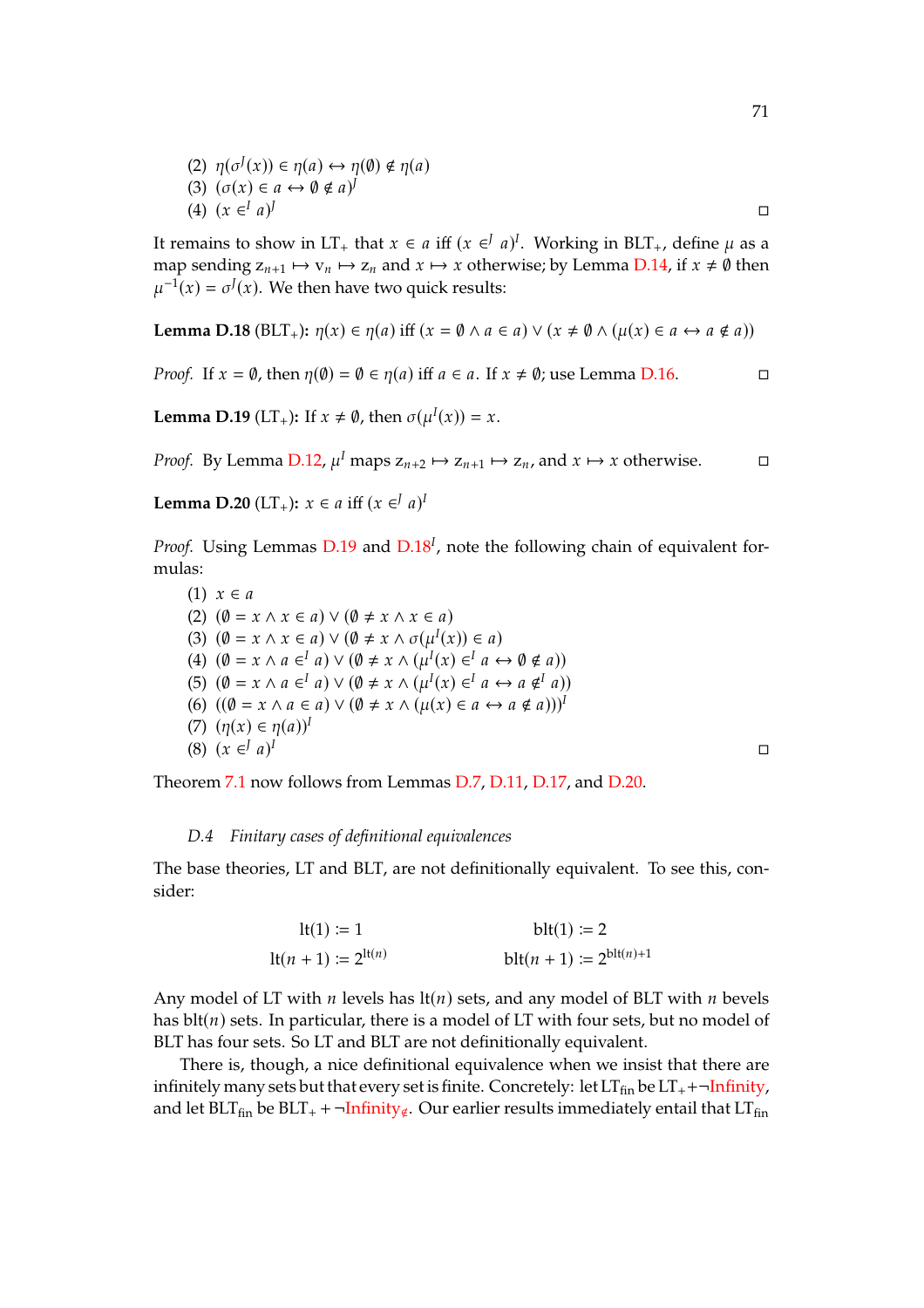**Lemma D.21:** PA,  $ZF_{fin}$ ,  $LT_{fin}$ , and  $BLT_{fin}$  are definitionally equivalent.

## Acknowledgements

Special thanks to Thomas Forster, Joel David Hamkins, Randall Holmes, and Brian King, for extensive discussion. Thanks also to Neil Barton, Sharon Berry, Luca Incurvati, Juliette Kennedy, Øystein Linnebo, Michael Potter, Chris Scambler, James Studd, Rob Trueman, Sean Walsh, Will Stafford, audiences at MIT, Oxford, and Paris, and anonymous referees for *Bulletin of Symbolic Logic*.

<span id="page-71-0"></span> $43$  Kaye and Wong [\(2007:](#page-72-14) Theorems 3.3, 6.5, 6.6).  $ZF_{fin}$  is the theory with all of  $ZF's$  axioms except that: (i) Zermelo's axiom of infinity is replaced with its negation; and (ii) it has a new axiom,  $\forall a (\exists t \supseteq a)(t \text{ is transitive}).$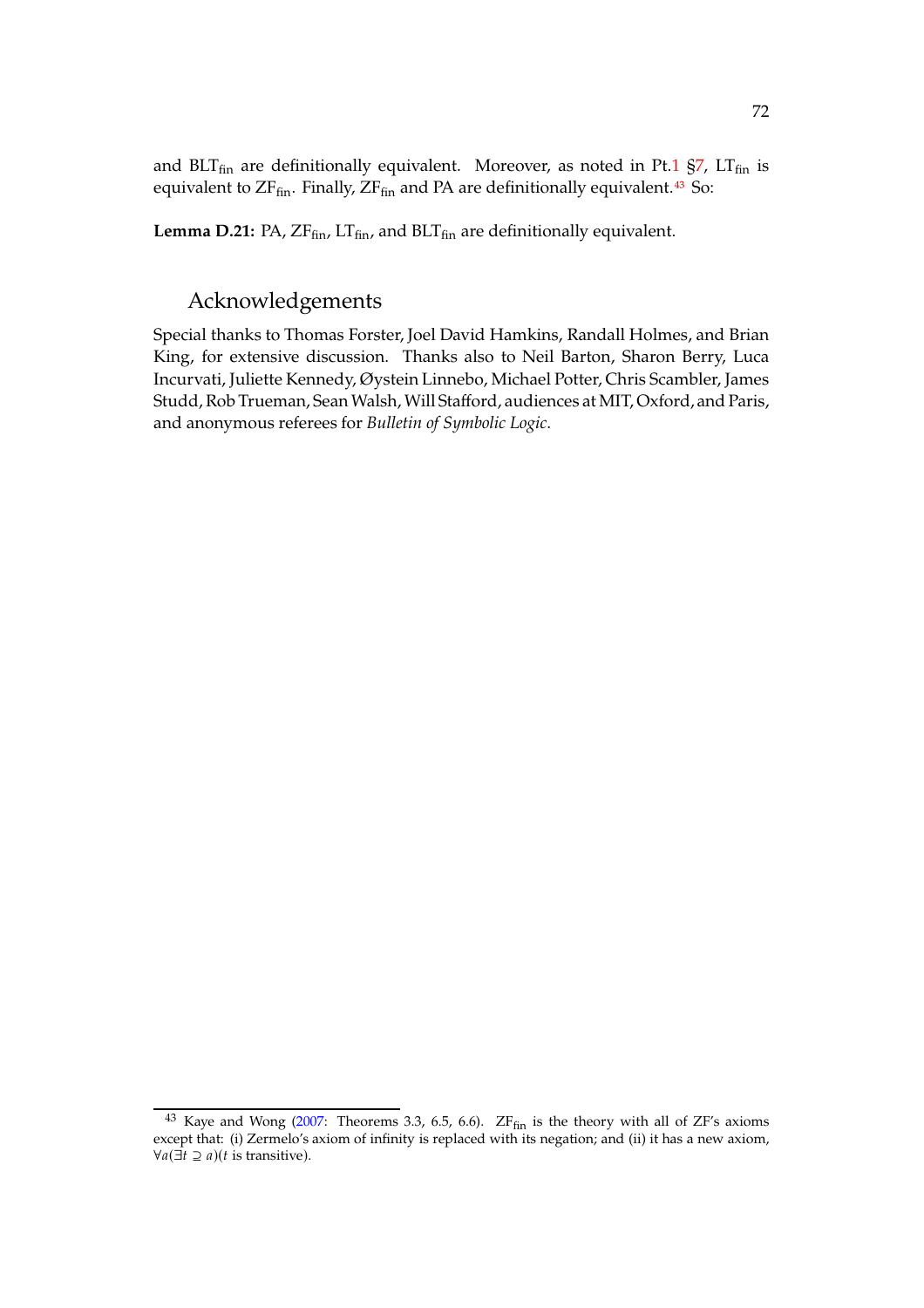## Bibliography

- Boolos, George (1971). 'The iterative conception of set'. *The Journal of Philosophy* 68.8, pp.215– 31.
- (1984). 'To be is to be a value of a variable (or to be some values of some variables)'. *Journal of Philosophy* 81.8, pp.430–49.
- (1989). 'Iteration again'. *Philosophical Topics* 17.2, pp.5–21.

Burgess, John P (2004). '*E Pluribus Unum*: Plural logic and set set-theory'. *Philosophia Mathematica* 12, pp.193–221.

Button, Tim and Sean Walsh (2018). *Philosophy and Model Theory*. Oxford: Oxford University Press.

Church, Alonzo (1974). 'Set theory with a universal set'. In: *Proceedings of the Tarski Symposium*. Ed. by Leon Henkin. Providence RI, pp.297–308.

Conway, John Horton (1976). *On Numbers and Games*. London: Academic Press, Inc.

Cox, Michael and Richard Kaye (2012). 'Amphi-ZF: Axioms for Conway games'. *Archive for Mathematical Logic* 51, pp.353–71.

Doets, Kees (1999). 'Relatives of the Russell Paradox'. *Mathematical Logic Quarterly* 45.1, pp.73–83.

Drake, Frank R (1974). *Set Theory: An Introduction to Large Cardinals*. London: North Holland.

- Fine, Kit (2006). 'Relatively unrestricted quantification'. In: *Absolute Generality*. Ed. by Agustín Rayo and Gabriel Uzquiano. Oxford: Oxford University Press, pp.20–44.
- Forster, Thomas (2001). 'Church's set theory with a universal set'. In: *Logic, Meaning and Computation*. Ed. by C Anthony Anderson and Michael Zelëny. Dordrecht: Springer, pp.109–38.
- (2008). 'The iterative conception of set'. *Review of Symbolic Logic* 1.1, pp.97–110.
- Friedman, HarveyM and Albert Visser (2014). 'When bi-interpretability implies synonymy'. *Logic Group Preprint Series* 320, pp.1–19.

Goldblatt, Robert (1992). *Logics of Time and Computation*. 2nd ed. CSLI Publications.

- Incurvati, Luca (2012). 'How to be a minimalist about sets'. *Philosophical Studies* 159.1, pp.69– 87.
- (2020). *Conceptions of Set and the Foundations of Mathematics*. Cambridge: Cambridge University Press.

Kaye, Richard and Tin Lok Wong (2007). 'On interpretations of arithmetic in set theory'. *Notre Dame Journal of Formal Logic* 48.4, pp.497–510.

Le Guin, Ursula K (1974). *The Dispossessed*. Harper & Row.

Lévy, Azriel and Robert Vaught (1961). 'Principles of partial reflection in the the set theories of Zermelo and Ackermann'. *Pacific Journal of Mathematics* 11.3, pp.1045–62.

Linnebo, Øystein (2010). 'Pluralities and sets'. *Journal of Philosophy* 107.3, pp.144–64.

- (2013). 'The potential hierarchy of sets'. *Review of Symbolic Logic* 6.2, pp.205–28.
- (2018a). 'Putnam on mathematics as modal logic'. In: *Hilary Putnam on Logic and Mathematics*. Ed. by Geoffrey Hellman and Roy T Cook. Springer, pp.249–67.
- (2018b). *Thin Objects*. Oxford: Oxford University Press.

Löwe, Benedikt (2006). 'Set theory with and without urelements and categories of interpretation'. *Notre Dame Journal of Formal Logic* 47.1, pp.83–91.

- Mathias, A R D (2001). 'Slim models of Zermelo set theory'. *The Journal of Symbolic Logic* 66.2, pp.487–96.
- McGee, Vann (1992). 'Two problems with Tarski's theory of consequence'. *Proceedings of the Aristotelian Society* 92, pp.273–92.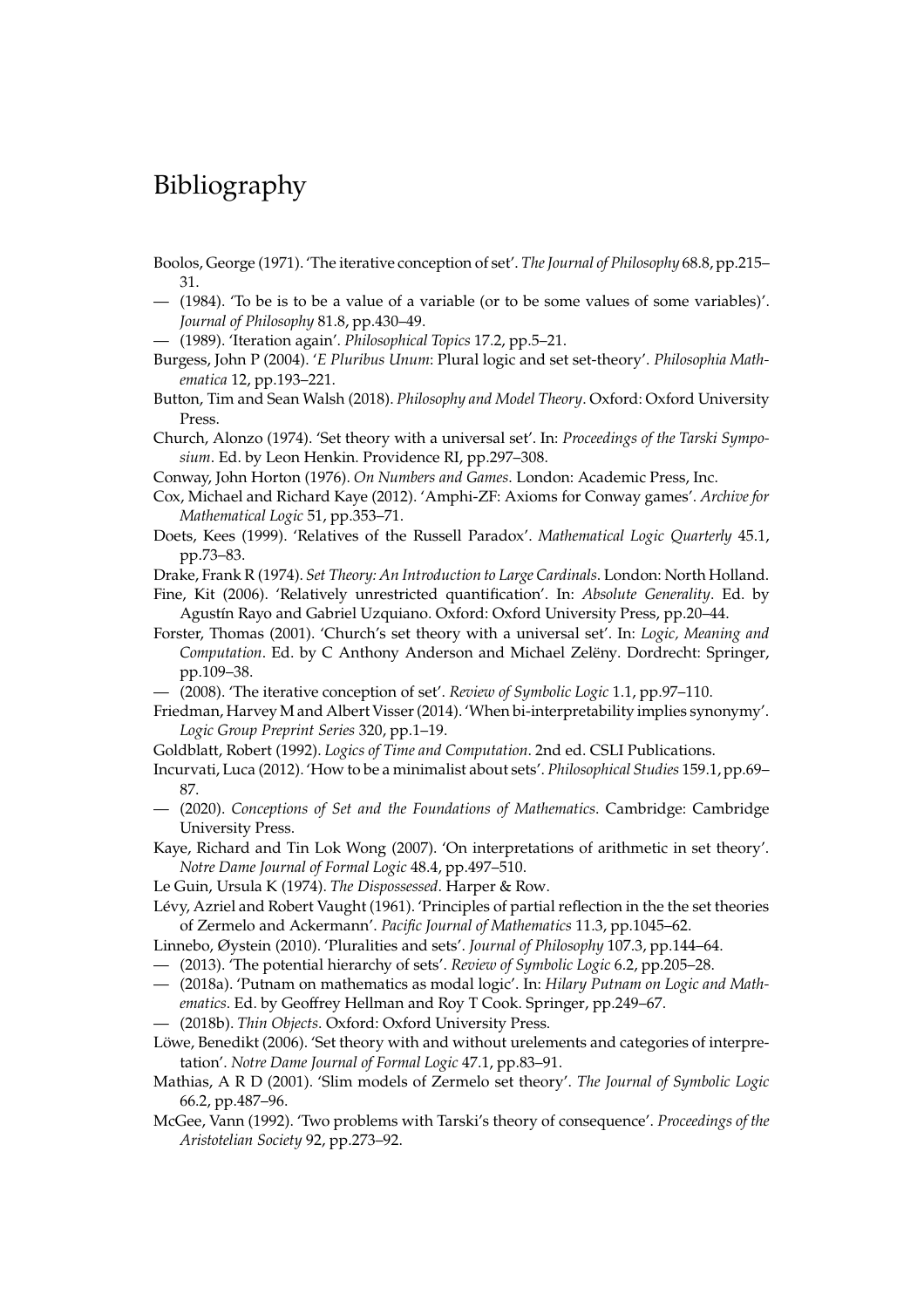- McGee, Vann (1997). 'How we learn mathematical language'. *Philosophical Review* 106.1, pp.35–68.
- Menzel, Christopher (1986). 'On the iterative explanation of the paradoxes'. *Philosophical Studies* 49.1, pp.37–61.
- (2014). 'Wide sets, ZFCU, and the iterative conception'. *The Journal of Philosophy* 111.2, pp.57–83.
- Mitchell, Emerson (1976). 'A model of set theory with a universal set'. PhD thesis. Madison, Wisconsin.
- Montague, Richard (1955). 'On the paradox of grounded classes'. *The Journal of Symbolic Logic* 20.2, p.140.
- (1965). 'Set theory and higher-order logic'. In: *Formal systems and recursive functions*. Ed. by John Crossley and Michael Dummett. Proceedings of the Eight Logic Colloquium, July 1963. Amsterdam: North-Holland, pp.131–48.
- Montague, Richard et al. (unpublished). *An Axiomatic Approach to Set Theory*. Archive copy from the Bancroft Library (BANC MSS 84/69 c, carton 4, folder 29-30).
- Oswald, Urs (1976). 'Fragmente von "New Foundations" und Typentheorie'. PhD thesis. ETH Zürich.
- <span id="page-73-0"></span>Parsons, Charles (1977). 'What is the iterative conception of set?' In: Parsons [1983a](#page-73-0), pp.268– 97.
- (1983a). *Mathematics in Philosophy*. Ithaca, NY: Cornell University Press.
- (1983b). 'Sets and modality'. In: Parsons [1983a,](#page-73-0) pp.298–341.
- (1990). 'The uniqueness of the natural numbers'. *Iyyun* 39.1, pp.13–44.
- (2008). *Mathematical Thought and Its Objects*. Cambridge: Harvard University Press.
- Potter, Michael (1990). *Sets: An Introduction*. Oxford: Oxford University Press.
- (1993). 'Iterative set theory'. *Philosophical Quarterly* 43.171, pp.178–93.
- (2004). *Set Theory and its Philosophy*. Oxford: Oxford University Press.
- Putnam, Hilary (1967). 'Mathematics without foundations'. *Journal of Philosophy* 64.1, pp.5– 22.
- (2014). Three blog posts: 'The modal logical interpretation and "equivalent descriptions"' (11.Dec.2014); 'Continuing' (12.Dec.2014); and 'Mathematical "existence"' (13.Dec.2014). url: [http://putnamphil.blogspot.com/2014/12/.](http://putnamphil.blogspot.com/2014/12/)
- Rumfitt, Ian (2015).*The Boundary Stones of Thought: An Essay in the Philosophy of Logic*. Oxford: Oxford University Press.
- Schleicher, Dierk and Michael Stoll (2006). 'An introduction to Conway's games and numbers'. Moscow Mathematical Journal 6.2, pp.359-88. url: [arXiv:math/0410026v2.](arXiv:math/0410026v2)
- Scott, Dana (1955). 'Definitions by abstraction in set theory'. *Bulletin of the American Mathematical Society* 61.5, p.442.
- (1960). 'The notion of rank in set-theory'. In: *Summaries of Talks Presented at the Summer Institute for Symbolic Logic, Cornell University, 1957*. Princeton: Institute for Defence Analysis, pp.267–9.
- (1974). 'Axiomatizing set theory'. In: *Axiomatic Set Theory II*. Ed. by Thomas Jech. Proceedings of the Symposium in Pure Mathematics of the American Mathematical Society, July–August 1967. American Mathematical Society, pp.207–14.
- Sheridan, Flash (2016). 'A variant of Church's set theory with a universal set in which the singleton function is a set'. *Logique et Analyse* 59.233, pp.81–131.
- Shoenfield, Joseph R (1967). *Mathematical Logic*. London: Addison-Wesley.
- (1977). 'Axioms of set theory'. In: *Handbook of Mathematical Logic*. Ed. by Jon Barwise. London: North-Holland, pp.321–44.

Soysal, Zeynep (2020). 'Why is the universe of sets not a set?' *Synthese*, pp.575–97.

Studd, James P (2013). 'The iterative conception of set: A (bi)modal axiomatization'. *Journal of Philosophical Logic* 42, pp.697–725.